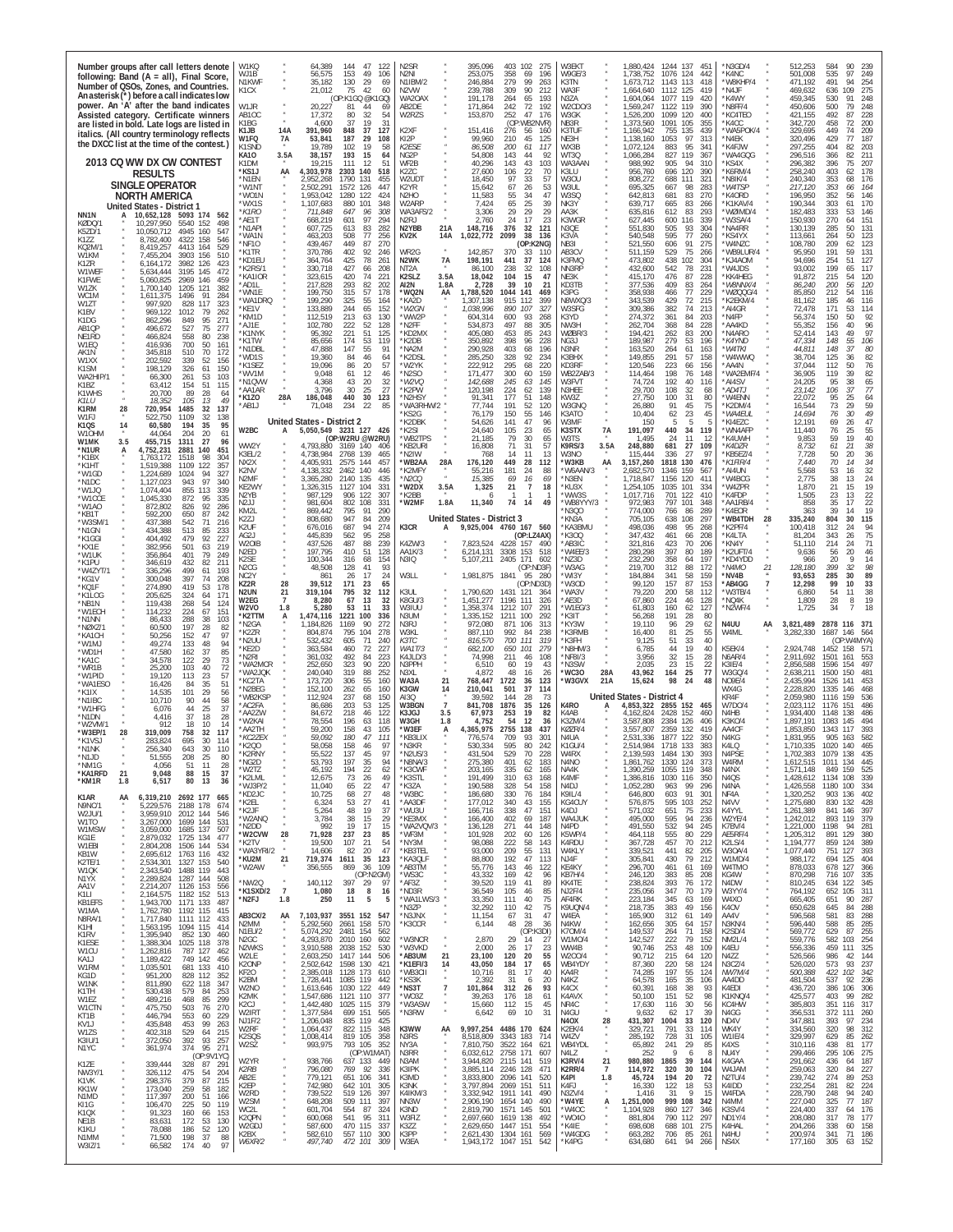| K4XD<br>KK4EIR<br>WA4DT<br>K4GM<br>K3JWI/4            | 152,550<br>139,442<br>137,555<br>107,578<br>105,648   | 251<br>72<br>230<br>68<br>247<br>65<br>262<br>34<br>222<br>57         | 154<br>K5LH<br>158<br>W5ZO<br>140<br>'W5GDX<br>115<br>'K5MF<br>129     | 'WA5SOG                              | 687,080<br>670,500<br>546,350<br>364,210<br>188,750 | 719<br>88<br>268<br>702<br>109<br>266<br>587<br>92<br>258<br>474<br>92<br>209<br>299<br>81<br>169 | *N6RV<br>'NN6CH<br>*N6MU<br>W <sub>6</sub> JK<br>AF6GQ | 1,038,756<br>A<br>553,532<br>517,725<br>266,700<br>122,580    | 949<br>123<br>592<br>110<br>536<br>116<br>373<br>93<br>294<br>66       | 305<br>263<br>235<br>161<br>114 | AA7DJ<br>W7FI<br>W6ZQ/7<br>W7KKR<br><b>W8TK/7</b><br>21                               | 120,414<br>75,684<br>21,238<br>11,200<br>361,896                         | 351<br>29<br>28<br>278<br>127<br>23<br>23<br>88<br>984<br>35          | 93<br>78<br>51<br>41<br>101              | N8BJQ<br>K8GL<br>K8MP<br>WA8RCN<br>N8AA       |                   | 2,865,600<br>2,149,191<br>1,516,256<br>1,268,343<br>594,064                    | 1782<br>1344<br>1358<br>1065<br>609 | 135<br>44 <sup>°</sup><br>128<br>433<br>288<br>104<br>360<br>117<br>256<br>91 |
|-------------------------------------------------------|-------------------------------------------------------|-----------------------------------------------------------------------|------------------------------------------------------------------------|--------------------------------------|-----------------------------------------------------|---------------------------------------------------------------------------------------------------|--------------------------------------------------------|---------------------------------------------------------------|------------------------------------------------------------------------|---------------------------------|---------------------------------------------------------------------------------------|--------------------------------------------------------------------------|-----------------------------------------------------------------------|------------------------------------------|-----------------------------------------------|-------------------|--------------------------------------------------------------------------------|-------------------------------------|-------------------------------------------------------------------------------|
| K4WW<br>WW4DD<br>N4DXI<br>W4TTY                       | 99,879<br>99,146<br>85,560<br>52.452                  | 197<br>59<br>217<br>52<br>203<br>73<br>134<br>37                      | 138<br>126<br>113<br>104                                               | KF50X7<br>KØGEO/5<br>WA57KC<br>N5KWN | 188,448<br>185,840<br>181,566<br>134.992            | 326<br>65<br>143<br>299<br>70<br>160<br>$\frac{340}{292}$<br>59<br>139<br>56<br>120               | WB8YQJ/6<br>N3PV/6<br>N6PN<br>'K6KQV                   | 120,540<br>114,885<br>103,400<br>103,212                      | 277<br>62<br>237<br>65<br>206<br>68<br>226<br>72                       | 102<br>120<br>120<br>111        | WA7LT<br>K8BN/7<br>K7DD<br><b>N5CR/7</b><br>14                                        | 268.032<br>109,982<br>29.646<br>530,208                                  | 830<br>30<br>34<br>313<br>31<br>137<br>36<br>1376                     | 98<br>93<br>91<br>108                    | W8TWA<br>N8HP<br>K3JT/8<br>W8PN               |                   | 517,319<br>303,000<br>167,268<br>157,920                                       | 534<br>387<br>296<br>310            | 253<br>106<br>200<br>100<br>153<br>59<br>62<br>148                            |
| W4NL<br>K4SV<br>WA3OFC/4<br>W9IL/4                    | 47,750<br>47,268<br>45,360<br>44,511                  | 156<br>43<br>154<br>43<br>111<br>36<br>142<br>36                      | 82<br>'N5RB<br>AD5VC*<br>74<br>108<br>'W5PQ<br>75<br>'AC5T             |                                      | 128,700<br>107,198<br>93,219<br>71,736              | 269<br>58<br>140<br>231<br>71<br>146<br>207<br>55<br>106<br>48<br>184<br>99                       | AA6EE<br>'AC6SL<br>'N6MUF<br>'K6CSL                    | 84,309<br>64,116<br>57,915<br>24,849                          | 218<br>73<br>165<br>53<br>59<br>210<br>44<br>110                       | 106<br>84<br>84<br>55           | $\overline{7}$<br>W7WA<br>W7AV<br>3.5<br>N7GP                                         | 562,028<br>18,605<br>38,464                                              | 1242<br>38<br>117<br>21<br>20<br>391                                  | 126<br>40<br>44<br>(OP:N5IA)             | W80HT<br>K8MJZ<br>K8SSS<br>W8AN               |                   | 126,996<br>26,883<br>14,140<br>6,222                                           | 266<br>99<br>88<br>49               | 70<br>158<br>70<br>33<br>21<br>49<br>38<br>13                                 |
| W4VIC<br>N4ES<br>K4ZRJ<br>N3MK/4                      | 41,328<br>36,533<br>36,025<br>35,750                  | 123<br>32<br>114<br>41<br>111<br>34<br>107<br>44                      | 91<br>*NF5Y<br>78<br>'N5MF<br>97<br>86                                 | K5WQG<br>'WA5RML                     | 64,124<br>62,914<br>36,960<br>36,153                | 155<br>58<br>106<br>148<br>65<br>101<br>117<br>31<br>79<br>45<br>72<br>125                        | W6LEN<br>NBØ0/6<br>KØDTJ/6<br>'K6DGQ                   | 15,826<br>11,622<br>10,443<br>1,296                           | 37<br>79<br>59<br>33<br>30<br>70<br>35<br>12                           | 45<br>45<br>29<br>12            | *K2PO/7<br>А<br>'N7ZG<br>'W7QDM<br>'WW7D                                              | 2,133,314<br>1,242,640<br>648,784<br>344,080                             | 1628<br>136<br>1174<br>125<br>664<br>112<br>503<br>96                 | 342<br>267<br>256<br>176                 | K8MFO<br>N8AGU<br>NF8R<br>W8TA                | 28<br>14          | 550,942<br>184,652<br>152,900<br>590,564                                       | 1193<br>481<br>391<br>1306          | 32<br>129<br>28<br>106<br>108<br>31<br>128<br>36                              |
| K7LU/4<br>WA2MBP/4<br>W4ATL<br>KZ1X/4                 | 18,096<br>8,954<br>8,064<br>7,308                     | 85<br>21<br>44<br>30<br>53<br>23<br>55<br>14                          | 57<br>44<br>'WF5K<br>41<br>49<br>'KD5J                                 | N9NM/5<br>'N7KRT/5                   | 33,813<br>30,847<br>26,332<br>16,740                | 126<br>38<br>79<br>73<br>113<br>36<br>89<br>43<br>73<br>37<br>53<br>84                            | AF6N*<br>*KM67<br>NP4IW/W6*<br>WA7BNM/6                | 1,032<br>41.940<br>28<br>6,825<br>1,470                       | 25<br>21<br>169<br>26<br>101<br>15<br>18<br>14                         | 22<br>64<br>20<br>16            | *K7JE<br>'WAØWWW/7"<br>*W7QN<br>'K7ZG                                                 | 212,598<br>113,487<br>111,010<br>101,184                                 | 303<br>72<br>240<br>67<br>272<br>67<br>195<br>71                      | 182<br>114<br>103<br>133                 | N8MZ<br>NF8P<br>K8CMO<br>*NA8V                |                   | 166,625<br>115,200<br>11,077<br>3,200,146                                      | 399<br>316<br>89<br>1942            | 119<br>36<br>95<br>33<br>15<br>38<br>440<br>146                               |
| KB4FB<br>NB <sub>4</sub> F<br>NN4X<br>28A<br>W6IZT/4  | 2,016<br>440<br>598,970<br>395,084                    | 28<br>21<br>10<br>10<br>1187<br>34<br>902<br>32                       | 27<br>'W5TTE<br>10<br>AA5TR'<br>144<br>'N5DTT<br>140<br>'KK5MR         |                                      | 16,740<br>11,011<br>6,854<br>6,580                  | 77<br>38<br>52<br>28<br>49<br>54<br>30<br>56<br>16<br>78<br>30<br>40                              | *AE9F/6<br>'WW6D<br>W1SRD/6                            | 21<br>96,052<br>20,510<br>1,648,224<br>AA                     | 304<br>33<br>22<br>110<br>1033 159                                     | 85<br>48<br>423                 | *AB7RW<br>'W7AAR<br>'K7YUR                                                            | 100,620<br>99.940<br>82,025                                              | 225<br>64<br>71<br>216<br>178<br>74<br>(OP:W7ZI)                      | 116<br>119<br>119                        | KV8Q<br>N8VV<br>WB8JUI<br>'W8TM               |                   | 1,380,942<br>1,280,178<br>616,973<br>517,725                                   | 1103<br>1012<br>597<br>558          | 361<br>117<br>342<br>111<br>280<br>91<br>80<br>245                            |
| N4GN<br>N4XD<br>K4UEE<br>KK9A/4<br>21A                | 247,350<br>189,208<br>104,512<br>4,794                | 587<br>33<br>520<br>31<br>275<br>30<br>39<br>17                       | 117<br>'WB5EIN<br>103<br>'N5KAE<br>112<br>AF50'<br>30                  | 28<br>WE6EZ/5                        | 6,270<br>2,720<br>1,600<br>56,644                   | 21<br>82<br>36<br>29<br>12<br>20<br>27<br>14<br>26<br>208<br>26<br>72                             | K6TA<br>W6OAT<br>N6JV<br>K2RD/6                        | ,515,000<br>1,473,363<br>1,461,042<br>1,135,240               | 1105<br>134<br>927<br>150<br>1041<br>133<br>835<br>151                 | 366<br>441<br>384<br>354        | 'KA6T/7<br>*N7VS<br>`N7LOX<br>'N7GOA                                                  | 73,162<br>64,527<br>40,567<br>33,098                                     | 192<br>57<br>213<br>56<br>151<br>48<br>57<br>104                      | 100<br>81<br>65<br>77                    | K8BTU<br>KG8P<br>K8LY<br>AF8C                 |                   | 509,850<br>349,648<br>323,407<br>263,796                                       | 584<br>381<br>378<br>399            | 244<br>86<br>82<br>246<br>242<br>87<br>73<br>194                              |
| W1AJT/4<br>7A<br>W2TA/4<br>WJ2D/4<br>WF4W             | 168,560<br>155,901<br>140,847<br>114,878              | 442<br>32<br>381<br>36<br>391<br>31<br>303<br>30                      | 108<br>*NI5F<br>121<br>*K5GY<br>N5SA*<br>102<br>112                    | 21<br>$\overline{7}$                 | 13,671<br>2,414<br>3,400                            | 80<br>19<br>44<br>30<br>15<br>19<br>42<br>24<br>16                                                | W6SX<br>KX7M/6<br>W6TK<br>N6WS                         | ,129,898<br>,128,270<br>1,094,049<br>1,052,100                | 124<br>1009<br>117<br>1019<br>846 137<br>138<br>764                    | 282<br>273<br>336<br>363        | 'K70VM<br>'K7ARJ<br>'WA2OCG/7<br>*K7NEW                                               | 32,623<br>31,130<br>28,325<br>18,260                                     | 124<br>34<br>113<br>41<br>37<br>133<br>81<br>32                       | 67<br>69<br>66<br>51                     | WB8MIW<br>K8VUS<br>W8IDM<br>AA8OY             |                   | 260,850<br>232,500<br>228,656<br>164,808                                       | 426<br>340<br>348<br>322            | 158<br>64<br>177<br>73<br>71<br>177<br>155                                    |
| K4JPD<br>3.5A<br>K4LY<br>W4PK<br>K4AOA                | 126,420<br>93,338<br>88,776<br>7,320                  | 422<br>27<br>315<br>25<br>299<br>24<br>59<br>14                       | N5JR<br>102<br>93<br>AC4CA/5<br>84<br>K7XC/5<br>46<br>K9MK/5           | AA                                   | 2,108,984<br>2,093,351<br>1,371,648<br>1,014,093    | 1207 152<br>480<br>1356<br>145<br>424<br>849<br>138<br>470<br>622<br>153<br>468                   | N6QQ<br>AA6PW<br>WA5VGI/6<br>WC6H                      | ,040,261<br>879,648<br>749,710<br>748,512                     | 708<br>149<br>714<br>129<br>696 130<br>720<br>125                      | 464<br>347<br>265<br>289        | 'WA7PRC<br>*K7ACZ<br>'K7CW<br>*KX6X/7                                                 | 17,394<br>11,277<br>9,891<br>8,496                                       | 80<br>32<br>23<br>64<br>28<br>65<br>51<br>26                          | 46<br>40<br>35<br>33                     | WB8AKW<br>WØHI/8<br>'NE8J<br>KE8G             |                   | 162,792<br>157,464<br>148,992<br>132,927                                       | 248<br>289<br>301<br>285            | 172<br>66<br>170<br>73<br>139<br>53<br>134<br>43                              |
| W6IHG/4<br>1.8A<br>W4SVO<br>AG4W<br>N4DU              | 66<br>24,900<br>12,726<br>9,075                       | 134<br>17<br>88<br>17<br>75<br>13                                     | K5UV<br>3<br>66<br>N5KD<br>K5MV<br>46<br>K7IA/5<br>42                  |                                      | 918,694<br>885,391<br>770,133<br>741,502            | 776<br>119<br>303<br>793<br>103<br>300<br>721<br>108<br>295<br>629<br>129<br>329                  | N6TU<br>K6RC<br>W1RH/6<br>K6RIM                        | 621,021<br>595,932<br>585,481<br>496,081                      | 551<br>114<br>87<br>680<br>560<br>108<br>427<br>118                    | 297<br>231<br>269<br>313        | *N7OU<br>KA7SPS<br>AC7JM<br>*K7TR                                                     | 6,018<br>3,780<br>3,627<br>2,262                                         | $\frac{27}{26}$<br>50<br>40<br>46<br>18<br>39<br>14                   | 30<br>34<br>21<br>12                     | W8ASA<br>'WD8KNC<br>K8SIA<br>'N8SBE           |                   | 132,086<br>106,329<br>104,716<br>75,776                                        | 250<br>267<br>214<br>186            | 147<br>64<br>147<br>54<br>61<br>127<br>48<br>100                              |
| *K1HTV/4<br>AA<br>*N9NB/4<br>*WD4AHZ<br>*W6NWS/4      | 2,422,520<br>2,270,433<br>1,909,206<br>1,764,792      | 1245<br>156<br>1318<br>161<br>1272<br>124<br>1084<br>142              | 554<br>K5CM<br>482<br>N5TJ<br>409<br>KA5M<br>K5AX<br>437               |                                      | 717,588<br>625,040<br>555,360<br>538,704            | 503<br>137<br>421<br>455<br>127<br>393<br>478<br>95<br>321<br>573<br>112<br>275                   | N6PE<br>N6ED<br>W6RKC<br>K9JM/6                        | 452,620<br>435,556<br>428,465<br>271,780                      | 421<br>125<br>378<br>110<br>456 112<br>373<br>79                       | 302<br>308<br>223               | AK70<br>*K7SS<br>28<br>*K9WZB/7<br>'WB7FJG                                            | 1,938<br>195,000<br>95,872<br>15,576                                     | 42<br>19<br>581<br>30<br>308<br>29<br>25<br>95                        | 32<br>95<br>83<br>41                     | NF8M<br>WBØKWJ/8<br>W9RNK/8<br>WA8YVF         |                   | 59,517<br>56,322<br>27,468<br>21,712                                           | 141<br>144<br>109<br>88             | 52<br>101<br>103<br>46<br>35<br>74<br>33                                      |
| *WA1FCN/4<br>*AA4R<br>*N4CJ<br>*K4FXN                 | 1,739,070<br>1,238,441<br>1,212,246                   | 1158<br>141<br>976 113<br>811<br>136<br>734<br>121                    | AE5X<br>429<br>K5FNO<br>374<br><b>N5QQ</b><br>431<br>392<br>KE5AKL     |                                      | 460,665<br>399,069<br>350,316<br>299,390            | 491<br>105<br>248<br>449<br>87<br>232<br>422<br>95<br>238<br>353<br>107<br>222                    | W8KA/6<br>LLAAA<br>N6DA<br>W6SC                        | 222,687<br>211,497<br>204,392<br>194,969                      | 355<br>82<br>248<br>96<br>313<br>79<br>296<br>84                       | 175<br>145<br>223<br>153<br>157 | *W7LGG<br>*K9DR/7<br>*W7AYY<br>21<br>*KD7MSC                                          | 12,104<br>-6<br>43,134<br>10,348                                         | 22<br>100<br>179<br>26<br>79<br>22                                    | 46<br>65<br>30                           | NV5M/8<br>'WA8UMT<br>KB8X<br>KF8BT            |                   | 12,054<br>11,808<br>11,664<br>7,475                                            | 92<br>59<br>80<br>44                | $\frac{59}{58}$<br>24<br>26<br>46<br>24<br>48<br>37<br>28                     |
| *W3ZL/4<br>*K4ZGB<br>*N4WO<br>*K4MM                   | 1,012,662<br>679,712<br>594,220<br>544,166<br>512.448 | 713<br>87<br>611<br>95<br>607<br>85<br>97<br>468                      | 265<br>KG5VK<br>270<br>N5EA<br>WA5KGW<br>244<br>311<br>W050            |                                      | 293,715<br>238,510<br>179,219                       | 352<br>77<br>244<br>358<br>93<br>212<br>227<br>75<br>202<br>74<br>201                             | W6YI<br>NE6I<br>N6VH<br>KF6I                           | 145,167<br>143,902<br>108,416<br>97.744                       | 335<br>46<br>260<br>70<br>220<br>68                                    | 113<br>141<br>108               | $\overline{7}$<br>*W7GSV<br>'K7WA<br>*WA7BME<br>*N7TMS                                | 6,762<br>4.522<br>48<br>18                                               | 19<br>51<br>44<br>19<br>3<br>11<br>-5                                 | 30<br>19                                 | KB8U<br>KB8M<br>K8FZY<br>W8KNO                |                   | 4,788<br>3.168<br>2.460                                                        | 40<br>38<br>48                      | 10<br>32<br>30<br>18<br>30<br>11                                              |
| *AE4O<br>*W4TTM<br>*K8YC/4<br>*KS4L                   | 402,087<br>396,633<br>272,096<br>238,140              | 502<br>73<br>494<br>78<br>286<br>93<br>299<br>85                      | 214<br>N5XZ<br>213<br>WD5IYT<br>259<br>N5TM<br>209<br>WD5R             |                                      | 176,275<br>174,276<br>167,268<br>164,220            | $\frac{245}{352}$<br>48<br>140<br>281<br>56<br>156<br>297<br>61<br>149<br>328<br>49<br>127        | K6GFJ<br>K6DGW<br>W6SJ<br>K6JEB                        | 84,708<br>79,566<br>77,355<br>58,896                          | 218<br>56<br>252<br>38<br>177<br>70<br>181<br>68<br>159<br>64          | 108<br>79<br>108<br>123<br>80   | *NS7K<br>3.5<br>KO7AA<br>AA<br>K6LL/7                                                 | 2,449<br>4,716,063<br>4,068,414                                          | 13<br>36<br>2301 179<br>2208<br>165                                   | 18<br>558<br>493                         | 'W7JI/8<br>'N8II<br>K7DR/8<br><b>OI8W</b>     | 28<br>21          | 1,258<br>779<br>418,761<br>15,410<br>234,580                                   | $^{21}_{41}$<br>947<br>96<br>567    | $\frac{18}{29}$<br>16<br>12<br>31<br>122<br>49<br>18<br>32<br>116             |
| *K4FTO<br>*WB4IT<br>*N4LF<br>*AB4SF                   | 226,816<br>211,968<br>169,116<br>162,790              | 348<br>67<br>333<br>82<br>295<br>272<br>48<br>65                      | 189<br>174<br>N5UI<br>156<br>N5VU<br>158<br>N5MT                       |                                      | 155,408<br>150,500<br>149,352<br>122,460            | (OP:N5ECT)<br>270<br>70<br>145<br>49<br>288<br>147<br>296<br>43<br>114                            | N6IC<br>WB6JJJ<br>WB9JPS/6<br>W4EF/6                   | 54,756<br>45,347<br>43,935<br>38,064                          | 165<br>45<br>128<br>56<br>58<br>111<br>128<br>46                       | 72<br>81<br>87<br>58            | W7ZR<br>K7UA<br>K7AR<br>AA7V                                                          | 3,012,172<br>2,356,667<br>1,995,952<br>1,819,680                         | 1654<br>163<br>1512<br>141<br>151<br>1282<br>158<br>980               | 504<br>416<br>417<br>522                 | 'W8JGU<br>'W8GOC<br>LM8W                      | AA                | 194,209<br>121,568<br>4,124,876                                                | 448<br>330<br>2193                  | 121<br>36<br>32<br>166                                                        |
| *W4WNT<br>*K4FTW<br>*W4GV<br>*WB4MNK                  | 137,712<br>132,462<br>130,416<br>107,151              | 257<br>67<br>264<br>53<br>79<br>241<br>249<br>55                      | K6ZB/5<br>161<br>W2GS/5<br>145<br>149<br>K5WL<br>136<br>KM5PS          |                                      | 112,950<br>102,795<br>76,560<br>76,320              | 206<br>79<br>146<br>44<br>240<br>121<br>177<br>57<br>108<br>176<br>97<br>62                       | WE6Z<br>N6RK<br>KM6I<br>K6TIG                          | 35,190<br>32,893<br>26,433<br>14,652                          | 117<br>30<br>92<br>48<br>99<br>37<br>74<br>29                          | 85<br>79<br>62<br>45            | N9NA/7<br>N7RO<br>K7ZA<br>K7EG                                                        | 1,623,331<br>1,049,818<br>979,108<br>946,829                             | 1224<br>130<br>127<br>978<br>720<br>140<br>828<br>107                 | 349<br>274<br>354<br>314                 | N8TR<br>KE8M<br>ND8L<br>AD8P                  |                   | 2,237,592<br>1,772,478<br>1,510,392<br>811,188                                 | 1036<br>1162<br>921<br>767          | 174<br>624<br>126<br>468<br>143<br>103<br>275                                 |
| *K9IA/4<br>*K4PB<br>*W4EON<br>*N4TB                   | 80.938<br>74,448<br>73,678<br>65,238                  | 216<br>39<br>193<br>60<br>60<br>142<br>176<br>35                      | 104<br>K5HDI<br>116<br>K5ER<br>W5GF<br>137<br>96<br>N5VR               |                                      | 68,775<br>44,268<br>8,591<br>6,555                  | 189<br>40<br>91<br>133<br>44<br>80<br>53<br>28<br>43<br>30<br>42<br>-39                           | NY6Y<br>AI6II<br>N6GF<br>W6GJB                         | 12,740<br>5,865<br>1,032<br>378                               | 63<br>42<br>44<br>19<br>15<br>12<br>8<br>10                            | 49<br>32<br>12<br>10            | K7CF<br>WI7N<br>W7SW<br>K7JQ                                                          | 859,584<br>816,465<br>806,661<br>781,703                                 | 749<br>136<br>746<br>130<br>686<br>116<br>747<br>114                  | 308<br>265<br>307<br>269                 | K8JQ<br>WA8MCD<br>NF8J<br>KU1T/8              |                   | 714,668<br>584,727<br>515,280<br>328,440                                       | 694<br>583<br>618<br>402            | 271<br>102<br>299<br>78<br>220<br>84<br>244<br>96                             |
| *N4UEZ<br>*NT4TS<br>*W6DVS/4                          | 56,025<br>54,320<br>53,460                            | 154<br>43<br>177<br>63<br>127<br>53<br>55<br>124                      | 92<br>WØMM/5<br>131<br>NX5M<br>109<br>N5ZC<br>109                      | 28A<br>21A                           | 681,660<br>208,152<br>395,411                       | 1397<br>35<br>145<br>447<br>33<br>135<br>806<br>38<br>141                                         | N6RO<br>AI6Z<br>NK6A<br>WA6JRZ                         | 28A<br>175,938<br>79,120<br>61,852                            | 458<br>32<br>243<br>30<br>241<br>26<br>48<br>13                        | 110<br>85<br>68<br>27           | K7ABV<br>N7RK<br>WS7L                                                                 | 683,709<br>681,633<br>677,732                                            | 654<br>111<br>542<br>150<br>590<br>115<br>704<br>107                  | 262<br>327<br>307                        | WA8Y<br>K8ESQ<br><b>K8PP</b><br><b>K8MM</b>   |                   | 271,422<br>178,416<br>145,992<br>143,927                                       | 386<br>268<br>227<br>256            | 213<br>93<br>66<br>170<br>201<br>63<br>139<br>64                              |
| *NA4EA<br>*KC4LE<br>*KI4CBN<br>*KE1CY/4<br>*K4MX      | 46,084<br>42,340<br>39,072<br>38,400<br>38,038        | 128<br>50<br>111<br>46<br>108<br>44<br>109<br>48                      | K5XR<br>95<br>NK5G<br>86<br>84<br>NØRB/5<br>85                         | <b>7A</b><br><b>WW2PT/5</b>          | 169,105<br>119,288<br>116,352<br>22,878             | 408<br>35<br>120<br>(OP:W5ASP)<br>345<br>28<br>96<br>321<br>35<br>109<br>122<br>25<br>57          | <b>WA60</b><br>NG6S                                    | 5,080<br>21A<br>603,801<br>224,451                            | (OP:W6XK)<br>1331<br>36<br>514<br>(OP:W4UAT)                           | 135<br>127                      | N3KCJ/7<br>KI7MT<br>NI7R<br>K7HP<br>KG7H                                              | 647,049<br>617,646<br>549,666<br>535,608<br>479,952                      | 715<br>82<br>100<br>563<br>561<br>100<br>445<br>126                   | 246<br>229<br>$25^{\circ}$<br>246<br>306 | W8HMK<br>W8LIG<br>AJ8B<br><b>NC2W/8</b>       |                   | 134,368<br>45,936<br>44,652<br>32.544                                          | 238<br>131<br>142<br>134            | 67<br>154<br>90<br>42<br>42<br>80<br>75<br>38                                 |
| *WK4U<br>*KO4OL<br>*K9AIH/4<br>*KD4EE                 | 35,625<br>32,000<br>29,400<br>25,392                  | 115<br>50<br>138<br>43<br>105<br>40<br>91<br>48                       | 75<br>KU5B<br>WØVX/5<br>82<br>80<br>NM5M*<br>90<br>'N1CC/5             | 1.8A<br>AA                           | 19,912<br>5,952<br>3,005,667<br>1,237,788           | 121<br>19<br>57<br>55<br>14<br>-34<br>1681<br>156<br>495<br>966<br>118<br>353                     | WX6V<br>NU <sub>6</sub> S<br>K3EST/6<br>NT6X           | 179,400<br>57,368<br>7A<br>647,675<br>104.800                 | 414<br>37<br>207<br>27<br>1397<br>38<br>303<br>34                      | 119<br>74<br>137<br>97          | N9ADG/7<br>N7RVD<br>N7TR<br>KD7H                                                      | 446,120<br>426,554<br>371,167<br>366,795                                 | 423<br>100<br>589<br>95<br>588<br>70<br>461<br>100                    | 280<br>176<br>169<br>185                 | K8CX<br>W8TE<br>NT8Z<br>K8ALM                 |                   | 28,500<br>20,808<br>13,467<br>7,830                                            | 101<br>81<br>74<br>49               | 31<br>69<br>38<br>64<br>23<br>44<br>19<br>39                                  |
| *N4MTT<br>*AD4CJ<br>*K1FR/4<br>*KD8IGK/4              | 17,765<br>16.318<br>16,284<br>11,718                  | 77<br>31<br>$\frac{76}{1}$<br>26<br>70<br>31<br>71<br>36              | AA5AM*<br>64<br>56<br>'K5IID<br>61<br>'N5PA<br>57<br>*W5EK             |                                      | 1,013,837<br>712.350<br>110,166<br>89,359           | 747<br>143<br>374<br>583<br>111<br>339<br>242<br>49<br>134<br>177<br>69<br>124                    | N6NC<br>WA6KHK<br>*К6ААВ<br>*K6JS                      | 29,520<br>3.5A<br>4,797<br>АA<br>390,804<br>332,272           | 139<br>25<br>15<br>49<br>427<br>114<br>441 101                         | 57<br>26<br>234<br>203          | K7RR<br>K7VIT<br>W7WHY<br>K6UM/7                                                      | 256,271<br>236,220<br>232,394<br>216,060                                 | 381<br>86<br>95<br>346<br>341<br>86<br>299<br>97                      | 165<br>159<br>176<br>180                 | W8EH<br>N4ZR/8<br>KO8Z<br>W8WA                | 28A<br>21A<br>14A | 5,022<br>549,564<br>93.150<br>310,860                                          | 32<br>1187<br>255<br>729            | 29<br>25<br>$\frac{32}{1}$<br>132<br>31<br>104<br>37<br>120                   |
| *W4CWA<br>*KX40<br>*N9KY/4<br>*KB4KBS                 | 5,369<br>2,379<br>1,904<br>1.666                      | 36<br>25<br>30<br>17<br>20<br>15<br>20<br>15                          | 34<br>*AF5CC<br>KG50A<br>22<br>19<br>'W5BM<br>19<br>*AD5VJ             |                                      | 68,640<br>67,936<br>29,640<br>27,904                | 157<br>61<br>104<br>150<br>69<br>124<br>112<br>36<br>78<br>100<br>40<br>69                        | *W6KY<br>KA9A/6<br>*NS6E<br>*WN6K                      | 191,165<br>119,700<br>91,630<br>83,524                        | 318<br>87<br>243<br>82<br>57<br>265<br>205<br>56                       | 134<br>143<br>97<br>101         | WO7V<br>N7BT<br>W6SA/7<br>N7QS                                                        | 183,414<br>165.834<br>130,207<br>80,000                                  | 92<br>299<br>298<br>87<br>227<br>85<br>190<br>66                      | 139<br>162<br>124<br>94                  | W8FAX<br><b>WA3C/8</b><br>N8DE<br>W8UVZ       | 7A<br>3.5A        | 94,500<br>198,448<br>84,286<br>115,625                                         | 275<br>504<br>220<br>381            | 30<br>95<br>121<br>36<br>34<br>100<br>28<br>97                                |
| *N4MIO<br>*K4WES<br>*NA3M/4<br>28A<br>*WA4HXC         | 910<br>98<br>196,840<br>456                           | 13<br>13<br>482<br>31<br>13<br>8                                      | 13<br>121<br>*WT5RZ<br>*N5DO<br>-11                                    | *W5GWH<br>'W4JHC/5<br>28A            | 27,032<br>20,097<br>8,968<br>152,066                | 94<br>47<br>77<br>106<br>33<br>54<br>31<br>45<br>46<br>389<br>31<br>108                           | *N6YEU<br>*W6IYS<br>*AA6K<br>*NC6RJ                    | 76,314<br>49,044<br>29,680<br>17,205                          | 197<br>49<br>161<br>47<br>93<br>59<br>37<br>68                         | 89<br>75<br>81<br>56            | NQ7R<br>W70LY<br>AK7AT<br>W07R                                                        | 79,552<br>76,415<br>38,606<br>28,575                                     | 173<br>63<br>196<br>54<br>149<br>39<br>107<br>45                      | 113<br>ò.<br>58<br>82                    | N8LJ<br>*K8GT<br>*WD8S<br>*K8MEG              | AA<br>$\alpha$    | 40,404<br>850,335<br>437,472<br>391,884                                        | 167<br>734<br>505<br>512            | 70<br>-21<br>109<br>306<br>88<br>248<br>75<br>214                             |
| *NW4V<br>14A<br>*KV4QS<br>7A<br>*N4V7<br>*KI4WCQ 1.8A | 135.904<br>32,544<br>120<br>672                       | 349<br>33<br>168<br>16<br>- 6<br>-4<br>25<br>$\overline{7}$           | 104<br>*W5UF<br>56<br>*KE5FXE<br>*NM5Y<br>-6<br>*N4IJ/5<br>14          | 14A<br>7A                            | 100,434<br>86,636<br>114,300<br>214,020             | 312<br>27<br>87<br>272<br>29<br>92<br>344<br>31<br>96<br>495<br>37<br>127                         | <b>K6KYJ</b><br>*AF6GA<br>ND6S*<br>*N6LL               | 12,825<br>10,595<br>6,723<br>5,047                            | 33<br>65<br>62<br>33<br>37<br>69<br>44<br>19                           | 42<br>32<br>44<br>30            | KF7DX<br>AD7KG<br>W4LSC/7<br>KU7T                                                     | 26.166<br>10,660<br>7.770<br>7,612                                       | 98<br>41<br>64<br>31<br>30<br>41<br>72<br>12                          | 57<br>34<br>40<br>32                     | *K8BI<br>*N8EA<br>*KG8CW<br>*KN8F             |                   | 299,264<br>283,900<br>117,855<br>76,973                                        | 342<br>314<br>189<br>147            | 229<br>105<br>99<br>235<br>175<br>68<br>123<br>68                             |
| *N3UA/4<br>K5GN<br>А                                  | 600<br>United States - District 5                     | 19<br>5<br>7,856,513 3998 178 541                                     | 10<br>*K5QY<br>K6XX                                                    | 1.8A<br>A                            | 756<br>United States - District 6                   | 21<br>15<br>13<br>4,419,450 2579 173 437                                                          | *K5CAO/6<br>'K3FIV/6<br>*NS6T<br>*NA6G                 | 3,796<br>1.995<br>980<br>814                                  | 28<br>24<br>24<br>15<br>17<br>5<br>16<br>-11                           | 28<br>20<br>15<br>11            | WR70<br>N7JB<br>K7EY<br>28A<br>KA6BIM/7                                               | 3,920<br>784<br>294<br>126,375                                           | 17<br>43<br>17<br>-7<br>$\overline{7}$<br>$\overline{7}$<br>30<br>362 | 32<br>q<br>$\overline{7}$<br>95          | <b>KB8KMH</b><br>*W8DW<br>NS80*<br>*AC6ZM/8   |                   | 48,018<br>42,486<br>36,738<br>7,770                                            | 127<br>128<br>120<br>58             | 94<br>57<br>96<br>50<br>72<br>45<br>45<br>25                                  |
| WXØB/5<br>KZ5D<br>K5NZ                                | 1,588,248                                             | 5,074,980 3057 165 450<br>(OP:AD5Q)<br>1.766.814 1475 129<br>1246 123 | K6NA<br>K6NR<br>354<br>K6LRN<br>333<br>K6YK                            |                                      | 3,486,366<br>1,362,822<br>836,440<br>586,245        | 2064 166<br>445<br>1134 136<br>295<br>688 135<br>305<br>598 113<br>-250                           | *NC6Q<br>*WA6DBC 28A<br>*W6AWW 1.8A                    | 40<br>28,911<br>1,071                                         | $\overline{4}$<br>$\overline{4}$<br>25<br>166<br>30<br>11              | $\overline{4}$<br>44<br>10      | W7TJ<br>21A<br><b>WA7LNW</b><br>KN7K<br>7A<br><b>N6MA/7</b>                           | 29,815<br>338,980<br>242,820<br>359,100                                  | 153<br>26<br>727<br>37<br>642<br>34<br>866<br>36                      | 63<br>133<br>108<br>114                  | K6RQT/8<br>*NO8C<br>*W3IQ/8                   | 21A<br>14A        | 4,848<br>111,606<br>194,434                                                    | 38<br>346<br>525                    | 32<br>16<br>84<br>30<br>32<br>102                                             |
| WD5K<br>N5FO<br>N40GW/5<br>W8FN/5                     | ,381,718<br>1,200,394<br>508,196                      | 999<br>135<br>1364 104<br>1,112,616 1014 113<br>563<br>- 97           | 359<br>NA6MG<br>233<br>W6TMD<br>291<br>NN6DX<br>240                    | $\alpha$                             | 549,678<br>495,126<br>480,142                       | 646 103<br>214<br>232<br>520 114<br>574 98<br>215<br>(OP:W1PR)                                    | KE2VB/7<br>W6AEA/7<br>KN7T                             | <b>United States - District 7</b><br>A<br>,235,871<br>984,230 | 1,565,277 1456 112 287<br>1264 112<br>-239<br>1080 111 224             |                                 | <b>N6SS/7</b><br>3.5A<br><b>N6VR/7</b><br>1.8A<br>K7FA<br>$\scriptstyle{N}$<br>KF7ADB | 207,834<br>17,836<br>7,956<br>4,551                                      | 603<br>33<br>139<br>14<br>130<br>15<br>58<br>-14                      | 101<br>-35<br>24<br>-23                  | W9RE<br>K9MA<br>W9OP                          | А                 | United States - District 9<br>6,834,420 3828 157 488<br>1,879,384<br>1.649.136 | 1478 112<br>1145 127 389            | 330                                                                           |
| W5RZ<br>W5HNS<br>AB5EB<br><b>N7FUL/5</b>              | 440,889<br>419,391<br>336,700<br>264,704              | 539<br>77<br>490<br>94<br>490<br>76<br>381<br>72                      | 204<br>N6MI<br>223<br>W6AQ<br>184<br>WA6URY<br>W6RFF<br>184            |                                      | 391,428<br>278,850<br>269,370<br>251,056            | 605<br>76 173<br>390<br>91<br>184<br>412<br>160<br>86<br>137<br>432<br>84                         | W7PU<br>NX1P/7<br>K7GQ                                 | 903,200<br>779,884<br>$\cdot$<br>565,023                      | 826 130 270<br>(OP:N7EPD)<br>894 117 205<br>553 115 266<br>606 117 250 |                                 | W6XI/7<br>*W70M<br>AA<br>*K6WSC/7<br>NØEF/7                                           | 2,016<br>967,081<br>461,374<br>189,924                                   | 34<br>11<br>825 128<br>451<br>120<br>320<br>-68                       | 13<br>309<br>274<br>160                  | KJ9C<br>W9SE<br>KG9N<br>N1KW/9                |                   | 1,493,896<br>871,536<br>807,534<br>657,754                                     | 1041<br>795<br>1031<br>684          | 126<br>403<br>297<br>105<br>74<br>199<br>272<br>90                            |
| KD5JAA<br>K5KLA<br>W5/UA3TT<br>W5JBO                  | 232,848<br>201,840<br>137,470<br>80,410               | 347<br>90<br>70<br>297<br>300<br>-68<br>194<br>58                     | 162<br>KØAU/6<br>170<br>W6CWM<br>165<br>W50M/6<br>112<br><b>WS9M/6</b> |                                      | 211,896<br>175,006<br>160,734<br>117,747            | 365<br>68<br>148<br>331<br>89<br>165<br>339<br>67<br>111<br>236<br>70<br>119                      | W7AT<br>NE7D<br>W7RG                                   | 538,756<br>485,514<br>410,982                                 | (OP:W7EW)<br>543 115 218<br>527 100                                    | 186                             | *K7QQ<br>*K7BX<br>*W7/DL1UF<br>*AE7U                                                  | 179,056<br>104,027<br>72,252<br>69,003                                   | 275<br>86<br>209<br>76<br>158<br>57<br>189<br>59                      | 162<br>117<br>105<br>94                  | W9AV<br>KW9R<br>KY9KYO<br>W9VA                |                   | 450,146<br>361,532<br>306,892<br>157,760                                       | 493<br>494<br>480<br>254            | 244<br>102<br>192<br>76<br>203<br>89<br>80<br>152                             |
| N3BB/5<br>N5PU<br>WA5NOM<br>W5XD                      | 76,527<br>76,459<br>59,488<br>47,520                  | 279<br>27<br>210<br>42<br>127<br>59<br>139<br>44                      | -72<br>N1HEL/6<br>115<br>N6NF<br>117<br>NF6R<br>91<br>N6XI             |                                      | 108,744<br>97,128<br>84,900<br>63,825               | 315<br>61<br>-77<br>209<br>60<br>111<br>199<br>53<br>-97<br>197<br>53<br>62                       | KS7T<br>KB7N<br>W7VXS<br>W7GTF                         | 348,840<br>172,874<br>153,171<br>144,480                      | 445<br>-89<br>314<br>89<br>353<br>67<br>274<br>71                      | 196<br>129<br>116<br>139        | *W7SO<br>*N3RC/7<br>*K7EIQ<br>*NY7N                                                   | 66,640<br>24,219<br>2,961<br>1,674                                       | 54<br>181<br>28<br>105<br>19<br>44<br>21<br>15                        | 86<br>53<br>28<br>16                     | K <sub>9</sub> NO<br>WB9VGO<br>N9LYE<br>K90Z  |                   | 142,600<br>123,723<br>38,745<br>28,764                                         | 268<br>247<br>107<br>111            | 129<br>71<br>119<br>58<br>90<br>45<br>26<br>68                                |
| KK5JY<br><b>N2IC/5</b><br>28<br><b>W87R/5</b><br>W5CO | 21,663<br>667,959<br>172,510<br>420                   | 99<br>-32<br>1550<br>33<br>490<br>-31<br>12<br>$\overline{7}$         | -51<br>KG6A0<br>126<br>KB6A<br>99<br>A J6V<br>K6III<br>7               |                                      | 31,297<br>13,467<br>9,815<br>6,664                  | 117<br>55<br>64<br>75<br>25<br>42<br>57<br>24<br>41<br>44<br>28<br>40                             | W70L<br>KI6WJ/7<br>W7PV<br>N7RD                        | 138,580<br>96,021<br>87,962<br>75,520                         | 287<br>71<br>134<br>214<br>78<br>191<br>72<br>211<br>61                | 149<br>134<br>99                | $_{\rm \star}$<br>*N7QP<br>*WG7Y<br>28A<br>*K7GS<br>*W7RV                             | 684<br>96<br>86,991<br>75,544                                            | 18<br>9<br>$\overline{4}$<br>6<br>299<br>28<br>190<br>32              | 9<br>$\mathcal{A}$<br>79<br>110          | K9EA<br>W9TC<br>WB9AYW<br>K9BGL               | 28                | 5.184<br>2,046<br>-24<br>384,718                                               | 37<br>29<br>2<br>906                | 21<br>33<br>16<br>15<br>2<br>-2<br>31 118                                     |
| 21<br>N1XS/5<br>KZ5J<br>N5NU<br>14<br>NR5M<br>7       | 395,318 1242<br>144,894<br>670,171<br>737,009         | 32<br>28<br>462<br>1494<br>38<br>37<br>1535                           | 87<br>KZ50M/6<br>-86<br>129<br>W6AYC<br>132<br>K6AR                    | $^{28}$                              | 700<br>95,920<br>45,100                             | 14<br>13<br>12<br>(OP:K6III)<br>312<br>29<br>81<br>158<br>30<br>80                                | N5LZ/7<br>KC7V<br>KI7N<br><i>N7DOE</i>                 | 71,700<br>71,040<br>47,488<br>43,550                          | 180<br>57<br>185<br>55<br>57<br>137<br>52<br>147                       | 93<br>93<br>71<br>82            | *NW6V/7<br>$\scriptstyle{N}$<br>*WØPAN/7<br>K7WP<br>21A<br>*KE7X                      | 20.520<br>13,780<br>135<br>418,935                                       | 27<br>94<br>103<br>21<br>-9<br>-3<br>904<br>34                        | -63<br>44<br>6<br>131                    | WR9D<br>K9CJ<br>K1TN/9                        | 7                 | 339,725<br>166,098<br>100,650                                                  | 961<br>432<br>305                   | 29<br>98<br>(OP:KB9UWU)<br>36 105<br>92<br>30                                 |
| K5XA<br>3.5<br>AA5B<br>*N5AW<br>А<br>*W5RYA           | 17,015<br>45,696<br>793,623                           | (OP:K5GA)<br>167<br>-17<br>272<br>20<br>3,704,276 1917 172<br>783 109 | K2YY/6<br>24<br>KQ6ES<br>44<br>W6DCC<br>520<br>W6DAA<br>272<br>KI6LZ   | 21<br>14<br>$\overline{7}$<br>3.5    | 302,496<br>80,484<br>97,370<br>10,450<br>19,810     | 802<br>32<br>106<br>261<br>-30<br>84<br>326<br>35<br>95<br>21<br>75<br>34<br>125<br>22<br>48      | AD7XG<br>W70N<br>KN7PF<br>K7ZD<br>K7BG                 | 16,731<br>13,840<br>13,013<br>5,371<br>28<br>246,246          | 153<br>46<br>78<br>-33<br>72<br>31<br>48<br>19<br>666<br>33            | 71<br>47<br>46<br>22<br>110     | *K7ULS<br>*WS7V<br><b>K1LT/8</b><br>A                                                 | 51,490<br>43,176<br>United States - District 8<br>4,526,334 2461 159 495 | 201<br>26<br>194<br>25                                                | 69<br>59                                 | *N4TZ/9<br>*K9QVB<br>*N9DJ<br>*W9PA<br>*K9JWI | А                 | 3,527,216<br>1,548,518<br>600,629<br>444,288<br>340,449                        | 2047 147 469                        | 1207 120 346<br>612 105 244<br>460 114 270<br>441 78 205                      |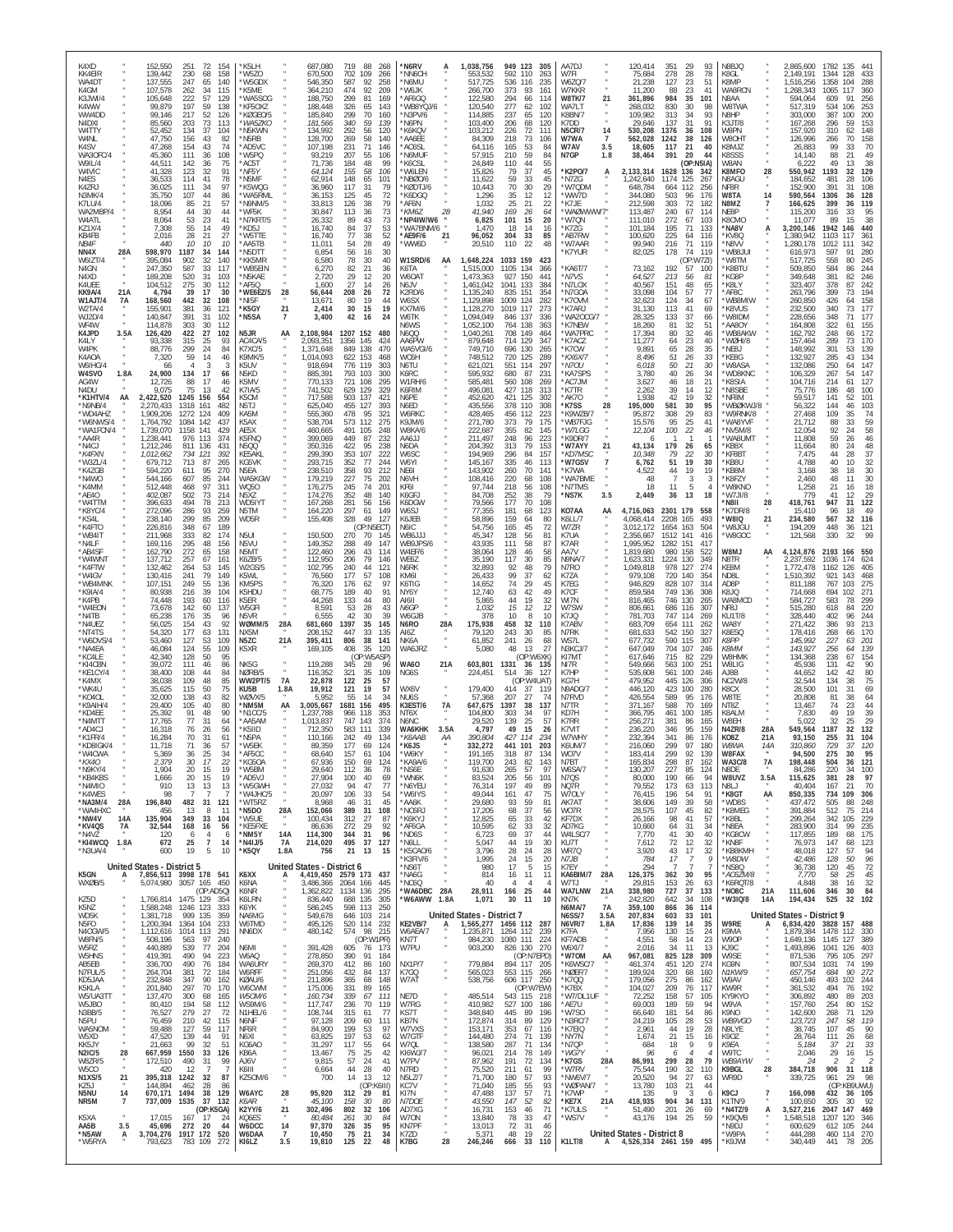| *WC9C<br>*KD9MS<br>*K9JE                                                       | 299,406<br>287,986<br>224,276                             | 405<br>353 102<br>344                          | 77<br>201<br>-209<br>76<br>171                   | <b>NUJORV</b> *<br>*KNØV<br>WØAO              |                     | 33,136<br>30.495<br>28,270                       | 127<br>115<br>110                            | 43<br>66<br>59<br>36<br>43<br>67                  | *C6AZZ<br>*C6AUM                       | 28<br>$\overline{7}$         | 831,727 2516                                                  | 463,600 1517 30                                    | - 92<br>(OP:KQ8Z)<br>33 104 | *VE6BF<br>*VE6HPT                               | $\overline{A}$          | Canada - District 6<br>195,976<br>65,303             | 88<br>420<br>230<br>58                                   | 174<br>75                       | <b>V47T</b>                           |                | St. Kitts & Nevis<br>A 11,381,279 7181 144 493                         |                                                  | (OP:N2NT)                            |
|--------------------------------------------------------------------------------|-----------------------------------------------------------|------------------------------------------------|--------------------------------------------------|-----------------------------------------------|---------------------|--------------------------------------------------|----------------------------------------------|---------------------------------------------------|----------------------------------------|------------------------------|---------------------------------------------------------------|----------------------------------------------------|-----------------------------|-------------------------------------------------|-------------------------|------------------------------------------------------|----------------------------------------------------------|---------------------------------|---------------------------------------|----------------|------------------------------------------------------------------------|--------------------------------------------------|--------------------------------------|
| *K9JU<br>*KØPJ/9<br>*WB9HFK                                                    | 206.850<br>153,410<br>136,500                             | 392<br>277<br>277                              | 52<br>145<br>72<br>158<br>57<br>118              | `WØGAF<br>*WGØM<br>*KEØW                      |                     | 22.148<br>8,322<br>6,900                         | 96<br>48<br>59                               | 57<br>41<br>33<br>40<br>-31<br>38                 |                                        |                              | <b>Barbados</b>                                               | (OP:K4RUM)                                         |                             | *VE6SQ<br><b>VE6RST</b>                         | AA                      | 7,581<br>3.555.774                                   | 75<br>27<br>2177 171 495                                 | 30                              | *V49J                                 | A              | 4,111,019 3510 121 382                                                 |                                                  | (OP:K5WA)                            |
| *W9GT<br>*WD9CIR<br>*W9VQ<br>*WR9Y                                             | 113,643<br>110.175<br>96.396<br>59,631                    | 233<br>235<br>211<br>167                       | 61<br>122<br>62<br>133<br>53<br>121<br>44<br>95  | 'WØRO<br>'WEØG<br>*KCØSTO<br><b>KØYO</b>      |                     | 3,724<br>2.150<br>2,112<br>2.047                 | 38<br>46<br>33<br>30                         | 18<br>31<br>25<br>18<br>26<br>18<br>11<br>12      | 8P5A<br>*8P6SH                         | <b>7A</b>                    | A 12,265,446 7294 154 515<br>22,050                           | 119 16 59                                          | (OP:W2SC)                   | VE6BBP<br>VE6LB<br>VE6JY                        | 21A                     | 624.283<br>449,007<br>1,162,694                      | 835 103<br>506<br>117<br>2377 40<br>(OP:VE5MX)           | 216<br>260<br>157               | *FS/WJ20<br>FS/K9EL                   | A<br>AA        | St. Martin<br>663,166 1524 56 146<br>160,350                           | 488 49 101                                       |                                      |
| *K9PMV<br>*WQ9T<br>*W9UM<br>*N9KR                                              | 44.286<br>41,515<br>38,908<br>38.556                      | 136<br>131<br>118<br>123                       | 36<br>85<br>45<br>70<br>50<br>87<br>44           | *KTØK<br>*WNØL<br>*N9HDE/Ø<br>*KØKAN          | 28<br>21<br>14<br>7 | 74,766<br>24,700<br>224<br>3,145                 | 279<br>111<br>- 9<br>32                      | 26<br>76<br>27<br>68<br>6<br>8<br>23<br>-14       | *V31YB<br>*V31YN                       | А                            | Belize<br>12,797<br>132                                       | 99<br>29<br>8<br>6                                 | 38<br>5                     | <b>VF6WO</b><br>VE6WZ<br>*VE6TN                 | <b>7A</b><br>3.5A<br>АA | 831.723<br>172,952<br>437,367                        | 1880<br>-39<br>738<br>27<br>476 104                      | 138<br>77<br>249                | J88HL                                 | 28             | St. Vincent<br>401,422 1760 27 79                                      |                                                  |                                      |
| *W9MS<br>*AC9DE<br>*WB8BZK/9                                                   | 36,359<br>23,343<br>23,218                                | 137<br>110<br>95<br>-37                        | $\frac{75}{78}$<br>-25<br>29<br>64<br>57         | WØGJ                                          | AA                  | 5,924,848 2932 177                               |                                              | 557<br>(OP:NØKK)                                  | 'V31MA                                 | AA                           | 130,247                                                       | (OP:DJ4KW)<br>218 70 163                           |                             | *VE6EX<br>VA7ST                                 | 14A                     | 282,194<br>Canada - District 7<br>1,739,496 2054 118 | 996<br>31                                                | 96<br>245                       | J87GU                                 | AA             | 5,411,328 4343 123 389                                                 |                                                  | (OP:SP6EQZ)                          |
| IPMW*<br>*K8ZZV/9<br>*K9WA<br>28                                               | 11,324<br>5,859<br>190,848                                | 74<br>50<br>470                                | 30<br>46<br>22<br>41<br>31<br>111                | KØKX<br>AE5E/Ø<br>KTØA                        |                     | 5,311,917<br>2,163,024<br>2,144,200              | 2495 173<br>1230 152<br>1368 139<br>1320 143 | 574<br>496<br>429                                 | VP9AD                                  | AA                           | Bermuda<br>72.065                                             | 177 64 139                                         |                             | VA7KO<br>VE7XF<br>VE7VR                         |                         | 1,206,023<br>1,191,262<br>728.376                    | 1418 114<br>1080<br>137<br>1196<br>90                    | 263<br>300<br>174               |                                       |                | <b>Turks &amp; Caicos Islands</b>                                      |                                                  | (OP:DL7VOG)                          |
| *K9CS<br>21<br>*NJ9Z<br>*W9CHD<br>*N9GBB<br>14                                 | 96,052<br>2,130<br>600<br>6,656                           | 296<br>28<br>15<br>49                          | 29<br>89<br>13<br>17<br>11<br>19<br>33           | <b>NØHR</b><br>KØMD<br>KØRC<br>KMØC           |                     | 2.126.475<br>1,873,983<br>1.731.198<br>1,627,136 | 1211<br>969<br>1150 127                      | 442<br>144<br>453<br>154<br>504<br>385            |                                        |                              | <b>British Virgin Islands</b><br>VP2V/N3DXX AA 3,516,248 3467 |                                                    | 99 320                      | <b>VE7BZR</b><br>VE7AX<br>VX7SZ                 | 21                      | 447,840<br>269,664<br>718,627                        | 639<br>96<br>517<br>77<br>2028<br>37                     | 192<br>135<br>112<br>(OP:VA7RR) | 'VP5CW                                | A              | 6,032,838 5507 119 359                                                 |                                                  | (OP:W5CW)                            |
| *W9FFL<br>*K9UIY<br>*WO9S                                                      | 350<br>151,740<br>70,686                                  | 11<br>434<br>256                               | 9<br>-5<br>32<br>103<br>78<br>-24                | <b>NØKV</b><br><b>NØBK</b><br>KØB I           |                     | 1,592,205<br>1,389,687<br>1,163,539              | 1121 143<br>990 127<br>775 137               | 394<br>380<br>396                                 | VY2TT                                  |                              | Canada - District 1<br>10,565,610 6592 147 487                |                                                    | (OP:K6LA)                   | VE7WO<br>*VA7ND                                 | 14<br>A                 | 500,758<br>135,198                                   | 1548<br>-35<br>320<br>58<br>(OP:VE7ALN)                  | 99<br>116                       | NP <sub>2</sub> P<br>*KP2B            | AA<br>AA       | US Virgin Islands<br>6, 361, 550 4242 143 507<br>4,205,968             | 3359 128 426                                     | (OP:N2TTA)                           |
| *AB9YC<br>*WD8DSB/9 1.8<br>K9NW<br>AA                                          | 44,309<br>1,988<br>6,412,477 2710 185                     | 290<br>39                                      | 18<br>41<br>10<br>18<br>654                      | <b>KGØUS</b><br><b>WØTT</b><br>K41U/Ø<br>WØRX |                     | 926,976<br>898.560<br>884,884<br>842,904         | 655<br>677 135<br>670 132<br>552 145         | 142<br>402<br>385<br>344<br>407                   | VY2ZM<br>VY2SS<br>VF9HF                |                              | 4,478,376<br>1,677,336 1858<br>414,472                        | 3008 130 422<br>94<br>809<br>56                    | (OP:K17M)<br>282<br>150     | 'VE7BGF<br>*VA7MM<br>*VA7ZM<br>*VE7CV           | 21                      | 10,368<br>8,700<br>135<br>97,042                     | 73<br>38<br>82<br>31<br>$\overline{7}$<br>5<br>301<br>31 | -34<br>29<br>4<br>90            | NP2L<br>*KP2DX                        | 7A             | 502,918<br>26,901                                                      | 655<br>221                                       | (OP:WP3A)<br>80 219<br>51<br>12      |
| KE91<br>K9IMM<br>W9IU                                                          | 3,257,047<br>3,175,062<br>1.209.216                       | 1742 155<br>1723<br>146<br>842 131             | 522<br>513<br>405                                | NWØM<br>WØGG<br>WØERF                         |                     | 691,169<br>665,259<br>639,376                    | 652<br>624 118<br>521                        | 96<br>277<br>283<br>-112<br>-337                  | VE1ZAC<br>VE1JBC<br>'VE1RSM            | А                            | 199,106<br>137,600<br>878,231                                 | 375<br>61<br>297<br>35<br>1007<br>102              | 165<br>125<br>265           | VE7SQ<br>VA70M                                  | AA<br>14A               | 196,603<br>459,984                                   | 279<br>98<br>1105<br>37                                  | 195<br>131                      |                                       |                | AFRICA                                                                 |                                                  | (OP:KP2BH)                           |
| N2BJ/9<br><i>K90C</i><br>K9MMS<br>K9NR                                         | 1,149,390<br>1,065,540<br>1,064,256<br>1.015.144          | 850 117<br>911 107<br>717<br>151<br>853 117    | 369<br>323<br>401<br>337                         | <b>KØCN</b><br>AAØAW<br>KSØT<br>WØAF.         |                     | 636,480<br>622,782<br>621,084<br>602.344         | 602 113<br>656<br>560<br>542 112             | 277<br>99<br>243<br>119<br>319<br>300             | *VE9OA<br>*VO1QU<br>*VY2LI<br>*VE1RGB  | 28<br>$\overline{7}$         | 109,620<br>81,652<br>78,200<br>175,440                        | 232<br>51<br>47<br>216<br>372<br>25<br>27<br>569   | 129<br>102<br>67<br>93      | VE7CT<br>VX7SV<br>*VE7CA                        | <b>7A</b><br>AA         | 228,689<br>820,440<br>785,610                        | 536<br>38<br>1862<br>38<br>1088<br>103                   | 125<br>142<br>(OP:VE7CC)<br>198 | IG9W                                  | $\overline{7}$ | African Italy<br>1,008,140                                             | 2620 32 101                                      | (OP:IZ1GAR)                          |
| NS9I<br><b>KC900</b><br>N9WKW                                                  | 1,005,600<br>734,517<br>640,300                           | 778 126<br>687<br>603<br>103                   | 354<br>297<br>96<br>277                          | NRØT<br>WBØN<br>K2VV/Ø                        |                     | 602,000<br>577,570<br>564,128                    | 542 115<br>561 103<br>729                    | 315<br>267<br>77<br>195                           | VE1OP<br>VE9AA                         | AA<br>28A                    | 4,023,180<br>821,811                                          | 2669 135<br>1808<br>33                             | 485<br>144                  | VA7CRZ<br>*VE7XDT<br>*VA7DXC                    |                         | 384,480<br>210,958<br>66,852                         | 627<br>90<br>422<br>88<br>258<br>46                      | 177<br>135<br>62                | <b>IH9YMC</b><br>IH9B                 | 28<br>14A      | 14,832<br>977,265 1963 39 132                                          | 119 17 31                                        | (OP:IV3NVN)                          |
| WT9U<br>WE9V<br>W9IIX<br>KØTO/9                                                | 624,575<br>450,870<br>381.136                             | 563 115<br>411 108<br>484<br>440               | 300<br>291<br>90<br>242<br>89<br>$24^{\circ}$    | K2DSW/0<br>KØPC<br>WØGM<br>KØAR)              |                     | 547,092<br>542,208<br>506,220                    | 607<br>538<br>514<br>511                     | 100<br>234<br>77<br>276<br>97<br>257<br>95<br>276 | VE1DX<br><b>*VA1CHP</b><br>*VO1HP      | 14A<br>28A<br>21A            | 124,476<br>271,755<br>37,204                                  | 341<br>32<br>642<br>30<br>109                      | 106<br>135<br>26 105        | *VE7BC                                          |                         | 24,843<br>Costa Rica                                 | 107<br>41                                                | 50                              | <b>D3AA</b>                           | 21             | Angola<br>1,277,370 2576 36 135                                        |                                                  |                                      |
| WX9U<br><b>N9IO</b><br>KI9A                                                    | 364,320<br>354,114<br>254.540<br>242,820                  | 599<br>360<br>393                              | 52<br>154<br>79<br>181<br>59<br>169              | KØIO<br>KØJPL<br>NØOJ                         |                     | 496,027<br>424,659<br>392.445<br>386,900         | 464<br>446 102<br>518                        | 112<br>241<br>221<br>78<br>187                    | VC2R                                   | A                            | Canada - District 2<br>6,967,656 5091 139 425                 |                                                    | (OP:N5ZO)                   | <b>TI2OY</b><br>*CO2AJ                          | 28                      | 128,719<br>Cuba<br>9,576                             | 634 25<br>67<br>17                                       | 72<br>40                        | <b>7D8X</b>                           | 28             | <b>Ascension Island</b><br>2,423,123 4597 37 142                       |                                                  | (OP:OH2KI)                           |
| KK9N<br>NF9V<br>KB9NW                                                          | 232,505<br>211,956<br>203,867                             | 345<br>371<br>309                              | 67<br>178<br>55<br>149<br>63<br>176              | KØAP<br>WBØSND<br>WØBM                        |                     | 365,288<br>287,280<br>265,024                    | 428<br>350<br>306                            | 90<br>218<br>93<br>222<br>101<br>227              | VE2FK<br>VE2JR<br>*VE2AWR              |                              | 16,348<br>1.998<br>1,222,368                                  | 97<br>25<br>38<br>18<br>1364<br>85                 | 42<br>19<br>272             | *CO8TW<br>*CO6RD<br>*CO8LY                      | 28<br>21                | 125,557<br>109.186<br>597,100                        | 568<br>28<br>699<br>-20<br>1796<br>30                    | 75<br>57<br>110                 | ZD8M<br>*ZD8W                         | 7<br>21        | 861,288 2176<br>1,839,030 3552                                         |                                                  | 34 102<br>(OP:GØCKV)<br>38 139       |
| W3HDH/9<br>W9YK<br>W9PDS<br>AI9T                                               | 202,878<br>137,629<br>107,316<br>47.658                   | 323<br>226<br>219<br>119                       | 72<br>162<br>79<br>150<br>46<br>152<br>54<br>115 | KØBX<br>KDØUN<br>WØLM<br>W8HAP/Ø              |                     | 183,600<br>175,788<br>166,152<br>154,770         | 315<br>289<br>242<br>315                     | 62<br>163<br>62<br>166<br>82<br>176<br>52<br>149  | *VA2EU<br>'VF2I X<br>*VE2KOT<br>'VE2QY |                              | 580,382<br>249.247<br>161.446<br>102,256                      | 571<br>91<br>507<br>69<br>329<br>46<br>277<br>49   | 316<br>212<br>132<br>117    | *CO6LP<br>CO2GL*<br>*CM2CCA<br>*CO7EH           |                         | 186,147<br>42,294<br>10,746<br>301,320               | 612<br>34<br>347<br>15<br>289<br>9<br>1316<br>26         | 95<br>42<br>Q<br>82             | EA8AH                                 | 14             | <b>Canary Islands</b><br>1,578,309 3076                                |                                                  | (OP:W6NV)<br>38 139                  |
| WM9Q<br>K9FN<br>N9LB                                                           | 40,032<br>37.170<br>28.428                                | 106<br>128<br>101                              | 46<br>98<br>39<br>79<br>35<br>68                 | W8MHW/Ø<br>KØOB<br>KV1E/Ø                     |                     | 145,824<br>139,551<br>132,440                    | 222<br>193<br>239                            | 80<br>168<br>189<br>68<br>73<br>142               | VA2WA<br>VA2III                        | AA                           | 7,375,502<br>1,989,416                                        | 4031 156<br>2080<br>97                             | 563<br>310                  | *HI8A                                           |                         | Dominican Republic<br>1,225,080 1514 105 264         |                                                          |                                 | EA8YV<br>EF8S                         | 3.5<br>1.8     | 6,552<br>268,863                                                       | 67<br>1020                                       | (OP:OH6CS)<br>41<br>11<br>75<br>18   |
| KB9S<br>KA9FOX<br>KM9M<br>W9ILY<br>21A                                         | 11,376<br>5.775<br>3,762<br>491,415                       | 59<br>41<br>36<br>947                          | 25<br>47<br>18<br>37<br>12<br>26<br>37<br>144    | KØXTR<br><b>NØZS</b><br>WØBH<br>NSØR          |                     | 112.412<br>95,526<br>94,809<br>84.494            | 241<br>214<br>188<br>201                     | 119<br>60<br>53<br>130<br>62<br>125<br>57<br>109  | VA2AM<br>VE2EZD<br>VE2HB               |                              | 1,120,795<br>502,709<br>42.389                                | (OP:VE2SG)<br>804 117<br>693<br>72<br>203<br>31    | 442<br>209<br>66            | *YS1/NP3J 3.5                                   |                         | <b>El Salvador</b><br>9,135                          | 166 10                                                   | - 19                            | <b>EA8AQV</b><br>*EA8CN<br>FA8/RC5A   | A<br>28        | 132,675<br>238,887                                                     | 257<br>824<br>21                                 | (OP:OH2BYS)<br>63<br>- 120<br>78     |
| W90A<br>7A<br>K90M<br>N9AU                                                     | 360,943<br>547.950<br>322,096                             | 859<br>1299<br>717                             | 36<br>121<br>32<br>118<br>36<br>128              | KØTZ<br><b>KBØYH</b><br>ABØS                  |                     | 83,961<br>63.918<br>56,120                       | 174<br>147<br>179                            | 53<br>118<br>58<br>101<br>26<br>89                | N2WQ/VE3 21A<br>*VE2BWL<br>*VA2BBW     | AA                           | 832,545<br>1,330,230<br>247,638                               | 1628<br>38<br>1221<br>108<br>327<br>69             | 151<br>327<br>208           | *XP2I                                           | A                       | Greenland<br>2,083,158 2181 89 289                   | (OP:JA6WFM)                                              |                                 | 'EA8IN<br><b>EA8AVK</b><br>*EA8DA     | 21<br>14       | 126,888<br>84,048<br>217,891<br>87,885                                 | 662<br>14<br>301<br>28<br>27<br>694<br>331<br>21 | 54<br>74<br>$\frac{82}{72}$          |
| *W9XT<br>AA<br>*K9MY<br>*N9XX<br>*KØCD/9                                       | 1,951,158<br>565,950<br>476,464<br>277,004                | 1258<br>134<br>602<br>108<br>436<br>294<br>101 | 427<br>90<br>253<br>280<br>263                   | NOØL<br>WØSHL<br>NØOK<br>KØCOM                |                     | 48,511<br>42,733<br>24,752<br>21,816             | 202<br>120<br>97<br>96                       | 90<br>49<br>55<br>96<br>44<br>60<br>36<br>72      | *VA2ES<br>*VE2EBK                      |                              | 170,016<br>15,552                                             | 326<br>(OP:VE2AXO)<br>77.31                        | 67 157<br>-50               |                                                 |                         | Grenada                                              |                                                          | (OP:OZ1BII)                     | *EA8NQ<br>EF8U                        |                | 65,740<br>AA 11,955,126                                                | 245<br>27<br>5700 169 602                        | 68                                   |
| *N9GUN<br>*KA90<br>*K9PG                                                       | 270.364<br>195.025<br>189,216                             | 422<br>302<br>246                              | 185<br>-72<br>82<br>187<br>92<br>196             | <b>NØIM</b><br>KØTI<br>AIØI                   |                     | 21,582<br>17,425<br>15,958                       | 86<br>79<br>79                               | 38<br>61<br>35<br>50<br>28<br>51                  | CJ3T                                   |                              | Canada - District 3<br>9,073,944                              | 5471 153 495                                       | (OP:VE3AT)                  | <b>J34J</b>                                     | 1.8A                    | 957                                                  | 56<br>$-5$<br>(OP:JH1ROJ)                                |                                 | EA8ZS<br>*EF8X                        | ΑА             | 25.511<br>5,426,648                                                    | 112<br>3601 120 403                              | (OP:EA8RM)<br>36<br>61<br>(OP:EA8AY) |
| *N9IXD<br>$*$ K9LI<br>*K9MU                                                    | 84.435<br>72,600<br>53,440                                | 191<br>161<br>125<br>-67                       | 129<br>66<br>53<br>112<br>100                    | WØXE<br>KBØFO<br>KDØFW                        |                     | 9,512<br>4,224<br>621                            | 56<br>36<br>15                               | 30<br>52<br>20<br>28<br>12<br>11                  | VE3JM<br>VE3BZ<br>VE3OI                |                              | 7,874,447<br>5,116,880<br>4,903,652                           | 5066 143<br>2995<br>141<br>3728<br>140             | 450<br>527<br>381           | <b>FG80J</b><br>*FG8NY                          | A                       | Guadeloupe<br>13,064<br>742,730 1140                 | 78<br>30<br>81                                           | 41<br>208                       | EF80<br><b>EA8RY</b>                  |                | 2,738,333<br>19,201                                                    | 1972 109 372                                     | (OP:DJ10J)<br>96 36 55               |
| *WA9LEY<br>*KB90<br>*K9CW<br>*WU9D                                             | 52,200<br>26,973<br>21,111<br>12.956                      | 134<br>54<br>96<br>80<br>68                    | 96<br>-38<br>73<br>36<br>57<br>-28<br>54         | K5ZG/Ø<br>WA6MM/Ø<br>KØKT<br>NXØX             | 21A<br>3.5A         | 75,208<br>69,324<br>23,944<br>48                 | 244<br>239<br>134                            | 30<br>89<br>30<br>79<br>17<br>56<br>-3<br>-3      | VE3MIS<br>VE3KI<br>VE3YT               |                              | 2,652,374<br>1,759,362<br>204,530                             | 2497 105<br>(OP:VA3JK)<br>1593<br>105<br>412<br>61 | 326<br>-332<br>165          | *FG1PP                                          | AA                      |                                                      | 74,542 295 42                                            | -80                             | 'EE8O                                 | 7А             | 18,966<br>Ceuta & Melilla                                              | 121                                              | 42<br>16<br>(OP:EA8CQW)              |
| *KU8T/9<br>*N9BT<br>*K9ZT                                                      | 4,888<br>2,275<br>2,088                                   | 36<br>24<br>21                                 | 21<br>31<br>16<br>19<br>16<br>20                 | *KØMPH<br>*KØAD<br>*NXØ                       | AA                  | 1,210,416<br>979,620<br>731,848                  | 905 121<br>838 118<br>625                    | 380<br>317<br>126<br>328                          | VE3CR<br>VE3FU<br>VE3ZI                | 28<br>$\overline{7}$<br>1.8  | 196,392<br>789,900<br>99,535                                  | 502<br>31<br>2036<br>35<br>552<br>18               | 116<br>115<br>67            | HR <sub>2</sub> J                               |                         | Honduras<br>6,351,966 5415 132 381                   |                                                          | (OP:NAAA)                       | *EA9UG<br>'EA9RY<br>*EA9IB            | 28<br>1.8      | 139,300<br>14,760<br>518                                               | 17<br>688<br>92<br>15                            | 53<br>19<br>41<br>11<br>3            |
| *WF9R<br>21A<br>*K9LA<br><b>7A</b>                                             | 257,920<br>59,682<br>United States - District Ø           | 577<br>220                                     | 34<br>126<br>25<br>73                            | *KCØDFB<br>*KIØJ<br>*NØHJ7<br>KØFTC           |                     | 558.736<br>515,736<br>462,430<br>404.430         | 539 100<br>535 102<br>477<br>527             | 276<br>246<br>93<br>260<br>83<br>222              | VF3PN<br>*VE3BR<br>*VF3K7<br>VE3GFN    | A                            | 54.622<br>2,298,431<br>1.432.890<br>947.304                   | 447<br>16<br>2067 119<br>1226 109<br>1054          | 46<br>330<br>326<br>260     | TO7A                                            | A                       | Martinique<br>13,765,575 7916 161 564                |                                                          |                                 | <b>EF90</b>                           |                | AA 13,530,554 5826 171 623                                             |                                                  | (OP:EA5BM)                           |
| KØEU<br>A<br>K6XT/Ø<br>K9DU/Ø                                                  | 4,726,215 2983 151 434<br>1,986,732 1376 144<br>1,821,828 | 1414 125                                       | 375<br>346                                       | *AAØAI<br>*WBØSOK<br>*KØVBU                   |                     | 390,440<br>296,703<br>226,366                    | 378 119<br>341<br>307                        | 335<br>86<br>247<br>181<br>85                     | *VA3ATT<br>*VE3TW<br>*VF3FH            |                              | 721,590<br>597,526<br>529,416                                 | 877<br>87<br>685<br>90<br>87<br>633<br>575         | 248<br>244<br>237           | *FM5CD<br>FM5AN                                 | A<br>AA                 | 312,340<br>28,245                                    | op:Ut5ugr<br>299 110 278<br>107 32 73                    |                                 | 'TU5XV                                | А              | Cote d'Ivoire<br>170,775                                               | 455 34 101                                       | (OP:F6EXV)                           |
| NEØU<br>NØKE<br>KØFX<br>N7DR/Ø                                                 | 1,529,792<br>1,286,420<br>1,220,346<br>1,089,678          | 1223 117<br>1037 139<br>992 129<br>999 119     | 334<br>352<br>357<br>267                         | *WØRAA<br>*AFØE<br>*ACØE<br>*KNØR             |                     | 78,690<br>62,560<br>49,600<br>34,185             | 172<br>158<br>131<br>101                     | 62<br>121<br>107<br>63<br>100<br>60<br>49<br>80   | *VE3RSA<br>*VE3OM<br>*VE3RX<br>*VE3SB  |                              | 484,538<br>372,110<br>166,116<br>112,728                      | 89<br>79<br>461<br>298<br>76<br>262<br>61          | 222<br>214<br>142<br>122    | XE2S                                            | А                       | Mexico<br>2,845,179                                  | 2432 140 361                                             |                                 | 'SU9AF                                | А              | Egypt<br>3, 313, 875 3051 93 282                                       |                                                  |                                      |
| WØZA<br><b>NØBUI</b><br>KØALT                                                  | 968,735 1175<br>623,126<br>487,746                        | 97<br>688<br>521 103                           | 216<br>91<br>238<br>240                          | *KØAE<br>*KJØP<br>*KA8HDE/Ø                   |                     | 32,860<br>26,288<br>24,684                       | 128<br>95<br>97                              | 39<br>67<br>51<br>73<br>49<br>72                  | *VE3OTL<br>*VE3RIA<br>*VE3RCN          |                              | 104,468<br>40,242<br>39,160                                   | 63<br>309<br>171<br>40<br>149<br>42                | 119<br>74<br>68             | XE1MM<br>XF <sub>2</sub> ST<br>*XE2MX<br>*XE1CT | 28                      | 1,307,922<br>108,442<br>40,880<br>297,250            | 1426 116<br>489<br>-51<br>132<br>49<br>1009<br>33        | 283<br>-67<br>91<br>92          | <b>TRØA</b>                           | AA             | Gabon<br>12                                                            | 7                                                | (OP:RW3AH)<br>5 7                    |
| W9LHG/Ø<br>NØRN<br>KØDEQ<br>KØJJR                                              | 443,205<br>397,536<br>396,500<br>360,824                  | 562<br>466<br>546<br>462                       | 96<br>219<br>88<br>215<br>74<br>186<br>85<br>211 | *NØUV<br>*WØSEI<br>*KDØCVO<br>*NRØI           |                     | 7,500<br>4,720<br>4,464<br>3,240                 | 59<br>45<br>39<br>36                         | 15<br>35<br>24<br>35<br>31<br>31<br>14<br>26      | *VA3DBT<br>*VA3FN<br>*VE3EXW<br>*VE3TG | 28                           | 30,020<br>27,280<br>1,500<br>102,204                          | 37<br>139<br>133<br>34<br>21<br>11<br>352<br>21    | 58<br>54<br>14<br>81        | *XE1ZTW<br>*XE2YWH<br>*XE1GXG                   | 21<br>3.5               | 2,697<br>2,184<br>1,680                              | 34<br>11<br>29<br>8<br>52<br>9                           | 20<br>20<br>12                  |                                       |                | Liberia                                                                |                                                  | (OP:F4EIH)                           |
| WØHBH<br>KØFX<br><b>NØUY</b>                                                   | 340,400<br>279,306<br>219,239                             | 445<br>379<br>379                              | 89<br>207<br>69<br>194<br>82<br>189              | *KØFYI<br>*KØRI<br>*KØUK                      | 28A                 | 540<br>147,763<br>99,008                         | 12<br>398<br>333                             | 9<br>11<br>27<br>106<br>29<br>90                  | *VE3FJ<br>*VE3OSZ                      | 3.5                          | 65,600<br>57,520                                              | 234<br>24<br>285<br>14                             | 76<br>66                    | *XE1AY<br>XE2B                                  | 1.8<br>AA               | 2,907<br>1,384,675 1237 123<br>218,178               | 94<br>6<br>299<br>78                                     | 13<br>362                       | *EL2DT                                | А              | 1,008,481 1355 64 205<br>Libya                                         |                                                  |                                      |
| <b>WØZQ</b><br>WØFLS<br>WØUY<br>KØKPH                                          | 164,424<br>142,800<br>81,158                              | 289<br>368<br>191                              | 57<br>147<br>44<br>92<br>47<br>107               | *WØDLE<br>*KFØIQ<br>*WØGN                     | 21A<br>14A<br>3.5A  | 311,395<br>24,816<br>21,250                      | 725<br>104<br>118                            | 36<br>119<br>26<br>62<br>23<br>62<br>5<br>17      | VE3MMQ<br>VE3IQ<br>VA3DX               | AA<br>$\overline{u}$<br>3.5A | 2,083,954 1305 133<br>115,913<br>111,550<br>222,173           | 236<br>50<br>42<br>241<br>872 29                   | 493<br>153<br>152<br>90     | XE1EE<br>*XE2AU<br>*XE2FGC<br>*XE2X             | AA<br><b>7A</b>         | 72,820<br>22,784<br>36,363                           | 315<br>42<br>141<br>38<br>326<br>20                      | 201<br>68<br>51<br>31           | '5A1AL                                | 28             | 38,584<br>Madagascar                                                   | 255 16 40                                        | (OP:DL1AL)                           |
| KØHB<br><b>NAØBR</b><br>KBØL                                                   | 56,862<br>37,204<br>24,990<br>6,732                       | 165<br>112<br>101<br>52                        | 62<br>100<br>48<br>83<br>40<br>58<br>23<br>45    | *NJØF<br>AL1G                                 | A                   | 814<br>Alaska<br>480,396 2012 57                 | 17                                           | 57                                                | VE3CX<br>VA3EF<br>*VE3CWU<br>*VE3XAT   | 1.8A<br>AA                   | 702<br>952,387<br>561,660                                     | 13<br>6<br>881 112<br>513 103                      | 12<br>307<br>304            | VP2MMM                                          | AA                      | Montserrat<br>5,958,568 4575 140 429                 |                                                          |                                 | $*$ 5 $R8IC$                          | Α              | 1,115,769 1649 66 183                                                  |                                                  | (OP:FOICX)                           |
| ADØAB<br>N3PDT/Ø<br>KØVG                                                       | 2,706<br>2,400<br>656                                     | 40<br>34<br>16                                 | 16<br>25<br>20<br>28<br>8<br>-8                  | KL7KY<br>KL7NC<br>NL7G                        | 21                  | 138,782<br>28,630<br>785,955 2158                | 388<br>187                                   | 65<br>96<br>36<br>34<br>39<br>112                 | *VE3KAO<br>*VA3JLF<br>*VE3IAE          | 14A                          | 191,632<br>4,080<br>128,270                                   | 316<br>65<br>40<br>22<br>426<br>30                 | 167<br>26<br>97             | *YN2CC                                          | A                       | Nicaragua<br>4,533,288 4211 128 364                  |                                                          | (OP: N3AD)                      | CR3E                                  |                | Madeira Islands<br>A 13,667,670 6962 165 516<br>3,529,625 2848 101 324 |                                                  | (OP:CT1BOH)                          |
| KØVXU<br>21<br>W9RM/Ø<br>$\overline{7}$<br><b>WAØMHJ</b><br><b>NØTT</b><br>1.8 | 167,720<br>63,765<br>12,696<br>23,499                     | 449<br>203<br>102<br>149<br>17                 | 34<br>106<br>31<br>86<br>10<br>36<br>46          | KL2R<br>*AL7LO                                | 7<br>А              | 42,408<br>10,036                                 | 222                                          | 26<br>50<br>(OP:N1TX)<br>96 26 26                 | *VE3NR<br>*VE3MGY                      | 7A<br>1.8A                   | 40,586<br>21,576<br>Canada - District 4                       | 166<br>22<br>478<br>6                              | 69<br>18                    |                                                 |                         | <b>Puerto Rico</b>                                   |                                                          | (OP:AJ9C)                       | CT3KN<br>*CT9/R9DX 28<br><b>CT3FW</b> | AA             | 111,616<br>43,960                                                      | 608 14 50<br>128                                 | 40 100                               |
| *NAØN<br>А<br>*KØTT<br>*WØETT                                                  | 1,587,269<br>1,388,142<br>805,208                         | 1268 119<br>1072 138<br>752<br>113             | 324<br>345<br>288                                | KL7SB<br><b>NI 7V</b><br>AL9A                 | AA                  | 1,444,471 2305 103<br>72,090<br>42,840           | 184<br>148                                   | 184<br>56<br>106<br>36<br>66                      | <b>VE4AKF</b><br>*VE4YU<br>*VE4SN      | 14<br>А                      | 24,024<br>251,438<br>6,018                                    | 164 23<br>409<br>56<br>22                          | 54<br>76 166<br>37          | NP4A<br>*KP4EJ                                  | 3.5<br>А                |                                                      | 645,970 2039 29 101<br>709,920 1465 76 164               | (OP:WP3C)                       | *CT3BD                                | 7A             | 13,224<br><b>Mauritius</b>                                             | 121                                              | 14 43                                |
| *WØPI<br>*NGØT<br>*KIØI<br>*NN7A/Ø                                             | 646,908<br>546,432<br>318,528<br>317,481                  | 648 107<br>516 118<br>407<br>400               | 265<br>-266<br>97<br>191<br>92<br>199            | *WL7E<br>*AL2F<br>*KL1JP<br>*WL7BDO           | AA<br>28A           | 1,355,850<br>227,874<br>13,481<br>6,235          | 1425 132<br>404<br>118<br>55                 | 282<br>97<br>136<br>31<br>30<br>17<br>26          | VE4VT<br>*VE4GV                        | AA<br>AA                     | 648,440<br>610,134                                            | 579 122 308<br>(OP:VE4EAR)<br>634 100 298          |                             | *NP3CW<br>*WP3Y<br>*NP3A<br>*KP4JRS             | 28<br>$\overline{7}$    | 164,020<br>78,202<br>1,010,898<br>2,349              | 736<br>43<br>521<br>44<br>3224<br>27<br>34<br>8          | 75<br>78<br>99<br>19            |                                       |                | '3B8/UU5WW A 1,047,924 1186 84 229<br><b>Morocco</b>                   |                                                  |                                      |
| *N7WY/Ø<br>*NØGOS<br>*WØGXA                                                    | 291,341<br>220,374<br>148,824                             | 462<br>364<br>244                              | 68<br>171<br>160<br>71<br>62<br>154              | <b>V25A</b>                                   | A                   | Antigua & Barbuda<br>4,099,570 4414 103 291      |                                              |                                                   | *VE4EA                                 | 21A                          | 250,500<br>Canada - District 5                                | 715 33 117                                         |                             | NP4Z<br>*NP4G                                   | ΑA<br>AA                | 11,341,512 6059 165 591<br>204,750                   | 407 66                                                   | - 144                           | CN <sub>2</sub> R<br><b>'CN8KD</b>    | 21<br>14       | 1,796,546<br>721,350 1675 38 112                                       | 3275 40 151                                      | (OP:W7EJ)                            |
| *AAØFO<br>*ADØH<br>*KØLDS<br>*KSØM                                             | 135,992<br>125,614<br>104,475<br>91,052                   | 279<br>275<br>260<br>240                       | 70<br>121<br>60<br>121<br>70<br>129<br>63<br>143 | *V26K                                         |                     | 10,261,251 6751 141 462                          |                                              | (OP:JJ1RJR)<br>(OP:AA3B)                          | *VE5SF<br>*VE5GC<br>*VE5AAD            | A<br>28<br>21                | 200,901<br>29,876<br>15,190                                   | 507 53 114<br>373<br>16<br>20<br>104               | 28<br>50                    | *PJ7/W4VAB A                                    |                         | Sint Maarten<br>9,882                                | 84 19                                                    | 42                              | <b>'CN2YM</b><br><b>'CN8WW</b>        | AA             | 5, 160, 438 3120 131 442<br>380,462                                    | 811 53 128                                       | (OP:DL3YM)                           |
| *KØTC<br>*WAØBNX<br>*ACØW                                                      | 66,742<br>63,365<br>46,018                                | 178<br>168<br>159 51                           | 97<br>54<br>41<br>104<br>82                      | C6AKQ                                         | 3.5                 | <b>Bahamas</b><br>434,355 1686 27 88             |                                              | (OP: N4BP)                                        | <b>VF57X</b><br><b>VE5UF</b><br>*VE5KS | AA<br>28A<br>AA              | 1,750,083 1355 129 408<br>200,220<br>387,807                  | 615 31<br>529 98 215                               | 110                         | *FJ/VA3RA 28                                    |                         | St. Barthelemy<br>567,000 1961 30 95                 |                                                          | (OP:VE3IKV)                     | *V5/DJ4S0 28                          |                | Namibia<br>261,708                                                     | 788 28 85                                        |                                      |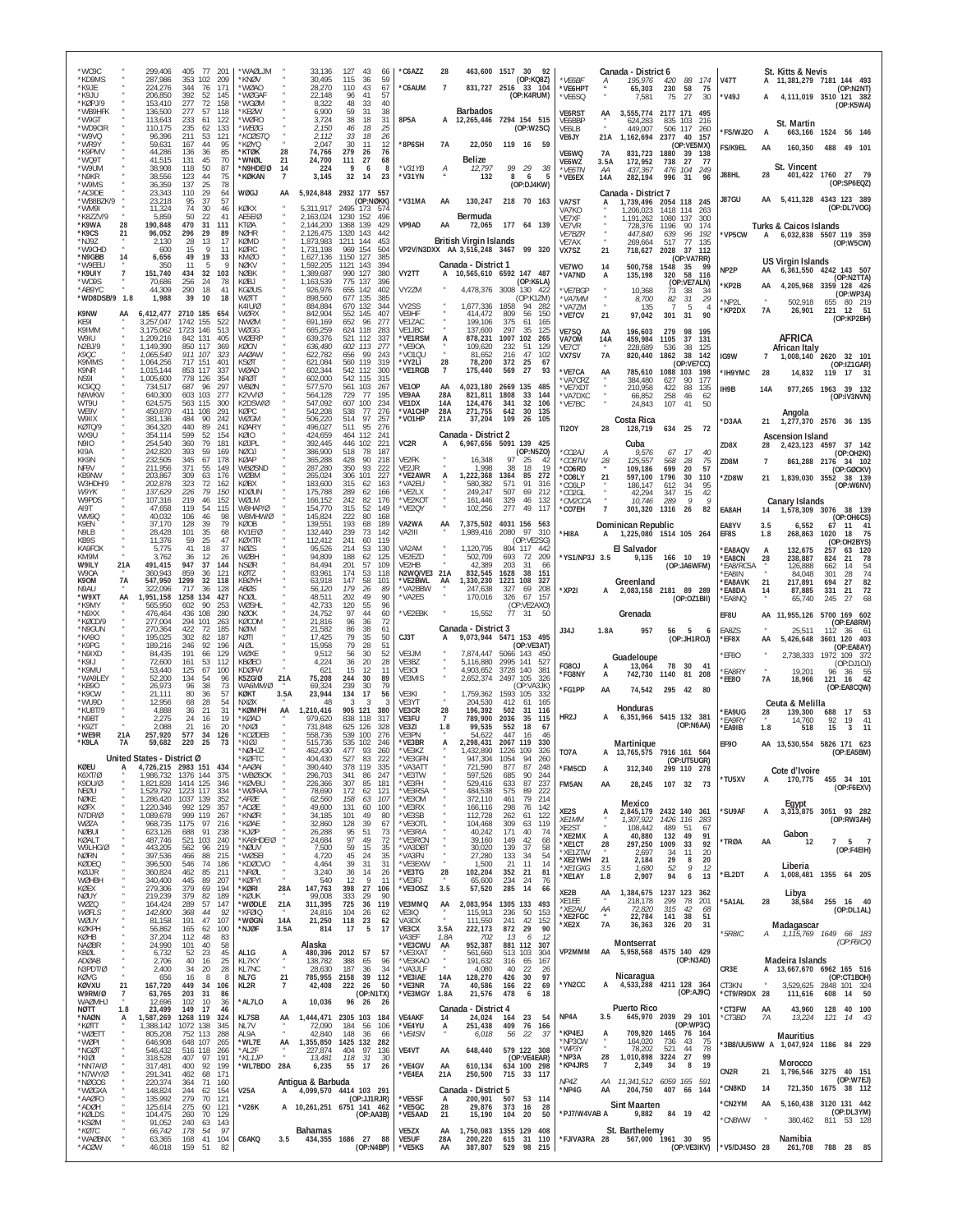### **ANAHEIM, CA**

(Near Disneyland)<br>933 N. Eucild St., 92801  $(714) 533 - 7373$ (800) 854-6046 Janet, KL7MF, Mgr.<br>anaheim@hamradio.com

**BURBANK, CA** 1525 W. Magnolia Bl., 91506  $(818) 842 - 1786$ (877) 892-1748 Eric, K6EJC, Mgr Magnolia between S. Victory & Buena Vista<br>burbank@hamradio.com

**OAKLAND, CA** 2210 Livingston St., 94606<br>(510) 534-5757 (877) 892-1745 Nick AK6DX Mor I-880 at 23rd Ave. ramp gak la midi ha mradio com

**SAN DIEGO, CA**<br>5375 Kearny Villa Rd., 92123<br>(858) 560-4900 (877) 520-9623 Jerry, N5MGJ, Mgr. Hwy. 163 & Claremont Mesa

### **SUNNYVALE, CA** 510 Lawrence Exp. #102 (408) 736-9496 (877) 892-1749<br>Jon. K6WV, Mor. So. from Hwy. 101<br>sunnyvalo@hamradio.com

**NEW CASTLE, DE** Philadelphia 1509 N. Dupont Hwy., 19720 (302) 322-7092 (800) 644-4476<br>Ken. N20HD, Mar. RT.13 1/4 mi., So. I-295 delaware@hamradio.com

PORTLAND, OR<br>11705 S.W. Pacific Hwy 97223 (503) 598-0555 (800) 765-4267 Leon, W7AD, Mar. Tigard-99W exit from Hwy. 5 & 217<br>portland@hamradio.com

**DENVER, CO** 8400 E. IIIff Ave. #9, 80231<br>(303) 745-7373 800) 444-9476 John WBIG, Mgr.<br>denver@hamraclio.com

**PHOENIX, AZ** 10613 N. 43rd Ave., 85029<br>(602) 242-3515 (800) 559-7388 Gary, N7GJ, Mgr. Corner of 43rd Ave. & Peoria

ATLANTA, GA<br>6071 Buford Hwy., 30340 (770) 263-0700 (800) 444-7927 Mark, KJ4VO, Mgr. Doraville, 1 mi. no. of I-285 atlanta@hamradio.com

**WOODBRIDGE, VA** (Near Washington D.C.) 14803 Build America Dr. 22191  $(703) 643 - 1063$ 

(800) 444-4799<br>Steve, W4SHG, Mgr. Exit 161, 1-95, So, to US 1

**SALEM, NH** (Near Boston)<br>224 N. Broadway, 03079 (603) 898-3750 (800) 444-0047 Dave, N1EDU, Mor. Exit 1, 1-93, 28 mi. No. of Boston

### **SEE US AT DAYTON HAMVENTION BOOTHS 20, 21, 22 & 23**







### FTDX1200 100W HF + 6M Transceiver

- Triple Conversion Receiver With 32-bit Floating Point DSP . 40 MHz 1 st IF with selectable 3 kHz, 6kHz & 15 kHz Roofing Filters . Optional FFT-1 Supports AF-FFT Scope, RTTY/PSK31 Encode/Decode, CW Decode/Auto Zero-In . Full Color 4.3" TFT Display



### FTDX5000MP 200W HF + 6M Transceiver

· Station Monitor SM-5000 (Included) · 0.05ppm OCXO (Included) . 300Hz, 600Hz & 3KHz Roofing filters (Included)



### FTDX3000 100W HF + 6M Transceiver

. 100 Watt HF/6 Meters . Large and wide color LCD display . High Speed Spectrum Scope built-in . 32 bit high speed DSP /Down Conversion 1st IF

**Call For Low Pricing!** 



### FT-450D 100W HF + 6M Transceiver

· 100W HF/6M · Auto tuner built-in · DSP built-in · 500 memories · DNR. IF Notch, IF Shift

**Call Now For Pricing!** 





### FT-897D VHF/UHF/HF Transceiver

- HF/6M/2M/70CM - DSP Built-in - HF 100W (20W battery) . Optional P.S. + Tuner . TCXO Built-in **Call Now For Our Low Pricing!** 



### FT-857D Ultra Compact HF/VHF/UHF

. 100w HF/6M, 50W 2M, 20W UHF . DSP included - 32 color display - 200 mems - Detachable front panel (VSK-857 moulmd)

### **Call For Low Price!**



### FT-7900R 2M/440 Mobile

. 50W 2M, 45W on 440MHz . Weather Alert . 1000+ Memories . WIRES capability . Wideband receiver (cell blocked)

### **Call Now For Your Low Price!**



### FT-8800R 2M/440 Mobile

. V+U/V+V/U+U operation . V+U full duplex . Cross Band repeater function . 50W 2M 35W UHF . 1000+ memory channels . WIRES ready

#1

Service

J محمه

**Cus in** 

### **Call Now For Low Pricing!**

Come visit us

online via

the Internet at

http://www.hamradia.com

# **VX-6R** 2M/220/440 HT

· 5W 2/440, 1.5W 220 MHz TX · Li-ION Battery - EAI system . Fully submersible to 3 ft. • CW trainer

VX-8DR



### FT-60R 2M/440 SW HT

· Wide receiver coverage · AM air band receive . 1000 memory channels w/alpha labels . Huge LCD display . Rugged die-cast, water resistant case . NOAA severe weather alert with alert scan





**COAST TO COAST** 

**FREE SHIPPING** 

UPS - Most Items Over \$100

**Rapid Deliveries From<br>The Store Nearest to You!** 

# **NEW**

### FTM-400DR 2M/440 Mobile

· Color display-green, blue, orange, purple, gray · GPS/APRS . Packet 1200/9600 bd ready . Spectrum scope . Bluetooth . MicroSD slot . 500 mem per band



### C4FM FDMA 144/430 FT1DR 5W Digital Xevr

-1200/9600bps AX.25 APRS & GPS Recvr Built-in . Dual Band Operation w/Dual Recvrs (V+V/U+V/V+U) -Wideband Receive/AM Bar Antenna/ Aircraft Receive . 1266 Memory Channels w/16 Char Alpha Tagging

50/144/220/440 . 5W (1W 222 MHz)

· Bluetooth optional · Waterproof/

submersible or tor 30 min) . GPS APRS operation optional . Li-ion Hi-capacity

battery . Wide band Rx

**Also Available in Silver!** 

# · Wideband RX - 900 memories

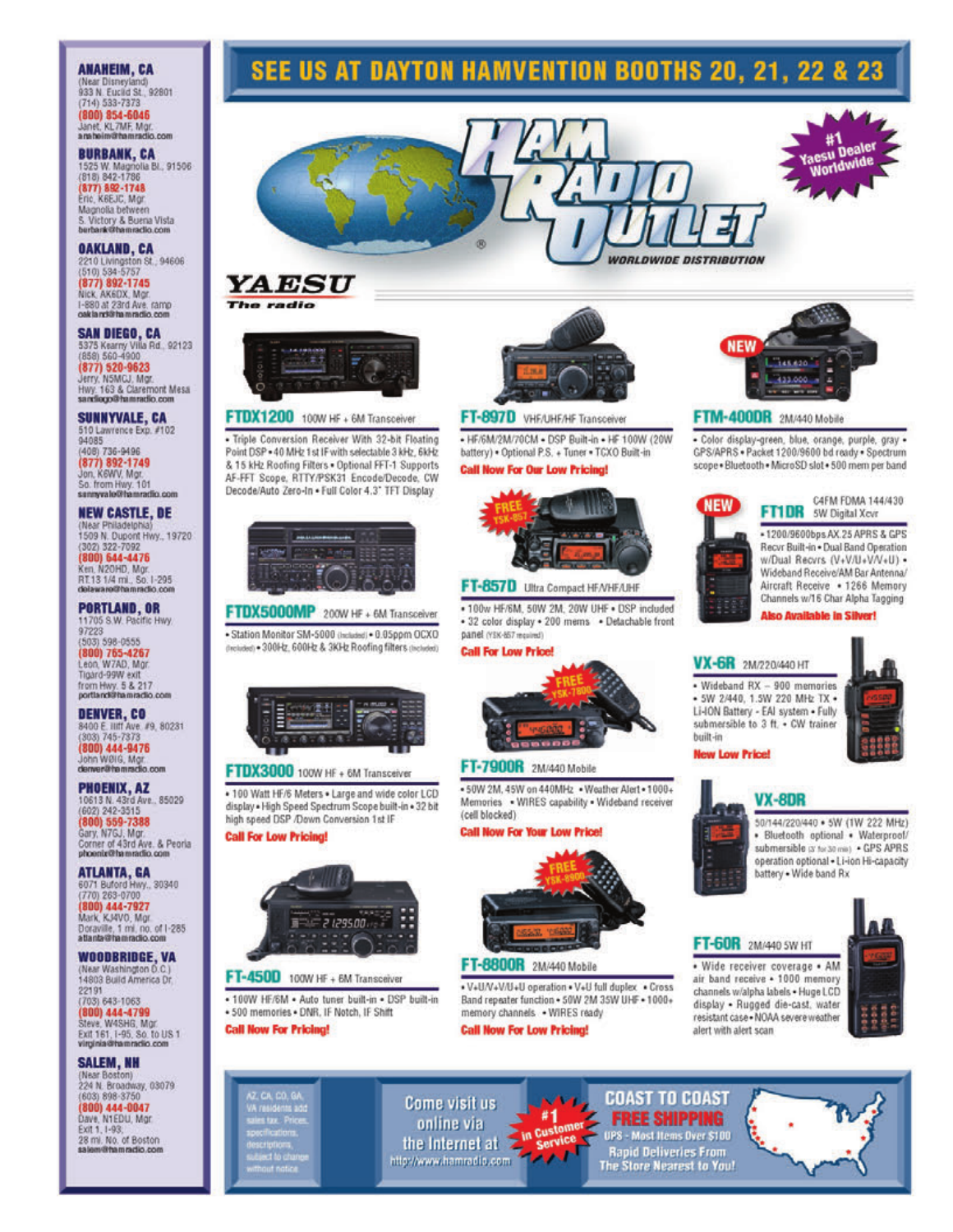### **SEE US AT DAYTON HAMVENTION BOOTHS 20, 21, 22 & 23**



### **DISCOVER THE POWER OF DSP WITH ICOM!**



### **IC-9100** The All-Round Transceiver

. HF/50MHz 144/430 (440) MHz and 1200MHz\*1 coverage . 100W on HF/50/144MHz, 75W on 430 (440) MHz, 10W on 1200MHz\*1 . Double superheterodyne with image rejection mixer



### IC-7800 All Mode Transceiver

- 160-6M @ 200W . Four 32 bit IF-DSPs+ 24 bit AD/ DA converters . Two completely independent receivers + +40dBm 3rd order intercept point



### IC-7700 Transceiver. The Contester's Rig

+ HF + 6m operation + +40dBm ultra high intercept point . IF DSP, user defined filters . 200W output power full duty cycle . Digital voice recorder



### IC-7600 All Mode Transceiver

· 100W HF/6m Transceiver, gen cov. receiver · Dual DSP 32 bit . Three roofing filters- 3, 6, 15khz . 5.8 in WQVGA TFT display . Hi-res real time spectrum scope



### IC-7410 HF/50MHz Transceiver

· 32-bit floating point DSP unit · Double Conversion Super-Het Receiver . Built-in 15kHz 1st IF Filter . Built-in Band Scope . Large, multi-function LCD . RTTY Demodulator & Decoder . USB for PC control



### **IC-7200** HF Transceiver

. 160-10M . 100W . Simple & tough with IF DSP . AGC Loop Management . Digital IF Filter . Digital Twin PBT . Digital Noise Reduction . Digital Noise Blanker . USB Port for PC Control



### IC-718 HF Transceiver

.160-10M\* @ 100W - 12V operation - Simple to use . CW Keyer Built-in . One touch band switching . Direct frequency input . VOX Built-in . Band stacking register . IF shift . 101 memories



. HF/50/144/430/440 MHz Multi-band, Multi-mode. IF DSP . D-STAR DV Mode (Digital Voice + Data) . Intuitive Touch Screen Interface . Built-in RTTY Functions.



### **ID-5100A** VHF/UHF Dual BandDigital Txovr

. Analog FM/D-Star DV Mode . SD Card Slot for Voice & Data Storage . 50W Output on VHF/UHF Bands . Integrated GPS Receiver . AM Airband Dualwatch

. FM Analog/DV Repeater List Function



### IC-V8000 2M Mobile Transceiver

· 75 watts · Dynamic Memory Scan · CTCSS/DCS encode/decode w/tone scan . Weather alert . Weather channel scan . 200 alphanumeric memories

"Except 60M Band ."Threpartoy coverage may vary. Refer to overer's manual for exact specs. ""Tested to survive after being under fin of water for 30 minutes.<br>""Optional UX-8100 required: QST MAY 2014. The loom logo is a re

**CALL TOLL FREE** 

West.............800-854-6046 Northeast......800-644-4476<br>New England...800-444-0047





. D-STAR & GPS upgradeable 2M/70CM - 50/15/5W RF output levels . RX: 118-173.995, 375-549.995, 810-999.99 MHz \*\*\* Analog/digital voice with GPS (optional UT-123) · 500 alphanumeric memories

DaST/T2 aprional HH 11



- 65W RF Output Power - 4.5W Audio Output -MIL-STD 810 G Specifications . 207 alphanumeric Memory Channels . Built-in CTCSS/DTCS Encode/ Decode . DMS



+ D-STAR DV mode operation + DR (D-STAR repeater) mode . Free software download . GPS A mode for easy D-PRS operation . One touch reply button (DV mode) D-51/12 ready

· 2M/70CM @ 5W · Wide-band RX 495 kHz - 999.9 MHz \*\* - 1304 alphanumeric memories . Dualwatch capability . IPX7 Submersible\*\*\* . Optional GPS speaker Mic HM-175GPS D-STAR ready



+5/2.5/1.0/0.5/0.1W Output . RX: 0.52-1.71, 88-174, 380-479 MHz\*\* . AM/ FM/FM-N/WFM/DV . 1304 Alphanumeric Memory Chis . Integrated GPS . D-STAR Repeater Directory . IPX7 Submersible



5W Output Power . FM Analog Voice or D-STAR DV Mode . Built-in GPS Receiver . IPX7 Submersible . 1,252 Alphanumeric Memory Channels



## CA, CO, GA tax Price

### **ANAHEIM, CA**

(Near Disneyland)<br>933 N. Euclid St., 92801 (714) 533-7373 (800) 854-6046<br>Janet, KL7MF, Mgr.<br>anaheim@hamradio.com

### **BURBANK, CA** 525 W. Magnolla Bl., 91506

(818) 842-1786 877) 892-1748 Eric, K6EJC, Mgr. Magnolia between<br>S. Victory & Buena Vista<br>burbank@hamradio.com

**OAKLAND, CA**<br>2210 Livingston St., 94606

(510) 534-5757 (877) 892-1745 Nick, AK6DX, Mgr. I-880 at 23rd Ave. ramp

**SAN DIEGO, CA** 5375 Kearny Villa Rd., 92123 (877) 520-9623<br>Jerry, N5MCJ, Mgr

Hwy, 163 & Claremont Mesa<br>sandiego@hamradio.com

**SUNNYVALE, CA** 510 Lawrence Exp. #102 94085<br>(408) 736-9496

(877) 892-1749<br>Jon, Kewy, Mgr. So. from Hwy. 101<br>sennyvale@hamradio.com

**NEW CASTLE, DE** (Near Philadelphia)<br>1509 N. Dupont Hwy., 19720 (302) 322-7092<br>(800) 644-4476<br>Ken, N20HD, Mgr.<br>RT.13 1/4 ml., So. I-295<br>delaware@hammclio.com

**PORTLAND, OR** 1705 S.W. Pacific Hwy. 97223 503) 598-0555 (800) 765-4267<br>Leon, W7AD, Mor Tigard-99W exit

from Hwy. 5 & 217<br>portland@hamradio.com **DENVER, CO** 8400 E. IIIIT Ave. #9, 80231 800) 444-9476

John WØIG, Mgr.<br>denver@hamradio.com PHOENIX, AZ

10613 N. 43rd Ave., 85029<br>(602) 242-3515 800) 559-7388 Gary, N7GJ, Mgr.<br>Corner of 43rd Ave. & Peoria phoenix@hamradio.com

ATLANTA, GA 6071 Buford Hwy., 30340 770) 263-0700

(800) 444-7927<br>Mark, KJ4VO, Mor. Doraville, 1 ml. no. of I-285<br>atlanta@hamradio.com

**WOODBRIDGE, VA** (Near Washington D.C.)<br>14803 Build America Dr. 22191

703) 643-1063 (800) 444-4799<br>Steve, W4SHG, Mgr.<br>Exit 161, 1-95, So. to US 1<br>Virginia@hamracilo.com

### **SALEM, NH**

(Near Boston)<br>224 N. Broadway, 03079 (603) 898-3750<br><mark>(800) 444-0047</mark> Dave, N1EDU, Mgr. Exit 1, 1-93; 28 mi. No. of Boston n@famradio.com



· Wideband receiver **IC-92AD** Analog + Digital





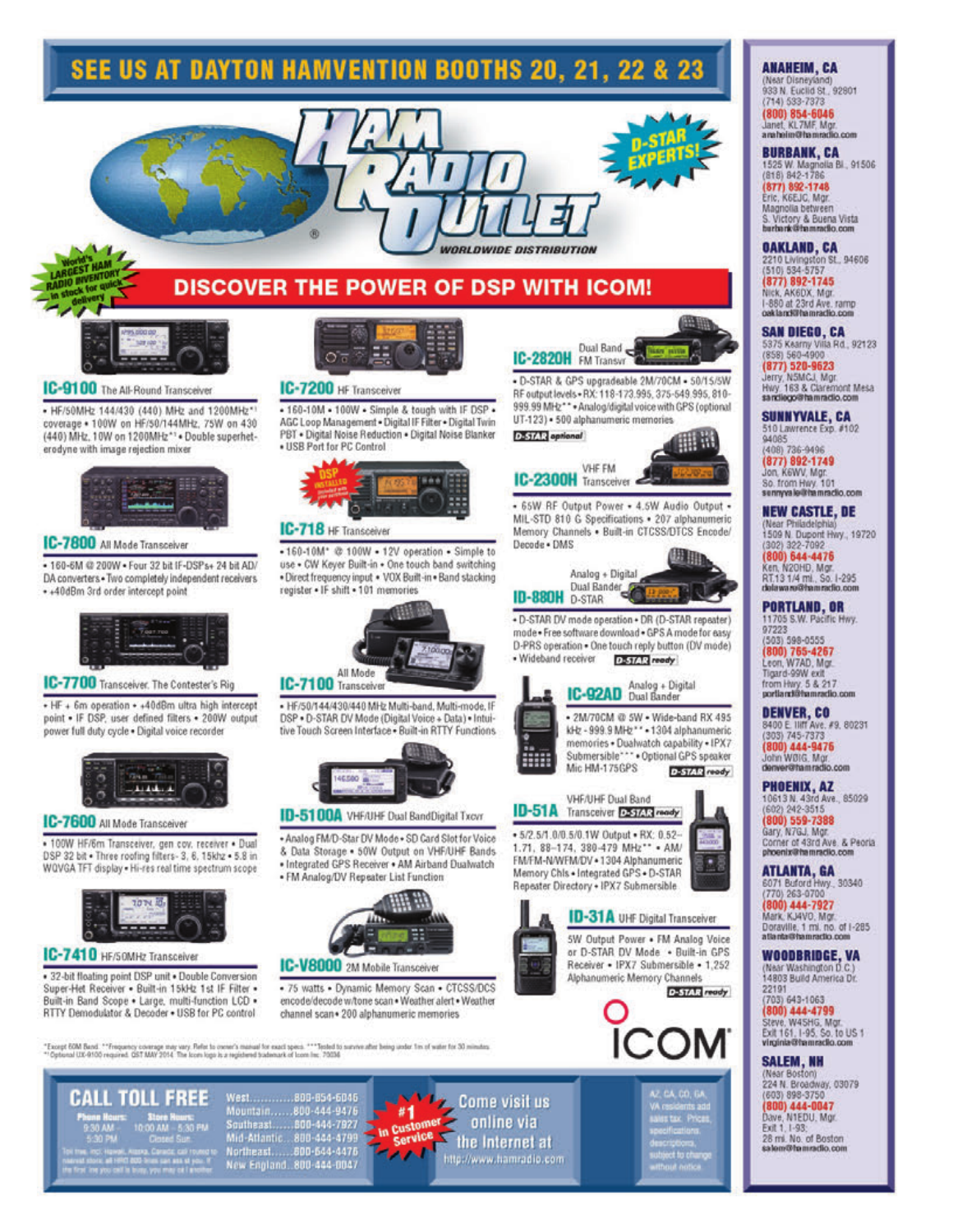| <b>Republic of South Sudan</b><br>1,430,055 2978 37 128<br>Z81R<br>28                                                                                 | <b>UA9CR</b><br>1.8<br>*RZ9A                                      | 10,200<br>113<br>8<br>45<br>8<br>2.244                                                   | 26<br><b>RMØF</b><br><b>UAØSR</b><br>14<br>RAØAY                   | 1,243,200<br>1,173,183<br>1,070,545                | 1709 133<br>203<br>948<br>117<br>370<br>1113<br>94                                      | 4L50<br>*4L3T                     | 1.8<br>A      | 410,826                             | 227,254 1011 19<br>- 64<br>693<br>62<br>167                | * JF1MAD<br>*JA1DSW<br>* JAØIND/1               |                          | 21.109<br>20,720                         | 85<br>42<br>59<br>103<br>37<br>43<br>49<br>34                                                 |
|-------------------------------------------------------------------------------------------------------------------------------------------------------|-------------------------------------------------------------------|------------------------------------------------------------------------------------------|--------------------------------------------------------------------|----------------------------------------------------|-----------------------------------------------------------------------------------------|-----------------------------------|---------------|-------------------------------------|------------------------------------------------------------|-------------------------------------------------|--------------------------|------------------------------------------|-----------------------------------------------------------------------------------------------|
| (OP:OH2PM)<br>Z81X<br>1,724,450 3242<br>39 143<br>21<br>(OP:OHØXX)                                                                                    | RT9A<br>RK9AX<br>RK9CR                                            | 6,526,134<br>3544 164<br>2.085.096<br>1470 127<br>2,030,531<br>1541<br>129               | <b>RAØSMS</b><br>574<br><b>RAØFF</b><br>406<br>398<br><b>RWØMM</b> | 962,625<br>911.008<br>364,832                      | 271<br>1081<br>105<br>270<br>1156 130<br>202<br>799<br>79<br>129                        | *4L1UN<br>*4L6QC                  | 28A<br>7A     | 39,813<br>110,696                   | 228<br>20<br>400<br>22<br>79                               | 49<br>*JK10XU<br>*JA1TBX<br>*JA1HOM             |                          | 17,679<br>15,575<br>15,147<br>12,324     | 81<br>49<br>67<br>40<br>47<br>96<br>-34<br>48<br>64<br>30                                     |
| Z81Z<br>793,965 2215 32<br>$\overline{7}$<br>- 91<br>(OP:DL3DXX)<br>Rwanda                                                                            | R <sub>09</sub> A<br>RM9RZ<br>RW9JZ                               | 1089 121<br>1,450,141<br>956,970<br>832 117<br>902,880<br>1459<br>65                     | <b>RDØWA</b><br>388<br>324<br>RMØA<br>175<br><b>UAØABB</b>         | 302.556<br>246,829<br>145,197                      | 530<br>67<br>161<br>55<br>457<br>154<br>72<br>149<br>283                                | *VR2PX                            | 21A           | <b>Hong Kong</b><br>114,887         | 439 36<br>95                                               | UHALT*<br>*JG1LPL<br>*JR7MZC/                   |                          | 11,664<br>11,532<br>11,523               | 47<br>114<br>34<br>34<br>80<br>28<br>77<br>30                                                 |
| *9XØXA<br>28<br>839,790<br>1853<br>35 120<br>(OP:G3XAQ)                                                                                               | RW8W<br>R8MC                                                      | 109<br>869,758<br>760<br>719<br>702,674<br>99                                            | 322<br>UAØBA<br><b>RAØWU</b><br>272                                | 133,616<br>119,922                                 | 79<br>495<br>33<br>79<br>158<br>209                                                     |                                   |               | India                               |                                                            | *JH1QQN<br>*JA1ILA                              |                          | 10,422<br>9,860                          | $\begin{array}{c} 39 \\ 29 \end{array}$<br>79<br>25<br>34<br>72<br>24<br>37                   |
| *9XØNH<br>21<br>1,017,223 2370 36 113<br>(OP:G3RWF)                                                                                                   | RG8K<br>RN9CM<br>RX9WN                                            | 521,424<br>514 115<br>482,638<br>400<br>129<br>245,848<br>332 106                        | <b>UBØA</b><br>311<br>365<br><b>UAØSDX</b><br>210<br><b>RZØSR</b>  | 28A<br>450,864<br>166,400<br>508,950<br>21A        | 29<br>115<br>1239<br>549<br>29<br>99<br>1463<br>109<br>36                               | <b>VU2RMS</b><br>VU2JOS<br>VU2MTT | 28<br>7       | 16,830<br>43,560<br>4.797           | 90<br>28<br>62<br>221<br>26<br>62<br>54<br>12              | *JH1EYM<br>*JH1HLC<br>*JN1CDB<br>29             |                          | 9,685<br>9,039<br>8,510                  | 56<br>28<br>57<br>42<br>27<br>28<br>77<br>18                                                  |
| *9XØZM<br>150 51 77<br>41,984<br>AA<br>(OP:JR1IZM)                                                                                                    | UA9YE<br>UA9UR<br>R9SA                                            | 152,145<br>248<br>73<br>210<br>127,194<br>89<br>83,640<br>159<br>58                      | <b>UAØW</b><br>172<br>*RXØAF<br>169<br>146<br><b>UAØZC</b>         | 148,215<br>7A<br>303,972<br>AA<br>24,035           | 493<br>32<br>91<br>77<br>395<br>215<br>93<br>44<br>71                                   | *VU2MUD<br>*VU2BGS<br>*VU3KPL     | A<br>28<br>14 | 103,488<br>394,548<br>51,480        | 237<br>61<br>131<br>32<br>1167<br>100<br>231<br>25<br>65   | *JM1KLO<br>*JK1GMB<br>*JH1RRP                   |                          | 7.564<br>7,200<br>4,968                  | 33<br>60<br>28<br>$rac{25}{32}$<br>60<br>23<br>45<br>14                                       |
| Sierra Leone<br>1,922,382 1957 98 244<br>9L1A<br>А<br>(OP:9A3A)                                                                                       | RM8W<br>R900<br>RK81                                              | 56,088<br>162<br>67<br>47,142<br>206<br>28<br>130<br>40,320<br>51                        | <b>RAØANO</b><br>104<br>69<br>*RT00<br>77<br>*RUØAT                | 19,152<br>17,577<br>15,980                         | 49<br>69<br>63<br>114<br>28<br>53<br>20<br>48<br>95                                     | VU2PTT<br>VU2CDP                  | AA<br>28A     | 2,175,558<br>58,875                 | 1523 143<br>418<br>317<br>21<br>54                         | *JG7QQA/1<br>*JH8FAJ/1<br>*JH1SAR               |                          | 4.836<br>3.864<br>2,405                  | 22<br>50<br>17<br>36<br>25<br>17<br>19<br>29<br>18                                            |
| South Africa<br>ZS1EL<br>452,742 1291<br>28<br>28                                                                                                     | RV9CX<br>RY9C<br>28A<br>RU9MX                                     | 80<br>$\overline{4}$<br>$\overline{4}$<br>669.290<br>1629<br>34<br>582,856<br>1486<br>34 | <b>UAØSE</b><br><b>RWØAJ</b><br>136<br>RAØAQQ<br>130               | 7,497<br>28A<br>286,465<br>38,690                  | 57<br>22<br>27<br>25<br>90<br>953<br>40<br>268<br>13                                    | *VU3NXI<br>*VU2GRM                | AA            | 171,566<br>8,800                    | 318<br>59<br>159<br>93<br>35<br>65                         | *7N4CLI<br>*JH1XUP<br>*JA1TQE                   |                          | 2,210<br>2.160<br>2,120                  | 21<br>35<br>13<br>11<br>38<br>13<br>21<br>35<br>19                                            |
| ZS4TX<br>554,112 1279<br>111<br>21<br>-37<br>*ZS6JM<br>1,027,870<br>1563<br>63<br>167<br>A<br>*ZS2NF<br>572.400<br>822<br>-77<br>163                  | RJ9J<br>R9DA<br>RM9U                                              | 516,132<br>1356<br>35<br>1112<br>32<br>419,584<br>173,511<br>599<br>28                   | 127<br>'UAØOK<br>*UAØUY<br>117<br>*RKØAWQ<br>89                    | 16,434<br>21A<br>75,152<br>799<br>7A               | 19<br>47<br>158<br>81<br>372<br>31<br>$\overline{7}$<br>10<br>19                        | 4Z5KO<br>4Z5ML                    | A<br>28       | Israel<br>60,208<br>812,504         | 198<br>-24<br>82<br>35<br>2036<br>119                      | *JH1FSB<br>*JF1GZZ<br>*JA1AVI/1                 |                          | 2,074<br>1,932<br>1,876                  | 23<br>15<br>19<br>29<br>14<br>14<br>27<br>14<br>14                                            |
| *ZS1JY<br>61,752<br>181<br>50<br>74<br>*ZS6C<br>146<br>34<br>33,400<br>66<br>*ZS1BHJ<br>15<br>1,428<br>24<br>19                                       | 21A<br>RL9AA<br>RV9UP<br>14A<br>RT9J                              | 490<br>168,529<br>30<br>768,600<br>1741<br>38<br>741,904<br>39<br>1612                   | 97<br>130<br>*TA7I<br>139                                          | <b>Asiatic Turkey</b><br>766,335<br>A              | 1207<br>54 181                                                                          | 4X2M<br>*4Z4DX                    | 14<br>А       | 975,447<br>4,026,840                | 38<br>2126<br>129<br>(OP:4X4DZ)<br>2737 139<br>413         | *JH1MKT<br>*JK1SDQ<br>*JA1CCN                   |                          | 1,275<br>1,225<br>1,218                  | 21<br>13<br>12<br>27<br>17<br>18<br>14<br>22                                                  |
| ZS6TQ<br>28A<br>570,825<br>1579<br>30<br>99<br>*ZS6GRL<br>20,916<br>98<br>33<br>50<br>AA                                                              | R9AE<br>RT9C                                                      | (OP:RV9JK)<br>656,734<br>38<br>1522<br>493,128<br>1120<br>36                             | *ҮМЗКВ<br>131<br>126                                               | 32,928                                             | 20<br>134<br>64<br>(OP:TA3DJ)                                                           | *4Z5PJ<br>*4Z4KX<br>*4Z8SM        | $\mu$<br>1.8  | 3,204<br>3,168<br>1,281             | 18<br>31<br>-18<br>24<br>28<br>20<br>25<br>5               | *JG1MIJ<br>LNLIHL*<br>*JN1BBO<br>16             |                          | 1,216<br>1,204<br>988                    | 23<br>36<br>15<br>24<br>26<br>19<br>15<br>16<br>11                                            |
| *ZR9C<br>28A<br>517,914<br>1273<br>34<br>104<br>(OP:ZS6WN)                                                                                            | RK9DM<br>RW9DX<br>3.5A<br>RD8D<br>1.8A                            | 2,940<br>32<br>20<br>378,820<br>1077<br>30<br>174,974<br>769<br>20                       | 29<br>TA3X<br>100<br>*TA4/LA9DAAAA<br>*TA5FA<br>69                 | 92,540<br>14A<br>868<br>14,080<br>28A              | 17<br>490<br>-53<br>20<br>11<br>17<br>132<br>12<br>28                                   | 4Z5LA<br>4XØA                     | 28A<br>21A    | 811,440<br>31,280                   | 2200<br>34<br>106<br>139<br>25<br>-60                      | *JN1HYU<br>*JF1WCK<br>* JF1UOW                  |                          | 756<br>704<br>605                        | 10<br>14<br>11<br>18<br>11<br>11<br>5<br>21<br>6                                              |
| Tanzania<br>5H3EE<br>1,759,140 3327 38 142<br>21                                                                                                      | RA9CMO<br>RA9Y                                                    | (OP:RX9CAZ)<br>114,554<br>519<br>18<br>85,260<br>486<br>19                               | 64<br>*4K9W<br>65                                                  | Azerbaijan<br>431,720<br>A                         | 187<br>666<br>64                                                                        | '4Z5TK<br>*4Z5QQ                  | AA            | 367,745                             | (OP:4X1VF)<br>1,910,426 2023 91 258<br>68<br>603<br>177    | *JE1SHW<br>* JI 1IBI<br>*JA5INF/1               |                          | 560<br>348<br>231                        | 8<br>15<br>8<br>$\frac{5}{5}$<br>11<br>11<br>6                                                |
| Tunisia<br>*3V8BB<br>4827 116 397<br>6,985,521<br>А<br>(OP:KF5EYY)                                                                                    | 'RT9S<br>AA<br>*RT9I<br>*UA9AX                                    | 3,893,698<br>2078<br>160<br>2,111,970<br>1544<br>131<br>1,591,317<br>1001<br>154         | 514<br>*4K8M<br>403<br>449                                         | 1.8<br>1,425<br>China                              | 34<br>5<br>14                                                                           | JH1FSF                            | A             | Japan - District 1<br>861,349       | 938 121 246                                                | *JA1JCN<br>*JH1GTU<br>*JJ1LBJ                   | 28                       | 180<br>60<br>89,337                      | 6<br>7<br>6<br>3<br>3<br>Δ<br>364<br>30<br>67                                                 |
| Zambia<br>5, 181, 512 3864 118 351<br>*9J3A<br>A                                                                                                      | *RU9WZ<br>RA9DZ<br>'RA9MX                                         | 1.390.032<br>1249 116<br>1,360,615<br>1062<br>125<br>1,139,775<br>941<br>106             | BA1GN/8<br>325<br>BD4UN<br>378<br>BA8AG<br>349                     | 246,844<br>A<br>101,320<br>361,088<br>28           | 610<br>50<br>138<br>400<br>71<br>99<br>1170<br>30<br>98                                 | JQ1ABC<br>JH1QDB<br>JR1IJV        |               | 730,306<br>649,350<br>607,355       | 99<br>179<br>1016<br>125<br>700<br>226<br>845<br>94<br>165 | *JQ1VDJ<br>*JI1HFJ<br>*JR1AQI                   |                          | 70,004<br>44,003<br>14,245               | 324<br>58<br>28<br>51<br>221<br>28<br>$\frac{34}{47}$<br>110<br>21                            |
| (OP:SS3A)<br>Maritime Mobile - Africa                                                                                                                 | 'R9RT<br>RU9AZ<br>'UA9AGX                                         | 864,441<br>788<br>112<br>777,944<br>809<br>97<br>717,535<br>605<br>119                   | <b>BD7LMD</b><br>305<br>279<br>BA4TU<br>336<br>*BH4IGO             | 21<br>168,466<br>159,035<br>346,640<br>A           | 37<br>94<br>561<br>911<br>28<br>57<br>546<br>82<br>198                                  | JH1EVD<br>JA1JKG<br>JA1QOW        |               | 520,880<br>462,870<br>394,716       | 735<br>94<br>178<br>982<br>67<br>118<br>558<br>88<br>166   | *JA1WSX<br>*JG1TVK<br>*JR2TMB/                  |                          | 10,863<br>10,746<br>9,675                | 76<br>24<br>$\frac{31}{25}$<br>78<br>23<br>81<br>20                                           |
| *RW1AI/MM 28<br>442, 159 1135 33 106                                                                                                                  | *R8US<br>RZ9U0<br><b>RN8W</b>                                     | 671,770<br>777<br>94<br>657,874<br>793<br>88<br>484<br>514,883<br>109                    | 247<br><b>BD30M</b><br>255<br><b>BG9HKP</b><br>312<br>*BI7OEZ      | 192,852<br>59,214<br>55,290                        | 72<br>469<br>126<br>213<br>54<br>88<br>40<br>74<br>283                                  | JA1AYO<br>JA1ZLO                  |               | 355,636<br>235,572                  | 585<br>93<br>175<br>536<br>70<br>131<br>(OP:JE6MDL)        | *JF1TEU<br>*JA1WQX<br>*JA1RUR                   |                          | 9,381<br>9,348<br>9,020                  | 38<br>70<br>21<br>80<br>36<br>21<br>71<br>34<br>21                                            |
| ASIA<br>Afghanistan<br>*T6RH<br>196,885 341 66 167<br>AA                                                                                              | 'RC9A<br><b>RK9DO</b><br>'RZ9UMA                                  | 312,330<br>435<br>85<br>183,400<br>362<br>54<br>26<br>148,516<br>488                     | 205<br>'BG4HYK<br><b>BY1HAM</b><br>146<br>BD2IAQ<br>81             | 47,355<br>32.400<br>30.800                         | 253<br>52<br>71<br>284<br>44<br>76<br>156<br>40<br>60                                   | JO1SIM<br>JA1DCK<br>JK1LUY        |               | 162,954<br>143,792<br>115,107       | 348<br>74<br>124<br>80<br>129<br>296<br>244<br>67<br>116   | *JI1BBN<br>* JO1 JKH<br>*JL1JBA                 |                          | 3,400<br>1,846<br>30                     | 21<br>57<br>13<br>27<br>$\begin{smallmatrix}13\3\phantom{a}\end{smallmatrix}$<br>13<br>3<br>3 |
| (OP:N3HU)<br>Armenia                                                                                                                                  | 'RA9AU<br>'RG8U<br><b>'UA9CNX</b>                                 | 241<br>127,260<br>62<br>211<br>80,445<br>66<br>49,742<br>127<br>51                       | 148<br>'BA4WR<br>107<br>*BH4LOS<br>103<br>'BH1MHI                  | 20,124<br>16,640<br>14,137                         | 31<br>55<br>96<br>29<br>51<br>116<br>122<br>25<br>42                                    | JL1DLQ<br>JH1ERJ<br>JQ1TIV        |               | 111,408<br>84,606<br>77,744         | 243<br>66<br>110<br>210<br>65<br>112<br>312<br>51          | *JH1KBG<br>*7K4XNN<br>62<br>*JP1IXV             | 21                       | 222,488<br>115,690                       | 739<br>80<br>-36<br>377<br>35<br>80                                                           |
| *EK3GM<br>A<br>38<br>17<br>32<br>4,214<br>Asiatic Russia - District 9                                                                                 | 'RC8I<br>'RA9YN                                                   | 45,820<br>137<br>61<br>(OP:RQ9I)<br>34,200<br>121<br>42                                  | 84<br>'BG4HJE<br>BH1BOQ<br><b>BH1FCC</b><br>78                     | 12,555<br>572<br>144                               | 77<br>36<br>45<br>25<br>9<br>13<br>19<br>6<br>6                                         | JH1CTV<br>JI1LNR<br>JA1HMK        |               | 70,880<br>56,070<br>44.250          | 63<br>206<br>167<br>48<br>142<br>55                        | *JO1WIZ<br>97<br>78<br>*JI1AQY<br>*JF1LEO<br>70 |                          | 44,290<br>38,896<br>38,454               | 211<br>30<br>56<br>59<br>160<br>29<br>62<br>190<br>25                                         |
| 7,773,540 4565 148 497<br><b>RC90</b><br>A<br>RF9C<br>2,055,552<br>1723 110 314<br>(OP:RA9CKQ)                                                        | RX9UAG<br>UA9LBQ<br>R9MA                                          | 27,068<br>28<br>106<br>14,413<br>76<br>22<br>5,800<br>40<br>20                           | 73<br>BA3TT<br><b>BD8ASG</b><br>49<br>38<br>'B7M                   | 96<br>121,730<br>28<br>8,416                       | 8<br>8<br>26<br>663<br>68<br>99<br>26<br>6                                              | JA1FGB<br>JA1IKA<br>JO1SEF        |               | 43,548<br>29,100<br>25,110          | 159<br>48<br>134<br>42<br>121<br>39                        | *JF1AZQ<br>66<br>55<br>*JE1JAC<br>*JK1NSR<br>51 |                          | 32,900<br>22,770<br>11,388               | 184<br>46<br>24<br>47<br>134<br>22<br>93<br>21<br>31                                          |
| R8TR<br>1,868,935<br>1404<br>130<br>385<br>UA9R<br>1,244,880<br>1401<br>90<br>252<br>RL9I<br>1,169,628<br>1287<br>85<br>263                           | <b>UA9UDX</b><br>'RU9YF<br>RW9WW                                  | 3,136<br>43<br>26<br>1,674<br>21<br>12<br>1,550<br>20<br>13                              | 30<br><b>BG8BSX</b><br>19<br>*BD3MV<br>*BA8CY<br>18                | 1,612<br>21<br>5,226<br>49,320<br>$\overline{7}$   | 46<br>11<br>15<br>217<br>20<br>47<br>23<br>49<br>415                                    | JA1BVY<br>JA1UOA<br>JI1ANI        |               | 21,696<br>18,144<br>13,203          | 88<br>40<br>108<br>41<br>$75 \frac{1}{2}$<br>33            | *JA1DBG<br>56<br>43<br>*JF1PYJ<br>*JO1KXP<br>48 |                          | 8,851<br>6,240<br>5,535                  | 35<br>68<br>18<br>24<br>76<br>15<br>29<br>61<br>16                                            |
| <b>R8MD</b><br>834,624<br>991<br>81<br>243<br>225<br>UA9KB<br>541<br>111<br>470.064<br>UA9JLL<br>428,254<br>167<br>684<br>66                          | <b>RK9ABJ</b><br><b>UA9UX</b><br>28A<br>'UA9OC                    | 1,365<br>21<br>14<br>309,408<br>954<br>28<br>132,174<br>449<br>28                        | 21<br>*BD7RVE<br>104<br>BA8BA<br>98                                | 420<br>863,944<br>AA                               | 15<br>8<br>12<br>1192<br>98<br>218                                                      | JI1JPJ<br>JH1ZHU                  |               | 11,685<br>6,380                     | 22<br>75<br>31<br>50<br>(OP:JF1OPL)                        | *JI1LAI<br>35<br>27<br>*JE1XAD<br>*JE1RRK/1     |                          | 5,125<br>4.048<br>2.442                  | 25<br>47<br>16<br>26<br>38<br>18<br>20<br>46<br>13                                            |
| 78<br>179<br>RA9AAA<br>203,544<br>330<br>R9YP<br>185,640<br>585<br>31<br>99<br>RU9UC<br>187<br>78<br>112,897<br>151                                   | 'RK9UK<br><b>UA9AFS</b><br>21A<br>'UF8T                           | 10,540<br>151<br>11<br>173,148<br>522<br>34<br>112,896<br>338<br>30                      | 20<br>BY10K<br>107<br>BD4FM<br>96                                  | 382,551<br>176,124                                 | 1008<br>68<br>153<br>(OP:BD1RCR)<br>628<br>71<br>85                                     | JL1LNC<br>JA1JAT<br>JH1EEB        |               | 5,499<br>5,332<br>5,124             | 45<br>24<br>36<br>28<br>30<br>40                           | 23<br>*JP1EHC<br>*JH1XUZ<br>34<br>31<br>*JA1NOU | 14                       | 240<br>66,040<br>6                       | 8<br>8<br>243<br>31<br>73                                                                     |
| RX9JX<br>38,304<br>131<br>42<br>84<br>272<br>33<br>R9TO<br>28<br>105,182<br>121<br>UA9SCX<br>14,755<br>131<br>19<br>46                                | 14A<br>'RA9AP<br><b>RA9UN</b><br>'UA9UKL                          | 578,858<br>1193<br>38<br>117,261<br>446<br>23<br>341<br>24<br>85,651                     | BA4VE<br>135<br>78<br>BD1EFO<br>73<br>BD5FFK                       | 150,937<br>124,806<br>64,950                       | 96<br>546<br>53<br>122<br>290<br>61<br>236<br>64<br>86                                  | JI1DSU<br>JF1UOX<br>7J1AAI        | 28            | 682<br>660<br>417,508               | 10<br>15<br>20<br>14<br>1303<br>36                         | 12<br>*JA1CPZ<br>16<br>*JH1LMD<br>*JH1RDU<br>88 | $\overline{7}$           | 1,178<br>598<br>52                       | 32<br>q<br>10<br>18<br>$\overline{7}$<br>6<br>-7<br>2                                         |
| 522,588<br>1388<br>37<br>RK9QWM<br>14<br>111<br>(OP:RW9QP)<br>UA9KAA<br>3.5<br>137,280<br>595<br>21<br>67                                             | <b>7A</b><br>*R8TT<br>'RW9C<br>'RD9CX<br>3.5A                     | 260,026<br>659<br>36<br>100<br>12,550<br>17<br>50,624<br>334<br>11                       | 110<br>BY4IB<br>BA1AI<br>33<br>45<br>BG4FRZ                        | 46,980<br>26,269<br>15,656                         | 394<br>31<br>59<br>108<br>42<br>67<br>84<br>46<br>57                                    | JI1HNC<br>JG1ITH                  | 21            | 6,439<br>20,286                     | (OP:W1NN)<br>19<br>64<br>134<br>26                         | *JH1APZ<br>* JA1VVH<br>-28<br>*JE1SPY<br>43     | 3.5<br>1.8               | 18,693<br>3.596<br>1,656                 | 129<br>24<br>43<br>59<br>17<br>14<br>9<br>57<br>9                                             |
| RW9QA<br>109,516<br>538<br>16<br>60<br>RZ9YI<br>44,770<br>281<br>17<br>57<br>*R9AX<br>108<br>316<br>А<br>1,111,304<br>984                             | <b>RTØF</b>                                                       | Asiatic Russia - District Ø<br>3,109,440 2760 157 323                                    | BA8AT<br><b>BA1RB</b><br>*BG2AUE                                   | 177,375<br>21A<br>24,800<br>1.8A<br>,045,125<br>AA | 769<br>33<br>92<br>331<br>15<br>35<br>1252<br>123<br>252                                | JF1NZW<br>JA1LJF<br>JA1BBC        | 14            | 9,200<br>4,524<br>50,685            | 22<br>68<br>98<br>20<br>30<br>222                          | 28<br>38<br>JF1SQC<br>63<br>JE1LFX              | ΑА                       | 3,723,540<br>3,434,592                   | 2511 159<br>383<br>2107 176<br>432                                                            |
| *RN9RF<br>1,013,949<br>1095<br>88<br>251<br>232<br>*UA9QM<br>1158<br>89<br>926.727<br>*RZ90F<br>1080<br>85<br>219<br>861.536                          | rkøut<br>RWØBG<br>RWØAB                                           | 2.281.736<br>2283<br>123<br>2013 120<br>2.264.534<br>1,666,672<br>2061<br>83             | 'BG8SRO<br>323<br>BD7BW<br>317<br>239<br>BH7PFH                    | 268,494<br>184,965<br>168,102                      | 587<br>153<br>66<br>559<br>57<br>120<br>481<br>70<br>128                                | 7L4VYK<br>JH1AEP<br>JO1WKO        | 3.5           | 1,960<br>109,060<br>16,188          | 34<br>13<br>534<br>28<br>67<br>22<br>102                   | 15<br>JA1YKX<br>JE1SGH<br>49                    |                          | 1,131,097<br>914,728                     | 1317<br>230<br>111<br>(OP:JH4OWG)<br>785 127<br>309                                           |
| 224<br>*UA9WOB<br>846,768<br>1093<br>75<br>*UA90QM<br>691,113<br>826<br>83<br>238<br>95<br>*RA9AN<br>505 110<br>564<br>244                            | RTØR<br><b>UAØAPV</b><br>RA/KF5JA                                 | 1747 111<br>1,549,618<br>1,253,240<br>1084 129<br>1.186.944<br>1640 121                  | 272<br>'BG6JJI<br>356<br>*BH3QZZ<br>263<br><b>BG1AL</b>            | 106,812<br>88,910<br>58.072                        | 300<br>60<br>112<br>271<br>63<br>107<br>313<br>50<br>72                                 | JH1MDJ<br>JN1RQV<br>JA1XMS        | 1.8           | 11,316<br>294<br>11.044             | 18<br>68<br>9<br>6<br>106<br>- 17                          | JA1RPK<br>51<br>JH1RFM<br>8<br>27<br>JA1XUY     |                          | 658,800<br>649,512<br>534.996            | 824<br>96<br>204<br>750<br>126<br>246<br>679<br>98<br>210                                     |
| *UA9NP<br>603<br>84<br>224<br>462,308<br>*RW9UY<br>415,454<br>758<br>182<br>65                                                                        | <b>UAØZAM</b><br>RØFA                                             | 1570 109<br>1,010,988<br>1135<br>827,058<br>105<br>534,238<br>822<br>90                  | *BH4QBV<br>167<br>202<br>*BG1JK<br>212<br>*BG4OGO                  | 57,948<br>52,900<br>50,397                         | 257<br>49<br>83<br>45<br>70<br>272<br>97<br>217<br>60                                   | JA1KVT<br>JA1PTJ<br>*JA1BJI       | A             | 3,500<br>2,970<br>2,273,382         | 47<br>15<br>11<br>41<br>1849<br>153<br>324                 | 20<br>JA1SKE<br>19<br>JJ1NYH<br>JA1WWO          |                          | 415,800<br>413,275                       | 496 134<br>226<br>529<br>94<br>211<br>491<br>115                                              |
| *RT9YA<br>413,218<br>592<br>90<br>209<br>*RV9CM<br>591<br>380,874<br>69<br>188<br>*R900<br>589<br>59<br>376,893<br>184<br>*RV9YK<br>600               | RWØUM<br><b>RAØUF</b><br>RWØLT<br>RWØLD                           | 188,384<br>427<br>62<br>47,174<br>208<br>37<br>34,632<br>154<br>41                       | 141<br>*BD8NBG<br>*BG5JND<br>66<br>70<br>*BG5TNA                   | 29,590<br>22,950<br>18,306                         | 121<br>41<br>69<br>36<br>121<br>54<br>143<br>34<br>47                                   | *JI1RXQ<br>*JS10YN<br>*JS1KKY     |               | 1,990,040<br>1,022,912<br>1,016,911 | 1690 138<br>307<br>1122 119<br>233<br>1025<br>117<br>254   | JH1ACA<br>JG1SXP<br>JH10VY                      |                          | 386,430<br>315,252<br>239,855<br>235,563 | 215<br>476<br>180<br>98<br>399<br>89<br>156<br>379<br>83<br>150                               |
| 354,789<br>68<br>169<br>*R9CAC<br>323,883<br>431<br>79<br>212<br>321,750<br>*RD4CAQ/9<br>575<br>60<br>165                                             | $\boldsymbol{\kappa}$<br><b>RTØB</b><br>RØAA<br>21<br><b>RØDX</b> | 12,284<br>54<br>33<br>333,210<br>989<br>35<br>842<br>37                                  | *BD4AGK<br>50<br>110<br>*BG5OA<br>*BA1PK                           | 16,013<br>12,236                                   | 92<br>21<br>46<br>86<br>31<br>45<br>31<br>43                                            | *JF1KML<br>*JH1FNU<br>*JF1KWG     |               | 649,600<br>491,750                  | 847 102<br>188<br>718<br>99<br>182<br>749<br>99            | JE1BMJ<br>JA1WPX<br>JK1FNL                      |                          | 180,072<br>141,882                       | 321<br>149<br>95<br>240<br>153<br>68<br>209<br>80<br>52                                       |
| *R9YC<br>282,555<br>611<br>56<br>133<br>78<br>*R9UG<br>274,428<br>475<br>174<br>*RD9DX<br>240,534<br>427<br>54<br>153                                 | RAØQQ<br>14<br>UCØL                                               | 262,700<br>66,220<br>253<br>31<br>24.909<br>204<br>20                                    | 105<br>79<br>*BG6CJR<br>*BH1KVZ<br>37                              | 11,396<br>10,064<br>7,952                          | 75<br>29<br>75<br>39<br>78<br>33<br>38                                                  | *7K1MAG<br>JA1HNW                 |               | 490,479<br>418,692<br>226,368       | 168<br>623<br>97<br>179<br>410<br>74<br>142                | JN1KWR<br>JH1EIG                                |                          | 74,052<br>64,680<br>51.414               | 219<br>55<br>65<br>77<br>154<br>46                                                            |
| *R9SG<br>227,584<br>412<br>86<br>170<br>*UA9UPG<br>404<br>45<br>161,298<br>129<br>*RA9DP<br>130,728<br>322<br>41<br>115                               | <b>'UAØKBG</b><br>А<br>UAØOD<br>'UAØACG                           | 870<br>78<br>486,420<br>385,890<br>584<br>81<br>496<br>77<br>271,636                     | 142<br>*BG1JF<br>*BI7MLE<br>204<br>159<br>*BG4HRM                  | 7,579<br>2,365<br>378                              | 22<br>111<br>31<br>16<br>27<br>29<br>27<br>-7<br>-7                                     | *JA1AZR<br>*JG1RZH<br>*JF1WNT     |               | 196,614<br>184,200<br>170,235       | 79<br>404<br>119<br>367<br>75<br>125<br>72<br>123<br>360   | JM1XCW<br>JH1APK<br>JH1UBK                      |                          | 38,868<br>29,403<br>27,648               | 72<br>124<br>-51<br>59<br>115<br>40<br>61<br>118<br>47                                        |
| *UA9JNT<br>119,504<br>270<br>52<br>124<br>*RX9DJ<br>93,062<br>233<br>45<br>113<br>*RV9CP<br>199<br>59<br>78,923<br>110                                | 'UAØC<br>'RWØLQ<br><b>'UAØAKY</b>                                 | 250,740<br>635<br>84<br>192,063<br>331<br>75<br>345<br>160,336<br>51                     | *BH4XDZ<br>126<br>*BD6QZ<br>144<br>125<br>*BY7XYZ                  | 156<br>110<br>84                                   | 8<br>6<br>$\overline{7}$<br>7<br>5<br>5<br>9<br>5                                       | *JS1PDC<br>*JR1MEU<br>*JJ1KZZ     |               | 157,785<br>155,172<br>143,880       | 50<br>107<br>399<br>302<br>75<br>126<br>267<br>82<br>136   | JE1HRC<br>JR1BAS<br>JA1BIV                      |                          | 18,050<br>13,875<br>12,415               | 54<br>76<br>41<br>38<br>67<br>37<br>35<br>67<br>30                                            |
| *RW9SW<br>57,368<br>153<br>39<br>103<br>42,441<br>149<br>36<br>93<br>*RA9YUI<br>*UA9OV<br>138<br>63<br>33,000<br>25                                   | 'UAØCMG<br>'RØJF<br><b>UAØLS</b>                                  | 437<br>153,824<br>69<br>153,624<br>325<br>85<br>114,810<br>363<br>-64                    | 107<br>137<br>'BG5LV<br>*BA6IV<br>114                              | 16<br>28A<br>57,828                                | (OP:BD7RS)<br>$\overline{4}$<br>430<br>24<br>55                                         | *JK1LSE<br>*JL1QDO<br>*JE1DIR     |               | 139,686<br>115,290<br>111,573       | 71<br>324<br>115<br>238<br>76<br>113<br>327<br>51          | JR1NHD<br>JK10DA<br>JL1SAM<br>96                | 28A                      | 5,772<br>696<br>53,424                   | 31<br>41<br>21<br>12<br>13<br>12<br>$44\,$<br>268<br>-28                                      |
| 136<br>*RU9BS<br>31,620<br>38<br>86<br>*RL90<br>138<br>37<br>31,411<br>64<br>94<br>50<br>74<br>*R9HAF<br>26,164                                       | *UAØUV<br><b>RWØLBR</b><br>*RAØLL                                 | 102,312<br>274<br>62<br>91,590<br>199<br>97<br>79,552<br>221<br>73                       | 112<br>*BG3TBS<br>118<br>*BD5XM<br>103<br>*BG3UPA                  | 19,776<br>7,006<br>21A<br>84,896                   | 146<br>19<br>45<br>23<br>39<br>62<br>390<br>32<br>80                                    | *JA10HP<br>*JP1SRG<br>*JH1HGI     |               | 101,475<br>98,746<br>98,262         | 262<br>70<br>227<br>80<br>114<br>247<br>66                 | 95<br>JN1BMX<br>JR1CBC<br>93<br>JR1BTG          | 21A                      | 9,240<br>535,766<br>272,640              | 35<br>75<br>25<br>1305<br>37<br>117<br>795<br>36<br>92                                        |
| 33<br>*R9DK<br>12<br>30<br>3,150<br>*UI8CM<br>25<br>1,702<br>13<br>24<br>27<br>*R9MJ<br>19<br>22<br>1,107                                             | *RXØSA<br><b>RXØSC</b><br><b>RAØZN</b>                            | 79,407<br>197<br>51<br>78,292<br>264<br>49<br>46,050<br>132<br>-64                       | *BD4WG<br>102<br>99<br>*BA1SN<br>*BD1MIN<br>86                     | 55,521<br>21,384<br>5,782                          | 320<br>28<br>65<br>159<br>24<br>42<br>15<br>67                                          | *JA1CP<br>*7M1MCY<br>JH1LHV       |               | 96,726<br>92,565<br>90.471          | 57<br>294<br>237<br>62<br>103<br>60<br>285                 | 84<br>JS1KQQ<br>JG1LFR<br>99<br>JK10PL          | $\alpha$<br>3.5A<br>1.8A | 18.216<br>36,577<br>8,160                | 46<br>100<br>20<br>192<br>26<br>53<br>29<br>73<br>19                                          |
| *RU9UE<br>624<br>14<br>12<br>12<br>*RA9UAD<br>56<br>$\overline{4}$<br>5<br>*RZ8U<br>28<br>218,182<br>1078<br>22<br>64                                 | *RAØLMK<br>'RUØLW<br>*RWØLCN                                      | 53<br>40,524<br>141<br>14,416<br>26<br>87<br>22<br>65<br>8,162                           | 79<br>*BH1LHS<br>42<br>*BG6DRS<br>31<br>*BY2WL                     | $\boldsymbol{\mu}$<br>1,508<br>40<br>14A<br>9,030  | $\frac{34}{22}$<br>22<br>7<br>10<br>$\overline{2}$<br>$\overline{2}$<br>133<br>14<br>28 | *JR1EMT<br>*JE1LDU<br>*JA1DDZ     |               | 89,487<br>89,216<br>87,145          | 59<br>104<br>253<br>254<br>108<br>56<br>56<br>265          | JA1IZZ<br>*JH1EAQ<br>*7K4QOK<br>89              | AA                       | 150<br>1,303,686<br>1,263,421            | 5<br>5<br>1193 141<br>261<br>1162<br>125<br>296                                               |
| 678<br>25<br>*UA90R<br>84<br>203,830<br>*RK9UC<br>171,332<br>603<br>28<br>88<br>330<br>28<br>70<br>*R8OA<br>71,540                                    | *RWØW<br>*RØTR<br>28<br>*UAØZS                                    | 21<br>4,386<br>36<br>29<br>2,360<br>18<br>568<br>31<br>109,228                           | 30<br>22<br>*BA4SI<br>52<br>*BD6AHU                                | 7A<br>11,220<br>10,535                             | (OP:BD2TBJ)<br>99<br>19<br>36<br>99<br>17<br>32                                         | *JA1VDJ<br>*JA1DKT<br>*JA1EMQ     |               | 86,278<br>85,312<br>83,040          | 68<br>202<br>111<br>42<br>252<br>73<br>100<br>213          | *JH1RNI<br>*JN1MSO<br>82<br>*JA1XRH             |                          | 909,919<br>520,840<br>435,712            | 1042 120<br>211<br>696 103<br>187<br>561<br>100<br>196                                        |
| *RV9WB<br>62,384<br>225<br>27<br>85<br>60,442<br>290<br>26<br>68<br>*RW9AS                                                                            | *UAØAXX<br>*RUØBW<br><b>UAØCKW</b><br>21                          | 289<br>23<br>47,850<br>40,053<br>233<br>21<br>127,215<br>674<br>29                       | 52<br>*BH4TXN<br>58<br>70                                          | 1,768<br>Cyprus                                    | 17<br>41<br>9                                                                           | *JA1SCE<br>SIR117<br>*JG1UKW      |               | 79,323<br>75,218<br>68.970          | 231<br>56<br>62<br>210<br>222<br>46                        | *JG10WV<br>81<br>*JH1DYV<br>81<br>*7K4VPV<br>75 |                          | 404,096<br>308,981<br>277,764            | 503 130<br>198<br>516<br>155<br>96<br>155<br>448<br>82                                        |
| 70<br>*RK9AY<br>53,390<br>235<br>25<br>233<br>27<br>78<br>*UA9AB<br>45,465<br>*UA9AC<br>23<br>34,532<br>168<br>66                                     | *UAØA<br>14<br>*RØWC                                              | 23,256<br>126<br>20<br>79<br>19<br>8,904<br>17                                           | 56<br>C4W<br>34<br>C4Z                                             | 6,615,489<br>А<br>14                               | 4543 141 416<br>(OP:5B4WN)                                                              | 'JI1VAH<br>*JA1IE<br>*JA1CRJ      |               | 68,550<br>59,055                    | 203<br>62<br>195<br>62<br>188                              | *JE1NVD<br>88<br>93<br>*JI1LAT<br>*JH1GBO       |                          | 201,267<br>170,912                       | 396<br>83<br>126<br>303<br>88<br>136<br>283<br>107<br>60                                      |
| *RZ90P<br>21,515<br>156<br>18<br>47<br>$\alpha$<br>*RK90<br>43<br>13,920<br>104<br>-17<br>32<br>$*$ RF8R<br>21<br>166,250<br>462<br>101<br>(OP:RW9RW) | 'UAØAAS<br>UAØQNV<br><b>UAØCID</b><br>$\overline{7}$              | 7,248<br>76<br>4,876<br>46<br>19<br>1,558<br>42<br>10                                    | 31<br>27<br><b>Q</b>                                               | 578,160                                            | 1521 36 108<br>(OP:5B4AIZ)                                                              | *JA8KSW/1<br>7K1EQG<br>JA1LZK     |               | 59,020<br>58,590<br>44,428          | 55<br>49<br>184<br>151<br>58<br>174                        | 75<br>*JM1EKM<br>86<br>*JA1JQY<br>58            |                          | 125,417<br>85,488<br>82,830              | 214<br>93<br>63<br>283<br>69<br>41<br>197                                                     |
| *RA9KY<br>14<br>110,160<br>492 22<br>59<br>*RA9AFZ<br>150<br>24,633<br>17<br>46                                                                       | *RUØA<br>UCØA<br>AA                                               | 145,197<br>514 31<br>1992 134<br>2,729,333                                               | P3Z<br>86<br>393<br>P33P                                           | 28A<br>21A                                         | 1,043,284 2246 38 143<br>(OP:5B4AFM)<br>421,952 1079 38 114                             | *JE1GZB<br>JO10ZI                 |               | 40,260<br>39,140<br>32,536          | 40<br>164<br>41<br>155<br>34                               | 70<br>*JI1RAK<br>*JN1JYD<br>62<br>*JP1LRT<br>64 |                          | 68.667<br>36,519<br>31,616               | 88<br>53<br>137<br>49<br>62<br>60<br>126<br>44                                                |
| $\overline{7}$<br>*UA9W<br>309,072<br>820<br>32<br>105<br>*RV9CQ<br>191<br>20<br>32,802<br>51<br>*UA9SMU<br>18,225<br>106<br>20<br>55                 | RKØAB<br>RUØLL<br>RØQA                                            | 1,779,770<br>1657 116<br>1,545,620<br>1586 136<br>1,499,268<br>1522 115                  | 314<br>300<br>297                                                  | Georgia                                            | (OP:5B4ZN)                                                                              | *7N4QCQ<br>*JA9DTV/1<br>*JA1BFN   |               | 29,575<br>23,478<br>22,509          | 37<br>129<br>113<br>40<br>27<br>143                        | *JA1WHG<br>54<br>51<br>*JA1AML<br>34<br>*JH1NOH |                          | 30,992<br>16,182<br>6,798                | 56<br>152<br>48<br>52<br>68<br>35<br>35<br>65<br>31                                           |
| 3.5<br>247<br>49<br>*R9RA<br>42,273<br>14                                                                                                             | <b>RDØA</b>                                                       | 1,346,696<br>977 147                                                                     | 416<br>4L8A                                                        | 21                                                 | 940, 122 2091 37 137                                                                    | *JA1LJW                           |               | 21,756                              | 37<br>98                                                   | 61<br>*JR1KDA                                   |                          | 3,634                                    | 39<br>27<br>19                                                                                |

٦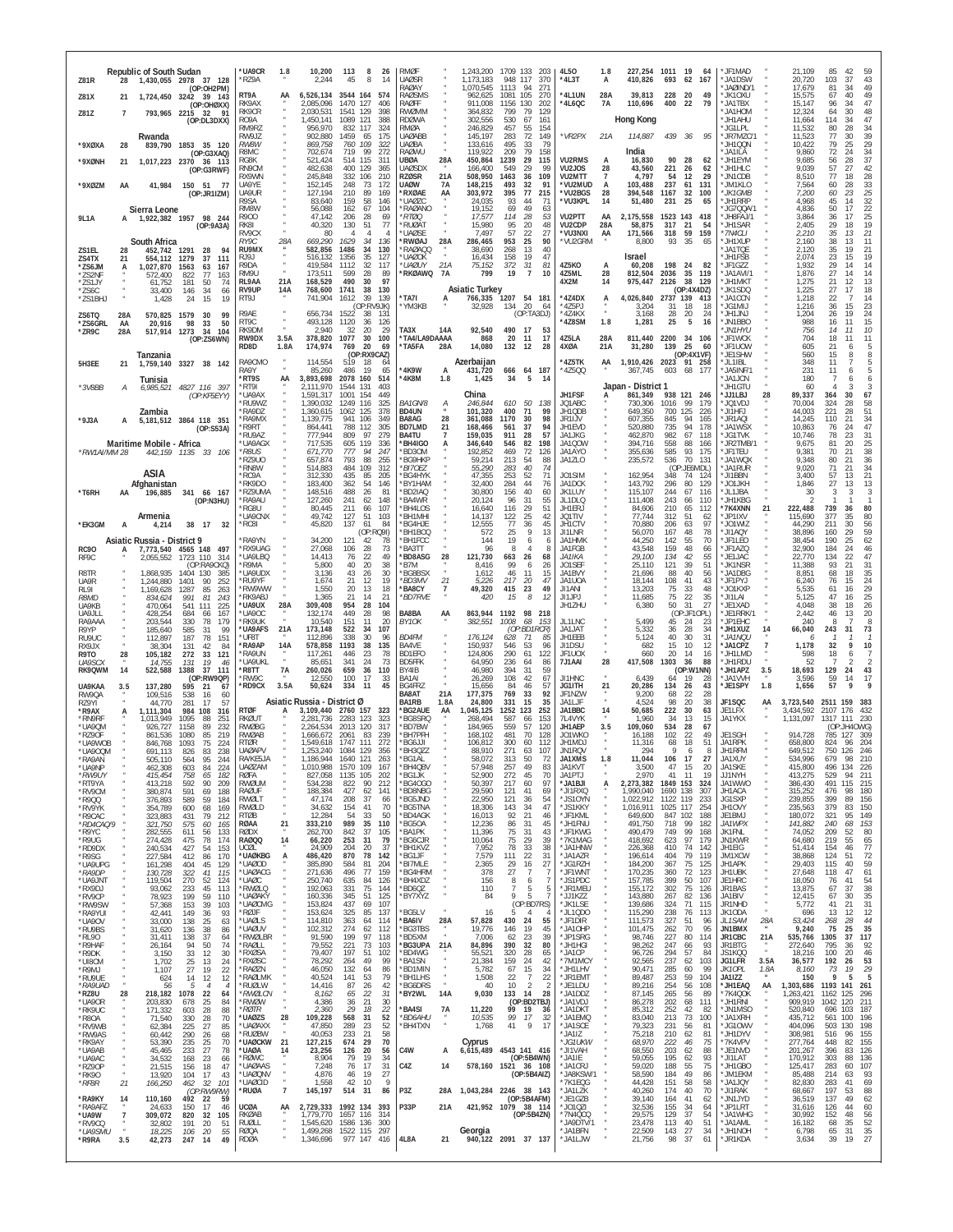| *JE1CAC<br>1,770<br>27<br>-14<br>16<br>9<br>*JH100D<br>918<br>20<br>8<br>*JP1QDH<br>140<br>6<br>Δ<br>6<br>37<br>*JG1AVO<br>28A<br>312,055<br>842<br>102<br>*JH1SBE<br>35,520<br>187<br>28<br>46<br>$*$ JO1CRA<br>16,756<br>103<br>45<br>26 | *JI3KGS<br>2,352<br>48<br>-21<br>21<br>*JG3SVP<br>119,364<br>28<br>804<br>-20<br>-38<br>'JF3IYW<br>77,604<br>345<br>30<br>57<br>*JF3BFS<br>37<br>21<br>395,780<br>1046<br>103<br>*JR3E0I<br>365,950<br>1048<br>-36<br>94<br>JA4XHF/3<br>71,780<br>292<br>27<br>70 | JG7AMD<br>7,755<br>55<br>26<br>29<br>JM70LW<br>36,704<br>28<br>396<br>16<br>-16<br>JA7FTR<br>540,384<br>1333<br>37<br>119<br>14<br>JG7FHM<br>8.064<br>64<br>15<br>-33<br><b>JP7AAV</b><br>7<br>3,456<br>42<br>12<br>20<br>1,093,587<br>*JH7CUO<br>1192<br>225<br>A<br>116 | Kuwait<br>9K2HN<br>14A<br>1,400,316 2845 40 143<br>(OP:9K2RR)<br><i>'9K2/SP4R 28A</i><br>816,956<br>35 128<br>1860<br>(OP:SP4R)                                                     | Austria<br>OE2BZL<br>1,052,337<br>1316 103<br>326<br>А<br>*OE3MWS<br>95<br>А<br>540.360<br>740<br>-247<br>*OE5CYL<br>118,728<br>352<br>56<br>138<br>*OE1PPA<br>73,073<br>201<br>54<br>89                           |
|--------------------------------------------------------------------------------------------------------------------------------------------------------------------------------------------------------------------------------------------|-------------------------------------------------------------------------------------------------------------------------------------------------------------------------------------------------------------------------------------------------------------------|---------------------------------------------------------------------------------------------------------------------------------------------------------------------------------------------------------------------------------------------------------------------------|-------------------------------------------------------------------------------------------------------------------------------------------------------------------------------------|--------------------------------------------------------------------------------------------------------------------------------------------------------------------------------------------------------------------|
| *7L4MDM<br>21A<br>377,440<br>1008<br>35<br>105<br>*JM1NKT<br>356,293<br>38<br>123<br>831<br>*JI1UDD<br>37,746<br>178<br>28<br>53<br>*JK2RCP/1<br>26,622<br>211<br>23<br>31<br>*JE1LPZ<br>146<br>26<br>50                                   | 'JF3VAX<br>40,581<br>194<br>27<br>54<br>JA3MIB<br>15,128<br>123<br>23<br>39<br>*JA4CBX/3<br>1,584<br>30<br>10<br>14<br>LIF3ROH<br>816<br>18<br>10<br>14<br>28<br>14<br>50                                                                                         | *JE7HYK<br>222,806<br>435<br>69<br>133<br>*JH7BMF<br>60,590<br>165<br>57<br>89<br>*JE7DMH<br>58,362<br>176<br>51<br>86<br>*JR7ASO<br>55,620<br>188<br>55<br>80<br>*JH7IXX<br>40.932<br>163<br>40                                                                          | Kyrgyzstan<br>*EX8BN<br>413,556<br>710 68 173<br>A                                                                                                                                  | *OE9WGI<br>55,680<br>259<br>40<br>88<br>OE1CIW<br>51.684<br>103<br>218<br>43<br>*OE2LCM<br>31.414<br>193<br>-32<br>81<br>OE5HIL<br>10,668<br>51<br>36<br>48<br>29<br>$\overline{7}$<br>*OE6SMF<br>1,332<br>48<br>8 |
| 14A<br>24,624<br>*JI1BDQ<br>23,280<br>98<br>30<br>67<br>7A<br>31,076<br>198<br>48<br>*JG1FKT<br>-20<br>*JA1SVP<br>1.8A<br>3,885<br>47<br>14<br>23                                                                                          | *J03FU0<br>23,712<br>118<br>(OP:JJ1BDX)<br>*JL3MCM<br>37,446<br>$\overline{7}$<br>183<br>-25<br>54<br>*JH3CCT<br>5,168<br>64<br>15<br>23                                                                                                                          | 68<br>*JJ7ATA<br>30,975<br>143<br>42<br>63<br>*JE7JYE<br>25,134<br>97<br>52<br>66<br>* JA7FDA<br>22,344<br>106<br>37<br>47                                                                                                                                                | Lebanon<br>*OD5NJ<br>3.5<br>330 13 46<br>52,864<br>Mongolia                                                                                                                         | OE3KAB<br>AA<br>1,089,116<br>1434<br>94<br>307<br>OE8Q<br>787,250<br>824 112<br>358<br>(OP:OE8SKQ)                                                                                                                 |
| Japan - District 2<br>JA2VHO<br>1417 125<br>1,411,256<br>281<br><b>JR2PMT</b><br>859<br>118<br>813.600<br>242                                                                                                                              | <b>'JO3FVM</b><br>6<br>*JA3GN<br>3.5<br>25,970<br>159<br>-26<br>44<br><b>JS3CTQ</b><br>6,847,200<br>3452 194<br>AA<br>526                                                                                                                                         | 22<br>20<br>* IN7KRH<br>5.166<br>51<br>*JI7OED/7<br>1,403<br>25<br>11<br>12<br><b>JA7AXF</b><br>1.288<br>22<br>12<br>11<br>*JF7GDF<br>28<br>4,617<br>61<br>13<br>14                                                                                                       | JT1CD<br>811 67<br>126<br>A<br>258.427<br>*JT1BV<br>28<br>917<br>27<br>222.530<br>83<br>JT1E<br>28A<br>284,049<br>1186<br>-27<br>84                                                 | 229,824<br>OE3GSA<br>21A<br>623<br>37 134<br>OE3CHC<br>3.5A<br>11,288<br>138<br>55<br>- 13<br>OE2E<br>1,090,798<br>1022 124<br>405<br>AA<br>(OP:OE2GEN)                                                            |
| JA2HNP<br>231,822<br>389<br>75<br>168<br>JA2LMY<br>339<br>84<br>184.688<br>154<br>JR2UBS<br>229<br>121.485<br>75<br>120<br>JA2VQF<br>35,990<br>137<br>50<br>68<br>JI2XIU<br>21,756<br>97<br>35<br>49                                       | JJ3JJL<br>969,363<br>1091<br>118<br>215<br><b>JN3SAC</b><br>599,013<br>686<br>106<br>233<br>JN3TMW<br>270.900<br>200<br>356<br>101<br>JA3RAR<br>203,583<br>353<br>91<br>146<br>137,992<br>JA3VOV<br>330<br>71<br>117                                              | *JR7DUT<br>21<br>11<br>2,860<br>44<br>11<br>*JA7ARW<br>220<br>8<br>5<br>6<br>2,992<br>*JA7LLL<br>14<br>38<br>15<br>19<br>*JP7DHE<br>$\overline{7}$<br>152<br>9<br>4                                                                                                       | (OP:JT1DA)<br>JT1DX<br>146,952<br>21A<br>743<br>25<br>- 79<br>(OP:JTICS)<br>JT1DA<br>1,508<br>3.5A<br>38 11<br>- 15                                                                 | OE8TED<br>364,971<br>734<br>85<br>252<br>*OE9MDV<br>183<br>265,031<br>611<br>-64<br>*OE1TKW<br>27,501<br>101<br>39<br>64<br>*OE5DRM<br>11<br>304<br>14<br>8                                                        |
| JR2BJE<br>493<br>11<br>10<br><b>JR2IOB</b><br>21<br>339,808<br>1093<br>34<br>78<br>914<br>JA2FJP<br>224,102<br>-28<br>61                                                                                                                   | JA3OOK<br>58,144<br>151<br>64<br>94<br>JH3FEN<br>3,848<br>37<br>24<br>28<br>1,247<br>27<br>JH3OXM<br>14<br>15                                                                                                                                                     | JE7JDL<br>2,252,250<br>1830 142<br>AA<br>320<br>JA7GYP<br>301,032<br>393<br>106<br>190<br>JO7KMB<br>91<br>241.094<br>433<br>147                                                                                                                                           | Oman<br>A45XR<br>1,278,726 2923 36 138<br>28                                                                                                                                        | Azores<br>CU <sub>2</sub> JT<br>28<br>242<br>25<br>79<br>57,408                                                                                                                                                    |
| JA2XLV<br>163,744<br>520<br>33<br>86<br>JE2BOM<br>71,600<br>285<br>-32<br>68<br>JE2WLD<br>3,105<br>41<br>18<br>27<br>21<br>$\overline{7}$<br>4,794<br>JF20HQ<br>63<br>13                                                                   | 28A<br><b>JN3TRK</b><br>63,156<br>228<br>34<br>80<br>JQ3UDL<br>41,032<br>177<br>-27<br>65<br>32,452<br>JG1EIQ/3<br>160<br>26<br>50<br>21A<br>11,616<br>104<br>20<br>JL3RDC<br>28                                                                                  | JA7VEI<br>222,176<br>330<br>102<br>160<br>JA7NX<br>178,684<br>337<br>101<br>161<br><b>JA70WD</b><br>28A<br>3,159<br>37<br>17<br>22<br>JA7MSO<br>3.5A<br>21,476<br>160<br>23<br>36                                                                                         | Qatar<br>A71FM<br>297,275<br>1000<br>28A<br>-28<br>-87<br>A71BX<br>1,131,638<br>2579<br>36<br>21A<br>143                                                                            | <b>Balearic Islands</b><br>EF6B<br>1,896,750 2221 136 426<br>A<br>(OP: VK2IA @EA6BF)<br>EA6SX<br>14<br>885,456 2658<br>39 137                                                                                      |
| JA2CPD<br>3.5<br>408<br>12<br>8<br>JE20TM<br>3,196<br>13<br>21<br>7.8<br>43<br>*JA2AXB<br>1,089,927<br>1227<br>122<br>227<br>A<br>*JR2BYJ<br>513<br>78<br>150<br>296,628                                                                   | <b>JK3NSD</b><br>7,392<br>62<br>18<br>7A<br>24<br>*JF3NKA<br>1189 102<br>AA<br>1,024,618<br>224<br>*JG3FEA<br>811,325<br>723<br>124<br>301<br>*JR3B01<br>540.594<br>725<br>100<br>182                                                                             | *JF7PHE<br>618,490<br>940<br>AA<br>86<br>168<br>*JA7ROK<br>375<br>84<br>122<br>186.430<br>*JO7GVC<br>28A<br>1,904<br>30<br>14<br>20<br>* JH8CLC/7<br>3<br>-60<br>$\Delta$                                                                                                 | Republic of Korea<br>HL5UOG<br>197,802<br>383<br>83<br>139<br>A<br>6K2DIO<br>47,829<br>245<br>45<br>62                                                                              | *EA6ZS<br>А<br>42,149<br>196<br>37 76<br>EA6URA<br>28A<br>609,116 1536<br>38<br>- 140<br>(OP:EA3AIR)                                                                                                               |
| *JA2FXV<br>223,293<br>411<br>79<br>138<br>*JR2VRN<br>209,790<br>375<br>84<br>138<br>*JA2QVP<br>361<br>76<br>139<br>196.725<br>*JR2NMJ<br>173,664<br>320<br>83<br>133                                                                       | *JF3EIG<br>148,010<br>283<br>78<br>127<br>149<br>* JA3VUI<br>51,623<br>84<br>-59<br>'JN3IWC<br>14,652<br>79<br>34<br>40<br>*JN3DSH<br>28A<br>32<br>71,482<br>288<br>71                                                                                            | *JR7IWC<br>21A<br>48,705<br>226<br>26<br>59<br>- District 8<br>Japan<br>JE8PGF<br>29,520<br>122<br>31<br>59<br>A                                                                                                                                                          | HL2WP<br>29<br>53<br>28<br>73,882<br>356<br>DS5VTG<br>18<br>528<br>6<br>-5<br>*HL2CFY<br>187,200<br>439<br>56<br>A<br>124<br>*HL5JCB<br>32,207<br>131<br>43<br>64                   | EA6UP<br>72.850<br>219<br>34 121<br>$\alpha$<br>EA6XQ<br>26,880<br>144<br>- 58<br>-26<br>21A<br>870,506<br>2374 40<br>EA6FO<br>142<br>(OP:EA3ALZ)                                                                  |
| *JA2KPW<br>93,090<br>274<br>-55<br>90<br>*JA2VZL<br>63,297<br>202<br>49<br>68<br>174<br>50<br>79<br>*JA2GHP<br>57.792<br>*JE2FJI<br>53,664<br>136<br>64<br>92                                                                              | *JO3PSJ<br>5,842<br>64<br>16<br>30<br>*JA3VXH<br>77,220<br>271<br>21A<br>34<br>76<br>*JI3FSI<br>5,546<br>44<br>14<br>33                                                                                                                                           | JE8CRA<br>23,275<br>121<br>37<br>58<br>JA8AZN<br>1,440<br>20<br>12<br>12<br>28<br>19<br>JG8TDZ<br>4,134<br>40<br>34<br><b>JH8GEU</b><br>50,730<br>208<br>29<br>66<br>14                                                                                                   | *HL2NFB<br>1,380<br>26<br>17<br>6<br>DS5DNO<br>AA<br>295,104<br>654<br>128<br>84<br>271<br>73<br>HL5YI<br>118,656<br>119                                                            | 330,418<br>*EA6AZ<br>AA<br>534 66 187<br><b>Belarus</b><br>4,812,060<br>EU1A<br>А<br>3644 156<br>504                                                                                                               |
| *JH2DBQ<br>49,680<br>141<br>62<br>82<br>*JS2KHM<br>31,623<br>142<br>44<br>83<br>25,647<br>104<br>43<br>60<br>*JQ2OUL<br>*JF2KMX<br>19,900<br>107<br>57<br>43                                                                               | Japan - District 4<br>JH4UYB<br>5,007,624<br>3426 162<br>386<br>А<br>134<br>JR40ZR<br>3061<br>3.705.630<br>313<br>JH4UTP<br>1,049,070<br>1215<br>109<br>$22^{\circ}$                                                                                              | JA8BNP<br>$\overline{7}$<br>30<br>5<br>5<br>5<br><b>JA8DIV</b><br>3.5<br>18,460<br>119<br>24<br>41<br>2,655,030<br>1837<br>376<br>*JH8SLS<br>A<br>162<br>* JA8CEA<br>182.160<br>304<br>85<br>155                                                                          | DS2XUM<br>27,825<br>115<br>50<br>55<br>HL1/WX8C<br>16,450<br>91<br>26<br>44<br>HL3AMO<br>14A<br>3,649<br>34<br>15<br>26<br>*HL2VXK<br>AA<br>282<br>-56<br>68                        | EW2A<br>2,701,350<br>2359<br>140<br>435<br>EW3LN<br>962.026<br>1168<br>122<br>332<br>EW2MA<br>783,564<br>1521<br>251<br>83<br>240<br>EU6AF<br>626,620<br>1183<br>83                                                |
| 39<br>*JE2HCJ<br>19,788<br>105<br>29<br>*JA2GSV<br>17,019<br>90<br>40<br>53<br>*JG2NLN<br>16,576<br>90<br>30<br>44                                                                                                                         | JH4ADK<br>825,246<br>900<br>122<br>220<br>J04BOW<br>197,554<br>387<br>80<br>126<br>JA4DPL<br>176,904<br>77<br>341<br>139                                                                                                                                          | * JA8AJE<br>142,096<br>342<br>98<br>68<br>*JR8QFG<br>69,113<br>245<br>48<br>55<br>*JH8XVH<br>28<br>41,454<br>187<br>31<br>63                                                                                                                                              | 49,228<br>Saudi Arabia<br>*7Z1HL<br>1,270,490<br>1374 79 258                                                                                                                        | EU7SR<br>55,200<br>97<br>155<br>63<br>EW80M<br>70<br>22<br>45.264<br>363<br>EW3EO<br>36,344<br>135<br>45<br>73                                                                                                     |
| *JI2VLM<br>10,143<br>61<br>29<br>40<br>*JA2HBK<br>9,568<br>56<br>46<br>46<br>*JR2AWS<br>9,420<br>69<br>30<br>30<br>*JK2VQR<br>7,525<br>69<br>20<br>23                                                                                      | JH4BTI<br>62,604<br>193<br>64<br>84<br>JM4WUZ<br>115,940<br>28<br>404<br>32<br>78<br>JA4BXU<br>14<br>12,690<br><b>JE4CIL</b><br>3.5<br>91<br>18<br>36                                                                                                             | *JA8KGG<br>1,300<br>22<br>13<br>13<br>*JH8DBI<br>67,704<br>249<br>14<br>29<br>75<br>*JK8PBO<br>2,448<br>33<br>15<br>19<br>*JA8CJY<br>3.5<br>6,120<br>61<br>16<br>24                                                                                                       | 7Z1SJ<br>7A<br>178,669<br>653<br>22<br>-79<br>*HZ1HN<br>91<br>21A<br>18,330<br>26<br>68                                                                                             | 23<br>29<br>31<br>FU7A<br>4.524<br>EW8DZ<br>43,700<br>222<br>27<br>73<br>28<br>70<br><b>FW8DD</b><br>28<br>40.964<br>217<br>45<br>21<br>EW1FM<br>18,720<br>160<br>15                                               |
| 32<br>*JG2RFJ<br>7.192<br>52<br>-26<br>29<br>*JH2EQS<br>6,900<br>75<br>31<br>45<br>30<br>*JR2FJC<br>5,656<br>-26<br>*JG2QUM<br>4,250<br>37<br>20<br>30                                                                                     | JL4DJM<br>1.8<br>1,560<br>22<br>13<br>17<br>944,889<br>*JE4MHL<br>910<br>134<br>277<br>А<br>408<br>79<br>*JR4PDF<br>183,600<br>125<br>*JE4URN<br>129,398<br>255<br>60<br>134                                                                                      | <b>JH8CXW</b><br>21A<br>69,960<br>264<br>35<br>71<br>*JA8COE<br>65,886<br>204<br>54<br>AA<br>85<br>*JJ3DJS/8<br>21A<br>41,884<br>219<br>25<br>49                                                                                                                          | Singapore<br>*9V1PW<br>AA<br>70 27<br>5,967<br>24<br>Taiwan                                                                                                                         | EU1AZ<br>421,920<br>1534<br>36<br>124<br>14<br>34<br>EW8RR<br>1.8<br>3,698<br>76<br>q<br>296<br><b>EW6CU</b><br>709,594<br>1064<br>98<br>А<br>273<br>'EU6AA<br>609.582<br>1236<br>86                               |
| 54<br>28<br>*JQ2XVY<br>3.950<br>22<br>31<br>*JI2GZC<br>2,079<br>14<br>13<br>15<br>15<br>12<br>* JA2IFW<br>1.053<br>*JR2MIO/2<br>28<br>49,810<br>237<br>31<br>54                                                                            | 232<br>*JH4CES<br>100,464<br>70<br>91<br>99,792<br>'JN4HTR<br>267<br>57<br>87<br>JA4RQ0<br>86,856<br>64<br>90<br>281<br>* JA4AQR<br>46,075<br>193<br>31<br>66                                                                                                     | Japan - District 9<br>JF9JTS<br>1147 107<br>929,934<br>199<br>A<br>JA9APS<br>346,060<br>465<br>111<br>175                                                                                                                                                                 | <b>BV1EK</b><br>689,136<br>991 112 224<br>A<br>BU2AV<br>28<br>16,072<br>119<br>18<br>38<br>*BW/DJ3KR 28<br>361<br>25<br>61<br>52,460<br>17<br>17,710<br>267<br>*BX3AA<br>-21<br>-29 | *EW1HI<br>563,805<br>1100<br>82<br>253<br>*EW1RR<br>226<br>509.118<br>900<br>92<br>'EU3NA<br>352,590<br>548<br>254<br>91<br>237<br><b>EU3AA</b><br>278,009<br>502<br>80                                            |
| *JA2MOG<br>175<br>25<br>46<br>32.731<br>*JA2HZA<br>120<br>23<br>31<br>13,878<br>*JL20GZ/2<br>-228<br>8<br>-6<br>6<br>*JR2NTC<br>21<br>58,683<br>240<br>29<br>64                                                                            | *JK4DUJ/4<br>77<br>13,277<br>28<br>43<br>*JH1MTR/4<br>8,788<br>63<br>23<br>29<br>6,438<br>21<br>37<br>* JH4FYD<br>55<br>*JG4IQC<br>2,765<br>34<br>13<br>22                                                                                                        | JA9FHB<br>234<br>103.950<br>108<br>67<br><b>JA9CWJ</b><br>211,200<br>647<br>90<br>14<br>30<br>*JA9LX<br>184,392<br>389<br>70<br>127<br>* JA9EJG<br>77,140<br>217<br>56<br>89                                                                                              | *BX4AG<br>3.5<br>12<br>12<br>1,680<br>44<br>BU2AW<br>AA<br>1,640,298<br>2498<br>92<br>227<br>*BV1EL<br>27<br>28A<br>178,281<br>913<br>66                                            | *EW1NM<br>270,764<br>190<br>639<br>64<br>197<br>'EW6EN<br>209,085<br>584<br>66<br>'EW2ES<br>112,401<br>398<br>153<br>54<br>'EW1NA<br>111.555<br>301<br>57<br>144                                                   |
| * JA2KKA<br>56,850<br>309<br>27<br>48<br>*JF2FIU<br>26,901<br>184<br>23<br>40<br>*JR2LBF<br>10,441<br>73<br>20<br>33<br>*JK2NNF<br>30<br>7,200<br>66<br>15                                                                                 | *JR4GPA<br>104,076<br>497<br>28<br>28<br>56<br>*JA4CES<br>930<br>29<br>13<br>17<br>*JA4TUJ<br>21<br>8,987<br>75<br>15<br>28<br>15<br>*JH4FUF<br>2,752<br>44<br>17                                                                                                 | * JA9II H<br>15.159<br>55<br>69<br>38<br>*JH1TXG/9<br>21<br>142,352<br>457<br>35<br>89<br>$\overline{7}$<br>*JR9NVB<br>66,360<br>249<br>33<br>72<br>*JA9DOF<br>3.5<br>714<br>19<br>$\overline{7}$                                                                         | <b>Iajikistan</b><br>*EY7BD<br>27<br>3.5<br>9<br>840<br>12                                                                                                                          | *EW8CF<br>110,952<br>138<br>385<br>46<br>EW80G<br>125<br>72,240<br>344<br>47<br>*EW6GL<br>52.471<br>144<br>57<br>80<br>*EW3LK<br>30,072<br>156<br>33<br>51                                                         |
| *JG2KKG<br>251,384<br>703<br>34<br>100<br>14<br>78<br>*JL2LPX<br>93,795<br>336<br>33<br>*JA2HYD<br>$\overline{7}$<br>7,130<br>67<br>18<br>28<br>*JA2AUE<br>312<br>21<br>6<br>7                                                             | $\overline{7}$<br>79<br>*JA4AVO<br>7,300<br>17<br>33<br>JE4JPQ<br>124,098<br>390<br>45<br>AA<br>66<br>JK4USW<br>5,459<br>43<br>18<br>35                                                                                                                           | <b>JR9GMS</b><br>27,141<br>91<br>47<br>AA<br>62<br>28A<br><b>JH9KVF</b><br>184,440<br>601<br>35<br>85<br>*JH9DRL/9 28A<br>22,698<br>54<br>125<br>24                                                                                                                       | EY8MM<br>266,175<br>357<br>98 217<br>AA<br>Thailand<br><b>HSØZLM</b><br>467,024<br>837<br>86 186                                                                                    | 79<br>*EW7LE<br>19,662<br>120<br>34<br>EW3MM<br>195<br>-6<br>*EW8OW<br>52,272<br>226<br>28<br>31<br>68<br>74<br>*EW1EA<br>52,015<br>244<br>27                                                                      |
| *JE2CPI<br>3.5<br>5,328<br>66<br>15<br>22<br><i>JN2AMD</i><br>1,652,035<br>1758 135<br>250<br>АA<br>JF20ZH<br>1,083,264<br>1068 129<br>274                                                                                                 | JE4KQH<br>875<br>13<br>13<br>12<br>JO4CEV<br>42<br>-3<br>-3<br>-3<br><b>JA40PW</b><br>28A<br>10,752<br>87<br>21<br>35<br>JN4MMO<br><b>7A</b><br>640,584<br>1431<br>38<br>126                                                                                      | * JA9FAI<br>3.5A<br>2,880<br>57<br>14<br>16<br>Japan - District Ø<br><b>JHØRNN</b><br>876,512<br>846 144 272<br>A                                                                                                                                                         | A<br><b>HSØZEE</b><br>201.477<br>405<br>75<br>164<br><b>HSØZGQ</b><br>28<br>124,616<br>770<br>18<br>56<br>*HSØZLN<br>82<br>A<br>223.125<br>414<br>173                               | *EW6AF<br>21<br>33<br>109<br>224,502<br>877<br>'EU1OID<br>19<br>20.475<br>197<br>46<br>*EW6EW<br>93<br>14<br>129,642<br>730<br>30<br>$\overline{7}$                                                                |
| JF2QNM<br>1,023,555<br>241<br>1064<br>136<br>JA2XYO<br>772,175<br>925<br>102<br>233<br>JA2FSM<br>185,420<br>310<br>158<br>96                                                                                                               | *JO4CTB<br>AA<br>377,024<br>566<br>101<br>173<br>*JA6SRB/4<br>341,922<br>502 105<br>189<br>*JR4VEV<br>3.5A<br>704<br>18<br>8                                                                                                                                      | <b>JAØAXV</b><br>775<br>117<br>673.808<br>$25^{\circ}$<br><b>JAØUMV</b><br>655,371<br>1044<br>83<br>160<br><b>JAØIOF</b><br>258,664<br>487<br>81<br>136<br>198.973<br><b>LIGPJD</b>                                                                                       | *HS3LSE<br>377<br>163.876<br>72<br>140<br>*E2ØYLM<br>114.950<br>272<br>59<br>131<br>*HS4DDQ<br>101,916<br>299<br>60<br>111<br>*HS3ANP<br>39,237<br>280<br>21<br>-26<br>-61          | *EW3AAM<br>31<br>15<br>660<br>EW4AA<br>2.299.442<br>1959<br>154<br>AA<br>552<br>413<br>EW8DX<br>1,712,529<br>2202<br>120                                                                                           |
| <i>JA2XCR</i><br>154,230<br>240<br>160<br>105<br>JF2XGF<br>17.794<br>85<br>48<br>197<br>JH2RMU<br>28A<br>39,044<br>30<br>56<br>JF2IWL<br>3.5A<br>11,750<br>96<br>17<br>33                                                                  | Japan - District 5<br>JE5JHZ<br>1,283,013<br>1300 125<br>244<br>А<br>JA5RB<br>121.910<br>314<br>64<br>103                                                                                                                                                         | 358<br>78<br>133<br><b>JRØWZR</b><br>91<br>27<br>15.260<br>43<br><b>HUBAL</b><br>28<br>40,860<br>199<br>31<br>59<br>*JHØNEC<br>A<br>1,163,554<br>1191 126<br>257                                                                                                          | *E2ØPFE<br>17,050<br>194<br>39<br>23<br>*HS8JYX<br>8,112<br>128<br>20<br>32<br>*HS6ZBQ<br>AA<br>39,015<br>153<br>46<br>89                                                           | EU5M<br>1,067,885<br>1369<br>105<br>350<br>(OP:EW7BR)<br>EW7SM<br>921,570<br>1597<br>96<br>321<br>EW2EO<br>86,207<br>245<br>57<br>130                                                                              |
| JA2AYH<br>6,688<br>68<br>17<br>27<br>JJ2CJB<br>738<br>21<br>21<br>JH2FXK<br>1.8A<br>42,280<br>226<br>49<br>*JA2KVB<br>816 144<br>310<br>AA<br>962,026                                                                                      | 20<br>JA5JGV<br>28<br>6,812<br>53<br>32<br>1912<br><b>JA5DQF</b><br>21<br>869,880<br>39<br>126<br>JA5BZL<br>1.8<br>58<br>29<br>6.615<br>16<br>*JG5DHX<br>640<br>А<br>451,422<br>93<br>186                                                                         | rodørr,<br>71,346<br>210<br>56<br>85<br>25<br>*JGØGGI<br>7,980<br>70<br>32<br>* JAØRCK<br>20<br>10<br>1,620<br>20                                                                                                                                                         | *E21YDP<br>21A<br>200.750<br>702<br>-34<br>91<br><b>United Arab Emirates</b><br>*A6ØA<br>28<br>1,749<br>73<br>19<br>34                                                              | EW1BA<br>2.332<br>25<br>20<br>-24<br>1038<br>147<br>28A<br>418.416<br><b>EVIR</b><br>31<br>EU1DX<br>53,721<br>170<br>31<br>110<br>EW8DJ<br>3.5A<br>246,296<br>1271<br>28<br>108                                    |
| 107<br>*JK2VOC<br>256,872<br>420<br>171<br>*JE2VYM<br>28A<br>23<br>2,730<br>33<br>16<br>*JE2HXL<br>21A<br>68,425<br>320<br>26<br>59<br>*JA2KPV<br>21,318<br>131<br>43<br>23                                                                | JJ5HUD<br>540<br>98<br>341,553<br>159<br>*JA5CBU<br>76,033<br>223<br>53<br>86<br>*JA5IVG/5<br>25,270<br>113<br>41<br>54<br>*JH5FTY<br>28<br>68<br>32,118<br>131<br>33                                                                                             | *JFØEBM<br>21<br>381<br>84<br>107,100<br>35<br>138<br>22<br>48<br>* JHØMUC<br>21,000<br>*JHØEPI<br>14<br>135,952<br>435<br>31<br>85<br>5<br>*JAØGZ<br>12<br>140<br>5                                                                                                      | (OP:A61M)<br>A65BP<br>4694 178 630<br>10,432,088<br>AA<br>(OP:RV6LNA)                                                                                                               | 65<br>EW2M<br>1.8A<br>78,080<br>919<br>15<br>47<br>EW3EW<br>157<br>11<br>9.744<br>*EW1IP<br>1300<br>352<br>AA<br>1,082,410<br>118<br>*EU4CQ<br>283,240<br>388<br>98<br>267                                         |
| *JM2LHB<br>14A<br>2,958<br>42<br>13<br>16<br>77<br>*JA2PFO<br>17<br>7A<br>9,700<br>33<br>Japan - District 3                                                                                                                                | * JA5FMT<br>24,455<br>139<br>22<br>45<br>9<br>*JA5XPD<br>3.5<br>21<br>10<br>684<br>JA5FBZ<br>323,752<br>28A<br>832<br>37<br>106                                                                                                                                   | <b>JJØJML</b><br>901 126<br>841,689<br>243<br>AA<br><b>DWL@AL</b><br>18,216<br>90<br>45<br>47<br><b>HOMBLE</b><br>28A<br>11<br>1,104<br>16<br>12                                                                                                                          | *A65CA<br>790,020<br>AA<br>820 124 256<br>(OP:RV6AJJ)<br>*A65BR<br>21A<br>214,291<br>516 37 124<br>*A61BK<br>7A<br>38,976<br>175 25<br>71                                           | *EW4GL<br>77<br>126<br>38<br>27.600<br>108<br>*EU1U<br>28A<br>184,041<br>525<br>35<br>*EW7DK<br>60<br>28<br>5,880<br>14<br>89<br>*EW6GF<br>14A<br>156,360<br>910<br>31                                             |
| JA3QOS<br>358,491<br>490 109<br>192<br>А<br>JA3ENN<br>300,698<br>498<br>88<br>163<br>JA3HBF<br>236,940<br>419<br>76<br>144<br>JA3AVO<br>341<br>89<br>174,075<br>122                                                                        | JA5DWY<br>21A<br>5,940<br>80<br>18<br>27<br>JJ5GSY<br>7A<br>13,468<br>102<br>19<br>33<br>Japan - District 6                                                                                                                                                       | <b>JAØFVU</b><br>21A<br>442,395<br>1223<br>36<br>99<br><b>JHØOXS</b><br>14A<br>3,597<br>39<br>13<br>20<br>254<br>*JAØBJY<br>104<br>AA<br>111,618<br>55<br>96<br>54<br>JAØDOW<br>24,510<br>41                                                                              | Uzbekistan<br>UK7AL<br>483,406<br>671<br>88 213<br>A<br>107<br>*UK7AZ<br>28<br>16,055<br>20<br>45                                                                                   | $\frac{73}{41}$<br><b>EW8OF</b><br>21<br>7A<br>96,914<br>776<br>427<br>$\overline{7}$<br>*EU1AA<br>1.8A<br>20,208<br>Belgium                                                                                       |
| 91<br>JR3XEX<br>79,772<br>231<br>57<br>44<br>JG3LGD<br>25,806<br>93<br>58<br>144<br>37<br>57<br>JA3AHY<br>24,816<br>JR3RIY<br>9,685<br>65<br>24<br>41                                                                                      | JA6LCJ<br>1,125,820 1383 112 199<br>А<br>4,998<br>57<br>JH6QFJ<br>1.8<br>17<br>25<br>*JA6FFK<br>333,486<br>472 109<br>182<br>А<br>*JA6CYL/6<br>180,761<br>351<br>83<br>134                                                                                        | *JRØBUL<br>28A<br>252<br>10<br>5<br>4<br>*JAØGSG<br>3.5A<br>24<br>3<br>$\overline{2}$<br>2<br>Jordan                                                                                                                                                                      | *UK9AA<br>37<br>21<br>746,235<br>1875<br>124<br>*UK8AR<br>1006<br>27<br>265,019<br>76<br>*UK80M<br>14<br>94<br>263,624<br>835<br>30                                                 | ON6MQ<br>79,832<br>221<br>54<br>А<br>82<br>43<br>245<br>128<br>ON4ON<br>67,374<br>$\alpha$<br>ON4VP<br>149<br>41,838<br>47<br>67                                                                                   |
| 10<br>28<br>JR30HO<br>6,156<br>62<br>JE3AZY<br>3,360<br>30<br>20<br>20<br>JI3BFC<br>478<br>35<br>95<br>28<br>148,720<br>214                                                                                                                | 206<br>*JK3HFN/6<br>49<br>68<br>48,555<br>*JA6ELV<br>32,207<br>120<br>44<br>63<br>*JA6CM<br>29,928<br>77<br>156<br>52<br>51<br>*JA6RIL<br>97<br>67                                                                                                                | *JY9FC<br>4,092,855 3279 114 339<br>AA<br>(OP:E78A)<br>Kazakhstan                                                                                                                                                                                                         | Vietnam<br>*XV2RZ<br>21<br>1910 35<br>496,872<br>99<br>(OP:OH4MDY)                                                                                                                  | 329<br>*ON3ND<br>А<br>1,188,294<br>109<br>1563<br>OP7B<br>380,171<br>1068<br>54<br>155<br>*ON4CT<br>870<br>56<br>150<br>267,182<br>*ON6LS<br>184,704<br>495<br>56<br>136                                           |
| JA3EGE<br>61,446<br>32<br>82<br>JA3DAY<br>67,064<br>238<br>28<br>73<br>14<br>JF3LOP<br>3.5<br>44,872<br>255<br>26<br>53<br>JI3KDH<br>199<br>19<br>41<br>1.8<br>25,680                                                                      | 20,178<br>*JA6WW<br>11,100<br>35<br>39<br>68<br>*JR6KNE<br>2,349<br>37<br>13<br>14<br>*JH6WHN<br>28<br>240,584<br>760<br>35<br>87                                                                                                                                 | UN7FW<br>1,264,375 1210 109 316<br>A<br>UN7QF<br>15,928<br>76<br>31<br>57<br>UN8GA<br>53<br>12,180<br>63<br>-31                                                                                                                                                           | *XV9NPS<br>123,522<br>758<br>33<br>-69<br>3W1T<br>AA<br>737,124 1592 70 158                                                                                                         | 'ON6AT<br>331<br>128<br>114,375<br>55<br>*ON7SS<br>84,624<br>316<br>47<br>117<br>'ON6LO<br>72,964<br>329<br>112<br>-36<br>'ON5HY<br>62,800<br>251<br>43<br>114                                                     |
| *JH3CUL<br>926,718<br>1118 116<br>211<br>A<br>*JK3HLP<br>888,404<br>1042 119<br>212<br>*JG3CQJ<br>98<br>438,922<br>670<br>183<br>MLEAL*<br>345,270<br>87<br>563<br>168                                                                     | * JR6GIM<br>77,400<br>293<br>35<br>85<br>24<br>29<br>*JA6GMC<br>7,208<br>65<br>*JG6QPX<br>65<br>16<br>6,732<br>28<br>"JA6AVT<br>21<br>592<br>$\overline{7}$<br>-9                                                                                                 | UN7GDR<br>28<br>19,366<br>210<br>11<br>35<br>$\overline{7}$<br>827,970<br>1942<br>UNØL<br>36<br>129<br>70<br>UN1Z<br>155,800<br>673<br>25<br>*UN6G<br>А<br>1,638,336<br>1543 112<br>312                                                                                   | *3W2LI/DL5MAE<br>AA<br>148,167 425<br>-61<br>102<br>*XV4Y<br>127,296 296 79 142                                                                                                     | ON4VMA<br>$\boldsymbol{\theta}$<br>47,410<br>79<br>285<br>-31<br>28<br>93<br>'OQ4B<br>103,552<br>306<br>- 35<br>(OP:ON4BHQ)                                                                                        |
| *JA5UBW/3<br>289,304<br>513<br>85<br>147<br>113,864<br>*JA3IKG<br>250<br>66<br>106<br>*JS3CGH<br>97,727<br>237<br>105<br>56<br>JA3JND<br>57,240<br>198<br>42<br>78                                                                         | 27<br>21<br>*JI6BEN<br>45,612<br>224<br>57<br>*JA6MQY<br>225<br>$\overline{7}$<br>36,240<br>24<br>56<br>*JL6USD<br>13<br>468<br>6<br>6                                                                                                                            | *UN7QCC<br>139<br>190,244<br>461<br>60<br>*UN7ID<br>162,892<br>377<br>57<br>154<br>94<br>*UPØF<br>289<br>86,487<br>33<br>106<br>90<br>*UNØC<br>41,720<br>50                                                                                                               | West Malaysia<br>9M2TO<br>901,516 1349<br>90 218<br>A<br>9M4DX<br>974<br>34<br>28<br>278,784<br>94<br>*9M2DVR<br>-21<br>50,721<br>321<br>26<br>61                                   | 4081 156 533<br>005M<br>AA<br>5,604,326<br>(OP:ON5ZO)<br>ON4IA<br>$\boldsymbol{\alpha}$<br>4,097,483<br>2741 165 524<br>$\boldsymbol{\pi}$<br>71 199<br>496,260<br>OR5T<br>1054                                    |
| 162<br>55<br>98<br>*JR3NDM<br>54,621<br>*JH3PTC<br>44,604<br>175<br>47<br>71<br>*JH3BYX<br>41<br>43,120<br>190<br>69<br>*JE3UHV<br>41,888<br>171<br>45<br>67                                                                               | JA6BZI<br>1371 173<br>AA<br>2,026,468<br>405<br>JA6WIF<br>28A<br>440,640<br>1085<br>36<br>124<br>*JE6JNC<br>357<br>86<br>AA<br>193,584<br>136<br>*JS6RTJ<br>28A<br>139,356<br>423<br>36<br>90                                                                     | 410<br>*UN3Z<br>28<br>31<br>96<br>124,841<br>*UN5C<br>21<br>101,816<br>390<br>25<br>79<br>*UN6LN<br>14<br>513,454<br>1286<br>36<br>113<br>*UN7CN<br>171,828<br>608<br>29<br>79                                                                                            | *9M2/JE1SCJ AA 319,672 713 82 166<br><b>EUROPE</b>                                                                                                                                  | OT1A<br>28A<br>627,096<br>1653<br>38 136<br>(OP:ON4CCP)<br>ON7TK<br>360,930<br>974<br>36 123<br>$\frac{1}{36}$<br>ON4WW<br>77,928<br>550<br>15                                                                     |
| *JO3AGQ<br>36,846<br>182<br>55<br>34<br>*JG3LDD<br>35,454<br>137<br>49<br>65<br>LOVEAL*<br>32,079<br>45<br>133<br>66<br>*JA3EBT<br>26,334<br>120<br>36<br>63                                                                               | *JL6LTB<br>21A<br>23<br>12<br>1,131<br>17<br>*JF6RIM<br>14A<br>15,640<br>93<br>22<br>46<br>Japan - District 7                                                                                                                                                     | *UN7CW<br>3.5<br>171,735<br>632<br>27<br>80<br>UN9L<br>3,010,980<br>1812 158 512<br>AA<br>UN1F<br>1,227,849<br>1173<br>111<br>302                                                                                                                                         | <b>Aland Islands</b><br>OHØV<br>6,777,680<br>5890 159 506<br>A<br>(OP:OH6LI)<br>OHØZ<br>4773 168 525<br>6,198,885                                                                   | 38 122<br>ON4ATW<br>21A<br>350,080<br>1003<br>40 123<br>OR <sub>2</sub> A<br>274,492<br>813<br>(OP:ON1DX)<br>OR3A<br>62,237<br>7A                                                                                  |
| 39<br>57<br>*JJ3KTW<br>25,824<br>120<br>*JA3KGF<br>49<br>22,504<br>94<br>67<br>*JA3UWB<br>113<br>16,005<br>26<br>29<br>*JI3OGI<br>31                                                                                                       | JA7IC<br>1,541,609 1554 129<br>244<br>A<br>JA7BME<br>1,028,100 1335<br>95<br>181<br>963 118<br>JA7COI<br>820,336<br>198<br>JA7AKH<br>624<br>43<br>100                                                                                                             | 762<br>245<br>UN6T<br>652,707<br>102<br>28A<br>UN5J<br>164,741<br>507<br>33<br>118<br>387<br>UN3GX<br>21A<br>136,196<br>36<br>122<br>UN2E<br>429<br>29<br>-84                                                                                                             | (OP:OH6EI)<br>*OHØRJ<br>37,750<br>200 35 90<br>A<br>Andorra                                                                                                                         | 342 26 93<br>(OP:ON6CC)<br>750 17 70<br>005A<br>80,388<br>3.5A<br>1595 115 368<br>1,513,722<br>*OP4A<br>AA                                                                                                         |
| 10,626<br>60<br>38<br>*JA3LEB<br>5,640<br>52<br>22<br>25<br>38<br>3,024<br>21<br>21<br>*JA3GW                                                                                                                                              | 227,227<br>275<br>JA7EU<br>139,311<br>86<br>121<br>JA7AUM<br>187<br>38<br>45,349<br>63                                                                                                                                                                            | 7A<br>130,515<br>3,231,900<br>2084 155<br>*UN6P<br>475<br>AA<br>*UN7LAN<br>2,102,780<br>1758 123<br>-347                                                                                                                                                                  | $*$ C37AC<br>317 24 81<br>А<br>38,325<br>(OP:C31CT)                                                                                                                                 | *ON4TO<br>1289 130 445<br>1,448,425<br>73 230<br>*ON7VD<br>303,909<br>561<br>*ON4KNP<br>120,999<br>49 110<br>335                                                                                                   |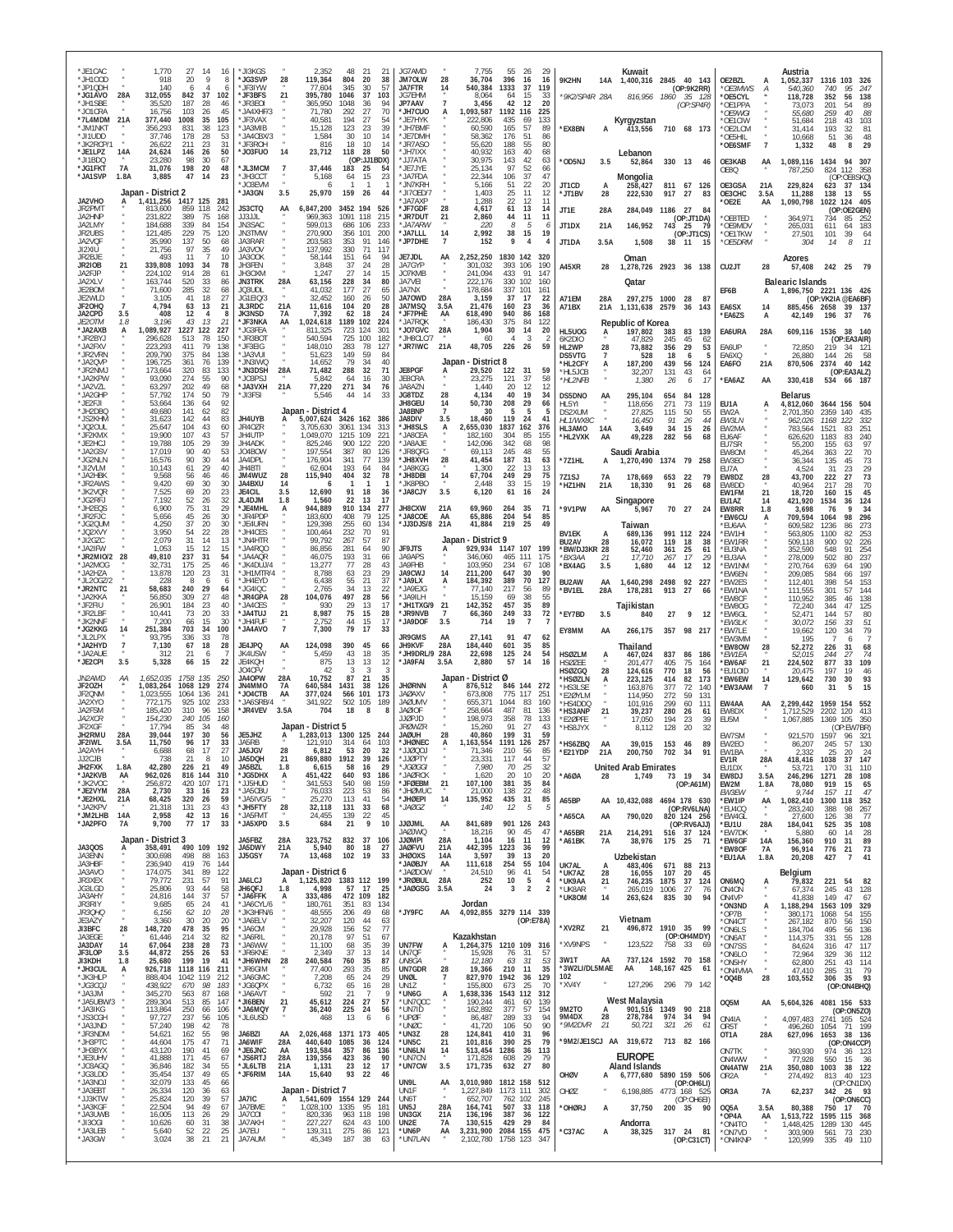| 0090*                                   |                    | 35,723                                   | 172 44<br>95<br>(OP:ON7SS)                                                   | *9A3VM<br>'9A2BW                         | 28                    | 273,178<br>22,774                             | 924<br>33<br>104<br>179<br>18<br>41                                            | OK1KUW                                   |                              |                                              | 2,658,656 2244 140 476<br>(OP:OK3RM)                                               | *G3VGZ<br>*G4JGV                                   |                              | 70,525<br>68,968                           | 299<br>45<br>130<br>37<br>296<br>111                                                       | *RZ10K<br>*UA1NFA                      |                       | 467,792<br>403,678                             | 650<br>746                   | 88<br>250<br>79<br>232                               |
|-----------------------------------------|--------------------|------------------------------------------|------------------------------------------------------------------------------|------------------------------------------|-----------------------|-----------------------------------------------|--------------------------------------------------------------------------------|------------------------------------------|------------------------------|----------------------------------------------|------------------------------------------------------------------------------------|----------------------------------------------------|------------------------------|--------------------------------------------|--------------------------------------------------------------------------------------------|----------------------------------------|-----------------------|------------------------------------------------|------------------------------|------------------------------------------------------|
| *OR2F<br>*ON7EH<br>*ON6FC<br>*ON6UF     | 14A<br>7A<br>3.5A  | 183,870<br>57,928<br>14,272<br>3,744     | 814<br>34<br>101<br>230<br>29<br>75<br>159<br>16<br>48<br>98<br>33           | *9A2MF<br>*9A5ADI<br>*9A2XW<br>*9A1AKL   | 21<br>14              | 39,762<br>15,939<br>9,145                     | 201<br>27<br>67<br>218<br>49<br>-14<br>123<br>14<br>45<br>8<br>28              | OK2ZO<br>OK8YD<br>OK8DD<br>OK2PF         |                              | 1,196,271<br>1,141,440<br>646,517<br>394,450 | 1095 129<br>420<br>1220<br>104<br>306<br>682<br>117<br>302<br>594<br>84<br>259     | 'G3KMQ<br>'G2HDR<br>*GØGDU<br><b>GØDAY</b>         |                              | 50,048<br>49,140<br>48,461<br>42,245       | 57<br>130<br>79<br>248<br>36<br>90<br>227<br>42<br>119<br>87                               | *UA1TGQ<br>*RA1WA/1<br>*R100<br>*UA1ZZ |                       | 379,132<br>310,977<br>217,674<br>209,844       | 694<br>591<br>424<br>549     | 81<br>236<br>231<br>86<br>195<br>83<br>200<br>61     |
| E71A                                    | 21                 | Bosnia-Herzegovina<br>843,744            | 6<br>2326<br>40<br>136                                                       | 9A3JH<br>*9A9R                           |                       | 2,520<br>443,849<br>308,568                   | 46<br>(OP:9A3NU)<br>1470<br>37<br>- 126<br>1269<br>29<br>100                   | OK1LO<br>OK1DQT<br>OK2PCL                |                              | 377,114<br>253,076<br>215,388                | 688<br>74<br>240<br>92<br>366<br>210<br>412<br>66<br>120                           | 'G4MUL<br><b>GØTMX</b><br>'GØMRH                   |                              | 33,264<br>22.345<br>20,160                 | 265<br>32<br>135<br>41<br>58<br>31<br>133<br>78<br>138<br>31<br>53                         | *UA1AAR<br>*RX1AG<br>*RA1CE            |                       | 135,625<br>131,031<br>116,328                  | 334<br>451<br>324            | 155<br>62<br>157<br>50<br>58<br>164                  |
| F71BA<br>E73W<br>E77R                   | 14<br>3.5          | 5.390<br>1,035,408<br>4,459              | 19<br>74<br>30<br>2983<br>40<br>136<br>79<br>41<br>-8                        | 9A3DMI<br>'9A8A                          |                       | 44,612<br>10,528                              | 475<br>16<br>60<br>147<br>15<br>41                                             | OK1DTC<br>OK7K                           | 28A                          | 205,076<br>759,425                           | 49<br>118<br>573<br>1780<br>39<br>146<br>(OP:OK1GK)                                | 'MØTCI<br>'MØTQR<br>'G3YPP                         |                              | 20,090<br>3,960<br>2,640                   | 137<br>28<br>70<br>46<br>20<br>25<br>19<br>14                                              | *R1AUR<br>'RV1A<br>*UA10MB             |                       | 33,702<br>8,512<br>6,715                       | 137<br>116<br>49             | 90<br>47<br>19<br>57<br>49<br>30                     |
| *E73X<br>*E74KM<br>*E71W                | 28                 | 157,131<br>63,756<br>54,285              | 574<br>55<br>166<br>258<br>48<br>106<br>250<br>27<br>78                      | 9A4WY<br>9A8DX<br><b>9A5Y</b>            | AA<br>28A<br>14A      | 3,439,720<br>101,388<br>920,000               | 2098 180<br>581<br>327<br>36<br>106<br>2514<br>38<br>146                       | OK1DG<br>OL3Z                            | 21A                          | 286,110<br>886,044                           | 721<br>35<br>130<br>2009<br>40<br>148<br>(OP:OK1HMP)                               | *2E0XAR<br>'G4ZOB<br>'G3KNU                        | 28                           | 1,692<br>112,470<br>57,934                 | $\begin{array}{c} 38 \\ 21 \end{array}$<br>15<br>21<br>417<br>28<br>87<br>346<br>-23<br>60 | *UA1CBM<br><b>UA1ATD</b><br>*R1BW      | 21<br>14              | 28.196<br>49,720<br>44,408                     | 243<br>420<br>355            | 22<br>54<br>68<br>20<br>22<br>69                     |
| *E73KM<br>*E7RS                         | $\overline{7}$     | 13,407<br>68,186                         | 146<br>14<br>27<br>349<br>24<br>79<br>(OP:E77CW)                             | 9A2G<br>*9A2GA                           | 1.8A<br>AA            | 3,240<br>623,420                              | (OP:9A5CM)<br>53<br>9<br>36<br>1026<br>88<br>277                               | OL8M<br>OK1TN<br>OL9Z                    | $\boldsymbol{\kappa}$<br>14A | 734,832<br>523,671<br>672,484                | 1751<br>40<br>149<br>40<br>133<br>1316<br>2078<br>39<br>139                        | 'G3IZD<br>'MØBUY<br>'MØNQN                         |                              | 40,887<br>26,680<br>19,136                 | 233<br>24<br>75<br>39<br>19<br>184<br>139<br>24<br>40                                      | *RW1QZ<br>*RN4HGJ/1 3.5                | $\overline{7}$        | 6,604<br>13,662                                | 84<br>223                    | 38<br>14<br>45<br>$\mathsf q$                        |
| *E75A<br>*E77G                          | 3.5<br>1.8         | 52,456<br>20,350                         | 645<br>15<br>64<br>368<br>9<br>46                                            | *9A5ST<br>*9A5V<br><b>9A9DA</b>          |                       | 241,296<br>43,473<br>1,260                    | 569<br>71<br>193<br>28<br>101<br>306<br>22<br>14<br>-16                        | OK1FPS<br>OK1UG                          | 7A                           | 897,806<br>303,912                           | (OP:OK2PVF)<br>2369<br>39<br>-143<br>1022<br>35<br>-127                            | *M5MUF<br>*G4ERW<br>*G3ZRJ                         | 21<br>7                      | 6,162<br>201,788<br>162,648                | 89<br>13<br>26<br>739<br>31<br>91<br>1078<br>17<br>64                                      | UA10MS<br>UA1ANA<br><b>RT10</b>        | AA                    | 2,417,184<br>2,147,772<br>1,675,063            | 2364<br>1962<br>2100         | 508<br>164<br>146<br>490<br>128<br>351               |
| E73M<br>E73ESP                          | AA<br>7A           | 7,523,992<br>120,495<br>224.808          | 4378 177<br>635<br>960<br>19<br>68<br>(OP:E72HIM)<br>1577<br>94              | *9A7T<br>'9A3TY<br>'9A3TU                | 28A                   | 79,534<br>69,828                              | 265<br>34<br>99<br>(OP:9A5MR)<br>338<br>-26<br>66<br>81<br>38                  | OK6T<br>OK1IW<br>*OK2QX                  | 1.8A                         | 50,160<br>46,176                             | 593<br>15<br>65<br>(OP:OK1DCF)<br>613<br>13<br>6<br>401                            | *G3TJE<br>*G9V                                     | 3.5<br>1.8                   | 29,716<br>57,375                           | 248<br>16<br>60<br>583<br>14<br>-61<br>(OP:GØHVQ)                                          | RN10N<br>RA1QD<br>RO1B                 |                       | 1,189,503<br>882,648<br>145,148                | 1159<br>922<br>252<br>412    | 130<br>423<br>407<br>126<br>178<br>84<br>171<br>61   |
| <b>E70A</b><br>*E77TA<br>*F72U<br>*E770 | 3.5A<br>AA<br>28A  | 512,332<br>317,152<br>35,280             | 22<br>867<br>99<br>268<br>525<br>75<br>197<br>57<br>176<br>27                | *9A4K<br><b>9A2NO</b><br>'9A5ADH         | <b>7A</b>             | 11,505<br>11,385<br>95,256<br>88,046          | 21<br>93<br>17<br>28<br>475<br>29<br>97<br>363<br>32<br>101                    | *OK1DVA<br>*OK1DXE<br>*OK4DZ             | AA                           | ,039,350<br>157,544<br>142,926<br>90,128     | 1126 132<br>447<br>58<br>130<br>323<br>63<br>186<br>204<br>68<br>104               | *G4LDL<br>M3D                                      | AA                           | 17,050<br>3,454,332                        | 291 12<br>-50<br>2391 153 555<br>(OP:G3XTT)                                                | RX1CQ<br>R1AC<br>UA1CKC<br>UA1T        | 28A                   | 143,376<br>52,272<br>6,420<br>357,246          | 122<br>41<br>973             | 111<br>65<br>24<br>-36<br>37<br>141                  |
| *E74A<br>*E73TTT<br>*E74Y               | 21A<br>14A         | 413,780<br>34,365<br>212,735             | 38<br>1168<br>132<br>200<br>29<br>58<br>768<br>39<br>118                     | *9A7ZZ<br>*9A4KJ                         | 3.5A                  | 8,771<br>56,544                               | 116<br>10<br>39<br>465<br>17<br>76                                             | *OK2BDF<br>*OK1CT<br>'OK1ABF             |                              | 89,096<br>81.300<br>20,160                   | 330<br>51<br>121<br>220<br>49<br>101<br>119<br>27<br>85                            | G3TBK<br>G4BJM<br>G4MKP                            |                              | 3,291,296<br>2,033,185<br>1,757,480        | 2595 141<br>490<br>95<br>2707<br>290<br>1954<br>105<br>319                                 | UA1AFT<br>RA1QX<br>*RA1ABR             | 14A<br>AA             | 436,656<br>141,521<br>626,040                  | 1329<br>609<br>781           | 39<br>137<br>34<br>103<br>108<br>315                 |
| *E75MM<br>*E71AVW                       | 3.5A               | 28,400<br>638                            | 199<br>19<br>61<br>34<br>$\overline{4}$<br>18<br>(OP:E75MM)                  | OK1FZM<br>OK7FL                          | A                     | <b>Czech Republic</b><br>1,432,020<br>802,262 | 1537 103<br>-332<br>1257 100<br>267                                            | 'OK1PFM<br>*OK1DSX<br>*OK1DRX            |                              | 12,320<br>3,905<br>2,844                     | 58<br>113<br>19<br>22<br>33<br>33<br>39<br>20<br>16                                | G3SWH<br>G3LZQ<br>G3U                              |                              | 1,284,712<br>1,014,390<br>887,736          | 1095<br>126<br>446<br>704 151<br>512<br>85<br>197<br>1262                                  | *UA1ZLN<br>*RD1D<br>*RT1A              |                       | 204.848<br>49,808<br>20,705                    | 504<br>175<br>109            | 60<br>188<br>56<br>120<br>31<br>70                   |
| *E740                                   | 1.8A               | 77,868<br><b>Bulgaria</b>                | 878<br>16<br>68                                                              | OK2EQ<br><b>OK20A</b><br>OK7GU           |                       | 543,244<br>483,483<br>5,775                   | 786<br>104<br>299<br>769<br>84<br>215<br>58<br>19<br>36                        | *OK2HZ<br>*OK1TD<br>*OK2BXE              | 28A<br>21A                   | 90,321<br>46,979<br>220,215                  | 291<br>88<br>31<br>174<br>81<br>28<br>659<br>36<br>123                             | G4KFT<br>G4KMH                                     |                              | 608,069<br>549,696                         | (OP:G3UJE)<br>793<br>95<br>276<br>699<br>103<br>306                                        | *UA100X                                | 28A                   | 48,453<br>European Russia - District 3         | 339                          | 23<br>70                                             |
| LZ1GE<br>LZ1NT<br>LZ4TX                 | A<br>28            | 269,616<br>86.870<br>537,264             | 639<br>71 203<br>261<br>106<br>64<br>1457<br>37<br>127                       | OK1MAW<br>OK1XC<br>OK2ABU                | 28                    | 1,160<br>191,389<br>131,968                   | 22<br>$\overline{7}$<br>36<br>685<br>34<br>93<br>97<br>482<br>31               | *OK7T<br>*OL5W                           | 14A                          | 199,200<br>448,572                           | 558<br>37<br>-123<br>(OP:OK1FHI)<br>1386<br>38<br>136                              | G4ENZ<br>G4LPD<br>G3UHU                            |                              | 402,155<br>310,764<br>254,866              | 669<br>75<br>224<br>608<br>72<br>210<br>93<br>389<br>268                                   | UA <sub>5</sub> C<br>RM2U              | A                     | 7,146,405 5232 172 563<br>2,519,220            | 1754 170                     | 556<br>(OP:RU3UR)                                    |
| LZ2PG<br>LZ1DQ<br>LZ5K                  | 14                 | 74.635<br>74,134<br>557,875              | 252<br>31<br>84<br>480<br>26<br>75<br>2717<br>-29<br>96<br>(OP: LZ1GL)       | OK1VD<br>OK1CRM<br>OL7M                  | $\overline{7}$<br>3.5 | 60,840<br>332,748<br>484,053                  | 29<br>209<br>91<br>1212<br>37<br>119<br>2133<br>- 31<br>110<br>(OP:OK1YM)      | *OK1SI<br>*OK/LZ3SF<br>*OK1AY<br>*OK1DDQ | 7A<br>3.5A                   | 133,614<br>23.310<br>117,600<br>29,380       | 756<br>28<br>89<br>202<br>14<br>60<br>924<br>83<br>17<br>395<br>12<br>53           | <b>MØWLF</b><br>GØGFQ<br>G4RRM<br>G3KLH            |                              | 175,428<br>158,193<br>157,194<br>147,364   | 354<br>59<br>139<br>294<br>73<br>170<br>344<br>62<br>151<br>644<br>34<br>99                | R3FX<br>R3ZV<br>UA3QGT<br>R30M         |                       | 2,377,368<br>1,312,230<br>1,085,301<br>823,788 | 2405<br>1639<br>1360<br>1211 | 149<br>487<br>125<br>373<br>128<br>355<br>113<br>328 |
| LZ1AQ<br>LZ2JR<br>LZ2AO                 | $\alpha$           | 134,030<br>119,790<br>80,784             | 622<br>-30<br>100<br>802<br>26<br>73<br>548<br>28<br>71                      | OK2W<br>OK1ATP<br>OK5ET                  | 1.8                   | 131,310<br>33,803<br>31,240                   | 1130<br>-22<br>68<br>401<br>14<br>63<br>411<br>59<br>12                        | OV3X                                     |                              | Denmark<br>2,800,044                         | 2689 146 412                                                                       | <b>MØTDW</b><br>G4RKO<br><b>MXØRSC</b>             |                              | 144,257<br>113,460<br>52,668               | 53<br>359<br>128<br>449<br>44<br>139<br>208<br>42<br>84                                    | RN3DDR<br>R3QF<br>R300                 |                       | 211,098<br>196,131<br>193,752                  | 355<br>276<br>494            | 216<br>86<br>98<br>223<br>83<br>193                  |
| <b>LZ1SDR</b><br>LZ7A                   | 3.5                | 40,800<br>92,520                         | 23<br>304<br>57<br>968<br>19<br>71<br>(OP:LZ1GEN)                            | OK1DW<br>*OK2MBP<br>*OK7AW               |                       | 7,245<br>1,336,992<br>1,325,922               | 13<br>68<br>56<br>1821<br>104<br>352<br>97<br>2213<br>285                      | OZ8SW<br>OZ4KG<br>OZ6AGX                 |                              | 1,389,920<br>239,295<br>208,000              | 1460<br>122<br>389<br>79<br>222<br>641<br>576<br>61<br>189                         | G4IUF<br>G5N                                       |                              | 51,800<br>25,578                           | (OP:G6OKU)<br>174<br>49<br>-91<br>193<br>30<br>68                                          | RD3AT<br>R <sub>2</sub> DW<br>RV3TG    |                       | 184,275<br>172,788<br>120,001                  | 646<br>298<br>297            | 55<br>170<br>80<br>228<br>152<br>65                  |
| LZ20TRC<br>LZ4TL                        | 1.8                | 57,810<br>90,528                         | 614<br>-16<br>-66<br>(OP: LZ1YE)<br>808<br>18<br>74                          | <b>OK2BUT</b><br>*OK1DKR<br>OK2PTS       |                       | 1,097,136<br>798.336<br>769,500               | 1346 113<br>343<br>928<br>107<br>34 <sup>′</sup><br>1121 100<br>305            | 0Z7RQ<br>OZ1HX<br>0740                   | 14<br>$\overline{7}$         | 248,480<br>57,820<br>5,166                   | 892<br>38<br>122<br>239<br>32<br>108<br>67<br>11<br>-31                            | G6VMR<br>G3RVM                                     |                              | 17,978<br>13,545                           | (OP:MØKLO)<br>84<br>35<br>25<br>95<br>-38                                                  | RW3SK<br>RW3LX<br>UA3UBT               |                       | 91,715<br>68,264<br>66,176                     | 194<br>152<br>178            | 133<br>88<br>101<br>60<br>62<br>114                  |
| *LZ2CC<br>*LZ10J<br>*LZ1MS              | А                  | 190,955<br>181,376<br>178,920            | 650<br>45<br>136<br>465<br>157<br>61<br>286<br>93<br>191                     | 'OK1BA<br>'OK1IBP<br>*OK2SGY             |                       | 710,626<br>620,256<br>618,434                 | 1116<br>98<br>288<br>95<br>875<br>269<br>1015<br>95<br>278                     | OU2A<br>*OZ1AAR                          | 3.5<br>A                     | 2,160<br>428,400                             | 38<br>9<br>27<br>(OP:OZ7RQ)<br>766<br>82<br>-268                                   | G3TXF<br>M2G                                       | 28A                          | 912,540<br>564,300                         | 2100<br>39<br>162<br>37<br>1515<br>134<br>(OP:G4RCG)                                       | RV3FT<br>UA3AB<br>RW3PK                |                       | 65,895<br>64.974<br>59,454                     | 203<br>162<br>156            | 132<br>59<br>50<br>97<br>55<br>107                   |
| *LZ1ZM<br>*LZ1IKY<br>*LZ1IQ<br>*LZ1MDU  |                    | 139.732<br>99,244<br>85,042              | 351<br>70<br>123<br>50<br>385<br>122<br>274<br>66<br>136<br>199<br>52<br>115 | 'OK1JOC<br>'OK2SGW<br>'OK2EA             |                       | 589.875<br>559.932<br>498,960                 | 761<br>107<br>268<br>1053<br>82<br>266<br>902<br>81<br>243<br>890<br>91<br>243 | *OU3A<br>'OZ3SM<br>*OZ1NF                |                              | 343,656<br>101,465                           | 210<br>601<br>86<br>(OP:0Z5UR)<br>328<br>56<br>167<br>307<br>42<br>10 <sup>c</sup> | M3I<br>M2A                                         |                              | 409,619<br>149,209                         | 1148 35 128<br>(OP:GØORH)<br>449<br>33<br>- 98<br>(OP:G30RY)                               | RC5Z<br>RA3FH<br>UA3DSN                |                       | 46,662<br>42,112<br>40,552<br>27,993           | 194<br>121<br>162<br>191     | 47<br>107<br>50<br>78<br>48<br>100<br>29<br>100      |
| *LZ1ZU<br>*LZ1HW<br>*LZ1IU              |                    | 60,621<br>58,718<br>57,436<br>49,173     | 242<br>50<br>107<br>138<br>64<br>102<br>163<br>49<br>62                      | 'OK2SAR<br>'OK1HEH<br>'OK1MKU<br>'OK2TBC |                       | 487,640<br>417,392<br>411,060<br>396,525      | 981<br>68<br>236<br>513<br>284<br>106<br>686<br>85<br>226                      | 'OZ5WQ<br>'OZ1DGQ<br>OZ5AFM              |                              | 75,970<br>62,113<br>36,273<br>23,474         | 238<br>49<br>130<br>37<br>162<br>-70<br>152<br>28<br>69                            | G3RTE<br>M1SMH<br><b>MØBJL</b>                     | 21A                          | 59,241<br>39,008<br>434,616                | 199<br>33<br>114<br>28<br>155<br>78<br>1264<br>40<br>128                                   | RW3QM<br>R3AA<br>RG5G<br>R3QN          |                       | 20,045<br>18,952<br>15,456                     | 92<br>76<br>138              | 39<br>56<br>59<br>33<br>26<br>66                     |
| *LZ2FQ<br>*LZ7M<br>*LZ4BU               |                    | 47,854<br>16,100<br>7,399                | 137<br>78<br>64<br>138<br>27<br>73<br>53<br>27<br>22                         | *OK1AXA<br>*OK2EC<br>'OK1AWC             |                       | 336,753<br>327,516<br>322,218                 | 786<br>74<br>205<br>623<br>76<br>218<br>541<br>84<br>222                       | *OZ7BQ<br>*OZ4FF<br>*OZ/DJ1XT            | 28                           | 95,190<br>66,839<br>34,200                   | 350<br>31<br>83<br>319<br>25<br>64<br>48<br>191<br>24                              | G3PJT<br>M7O                                       |                              | 313,488<br>266,900                         | 37<br>871<br>131<br>944<br>34<br>-123<br>(OP:MØVKY)                                        | RT3I<br>UA3LAR<br>RZ3AL                |                       | 10,368<br>6,262<br>5,088                       | 63<br>71<br>36               | 33<br>39<br>17<br>45<br>27<br>26                     |
| *LZ1DC<br>*LZ1VQ<br>*LZ1RF              | 28                 | 900<br>280<br>163,800                    | 20<br>$\overline{7}$<br>8<br>15<br>4<br>627<br>33<br>97                      | *OK5OK<br>'OK1FCA<br>*OL6A               |                       | 321,455<br>316,395<br>291,992                 | 832<br>70<br>199<br>815<br>61<br>176<br>713<br>65<br>161                       | *OZ4QX<br>*OZ4VW<br>*OZ4UN               | $\overline{7}$<br>3.5        | 1,254<br>90<br>131,868                       | 21<br>11<br>11<br>5<br>3<br>1096<br>17<br>82                                       | G3SVL<br>G3P                                       | 14A<br>7A                    | 8,177<br>467,061                           | 83 11<br>-26<br>1771<br>-37<br>124<br>(OP:G3WPH)                                           | R2DAX<br>UA30NS<br>RK3SWB              | 28                    | 2,703<br>532<br>310,812                        | 61<br>10<br>843              | 17<br>34<br>$\mathsf Q$<br>10<br>37<br>140           |
| *I 71FY<br>*LZ9V<br>*LZ2JA              |                    | 110,880<br>93,100<br>54.740              | 383<br>30<br>96<br>28<br>478<br>70<br>35<br>215<br>80                        | 'OK1FRO<br>*OK2PBG<br>'OK1MZO            |                       | 285,012<br>267,960<br>266.596                 | 692<br>195<br>66<br>429<br>85<br>223<br>525<br>80<br>212                       | OU4X                                     | AA                           | 3,652,110                                    | 2925 161 521<br>(OP:OZ7AM)                                                         | G4IIY<br>G3XLG<br><b>G8DX</b>                      | 3.5A                         | 244,120<br>21,484<br>182,156               | 29<br>1050<br>107<br>130<br>23<br>59<br>20<br>93<br>1083                                   | RK3ER<br>RA3D                          | $\overline{a}$        | 267,580<br>76,705                              | 736<br>301                   | (OP:R3S-367)<br>36<br>134<br>85<br>30                |
| *LZ2JK<br>*LZ5PL<br>*LZ3PZ<br>*LZ2HR    | 21<br>14           | 20.079<br>198<br>36,490<br>99,632        | 25<br>128<br>44<br>31<br>6<br>12<br>281<br>24<br>58<br>27<br>517<br>77       | *OK1GS<br>*OK1BLU<br>*OK2VX<br>'OK2BND   |                       | 261,900<br>242,004<br>236,640<br>220,968      | 585<br>62<br>163<br>574<br>76<br>225<br>73<br>182<br>506<br>549<br>67<br>197   | OU2W<br>OZ1AXG<br>OZ1DJJ                 | 28A                          | 1,816,212<br>48,548<br>106,926               | 1790 150 464<br>(OP:OZ1ETA)<br>198<br>37<br>-69<br>334 34 108                      | *G4PIQ<br>G3VDB<br>*G4MKR<br>'G4WGE                | AA                           | 3,071,250<br>719,550<br>622,915<br>451,992 | 551<br>2025<br>151<br>876<br>86<br>304<br>776<br>108<br>307<br>878<br>70<br>226            | RN3AC<br>RX3AW<br>RM5A                 | 21<br>14              | 317,373<br>105,705<br>556,628                  | 1388<br>360<br>2006          | 87<br>32<br>34<br>111<br>36<br>- 112<br>(OP:SM6LRR)  |
| *LZ6Z<br>*LZ1FJ<br>*LZ3YV               | 7                  | 59,040<br>29,025<br>14,326               | 476<br>20<br>76<br>297<br>17<br>58<br>201<br>12<br>46                        | 'OK5SA<br>*OK1DKO<br>*OK1EV              |                       | 213,426<br>208,266<br>206,248                 | 461<br>149<br>64<br>75<br>359<br>131<br>523<br>58<br>145                       | OU2V<br>*OZ4CG                           | 1.8A<br>AA                   | 37,400<br>649,026                            | 541<br>53<br>15<br>(OP:OZ1FJB)<br>1001<br>92<br>286                                | *G3VMW<br>'G4C                                     |                              | 344,268<br>333,777                         | 83<br>776<br>209<br>82<br>209<br>716<br>(OP:GØIBN)                                         | RM3F<br>RT3D                           |                       | 479,700<br>100,160                             | 1685<br>(OP<br>270           | 37 119<br>:UA3DPX)<br>37<br>123                      |
| LZ2HA<br>LZ6K                           | AA                 | 532,576<br>476,856                       | 954<br>95 261<br>798<br>84<br>212                                            | 'OK2PAD<br>'OK1AOU<br>*OK7N              |                       | 201,168<br>175,698<br>137,816                 | 458<br>77<br>177<br>470<br>71<br>187<br>304<br>69<br>145                       | *OZ4RT<br>*OZ1ELY                        |                              | 276,299<br>1,144                             | 73<br>220<br>463<br>51 11<br>33                                                    | *G3RTU<br>*G3XVR<br>'G4CMQ                         |                              | 272,766<br>239.936<br>235,698              | 515<br>67<br>-202<br>325<br>82<br>244<br>371<br>83<br>243                                  | R3FC<br>RD3WR<br>UA3EDQ                | $\overline{7}$<br>3.5 | 38,715<br>74,472<br>165,191                    | 301<br>420<br>898            | 21<br>66<br>29<br>87<br>30<br>101                    |
| LZ1ZJ<br>LZ1QN                          |                    | 235,698<br>84,582                        | (OP:LZ2PL)<br>470<br>77<br>164<br>308<br>42<br>85                            | *OK2POS<br>*OK1AUP<br>*OK1DPU            |                       | 114.631<br>102,220<br>99,994                  | 50<br>137<br>385<br>276<br>63<br>127<br>302<br>57<br>116                       | *SV5/SM8C A                              |                              | Dodecanese<br>10,800                         | 106 20 55<br>(OP:SMØCMH)                                                           | <b>MØTJU</b><br>*G7TWC<br>*MØMDR                   |                              | 156,585<br>82.432<br>47,970                | 466<br>54<br>165<br>207<br>59<br>125<br>37<br>219<br>80                                    | RN3BO<br>RA3MU<br>UF5F                 | 1.8                   | 36.216<br>21,894<br>37,743                     | 419<br>211<br>548            | 14<br>58<br>15<br>67<br>54<br>15                     |
| LZ5ZI<br>LZ2DF<br>LZ1NG                 | 28A                | 15,244<br>7.112<br>387,696               | 78<br>30<br>45<br>25<br>-31<br>1077<br>37<br>127                             | OK2GU<br>'OK2CMW<br>*OK2HFC              |                       | 91,938<br>91,056<br>89,770                    | 406<br>38<br>116<br>250<br>53<br>115<br>332<br>52<br>139<br>45                 | M6T                                      | A                            | England<br>5,803,868                         | 4281 153 470<br>(OP:G4BUO)                                                         | G4AYU<br>*GØWHO<br>*G4MEM                          |                              | 31.512<br>3,094<br>780                     | 69<br>32<br><b>CCI</b><br>43<br>18<br>16<br>19<br>-9<br>11                                 | RT2Y<br><b>RM50</b><br>R50A<br>*R3VO   |                       | 17.3UU<br>6,579<br>5.544                       | 393<br>168<br>109            | $\mathsf Q$<br>34<br>-11<br>-33                      |
| LZ7J<br>LZ4AE<br>LZ2PT<br>LZ1BP         | 21A<br>$\alpha$    | 219,778<br>264,936<br>185,895<br>101,706 | 704<br>35<br>123<br>810<br>36<br>130<br>620<br>36<br>117<br>98<br>318<br>36  | *OK2TDM<br>*OK2KG<br>'OK2BV<br>*OK2FQZ   |                       | 82,425<br>62,260<br>61,028<br>59,749          | 320<br>130<br>232<br>41<br>69<br>300<br>45<br>101<br>217<br>48<br>101          | M3W<br>M7A                               |                              | 2,866,996                                    | 2870 123 383<br>(OP:G4FAL)<br>1,619,760 2000 104 293                               | *M1DST<br>*G4BVY<br>*G4FJK<br>*G3PHO               | 28A<br>$\scriptstyle{N}$     | 405<br>97,556<br>96,139<br>76,608          | 17<br>6<br>27<br>89<br>364<br>364<br>32<br>95<br>28<br>98<br>281                           | *RV3ZN<br>*RA3Y<br>*UA3ABJ             | А                     | 1,014,854<br>972,780<br>884,355<br>767,556     | 1008<br>940<br>1082<br>999   | 136<br>421<br>394<br>129<br>128<br>407<br>300<br>114 |
| LZ1EV<br><b>LZ10Z</b><br>LZ2ZG          | 7A<br>3.5A<br>1.8A | 381,645<br>64,560<br>3,320               | 1499<br>27<br>108<br>688<br>15<br>65<br>66<br>32<br>-8                       | *OK2LF<br>*OK1JPO<br>*OK2BNC             |                       | 59,075<br>58,220<br>52,479                    | 243<br>44<br>95<br>258<br>44<br>98<br>181<br>50<br>103                         | G5E                                      |                              | 1,134,924                                    | (OP:LY4Y)<br>1238 102 311<br>(OP:G3RAU)                                            | *M6W<br>*G3Y                                       | 21A<br>$\boldsymbol{\kappa}$ | 354,276<br>345,356                         | 36<br>1106<br>120<br>(OP:GØDEZ)<br>1006 40 127                                             | *RM3Z<br>*RW5CW<br>*RA5FB              |                       | 667,144<br>650,288<br>486,434                  | 1184<br>1005<br>970          | 266<br>90<br>99<br>289<br>90<br>263                  |
| *LZ1QV<br>*LZ5XQ<br>*LZ1FH              | AA                 | 696,527<br>550,539<br>513,454 1187       | 1039 105<br>304<br>1394<br>65<br>184<br>69<br>229                            | *OK2BME<br>*OK3NR<br>*OK1DJS             |                       | 51,800<br>46,018<br>44,635                    | 373<br>33<br>107<br>212<br>40<br>93<br>179<br>75<br>38                         | G4X<br>G3SJJ                             |                              | 937.728 1377                                 | 976,960 1531 81 239<br>(OP:G3RXP)<br>88 296                                        | 'G4SGX<br>*G3NKS                                   | $\boldsymbol{\mathcal{N}}$   | 147,686<br>104,364                         | (OP:G3YBY)<br>568<br>30 107<br>437 26<br>- 91                                              | *UA3VLO<br>*R3GV<br>*RK3AQW            |                       | 481,668<br>437,536<br>379,555                  | 807<br>799<br>777            | 94<br>262<br>90<br>262<br>252<br>83                  |
| *LZ3V<br>*LZ70                          |                    | 286,000<br>216,282                       | 698<br>75 175<br>(OP:LZ1NY)<br>512 67 159                                    | *OK1ITK<br>*OK2BWB<br>*OK2UQ             |                       | 41,030<br>40,020<br>18,988                    | 202<br>34<br>76<br>159<br>47<br>91<br>138<br>33<br>68                          | G3ZGC<br>G4SGI<br>GØAZH                  |                              | 835,183<br>528,345<br>411,516                | 1193<br>91<br>298<br>991<br>72<br>-223<br>776<br>78<br>244                         | *G8P<br>*G1N                                       | 14A<br>7A                    | 178,020<br>75,933                          | 814 34 104<br>(OP:G4CLA)<br>495 20 79                                                      | *RA3BQ<br>R3PC<br>*RN3Z                |                       | 373,568<br>363,308<br>350,592                  | 426<br>592<br>593            | 107<br>309<br>258<br>101<br>93<br>259                |
| *LZ3RM<br>*LZ1SEL<br>*LZ1ZP             | 21A                | 42,315<br>4,680<br>152,760               | (OP:LZ1ONK)<br>263<br>27<br>64<br>66<br>15<br>30<br>392<br>38<br>114         | OK2BRS<br>*OK1TRW<br>*OK1WMJ<br>*OK1AKE  |                       | 16,160<br>15,738<br>13,189<br>7,308           | 126<br>24<br>56<br>35<br>115<br>51<br>32<br>167<br>77<br>33<br>-80<br>-51      | G3NYY<br>G3TDH<br>GØEFO<br>G4AMT         |                              | 384,064<br>219,515<br>182,272<br>164,736     | 591<br>84<br>188<br>460<br>66<br>149<br>370<br>63<br>193<br>463<br>50<br>94        | *G4EHT                                             | 1.8A                         | 240<br>Estonia                             | (OP:G3MZV)<br>18<br>4 11                                                                   | *RA3XCZ<br>*R5DT<br>*RX3VF<br>*R3VL    |                       | 346,773<br>312,732<br>312,640<br>302,955       | 761<br>586<br>634<br>762     | 75<br>262<br>90<br>216<br>76<br>244<br>211<br>74     |
| *LZ1VB<br>*LZ2SC<br>*LZ2NW              | 14A<br>3.5A        | 132,872<br>151,452<br>44,714             | 618<br>32<br>104<br>99<br>896<br>27<br>472<br>15<br>64                       | *OK1FDR<br>OK2BLD*<br>*OK1TFH            | 28                    | 393,432<br>20,228<br>13,978                   | 978<br>38<br>131<br>153<br>20<br>32<br>107<br>22<br>36                         | G4FKA<br>GØBNR<br>G4FSU                  | 28<br>$\overline{N}$         | 293,045<br>109,228<br>79,704                 | 933<br>31<br>114<br>290<br>32<br>134<br>311<br>26<br>82                            | *ES2BH<br>*ES4MM<br>*ES2TT                         | $\frac{A}{u}$                | 126,202<br>46,080<br>18,425                | 379<br>59<br>119<br>125<br>58<br>102<br>115<br>30<br>37                                    | *RZ3AV<br>*RD3AD<br>*RK3RX             |                       | 249,088<br>237,725<br>233,662                  | 512<br>525<br>679            | 199<br>79<br>186<br>71<br>63<br>184                  |
| TK5EP                                   | A                  | Corsica                                  | 1,260,030 1264 130 355                                                       | *OK1DEK<br>OK1JDJ<br>*OK1PX              |                       | 8,806<br>2,812<br>779                         | 16<br>98<br>21<br>48<br>15<br>22<br>27<br>8<br>11                              | G9W<br>G4HZV                             | 21<br>$\overline{N}$         | 867,340<br>64,480                            | 40<br>2342<br>130<br>(OP:MØDXR)<br>310 26<br>-78                                   | *ES4RR<br>*ES7FU                                   | $\overline{7}$<br>1.8        | 53,010<br>15,392                           | 398<br>23<br>67<br>278<br>8<br>44                                                          | *UA3RN<br>*RM2T<br>*R20M               |                       | 205,800<br>201,228<br>199,122                  | 479<br>585<br>516            | 175<br>70<br>184<br>62<br>170<br>61                  |
| *TK4LS                                  | A                  | 20,313<br>Crete                          | 177 22<br>39                                                                 | *OK2BNF<br>'OK1KZ<br>*OK1MMN             | 21                    | 33,669<br>11,653<br>825                       | 218<br>26<br>61<br>108<br>27<br>16<br>29<br>5<br>6                             | G3VYI<br>M3C                             | 14<br>$\overline{7}$         | 91,650<br>171,738                            | 610<br>22<br>72<br>73<br>1365<br>21<br>(OP:GØVQR)                                  | ES1TU<br><b>FS4RX</b><br>*ES8DH                    | AA<br>AA                     | 1,712,868<br>490,257<br>95,172             | 1653 120<br>444<br>681 108<br>315<br>255<br>72<br>159                                      | *RU3XW<br>*RV3DHC<br>*RM3UA            |                       | 198,360<br>197,628<br>192,074                  | 483<br>487<br>498            | 65<br>163<br>77<br>181<br>69<br>205                  |
| SW9FF<br>*SVØXCC/9 A                    | 28                 | 5,240<br>30,634                          | 87 12 28<br>(OP:SVØXBN)<br>269 22<br>-84                                     | *OK2SSJ<br>*OL4W<br>*OK1HCG              | 14<br>7               | 45,657<br>291,312<br>79,794                   | 20<br>322<br>69<br>1257<br>33<br>120<br>549<br>21<br>72                        | G4RGK<br>*G3R                            | 1.8<br>А                     | 9,918<br>786,148                             | 159 10<br>-48<br>1266 86 288<br>(OP:GØDCK)                                         | *ES4NY                                             | 21A                          | 75,264<br>European Russia - District 1     | 95<br>301<br>33                                                                            | *R3ZW<br>*RV3U<br>*RM3TO               |                       | 189,394<br>185,238<br>175,119                  | 469<br>433<br>420            | 205<br>76<br>66<br>185<br>151<br>66                  |
| SV9COL<br>SV9DJO                        | AA<br>3.5A         | 871,200<br>11,934                        | 968 110 374<br>227 10<br>- 41                                                | *OK1ARN<br>*OK2HBR<br>*OK1CZ<br>'OK1FC   | 3.5                   | 9,520<br>75,440<br>68,295<br>17,802           | 211<br>13<br>43<br>806<br>17<br>65<br>640<br>18<br>69<br>200<br>14<br>55       | *G4DDL<br>*G3KKP<br>*G3RLE<br>*G4DDX     |                              | 575,805<br>567,508<br>455,511<br>371,716     | 994<br>74 271<br>898<br>82<br>255<br>785<br>78<br>-249<br>797<br>71<br>221         | <b>R1TEU</b><br>RK1NA<br>R1CT<br>RA1OD             | A                            | 1,170,008<br>584,060<br>263,445<br>245,548 | 352<br>1514 124<br>987<br>94<br>286<br>401<br>-84<br>189<br>303 100<br>214                 | *RN3ZR<br>*RV3LO<br>*RA3YAO<br>*RU3UW  |                       | 171,414<br>162,899<br>158,015<br>157,464       | 402<br>290<br>542<br>472     | 155<br>59<br>75<br>176<br>168<br>53<br>57<br>186     |
| 9A2AJ<br>9A3B                           | A                  | Croatia<br>2,674,884<br>2,228,128        | 2380 146 460<br>2469 121 343                                                 | *OK2PWJ<br>*OK1JOK<br>*OK1DDV            | 1.8                   | 420<br>18,540<br>3,393                        | 13<br>-13<br>-7<br>288<br>11<br>49<br>83<br>7<br>32                            | *G3VQO<br>*MØPNN<br>*G3RSD               |                              | 302,016<br>241,101<br>229,463                | 734<br>66<br>198<br>531<br>66<br>201<br>588<br>59<br>188                           | R1MA<br>R1NW<br>UA10JL                             |                              | 94,334<br>83,928<br>55,950                 | 287<br>55<br>147<br>265<br>48<br>108<br>39<br>208<br>111                                   | *RN3DHB<br>*UA3TN<br>*RW3FR            |                       | 156,480<br>145,255<br>143,761                  | 485<br>414<br>274            | 184<br>56<br>58<br>151<br>167<br>66                  |
| 9A60Y<br>9A4W                           |                    | 40,890<br>28,997                         | (OP:9A2VR)<br>184 38 103<br>136<br>42<br>65                                  | OL5Y<br>OL6P                             | AA                    | 4,934,622                                     | 5,317,230 2818 177 665<br>3372 165 561                                         | *G4OTV<br>*G3WRR<br>*G4OGB               |                              | 192,080<br>188,928<br>187,803                | 487<br>64<br>181<br>466<br>63<br>183<br>507<br>169<br>62                           | UA1AAQ<br>R <sub>1</sub> QA<br>R <sub>1</sub> NA   | 14                           | 22,477<br>6,048<br>210,456                 | 167<br>41<br>92<br>17<br>37<br>82<br>863<br>36<br>112                                      | *RL3DS<br>*RA3ST<br>*UA3UAD            |                       | 136,220<br>128,575<br>122,850                  | 526<br>473<br>310            | 149<br>47<br>39<br>146<br>159<br>66                  |
| 9A2R<br>9A2SW<br>*9A4U                  | 28<br>А            | 420,210 1178<br>42,300<br>608,646        | 37<br>124<br>27<br>-204<br>- 63<br>1023<br>88 273                            | OL3R                                     |                       | 3,791,023                                     | (OP:OK2PP)<br>2610 163 546<br>(OP:OK1VWK)                                      | *G3RIK<br>*MØHFB<br>*MØP                 |                              | 180,880<br>111,699<br>90,099                 | 444<br>59<br>179<br>296<br>56<br>133<br>41 100<br>349                              | R <sub>1</sub> D <sub>X</sub><br>*RA1AL<br>*UA1CUR | 1.8<br>А                     | 34,496<br>1,850,750<br>1,066,736           | 408<br>17<br>60<br>2035 126<br>424<br>1469 116<br>368                                      | *RW3ZA<br>*RA3XI<br>R3QJ               |                       | 120,481<br>118,656<br>106,144                  | 248<br>394<br>180            | 137<br>74<br>51 155<br>141<br>73                     |
| *9A3SM<br>*9A5YY                        |                    | 399,256<br>816                           | (OP:9A4MF)<br>589<br>98<br>251<br>16<br>7<br>10                              | OK7Y<br>OK1NI                            |                       | 3,209,892                                     | 2251 171 550<br>(OP:OK1FDY)<br>2,676,656 1877 157 535                          | *G3MPB<br>*MØNIE                         |                              | 83,213<br>77,010                             | (OP:MØRYB)<br>55 118<br>234<br>47<br>310<br>123                                    | *RA10T<br>*RA1TV<br>*UA1A                          |                              | 924,336<br>653,961<br>603,480              | 1554<br>93<br>299<br>99<br>1033<br>300<br>93<br>1111<br>283                                | *RN3AAB<br>*RU3XY<br>*RN3FT            |                       | 105,105<br>100,035<br>97,219                   | 346<br>361<br>303            | 54<br>141<br>47<br>148<br>54 137                     |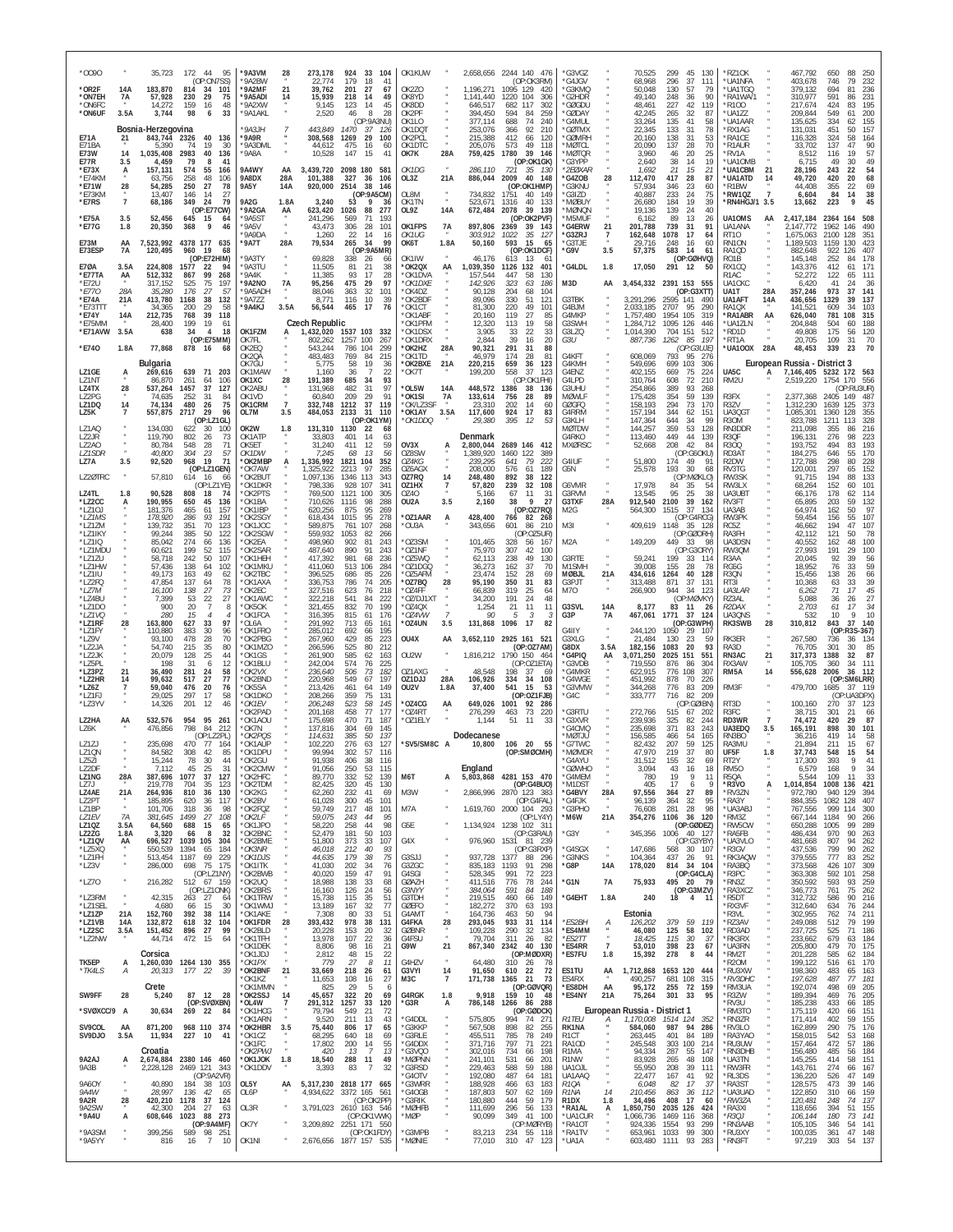| *UA3XAC<br>*RO3D                     |                       | 97,008<br>259<br>86,184<br>309                         | 57<br>115<br>43<br>128                          | RT3T<br>*R3QA                           | AA                     | 28,408<br>1,516,230                       | 357 13<br>54<br>392<br>1856 118                                               | RA4WC<br>*RW4WA                               | 1.8A<br>AA                            | 19,564<br>1,158,728                    | 235<br>- 14<br>1212 142                | 53<br>459                                      | *UA6GF<br>*RA6YJ                 |                                   | 247,681<br>139,461                           | 603<br>73<br>227<br>89                   | 214<br>140                  | *DL4FAP<br>*DL4ZA             |    | 240,792<br>238,264            | 462<br>71<br>599<br>58                                 | 174                                                 |
|--------------------------------------|-----------------------|--------------------------------------------------------|-------------------------------------------------|-----------------------------------------|------------------------|-------------------------------------------|-------------------------------------------------------------------------------|-----------------------------------------------|---------------------------------------|----------------------------------------|----------------------------------------|------------------------------------------------|----------------------------------|-----------------------------------|----------------------------------------------|------------------------------------------|-----------------------------|-------------------------------|----|-------------------------------|--------------------------------------------------------|-----------------------------------------------------|
| *RZ3QZ<br>*UA3DSS<br>*R3XAA          |                       | 80,550<br>190<br>210<br>78,070<br>62,400<br>195        | 65<br>114<br>66<br>11 <sup>c</sup><br>53<br>103 | 'RK3IM<br>*RA3FD<br>*RU3U               |                        | ,511,016<br>1.304.926<br>1,278,966        | 1200<br>157<br>511<br>1347<br>135<br>446<br>1400 115<br>379                   | RZ4AG<br>'RA4HPI<br>RN4AM                     |                                       | 606,050<br>461,622<br>320,892          | 541<br>134<br>697<br>102<br>358<br>108 | 393<br>277<br>255                              | *RU6C<br>*RL6M<br>*RU6AV         | 28A                               | 22,800<br>258,628<br>173,642                 | 100<br>36<br>821<br>36<br>531<br>35      | 59<br>128<br>122            | *DL7ULM<br>*DL4SL<br>*DL1RTS  |    | 233,548<br>211,345<br>209,610 | 500<br>553<br>59<br>484<br>74                          | 197<br>156<br>181                                   |
| *UA3LDU/3<br>*RL3DV<br>*R050         |                       | 59,730<br>169<br>58,275<br>219<br>56,610<br>176        | 61<br>104<br>54<br>131<br>45<br>-66             | *RX3Z<br>*RZ3PX<br>*RO3M                |                        | 1.049.816<br>508,682<br>338,082           | 1206 115<br>352<br>826<br>84<br>250<br>101<br>474<br>30 <sup>°</sup>          | 'RX4YY<br>'UA4PCF<br>R4WT                     |                                       | 223,008<br>201,894<br>199,956          | 655<br>-72<br>417<br>637               | 204<br>68<br>163<br>172<br>56                  | *UA6LUQ<br>*RA7Y<br>*RM6J        |                                   | 148,148<br>35,066<br>21,462                  | 593<br>-33<br>185<br>26<br>113<br>28     | 110<br>63<br>45             | *DL1THB<br>DD5M               |    | 208,373<br>208,353            | 659<br>46<br>747<br>(OP:DJØZY)                         | 163<br>150                                          |
| *RD3TOK<br>*RA3XO<br>*RU3ER          |                       | 51,337<br>213<br>43,840<br>118<br>40,352<br>316        | 36<br>107<br>$55\,$<br>82<br>25<br>79           | *RU3DM<br>R3PA<br>*UA3YAA               |                        | 299,791<br>296,136<br>292,400             | 334<br>239<br>110<br>467<br>238<br>-86<br>479<br>83<br>189                    | 'RD4AM<br>R4RM<br>RA4DB                       |                                       | 135,360<br>104,424<br>67,527           | 238<br>211<br>216                      | 78<br>204<br>81<br>148<br>68<br>115            | *RN6DR<br>*UA6LFQ 1.8A           |                                   | 2.652<br>22,890                              | 31<br>16<br>280<br>13                    | 23<br>57                    | *DL1VJL<br>*DL3RHN<br>*DJ3CS  |    | 206,343<br>204,470<br>188,480 | 357<br>556<br>-60<br>424                               | 144<br>170<br>181                                   |
| *UA3AGU<br>*RZ3DC                    |                       | 37,125<br>162<br>34,840<br>100                         | 43<br>92<br>53<br>77                            | *RK2A<br>*RA3ID                         |                        | 263,494<br>159,652                        | 471<br>81<br>122<br>387<br>69<br>170                                          | 'RT4A<br>*RN4SM                               |                                       | 22,253<br>3,040                        | 100<br>55                              | 41<br>78<br>11<br>29                           | UA9XF                            | A                                 | European Russia - District 9<br>693,852 1389 | 98                                       | 304                         | *DK1LRS<br>*DK6OR             |    | 182,028<br>179,410            | 528<br>57<br>473                                       | 174<br>168                                          |
| *RM3G<br>*RD3AL<br>*UA9MRX/3         |                       | 33.048<br>173<br>31,598<br>137<br>30,192<br>138        | 34<br>74<br>40<br>82<br>35<br>76                | *RA3C<br>*RN3FA<br>R2AT*                |                        | 133,732<br>99,632<br>90,112               | 276<br>90<br>178<br>91<br>189<br>117<br>232<br>61<br>115                      | 'RW4NH<br>RU4HY<br>'RA4FW                     | 21A                                   | 2,948<br>720<br>246,792                | $^{24}_{12}$<br>738                    | 21<br>23<br>q<br>11<br>37<br>131               | R9FN<br>*R8XF<br>*RT9X           | А                                 | 129,285<br>709,082<br>258,704                | 494<br>51<br>1069<br>100<br>703<br>79    | 144<br>286<br>217           | *DL4ALI<br>*DJ3XA<br>*DL8DXL  |    | 174,730<br>172,520<br>168,270 | 619<br>50<br>455<br>61<br>437<br>65                    | 152<br>166<br>172                                   |
| *UA3T<br>*UA3YFL<br>*RY5WH           |                       | 27,756<br>103<br>26,950<br>146<br>105<br>26,059        | 47<br>61<br>34<br>64<br>35<br>68                | *RU3DU<br>*RL3F<br>*UA3X                |                        | 56,832<br>52,647<br>43,248                | 186<br>59<br>133<br>128<br>62<br>99<br>143<br>53<br>83                        | UA4HAZ<br>'RU4SM<br>*RU4CO                    | 14A<br>7A                             | 17,544<br>71,373<br>32,160             | 82<br>412<br>233                       | 27<br>59<br>27<br>84<br>20<br>60               | *UA9FKH<br>*RX9FB<br>*RV9XE      |                                   | 222,335<br>204,960<br>108,720                | 68<br>569<br>389<br>76<br>342<br>57      | 197<br>164<br>123           | *DJ9SN<br>*DF8TY<br>*DJ1SL    |    | 158,004<br>153,272<br>151.776 | 490<br>57<br>346<br>64<br>436<br>53                    | 171<br>132<br>133                                   |
| *RL3DF<br>*UA3UNP<br>*RY2S           |                       | 22,950<br>89<br>22,533<br>113<br>21,364<br>126         | 33<br>57<br>75<br>36<br>33<br>65                | *RU3VV<br>*UA3RW<br>*UA3YLP             |                        | 39,182<br>33,726<br>28,614                | 148<br>44<br>93<br>55<br>91<br>105<br>164<br>81                               | 'UA4FCO                                       |                                       | 24,990<br>European Russia - District 6 | 137                                    | 23                                             | *RV9FT<br>*RM8G<br>*UA9FF\       |                                   | 38,227<br>28,914<br>26,536                   | 117<br>48<br>168<br>35<br>94<br>43       | 79<br>87<br>64              | *DF6QC<br>'DL3WKG<br>*DF2CH   |    | 148,137<br>144,540<br>141,300 | 472<br>53<br>380<br>269                                | 148<br>155<br>144                                   |
| *RX3MM<br>$*$ R3CW                   |                       | 21,160<br>152<br>18,715<br>102                         | 28<br>64<br>34<br>61                            | *RA3VF<br>*UA3MOM                       |                        | <i>27.600</i><br>25,506                   | $\frac{33}{31}$<br>173<br>84<br>95<br>52<br>65                                | RG6G<br>RA6AN                                 | A                                     | 3,109,860<br>664,144                   | 2967 155<br>859<br>109                 | 430<br>294                                     | *UA9XBJ<br>*RA9FEU               | 1.8                               | 17,088<br>81                                 | 25<br>134<br>9                           | 64<br>4                     | *DL5CD<br>*DO1AYJ             |    | 131,028<br>130,082            | 349<br>63<br>419<br>57                                 | 120<br>136                                          |
| *RA3TV<br>*RA3XGA<br>*RK3DU          |                       | 15,573<br>63<br>14,268<br>82<br>11,050<br>104          | 41<br>46<br>29<br>53<br>22<br>63                | *RN3DKO<br>*UA3WW<br>*RU3SD             |                        | 9,656<br>4,214<br>1,550                   | 52<br>30<br>41<br>58<br>14<br>35<br>26<br>21<br>10                            | RV6YB<br>R7AC<br>RA6MQ                        |                                       | 400,995<br>274,920<br>264,960          | 785<br>759<br>597                      | 85<br>230<br>70<br>220<br>75<br>201            | R9FT<br>R9XT                     | AA                                | 2,118,610<br>371,345                         | 1768 167<br>511 100                      | -591<br>277                 | DL9ABM<br>*DD7NT<br>*DL7FA    |    | 126,252<br>120,379<br>120,302 | 319<br>61<br>257<br>67<br>356<br>57                    | 128<br>136<br>125                                   |
| *R2DX<br>*RW3LL<br>*RM3N             |                       | 9,324<br>70<br>7.747<br>53<br>5,696<br>60              | 27<br>47<br>25<br>36<br>19<br>45                | *R3LC<br>*UA3DUJ<br>*R5ACQ              | 28A                    | 135,696<br>58,128<br>24,012               | 423<br>32<br>100<br>29<br>265<br>83<br>26<br>123<br>61                        | R7AY<br>RW6A<br>R6DX                          |                                       | 257,836<br>241,200<br>200,625          | 423<br>501<br>104<br>324               | 97<br>195<br>75<br>193<br>217                  | *R9GM<br>*UA9FGJ                 | 28A                               | 220,458<br>119,624                           | 798<br>36<br>33<br>442                   | 138<br>119                  | 'DL4VQ<br>*DL5DBH<br>`DK2ZO   |    | 119,790<br>117,754<br>116,580 | 379<br>52<br>514<br>43<br>369                          | 113<br>139<br>152                                   |
| *RV3VL<br>*R3EA<br>*R3BY             |                       | 5,192<br>74<br>43<br>3,024<br>3,010<br>28              | 16<br>43<br>13<br>14<br>19<br>24                | *UA3RAW<br>*RA3SI<br>RV3QO              | 21A                    | 18,318<br>274,925<br>170,667              | 81<br>29<br>57<br>841<br>37<br>138<br>615<br>37<br>110                        | RM7C<br>R6AP<br>UA6JFG                        |                                       | 160,035<br>63,011<br>48,372            | 501<br>372<br>146                      | 58<br>177<br>35<br>96<br>52<br>87              | TA1DX                            | AA                                | European Turkey<br>120,018                   | 282 73 168                               |                             | *DF5AN<br>*DK4RL<br>'DL2ANM   |    | 114,359<br>111,315<br>110,348 | 279<br>296<br>51<br>354<br>56                          | 153<br>130<br>140                                   |
| $*$ R3VI<br>*R3IS                    |                       | 3,000<br>44<br>2,160<br>25                             | 16<br>34<br>17<br>19                            | *RM5D<br>*UA3QAM<br>*RX3DBG             | 14A                    | 392,304<br>144,807                        | 39<br>1273<br>137<br>33<br>108<br>602<br>29<br>347<br>-81                     | RZ6AK<br>R7FL                                 |                                       | 34.748<br>24,038                       | 188<br>154                             | 39<br>107<br>36<br>83<br>38                    | OY1CT<br>*OY9JD                  | 28<br>28                          | <b>Faroe Islands</b>                         | 323,046 1589 27 104                      | - 70                        | *DL3EBX<br>*DJ6FO             |    | 110,207<br>105,472            | 349<br>49<br>296<br>61<br>281<br>58                    | 142<br>145<br>143                                   |
| *UB3AFJ<br>*RC3D<br>*RA3XGY          |                       | 1,368<br>38<br>41<br>1,323<br>704<br>20                | 10<br>28<br>17<br>32<br>$\overline{7}$          | *UA3MIF<br>*RK3FY                       | 7A                     | 62,700<br>335,750<br>121.940              | 1138<br>36<br>134<br>30<br>553<br>110                                         | RW6AF<br>RV6LN<br>UA6AK                       | 28                                    | 23,690<br>4,081<br>72,814              | 107<br>33<br>375                       | 77<br>24<br>29<br>29<br>69                     |                                  |                                   | 81,354<br>Fed. Rep. of Germany               | 563 21                                   |                             | *DL3BCR<br>DL2VV<br>*DL2ZBO   |    | 103,113<br>101,135<br>98,394  | 361<br>427                                             | 131<br>144                                          |
| *RA3SS<br>*UB3AFE<br>*RA3WDK         | 28                    | 54<br>36<br>$\circ$<br>84,796<br>318                   | $\overline{4}$<br>8<br>31<br>85                 | *UA3AAJ<br>*UA3YCX<br>*UA3MSS           | 3.5A<br>1.8A           | 16,683<br>2,414<br>440                    | 206<br>12<br>55<br>28<br>78<br>6<br>23<br>5<br>15                             | RA6CZ<br>RA6CA<br>R7AT                        | $\overline{7}$<br>3.5                 | 62,040<br>130,326<br>53.710            | 486<br>961<br>525                      | 20<br>74<br>21<br>86<br>16<br>66               | DK6XZ<br>DL8SCG                  | А                                 | 2,529,600 2359 114 351<br>2,511,597          | 1994 154                                 | (OP: E77XZ)                 | *DL8UKE<br>*DL3SDN<br>*DL7GEM |    | 95,874<br>95,744<br>93,636    | 344<br>52<br>327<br>53<br>298<br>51                    | 122<br>123<br>111                                   |
| *R3BB<br>*RW2D<br>$*RA3FC$           |                       | 340<br>76,738<br>61,600<br>267<br>61,016<br>245        | 28<br>94<br>84<br>28<br>31<br>85                | RW4W                                    | А                      | European Russia - District 4<br>3,399,718 | 3350 154<br>460                                                               | UA6CC<br>RU6YJ<br>*R7FX                       | 1.8<br>А                              | 14,465<br>3,922<br>924,756             | 241<br>98<br>1463<br>112               | 14<br>41<br>30<br>-324                         | DL1RG<br>DL5YM<br>DF1IAO         |                                   | 1,739,565<br>1,467,192<br>1,342,460          | 1671 122<br>1540 125<br>1882 108         | -343<br>416<br>338          | *DF3EH<br>*DL7UXG<br>*DL1FMG  |    | 92,394<br>91,374<br>89,556    | 51<br>268<br>248<br>63<br>330<br>58                    | 126<br>94<br>146                                    |
| *RW3AZ<br>*UA3DCM<br>*UA3UAT         |                       | 269<br>57.456<br>53,248<br>291<br>36,100<br>174        | 31<br>83<br>27<br>77<br>29<br>71                | R4WDX<br>UA4PN<br>R4I0                  |                        | 1,470,000<br>946,904<br>823,247           | 1408<br>145<br>455<br>1261<br>118<br>339<br>1613<br>79<br>204                 | 'RN6AI<br>'RG7A<br>RM7M                       |                                       | 769,637<br>556,853<br>494.816          | 1101<br>100<br>839<br>1098             | 307<br>88<br>253<br>258<br>71                  | DLØHMK<br>DK1YY                  |                                   | 1,055,040<br>941,270                         | 1490 111<br>1185 107                     | 309<br>(OP:DL4LBK<br>323    | *DL3YFF<br>*DL2AL<br>*DL 1BA  |    | 86,870<br>86,697<br>82,656    | 357<br>$\Delta\Delta$<br>288<br>55<br><i>200</i><br>56 | 102<br>116<br>112                                   |
| *R3HD<br>*RU3XB                      |                       | 29,593<br>133<br>26,788<br>180                         | 26<br>75<br>50<br>24                            | RW4LC<br>RQ4N                           |                        | 624,750<br>363,660                        | 1169<br>100<br>275<br>95<br>568<br>253                                        | RA6FUZ<br>'R7TW                               |                                       | 398,970<br>244,064                     | 817<br>494                             | 213<br>73<br>76<br>187                         | DL4ME<br>DK1CO                   |                                   | 769,404<br>661,000                           | 1095<br>101<br>816<br>114                | 287<br>386                  | DL4KCA<br>*DL4MFF             |    | 81,588<br>79,158              | 251<br>54<br>223<br>58                                 | 102<br>100                                          |
| *UA3DTT<br>*RW3YW<br>*RA3DGH         |                       | 19,575<br>111<br>13,035<br>119<br>10,200<br>145        | 27<br>48<br>20<br>35<br>12<br>38                | UA4AAC<br>UA4HIP<br>UA4HRZ              |                        | 322,952<br>289,520<br>233,204             | 638<br>74<br>242<br>87<br>499<br>242<br>361<br>98<br>239                      | R6CC<br>R6AC<br>UA6HFI                        |                                       | 235,950<br>227,445<br>194,560          | 570<br>401<br>84<br>502                | 69<br>217<br>211<br>70<br>186                  | DJ2IA<br>DK5JM<br><b>DL6UNF</b>  |                                   | 629,694<br>590,031<br>530,159                | 812 100<br>766 100<br>801<br>95          | 314<br>269<br>276           | *DL1AKL<br>*DL2HWI<br>DL9SCO  |    | 75,756<br>74,970<br>73,704    | 231<br>189<br>222                                      | 71<br>90<br>107                                     |
| *UA3DCE<br>*RD3FT<br>*RU3WR          |                       | 99<br>9.520<br>4,004<br>43<br>2,720<br>38              | 18<br>38<br>18<br>26<br>21<br>13                | <b>UA4PAN</b><br><b>RA4UVK</b><br>UA4NC |                        | 81.663<br>47,894<br>29,638                | 47<br>312<br>120<br>130<br>59<br>95<br>157<br>98<br>48                        | RN6AJ<br>'UA6LCJ<br>RW7M                      |                                       | 135,894<br>119,196<br>104,370          | 308<br>61<br>243<br>254                | 152<br>105<br>67<br>137<br>76                  | DD4DA<br>DC4A                    |                                   | 479,187<br>403,934                           | 789<br>81<br>712<br>87                   | 252<br>191<br>(OP:DL4NAC)   | *DJ5TT<br>*DL2RUG<br>*DI 2GK  |    | 71.272<br>70,750<br>68,949    | 244<br>48<br>216<br>53<br>291<br>37                    | 103<br>72<br>104                                    |
| *UA3XAO<br>*RY3F<br>*RD3FV           | 21                    | 217,065<br>945<br>91,718<br>470<br>17,253<br>135       | 35<br>110<br>29<br>-92<br>19<br>52              | RW4HD<br>UA4RW<br>RU4PP                 | 28                     | 12,804<br>109,626<br>69,930               | 75<br>37<br>60<br>399<br>35<br>116<br>399<br>27<br>78                         | RX6AKA<br>RX6LOL<br>RA6WF                     |                                       | 95,749<br>87,899<br>86,751             | 241<br>247<br>329                      | 60<br>121<br>60<br>143<br>57<br>132            | DF6RI<br>DK1NO<br>DJ1TU          |                                   | 334,357<br>236,088<br>224,037                | 682<br>69<br>706<br>61<br>437<br>77      | 188<br>155<br>202           | *DL3RDM<br>*DL3TU<br>*DL2AXM  |    | 66,000<br>65,170<br>64,782    | 218<br>56<br>174<br>53<br>295<br>38                    | 120<br>80<br>139                                    |
| *RA3YZ<br>*RD3ZW<br>*RA3UAG          | 14                    | 9,159<br>96<br>96<br>10<br>154,056<br>650              | 20<br>51<br>3<br>35<br>112                      | RA41<br>UA4HDB<br>RT4F                  | 14                     | 33,269<br>17,520<br>733,967               | 203<br>$\frac{27}{23}$<br>76<br>57<br>124<br>39<br>2206<br>130                | RA6DT<br>R7TO<br><b>UA6AUA</b>                |                                       | 85,330<br>83,160<br>67,914             | 205<br>193<br>173                      | 70<br>91<br>76<br>144<br>60                    | DC9ZP<br>DL2ZA<br>DL4WG          |                                   | 213,060<br>202,125<br>198,528                | 510<br>65<br>73<br>484<br>409<br>82      | 200<br>202<br>200           | *DI 1YCE<br>*DJ3NG<br>*DL5DRM |    | 64,389<br>64,020<br>63,440    | 230<br>53<br>240<br>228                                | 116<br>91<br>86                                     |
| *R3LB<br>*RJ3AM<br>*RL3QCS           |                       | 58,266<br>271<br>53,326<br>396<br>167<br>13,524        | 31<br>86<br>23<br>68<br>16<br>53                | RX4W<br>RA4LO                           | $\overline{7}$         | 373,320<br>42,164                         | (OP:RK4FU)<br>1281<br>39<br>13 <sup>′</sup><br>21<br>326<br>62                | R7HL<br>RL6MN<br>RA6ARI                       |                                       | 64,260<br>54,240<br>33,152             | 180<br>192<br>104                      | 69<br>141<br>52<br>108<br>52<br>60             | <b>DGØKS</b><br>DK5AI<br>DL6DVU  |                                   | 171,000<br>144,000<br>121,296                | 408<br>61<br>397<br>49<br>338<br>66      | 129<br>111<br>162           | *DK3PM<br>*DL2NBU<br>*DJ5CL   |    | 60,060<br>60,030<br>59,262    | 219<br>42<br>196<br>194<br>59                          | 112<br>98<br>107                                    |
| *RZ3VA<br>*RU3PY                     |                       | 115,038<br>540<br>632<br>94,830                        | 97<br>29<br>27<br>82                            | RD4F<br>*UA4HBM                         | 1.8<br>А               | 11,346<br>745,596                         | 154<br>14<br>47<br>1080<br>108<br>309                                         | RA6AAW<br>'UA6ARR                             |                                       | 30,084<br>21,844                       | 104<br>124                             | 43<br>66<br>29<br>57                           | DK7MD<br>DL7J0M                  |                                   | 117,475<br>113,448                           | 233<br>76<br>314<br>56                   | 109<br>118                  | *DM6WAN<br>*DL2AWA            |    | 58,308<br>56,792              | 242<br>196<br>53                                       | 73<br>71                                            |
| *UA3DA<br>*RN3DKE<br>*RW3VM          |                       | 197<br>61,644<br>354<br>44,678<br>43,512<br>255        | 33<br>99<br>22<br>67<br>25<br>73                | *UA4CNJ<br>*RA4ACX<br>*UA4HJ            |                        | 517,338<br>406,472<br>387,366             | 1003<br>87<br>282<br>89<br>809<br>252<br>635<br>90<br>232                     | RM7F<br>*RZ6DX<br>RX6AOB                      |                                       | 16,245<br>15,741<br>10,744             | 96<br>93<br>62                         | 32<br>63<br>38<br>-61<br>26<br>42              | DJ7A0<br>DL4MHA<br>DLØUM         |                                   | 101,536<br>100,050<br>74,467                 | 471<br>38<br>73<br>211<br>300<br>34      | 129<br>101<br>79            | 'DL7VRG<br>*DF7GG<br>'DL2PR   |    | 55,860<br>53,424<br>53,070    | 218<br>167<br>265<br>38                                | 102<br>66<br>107                                    |
| *RZ3Z<br>*R2UZ<br>*UA3XAG            |                       | 295<br>30,525<br>20,184<br>143<br>15,407<br>117        | 17<br>58<br>23<br>64<br>19<br>52                | <b>RA4DR</b><br>*RK4PA<br>*RX4CD        |                        | 323,375<br>285,968<br>273,378             | 83<br>646<br>242<br>556<br>86<br>207<br>578<br>82<br>201                      | RV6AAA<br>'UA6ATG<br>R6AW                     |                                       | 8,512<br>7,326<br>5,723                | 60<br>65<br>41                         | 28<br>48<br>27<br>47<br>26<br>33               | DL6MIG<br>DJ8RS                  |                                   | 67,689<br>67,614                             | 256<br>63<br>144<br>62                   | (OP:DL7FER)<br>144<br>115   | *DL7UGO<br>*DK6CS<br>*DL6RBH  |    | 52,592<br>50,358<br>47,565    | 58<br>162<br>254<br>33<br>217<br>41                    | 115<br>76<br>110                                    |
| *RZ3QM<br>*UA3GR<br>*RN3P            | 3.5<br>1.8            | 25,308<br>290<br>139<br>10.726<br>284<br>13,362        | 17<br>57<br>50<br>12<br>43<br>8                 | *RV4LC<br>*UA4FRJ<br>*RA4CEW            |                        | 252,655<br>248,160<br>236,740             | 516<br>75<br>224<br>587<br>74<br>208<br>491<br>72<br>194                      | RW6BX<br>'UC6A<br>'R7AM                       | 28                                    | 4,410<br>182,500<br>123,782            | 38<br>598<br>544                       | 31<br>32<br>32<br>114<br>30<br>88              | DJ8LX<br>DL1TPY<br><b>DL6MRS</b> |                                   | 66.518<br>64,296<br>57.448                   | 217<br>61<br>42<br>231<br>128<br>60      | 97<br>110<br>107            | *DK5PF<br>*DJ7MH<br>*DL3XM    |    | 46,610<br>46,417<br>46,035    | 187<br>51<br>287<br>43<br>164                          | 107<br>90<br>56                                     |
| *RM5Z<br>*RZ3MM                      |                       | 10,494<br>202<br>10,045<br>202                         | 10<br>43<br>9<br>40                             | *UA4QK<br>*RZ4WZ<br>'UA4NF              |                        | 236,208<br>196,895<br>146,810             | 454<br>84<br>212<br>457<br>81<br>184<br>79<br>343<br>186                      | R7MC<br>RA6CU<br>RA6AR                        |                                       | 54,320<br>53,768<br>37,236             | 260<br>310<br>210                      | 26<br>71<br>26<br>78<br>25<br>62               | DF7IS<br>DJ8QA<br>DF5BX          |                                   | 52,580<br>44,394<br>42,636                   | 205<br>35<br>41<br>212<br>180<br>45      | 75<br>110<br>87             | *DL8BV<br>*DL5DXS<br>DL8ABK   |    | 42,441<br>41,580<br>39,676    | 212<br>188<br>28<br>192<br>32                          | 91<br>49<br>59                                      |
| RT5Z<br>R3KM                         | ΑА                    | 6,023,916                                              | 3548 188 679<br>(OP:RA3CW)                      | *RV4CO<br>*RN4CA<br>*UA4FDL             |                        | 118,320<br>113,844                        | 355<br>64<br>176<br>236<br>72<br>140<br>304<br>141                            | 'R6CW<br>'RU6YK                               |                                       | 8,784<br>5,625                         | 62<br>65<br>29                         | 20<br>41<br>17<br>28<br>88                     | DL5AZZ<br>DL1AOB                 |                                   | 41,529<br>30,129                             | 40<br>133<br>131<br>37<br>144<br>-27     | 69<br>84<br>64              | *DO1UZ<br>*DM2DMI             |    | 39.140<br>38,193<br>37.994    | 202<br>-32<br>155<br>-37                               | 71<br>47<br>84                                      |
| RG5A<br><b>RN3QO</b>                 |                       | 3,543,124<br>2,528,310<br>1819<br>1,811,640<br>1407    | 2420 178<br>615<br>163<br>54<br>581<br>163      | 'R4MA<br>*R4I 7                         |                        | 109,417<br>105,123<br>100.688             | 62<br>345<br>51<br>150<br>293<br>-64<br>139                                   | 'RA6C<br>R7MT<br>R6MW                         | 21<br>14                              | 103,194<br>80,253<br>13.246            | 518<br>421<br>122                      | 28<br>83<br>21<br>53                           | <b>DKØSU</b><br>DL1DAW           |                                   | 25,207<br>15,824                             | 66<br>-39                                | (OP:DF7SA)<br>-53           | *DL5YAS<br>DL8JDX<br>*DJ6UP   |    | 37,752<br>37,278              | 164<br>126<br>194<br>-37                               | 84<br>77                                            |
| RA3NC<br>RU <sub>5</sub> A<br>RA3DNC |                       | 1.706.472<br>1,559,180<br>1796 121<br>.151.648<br>1012 | 1872 129<br>419<br>397<br>40                    | *UA4WEF<br>*UA4HAM<br>RT4C              |                        | 89,280<br>63,840<br>0 1.884               | 239<br>60<br>126<br>214<br>43<br>90<br>131<br>220<br>60                       | *RK6AX<br>*RA6XB<br>UA6JO                     | 7<br>3.5<br>ة. ا                      | 90,678<br>782<br>8,112                 | 535<br>22<br>134                       | 24<br>78<br>-8<br>15                           | DL1LQL<br>DJ6YX<br>DK3FB         |                                   | 15,210<br>14.144<br>12.090                   | 91<br>35<br>78<br>29<br>166              | 55<br>35                    | *DM3XI<br>*DL7RV<br>DJ2GM     |    | 33.276<br>31.920<br>31.518    | 108<br>50<br>38<br>162<br>190                          | 82                                                  |
| UA5D<br>R3VA<br>RT3N                 |                       | 1259<br>960,096<br>878,940<br>1108<br>624,762          | 107<br>331<br>977 121<br>393<br>94<br>272       | *RN4ZT<br>*UA4ARF<br>*RW4PK             |                        | 60,929<br>37,346<br>28,860                | 145<br>69<br>122<br>173<br>39<br>103<br>97<br>$\frac{57}{47}$<br>$^{73}_{77}$ | R6AF<br>RC6U                                  | AA                                    | 1,056,160<br>1,031,564                 | 1240 131<br>987<br>135                 | 329<br>422                                     | DJ6XV<br>DK8EY<br>DK5F7          |                                   | 9.112<br>8,976<br>6.962                      | 25<br>-61<br>92<br>17<br>27<br>46        | 42<br>51<br>$\frac{32}{25}$ | *DL5LWM<br>*DL5ZB<br>*DL1DQW  |    | 30.444<br>28,956<br>28,815    | 42<br>124<br>88<br>52<br>142<br>38                     | 76<br>75<br>$\begin{array}{c} 75 \\ 87 \end{array}$ |
| UA3RF<br>RA3TT<br>RN3AKK             |                       | 598,428<br>1199<br>519,470<br>763<br>492,384<br>888    | 74<br>250<br>98<br>264<br>101<br>267            | *UA4UBW<br>*RA4P<br>*RN4CQ              |                        | 28,396<br>25,410<br>23,256                | 95<br>189<br>32<br>78<br>106<br>163<br>46                                     | RX6AM<br>RA7A<br>R7FF                         |                                       | 446,652<br>372,654<br>138,250          | 653<br>991<br>298                      | 95<br>247<br>56<br>145<br>72<br>178            | DK5MB<br>DL8UVG<br>DL7BA         |                                   | 3,520<br>2,610<br>54                         | 19<br>36<br>35<br>21<br>3                | 24<br>-3<br>3               | *DO2MS<br>*DK9MH<br>*DK5ZX    |    | 28,560<br>28,512<br>27,260    | -33<br>158<br>158<br>37<br>211<br>-25                  | 62<br>91                                            |
| RW3WX<br>UA3SAQ<br>RA3YC             |                       | 492,063<br>807<br>491,477<br>492<br>379,140<br>705     | 94<br>247<br>143<br>284<br>95<br>260            | *RA4ZA<br>*UA4FTA<br>*R4DX              |                        | 21,408<br>9,600<br>9,250                  | 20<br>173<br>76<br>50<br>36<br>44<br>71<br>50<br>24                           | RN6MA<br>RY7G<br>R7GX                         |                                       | 134,829<br>81,807<br>78,318            | 299<br>358<br>196                      | 59<br>152<br>33<br>-78<br>62<br>109            | DL1DTL<br>DJ6TK<br>DL2VFR        | 28                                | 116,640<br>107,551<br>42,895                 | 374<br>32<br>347<br>33<br>30<br>155      | 112<br>98<br>85             | *DL9MFY<br>*DL9FB<br>*DH6YMC  |    | 26,362<br>26,316<br>26,228    | 133<br>39<br>145<br>36<br>139<br>28                    | 59<br>66<br>51                                      |
| R3EG<br>R3AT<br>RA3EA                |                       | 377,664<br>823<br>449<br>369,628<br>302,527<br>640     | 72<br>209<br>194<br>107<br>76<br>207            | *RK4R<br>*RA4UAT<br>*RN4NF              |                        | 8,319<br>3,871<br>2,829                   | 49<br>29<br>30<br>33<br>18<br>31<br>23<br>23<br>18                            | RV6ASU<br>RY7Y<br>R <sub>7FO</sub>            |                                       | 16,401<br>7,502<br>42                  | 79<br>41<br>-3                         | 29<br>42<br>26<br>36<br>-3<br>-3               | DK3AX<br>DD2CW<br>DL4WA          | 14                                | 41,454<br>31,746<br>234,432                  | 25<br>180<br>196<br>26<br>35<br>920      | 69<br>52<br>109             | *DH8MS<br>*DB3KE<br>*DL2AWW   |    | 25,365<br>25,039<br>23,192    | 134<br>-29<br>139<br>27<br>37<br>134                   | 66<br>$^{46}_{67}$                                  |
| RW3RQ<br>RL3T                        |                       | 291,865<br>491<br>262,640<br>658                       | 85<br>184<br>67<br>201                          | *UA4ANZ<br>*RA4LK                       |                        | 2,208<br>1,620                            | 32<br>18<br>30<br>18<br>14<br>16                                              | R7NK<br>RW6YY                                 | 28A                                   | 139,711<br>64,000                      | 508<br>304                             | 34<br>109<br>27<br>98                          | DL9LM<br><b>DKØBM</b>            | $\alpha$                          | 169,548<br>51,548                            | 681<br>- 34<br>343 25                    | 108<br>73                   | *DK7CH<br>*DK4EF              |    | 22,967<br>20,340              | 162<br>35<br>95<br>37                                  | 84<br>53                                            |
| R3RR<br>RZ3AUL<br>RN3TT              |                       | 196,378<br>307<br>343<br>163,068<br>146,410<br>311     | 101<br>237<br>80<br>174<br>81<br>161            | *RA4Y<br>*RU4SS<br>*RK4S                | 28<br>$\boldsymbol{s}$ | 165,308<br>112,384<br>34,000              | 730<br>31<br>112<br>27<br>509<br>101<br>183<br>27<br>73                       | RU6M<br>R7LV<br>UI6M                          | 21A                                   | 31,540<br>732,798<br>576,708           | 148<br>1810<br>1639                    | 28<br>67<br>40<br>158<br>39<br>148             | DJ2YE<br>DL9GFB                  | $\overline{7}$<br>3.5             | 29,820<br>208,986                            | 265<br>17<br>1246<br>25                  | (OP:DD5KG)<br>54<br>97      | *DF3IS<br>*DL5IF<br>*DK2YL    |    | 19,837<br>19,836<br>18,800    | 144<br>22<br>123<br>31<br>117<br>23                    | 61<br>83<br>71                                      |
| RV3FU<br>RT3M<br>R3QX                |                       | 146,091<br>307<br>78,120<br>152<br>67,522<br>148       | 73<br>160<br>65<br>115<br>67<br>115             | *R4MM<br>*RA4FP<br>*RA4NCC              | $\boldsymbol{\kappa}$  | 20,972<br>11,247<br>3,870                 | $\frac{112}{57}$<br>$^{26}_{22}$<br>$\frac{72}{47}$<br>58<br>11<br>32         | R7AB                                          |                                       | 570,325                                | 1682 38                                | (OP:RQ7M)<br>-137<br>(OP:UA6AA)                | DJ5FU<br>DK2FG<br>DL1MAJ         | $\boldsymbol{\sigma}$<br>$\alpha$ | 135,270<br>115,456<br>21,312                 | 1139<br>$^{20}_{29}$<br>609<br>228<br>13 | $\frac{70}{99}$<br>59       | *DF9GH<br>*DL4IAZ<br>*DL7FCQ  |    | 16,929<br>16,264<br>15,006    | 105<br>30<br>96<br>41<br>71<br>29                      | 27<br>66<br>53                                      |
| R5AJ<br>RL <sub>2</sub> A<br>R2DCG   |                       | 58,174<br>317<br>51,324<br>133<br>203<br>30,492        | 36<br>82<br>123<br>65<br>92<br>34               | *RC4W<br>*RV4AS<br>*UA4CNZ              | 21<br>14               | 53,064<br>34,875<br>23,430                | 62<br>406<br>-26<br>27<br>207<br>66<br>229<br>55<br>16                        | R7AW<br>RY6M<br>UC7A                          | $\cdot$                               | 561,412<br>490,500<br>338,310          | 1643<br>1540<br>972                    | 37<br>141<br>39<br>141<br>39<br>140            | DL7DZ<br>*DL7UMK<br>*DL5ARM      | 1.8<br>A                          | 8,424<br>1,158,720<br>915,740                | 153<br>1345 110<br>1288 100              | - 8<br>44<br>370<br>322     | *DF8JE<br>*DF8JK<br>*DF1DV    |    | 14,820<br>14,025<br>13,452    | 95<br>32<br>120<br>28<br>142<br>17                     | 44<br>57<br>59                                      |
| R3LA<br>UA3LG<br>R3MS                |                       | 20,350<br>152<br>15,614<br>93<br>14,476<br>106         | 27<br>83<br>32<br>42<br>24<br>70                | *UA4NU<br>*R4SA<br>*UA4PAY              | $\overline{7}$<br>1.8  | 4,410<br>201,487<br>567                   | 99<br>32<br>10<br>794<br>112<br>31<br>19<br>5<br>16                           | UA6EED<br>RK6HG<br>UA6LCN                     | $\overline{\phantom{a}}$<br>14A<br>7A | 141,641<br>50,592<br>520,730           | 585<br>187<br>1750                     | 36<br>103<br>34<br>102<br>38<br>135            | *DF3AX<br>*DF5BM<br>*DL5KUD      |                                   | 863,232<br>843,336<br>822,987                | 1424<br>94<br>92<br>1127<br>918 117      | 290<br>316<br>342           | *DK2WU<br>*DJ5QE<br>*DGØDG    |    | 13,197<br>12,000<br>11,970    | 107<br>20<br>82<br>30<br>97<br>24                      | 33<br>45<br>46                                      |
| RA3UT<br>R3BA<br>RK3BA               | $\boldsymbol{\alpha}$ | 2,146<br>22<br>1,564<br>20<br>29<br>819                | 21<br>16<br>15<br>19<br>$\overline{7}$<br>14    | RT4R0<br>RK4FM                          | AA                     | 5,519,241<br>2,732,638                    | 3489 178<br>641<br>2717 150<br>449                                            | RA6CB<br>RA6GW                                |                                       | 341,433<br>164,565                     | 1122<br>539                            | 39<br>138<br>(OP:UU9JH)                        | *DD3D<br>*DL1SAN                 |                                   | 753,855<br>701,982                           | 1026 101<br>1129<br>91                   | 334<br>(OP:DK3WM)           | *DM2ORI<br>*DL6RG<br>*DL9ZWG  |    | 10,795<br>10,584<br>10,502    | 57<br>37<br>92<br>27<br>93<br>29                       | 48<br>45<br>60                                      |
| RW <sub>5</sub> C<br>UA3YDH          | 28A                   | 294<br>7<br>57,435<br>258                              | $\overline{7}$<br>ū<br>29<br>76                 | R4RT<br>RV4AB                           |                        | 836,220<br>822,204                        | 108<br>312<br>1525<br>1265 113<br>301                                         | R7HF<br>RA6YDX                                | $\boldsymbol{\mu}$<br>$\bar{a}$       | 157,872<br>105,203                     | 651<br>401                             | 34<br>125<br>30<br>113<br>31<br>102            | *DL3ZAI<br>*DJ9CN                |                                   | 642,048<br>590,640                           | 929<br>93<br>880<br>93                   | 263<br>291<br>275           | *DL7URB<br>*DL6NWA            |    | 8,600<br>5,940                | 57<br>37<br>99<br>18                                   | 49<br>37                                            |
| RV5K<br>R3MA<br>RA3A                 | $\overline{N}$<br>21A | 48,430<br>158<br>47<br>6.206<br>1554<br>573,888        | 33<br>112<br>19<br>-39<br>40<br>152             | RM4R<br>RW4NJ<br>RD4A                   |                        | 659,701<br>585,239<br>399,375             | 628 134<br>377<br>496 140<br>447<br>647<br>- 94<br>261                        | R6MR<br>R7NW<br>RA6XV                         | 3.5A<br>1.8A                          | 21,824<br>199,187<br>9,520             | 144<br>1027<br>181                     | 24<br>64<br>$\frac{33}{1}$<br>106<br>15<br>-55 | *DL1TRK<br>*DL9CW<br>*DJ5MO      |                                   | 542,528<br>518,472<br>482,784                | 857<br>97<br>962<br>971<br>76            | 295<br>88<br>254<br>245     | *DL1VTL<br>*DL6UAM<br>*DL1AWM |    | 4,784<br>4,002<br>3,800       | 45<br>-20<br>83<br>12<br>45<br>19                      | 26<br>$\frac{34}{19}$                               |
| RZ3BW<br>RQ5D                        | $\overline{a}$        | 410,432<br>1260<br>98,412<br>425                       | (OP:RA5A)<br>37<br>139<br>34<br>105             | UA4RF<br>UA4NCI<br>RU4PU                |                        | 302,484<br>267,280<br>184,483             | 377 101<br>263<br>621<br>76<br>184<br>359<br>95<br>204                        | *R7MM<br>"R7CA<br>*RC7A                       | AA                                    | 2,796,288<br>1,304,559<br>1,133,390    | 2212<br>151<br>1482 122<br>1110 139    | 511<br>391<br>426                              | *DL3MVC<br>*DK3YD<br>*DM3ZM      |                                   | 469,260<br>462,522<br>428,420                | 780<br>75<br>869<br>83<br>75<br>805      | 255<br>231<br>235           | *DL5KMS<br>*DL6FBK<br>*DL3JRA |    | 3,403<br>2,596<br>2,135       | 35<br>20<br>35<br>16<br>35<br>14                       | 21<br>28<br>$\frac{27}{23}$                         |
| R3BT<br>R3DF                         | $\overline{N}$<br>14A | 21,736<br>87<br>96,466<br>421                          | (OP:RX3F)<br>29<br>59<br>33<br>106              | RK4FD<br>RW4NN<br>R4WW                  | 28A                    | 66,424<br>49,104<br>195,910               | 57<br>138<br>127<br>177<br>47<br>85<br>953<br>31<br>112                       | *RV6LCI<br>*RU7A<br>"RT7N                     |                                       | 892,664<br>787,330<br>756,696          | 1097 118<br>848 112<br>888 117         | 364<br>318<br>375                              | *DL4AUK<br>*DL2DXA<br>*DL7QU     |                                   | 422,984<br>398,361<br>395,937                | 77<br>1047<br>623<br>88<br>665<br>91     | 219<br>233<br>242           | *DL1KUR<br>*DL4JU<br>*DM2TO   |    | 2,072<br>2,072<br>1,615       | 30<br>14<br>24<br>15<br>35<br>6                        | 22<br>11                                            |
| RY3D<br>RU3UN<br>RA5B                | 7A                    | 608,744<br>1789<br>231.295<br>805<br>229,910<br>802    | 39<br>149<br>37<br>130<br>36<br>130             | UA4YA<br>UA4CC<br>RA4W                  | $\boldsymbol{s}$       | 116,435<br>57,112<br>18,870               | 388<br>31<br>114<br>30<br>297<br>58<br>127<br>25<br>77                        | RU <sub>6</sub> CS<br><b>RA6HSM</b><br>'UA6FZ |                                       | 677,652<br>619,286<br>464,184          | 1187 110<br>962<br>631                 | 337<br>281<br>98<br>99<br>279                  | *DK5IM<br>*DL8ULO<br>*DL7VHP     |                                   | 381,738<br>320,356<br>307,848                | 864<br>69<br>70<br>688<br>738<br>78      | 229<br>213<br>176           | *DKØMN<br>*DK4M<br>*DL4AAE    | 28 | 132<br>90<br>311,360          | 6<br>-5<br>840<br>37                                   | 6<br>5<br>123                                       |
| RC3F<br>RM <sub>5</sub> P<br>UA3PC   |                       | 41,915<br>214<br>34,144<br>211<br>28,170<br>150        | 25<br>76<br>26<br>71<br>22<br>68                | RM4N<br>RW4C<br>UA4WI                   | 21A<br>14A             | 3.922<br>159,300<br>367,792               | 11<br>76<br>26<br>595<br>37<br>113<br>39<br>142<br>1336                       | RW6MBC<br>R7AO<br>*UA6XDX                     |                                       | 365,180<br>345,075<br>279,774          | 635<br>780<br>643                      | 80<br>230<br>77<br>244<br>77<br>220            | *DM3FZN<br>*DL5QS<br>*DH2URF     |                                   | 298,890<br>261,476<br>260,775                | 631<br>76<br>600<br>70<br>583            | 194<br>192<br>71<br>214     | *DL7BY<br>*DL7JV<br>*DL1ARD   |    | 196,300<br>59,431<br>29,750   | 563<br>35<br>240<br>26<br>141<br>29                    | 116<br>77<br>56                                     |
| R3ST<br>RM2E                         | 3.5A<br>1.8A          | 42,144<br>363<br>89,352<br>688                         | 21<br>75<br>82<br>20                            | RZ4HC<br>RA4HMT                         | <b>7A</b>              | 111,106<br>105,096                        | 377<br>35<br>111<br>566 28<br>88                                              | *R7GA<br>$*RA7C$                              |                                       | 274,924<br>262,773                     | 617                                    | 80<br>231<br>523 89 202                        | *DL5JRA<br>*DM2RN                |                                   | 248,542<br>244,992                           | 535                                      | 76<br>211<br>494 83 181     | *DH6BH<br>*DL2QT              |    | 15,336<br>9,960               | 81<br>22<br>100<br>17                                  | 50<br>23                                            |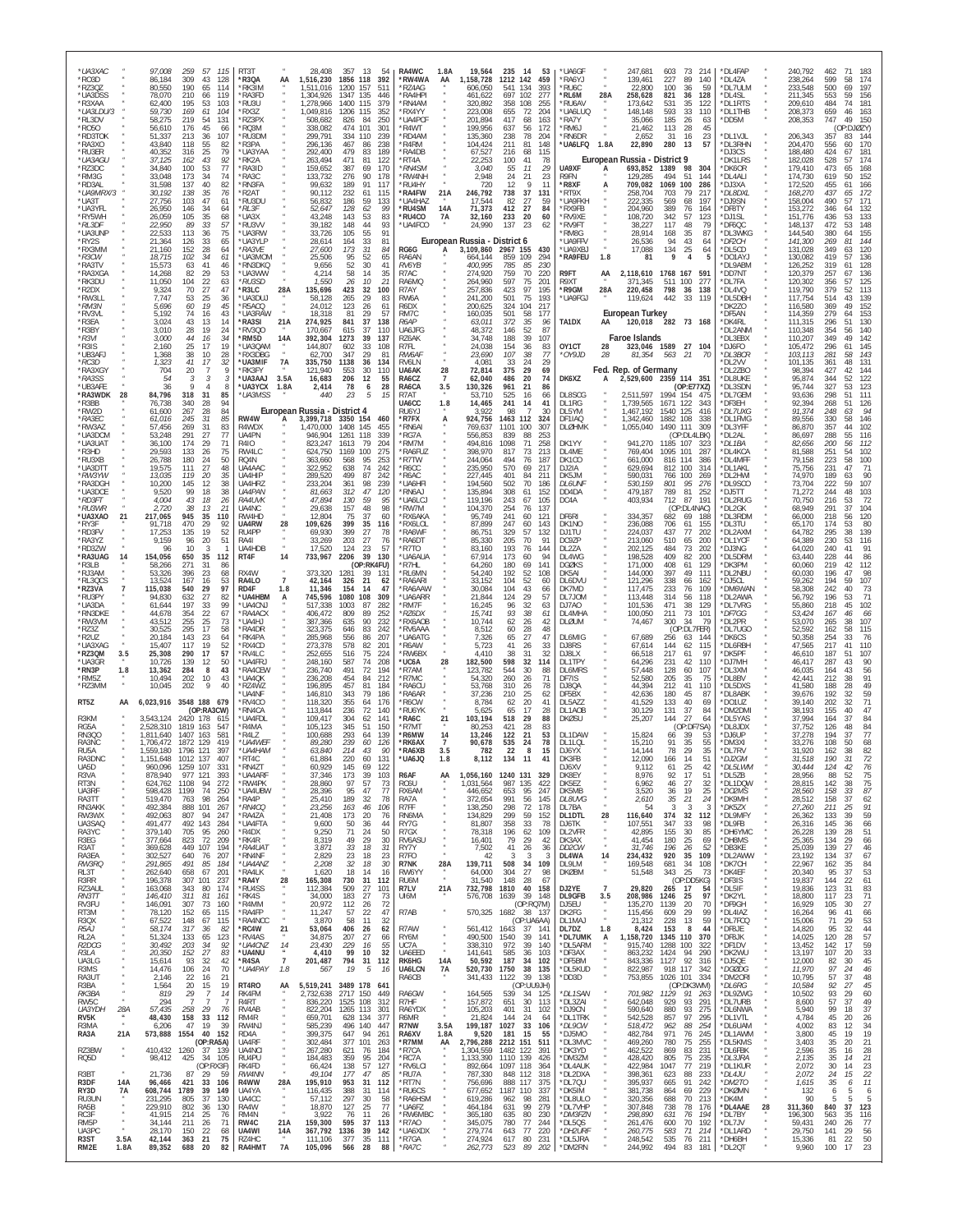| *DL1HSI<br>*DJ4MH<br>*DL2WJT<br>*DL4EPM<br>*DL6KO<br>*DK4REX | 21  | 9,870<br>8,820<br>5,822<br>129,465<br>113,573<br>195 | 108<br>94<br>70<br>466<br>364<br>11      | 16<br>-26<br>15<br>27<br>16<br>25<br>103<br>34<br>34<br>103<br>-6 | DL5WW<br>DL1KWK<br>DF8AA<br>DH8BQA<br>DI 1VDI    | 28A       | 1,188<br>729<br>575<br>550,080<br>180.748     | 19 17<br>19<br>(OP:DJ7UC)<br>15<br>13<br>14<br>13<br>10<br>-13<br>1318<br>39<br>141<br>522<br>-35<br>111 | OH1LWZ<br><b>OH6TN</b><br>OH <sub>2</sub> BV<br>OH <sub>2</sub> XF<br>OH8CW<br>OG9W | 28<br>3.5<br>1.8                 | 55,062<br>35,768<br>229,377<br>30.780<br>22,274<br>34,907 | 296<br>36<br>102<br>117<br>53<br>35<br>661<br>128<br>30<br>219<br>15<br>531<br>13 | 83<br>122<br>-84<br>59<br>54 | F8CMF<br>F5IN<br>TM5A<br>F5V.IC<br>F8DFP<br>F4FEP |                   | 1,301,750<br>898,320<br>335,530<br>230.944<br>162,260<br>64.988 | 1481 136<br>274<br>1196 118<br>338<br>506<br>98<br>279<br>77<br>413<br>147<br>51<br>567<br>139<br>186<br>48<br>106 | *EI3KI<br>*EI3HMB<br>*EI5DI<br>*FI1DG<br>*EI9KF<br>*EI3CTB |                                                      | 586,838<br>230,601<br>207,172<br>127.464<br>114,332<br>96,432 | 874<br>80<br>254<br>177<br>539<br>60<br>619<br>41<br>110<br>50<br>138<br>324<br>452<br>148<br>54<br>118<br>319<br>50 |
|--------------------------------------------------------------|-----|------------------------------------------------------|------------------------------------------|-------------------------------------------------------------------|--------------------------------------------------|-----------|-----------------------------------------------|----------------------------------------------------------------------------------------------------------|-------------------------------------------------------------------------------------|----------------------------------|-----------------------------------------------------------|-----------------------------------------------------------------------------------|------------------------------|---------------------------------------------------|-------------------|-----------------------------------------------------------------|--------------------------------------------------------------------------------------------------------------------|------------------------------------------------------------|------------------------------------------------------|---------------------------------------------------------------|----------------------------------------------------------------------------------------------------------------------|
| *DL9ZP<br>*DL4XU<br>*DL7CO<br>*DL5KS                         | 14  | 257,336<br>62,560<br>5,016<br>1,820                  | 958<br>450<br>67<br>40                   | 117<br>35<br>21<br>71<br>15<br>42<br>22<br>6                      | DL2IAN<br>DL5MX<br>DL5JQ<br>DL4CF                |           | 66,312<br>59,184<br>14,100<br>9,686           | 297<br>28<br>80<br>229<br>28<br>80<br>120<br>16<br>44<br>80<br>21<br>37                                  | OH1B<br>OG5G                                                                        | А                                | 537,470<br>301,602                                        | (OP:OH2BCI)<br>847 82 273<br>(OP:OH1BOI)<br>613<br>78<br>-223                     |                              | F6DSV<br>F8GRY<br>F5NBX<br>TM5J                   | 28A               | 61.177<br>577,020<br>215,501<br>16,320                          | 191<br>55<br>76<br>1554<br>37<br>126<br>667<br>36<br>107<br>15<br>148<br>36                                        | *EI5IX<br>*EI2KA<br>*EI/G2YC                               | 14                                                   | 92,460<br>70,992<br>16                                        | 95<br>452<br>39<br>121<br>201<br>53<br>2<br>2                                                                        |
| *DL4HWI<br>*DL/SP3CW<br>*DLØGEO                              |     | 59,319<br>30,312<br>5,376                            | 260<br>277<br>96                         | 29<br>88<br>14<br>58<br>10<br>32<br>(OP:DL2YAK)                   | DL1IA0<br>DL5RMH<br>DL1WA<br>DL3FCG              | 21A       | 925,080<br>749,870<br>294.229<br>245,836      | 2019<br>40<br>155<br>1686<br>40<br>147<br>811<br>38<br>131<br>620<br>39<br>125                           | *OH2LU<br>OH2HZ<br>*OH3HS<br>*OH1TS                                                 |                                  | 118,978<br>89,908<br>89.148<br>47.642                     | 416<br>52<br>150<br>290<br>50<br>225<br>61<br>263<br>42                           | 119<br>143<br>124            | F8CIL<br>F5LLE<br>F5UTN                           | 21A<br>7A<br>1.8A | 289,170<br>3,082<br>135,412                                     | (OP:F5TMJ)<br>844<br>38<br>124<br>41<br>14<br>32<br>1106<br>19<br>78                                               | EI3KE<br>EI6JK<br>EI2CN<br>*EI8JX                          | AA<br>28A<br>AA                                      | 141,440<br>37,830<br>460,460<br>433.161                       | 434<br>57<br>151<br>136<br>44<br>1182<br>35<br>147<br>900<br>64<br>199                                               |
| *DL2YAK<br>*DL6KWN<br>*DL4TJ<br>*DL7YAD                      | 3.5 | 475<br>85,744<br>45,414<br>17,459                    | 17<br>800<br>429<br>140                  | 6<br>-13<br>18<br>74<br>15<br>72<br>17<br>62                      | DL1LH<br>DL2CC<br>DI 7YS<br>DL7UDA               | <b>7A</b> | 372,267<br>84,546<br>55,836<br>37,442         | 1186<br>37<br>134<br>424<br>25<br>52<br>252<br>79<br>29<br>25<br>205<br>72                               | OH2DP<br>OH2LP*<br>*OH2FHN<br>*ОНЗМС                                                |                                  | 24,642<br>3,036<br>832<br>42,195                          | 90<br>41<br>46<br>14<br>22<br>10<br>223<br>25                                     | 70<br>32<br>16<br>72         | *F4DXW<br>*F4VPX<br>*F6FDR                        | AA                | 2,369,358<br>1,247,688<br>962,756                               | 2162 120<br>402<br>402<br>1159<br>114<br>(OP:CT1ILT)<br>889<br>128<br>338                                          | *EI/W5GN<br>*EI4JZ<br>*EI6DX                               | 21A<br>14A<br>7A                                     | 287,679<br>32,340<br>195,951                                  | 1248<br>$30^{\circ}$<br>103<br>17<br>60<br>326<br>98<br>893<br>31                                                    |
| *DM4MN<br>*DP4M<br>*DO6NIK                                   |     | 5,074<br>4,816<br>84                                 | 103<br>101                               | 9<br>-34<br>37<br>6<br>(OP:DJ4MH)<br>2                            | DJ1AA<br>DR <sub>1</sub> D<br>DM7C               | 3.5A      | 14,615<br>553,664<br>475,553                  | 100<br>19<br>60<br>2023<br>37<br>127<br>(OP:PY2SEX)<br>1867<br>35<br>122                                 | *OH5UFO<br>*OH3WR<br>*OH2MGA<br>*OH2VB                                              | 21<br>$\overline{7}$             | 23,408<br>106,932<br>66,255<br>6,560                      | 128<br>25<br>349<br>32<br>344<br>28<br>$\overline{17}$<br>75                      | 63<br>102<br>-77<br>63       | *F50WL<br>*F5BSB<br>TM1T                          |                   | 544,242<br>181,760<br>116,032                                   | 817<br>97<br>269<br>355<br>76<br>180<br>383<br>47<br>101<br>(OP:F5TRO)                                             | GD6IA<br>'GD4RFZ                                           | А<br>28                                              | Isle of Man<br>5,330,520<br>70,520                            | 4944 125 411<br>(OP:GM3WOJ)<br>445<br>20 62                                                                          |
| *DL5SWB<br>*DK9BW<br>*DL2RZG                                 | 1.8 | 10,036<br>621<br>588                                 | 178<br>31<br>33                          | 8<br>44<br>$\overline{4}$<br>19<br>3<br>18                        | DL2SAX<br>DL2MDL<br><b>DJØMDR</b><br>DJ4AX       | 1.8A      | 81,477<br>31,185<br>126,174<br>79.394         | 606<br>21<br>78<br>251<br>17<br>64<br>79<br>1021<br>23<br>502<br>21<br>85                                | *OH6RC<br>*OH1TN<br>OH8L                                                            | 3.5<br>AA                        | 6,365<br>12,078<br>4,638,984                              | 64<br>17<br>133<br>14<br>3216 165 577                                             | 50<br>52                     | *F6BIP<br>*F5PNI<br>'F6FLU<br>*F4FFZ              |                   | 82,360<br>62,988<br>47,586<br>19,040                            | 240<br>55<br>90<br>237<br>45<br>71<br>118<br>54<br>100<br>40<br>72<br>113                                          | <b>'GD4EIP</b>                                             | AA                                                   | 54,462<br>Italy                                               | 255 47 127                                                                                                           |
| DJ5MW<br><b>DKØMM</b>                                        | AA  | 8,609,022 4238 196 730<br>4,612,321                  | 2527                                     | 181<br>652<br>(OP:DJ7IK)                                          | DI 3KO<br>*DL4MCF<br>*DK5DO<br>'DF11 X           | AA        | 23,068<br>3,479,490<br>2.136.836<br>1.764.471 | 295<br>57<br>-16<br>2147 174<br>615<br>1469<br>149<br>527<br>1401<br>150<br>531                          | OH6MW<br>OG6N<br>OH2XX                                                              |                                  | 4,026,518<br>3,310,122<br>2,861,229                       | (OP:OH8LQ)<br>3087 172 610<br>2051<br>169<br>618<br>2611<br>122<br>375            |                              | *F1VEV<br>*F4GXG<br>*F5DRD                        | 14A<br>1.8A       | 18,600<br>45,200<br>600                                         | 27<br>114<br>66<br>378<br>62<br>18<br>39<br>20<br>4                                                                | <b>I1EIS</b><br>4UØWFP                                     | Α                                                    | 1,134,931<br>1,128,190                                        | 1124 129<br>382<br>1974<br>98<br>257<br>(OP:S53R)                                                                    |
| DL70N<br>DF3CB<br>DD2ML<br>DL7URH                            |     | 4,574,516<br>3,876,962<br>3,798,366<br>3,546,062     | 2561 195<br>2340<br>2615 160<br>2241     | 679<br>177<br>569<br>539<br>167<br>587                            | *DK8NT<br>*DL1NKS<br>*DL8MAS                     |           | 1,506,500<br>1,330,350<br>1,290,240           | 1434 128<br>447<br>1477 123<br>402<br>1358<br>111<br>369                                                 | OH6OS<br>OH3JF<br>OH3OJ                                                             |                                  | 1,331,792<br>1,219,750<br>1,082,851                       | 151<br>925<br>1676 115<br>103<br>1617                                             | 507<br>310<br>348            | SV8GKE<br>J47X                                    | А                 | Greece<br>50,274<br>19,071                                      | 349 27<br>-71<br>93<br>47<br>70                                                                                    | IZ3GFZ<br><b>IK3DVY</b><br><b>IK1CCS</b><br>I2TEJ          |                                                      | 478,828<br>163,744<br>103,416<br>94,150                       | 599<br>256<br>93<br>391<br>156<br>68<br>126<br>310<br>60<br>311<br>53<br>122                                         |
| <b>DL6MHW</b><br>DF9GR<br>DL3ANK<br><b>DAØI</b>              |     | 3.311.430<br>2,900,796<br>2,885,870<br>2,774,073     | 2071<br>2140<br>1721 183<br>1987 167     | 170<br>585<br>145<br>491<br>607<br>550                            | DK3KD<br>*DL1QW<br>*DI 7UIO<br>*DL5YL            |           | 855,440<br>835,275<br>679,644<br>617.192      | 759 132<br>460<br>755 130<br>425<br>815<br>98<br>308<br>1079<br>88<br>270                                | OH <sub>2</sub> BR<br>OH2KW<br>OH <sub>2</sub> BN<br>OH6RE                          |                                  | 640,300<br>595,840<br>484,176<br>412,335                  | 658<br>123<br>352<br>929<br>99<br>768<br>80<br>456<br>98                          | 281<br>228<br>259            | SW3JH<br>*SV2HXV                                  | 21<br>А           | 94,815<br>194,616                                               | (OP:SV7BVM)<br>591<br>- 26<br>79<br>(OP:DJ5JH)<br>561<br>62<br>-150                                                | 14GAD<br>IK6BSN<br><b>IK8SCR</b><br>IZ4DZD                 |                                                      | 46,784<br>45,408<br>20,124<br>9.408                           | 217<br>40<br>46<br>129<br>157<br>43<br>130<br>39<br>78<br>91<br>38<br>18                                             |
| DLØLK                                                        |     | 2,312,604 2074 144 47                                |                                          | (OP:DK1II)<br>(OP:DL1HCM)                                         | *DM3F<br>DL5ZBA<br>*DM8FW                        |           | 604,874<br>592,622<br>589,272                 | 932<br>94<br>240<br>(OP:DH5FS)<br>100<br>298<br>762<br>882<br>89<br>255                                  | OH3EX<br>OH1EB<br>OH3JR<br>OG2A                                                     |                                  | 390,664<br>381,292<br>297,105<br>228,724                  | 488<br>88<br>288<br>661<br>83<br>321<br>125<br>575<br>58                          | 263<br>310<br>153            | *SV1MO<br>*SV7CUD<br>*SV1EML<br>*SV4FFL           | 28<br>3.5         | 31,710<br>19,764<br>6,328<br>7,138                              | 125<br>49<br>102<br>145<br>38<br>70<br>53<br>21<br>35<br>156<br>-7<br>36                                           | <b>IZØFVJ</b><br>IZ1DFG<br>IK2SND<br>IR4B                  | 28                                                   | 8.855<br>2,107<br>289,497<br>204,001                          | 128<br>60<br>17<br>25<br>25<br>24<br>132<br>786<br>37<br>620<br>38<br>113                                            |
| DL6NDW<br>DJ5AN<br>DL5GAC<br>DL8WEM                          |     | 2,167,594<br>2.114.112<br>2,101,600<br>1,950,452     | 1382 151<br>1424<br>1960 129<br>1546 128 | 538<br>545<br>183<br>463<br>446                                   | 'DK2BJ<br>*DF1HF<br>*DF6LQ<br>*DF4PD             |           | 547,584<br>505,965<br>497,119<br>469,530      | 912<br>88<br>280<br>597<br>111<br>334<br>752<br>81<br>248<br>512<br>128<br>342                           | OH7MA<br>OH <sub>2</sub> BCI<br>OH1MA<br>OH <sub>2</sub> CK                         | 28A                              | 27,742<br>6,318<br>3,526<br>142,800                       | 101<br>40<br>84<br>17<br>28<br>15<br>361<br>36<br>139                             | 57<br>37<br>28               | SV1ENG<br>SV2JA0<br>*SV1AAK                       | AA<br>3.5A<br>AA  | 1,927,112<br>124,440<br>70,798                                  | 2387 118<br>370<br>995<br>19<br>83<br>193<br>67<br>115                                                             | IK2AOO<br>IZ3DVU                                           |                                                      | 134,946<br>81,070                                             | (OP:IK4AUY)<br>577<br>27<br>71<br>75<br>316<br>35                                                                    |
| <b>DHØGHU</b><br>DL1NEO<br>DL5JS<br>DK1KC                    |     | 1,874,730<br>,842,600<br>1,741,950<br>1,493,912      | 1468 151<br>1499<br>1501<br>1540 118     | 476<br>128<br>427<br>125<br>428<br>400                            | *DG7EE<br>*DL4MFM<br>*DL1ARJ                     |           | 402,960<br>391,860<br>360,472                 | 695<br>280<br>88<br>709<br>83<br>228<br>660<br>84<br>244                                                 | OH3AD<br>OH9VD                                                                      |                                  | 77,760<br>15,066                                          | 235<br>111<br>33<br>(OP:OG2F)<br>78<br>21                                         | 60                           | *SV1HKD<br>*SV1RHL                                | 28A               | 756<br>2,016                                                    | 21<br>16<br>-20<br>28<br>13<br>19                                                                                  | <b>IK7FMQ</b><br>IQ2BG<br><b>IKØGDG</b>                    | 21<br>14                                             | 32,555<br>213,500<br>98,604                                   | 193<br>26<br>59<br>94<br>792<br>31<br>(OP:IK2AHB)<br>704<br>-72<br>-27                                               |
| DL6LAU<br>DJ7UC<br>DQ4Q                                      |     | ,493,763<br>,460,736<br>1,358,030                    | 921 158<br>1337<br>879 160               | 541<br>137<br>439<br>535<br>(OP:DF9ZP)                            | DI 2NBY<br>*DK5WO<br>*DO7A<br>*DM1TT             |           | 336,444<br>335,289<br>319.104<br>279,363      | 637<br>74<br>202<br>705<br>56<br>163<br>738<br>75<br>202<br>486<br>69<br>182                             | OH3NU<br>OH <sub>9</sub> W<br>OH6R                                                  | 21A<br>14A<br>7A                 | 173,740<br>154,938<br>539,518                             | 421<br>37<br>133<br>589<br>37<br>110<br>(OP:OH5BQ)<br>1730<br>38 140              |                              | GU4CHY<br>GU4YOX                                  | 28<br>14          | Guernsey<br>245,874<br>546,624                                  | 1049<br>32<br>-97<br>1930<br>34<br>110                                                                             | IKØYVV<br>175DKJ<br>IZ1ANU<br><b>'IK3XJP</b>               | $\overline{7}$<br>Α                                  | 369,878<br>19,698<br>46.648<br>786,408                        | 1311<br>37<br>121<br>231<br>12<br>-37<br>78<br>385<br>20<br>977<br>109<br>325                                        |
| DL8ZAW<br>DJ6BS<br>DI 11 OD                                  |     | 1,341,026<br>1,323,712<br>1,289,885                  | 1192 134<br>1337<br>1202 128             | -380<br>144<br>448<br>407                                         | *DJ2SEA<br>DL8DWW<br>DL8ZAJ<br>*DL5OBY           |           | 279,112<br>269,568<br>268,632<br>225,504      | 585<br>68<br>183<br>409<br>95<br>193<br>78<br>510<br>195<br>448<br>61<br>155                             | OG2W<br>OH1NX                                                                       |                                  | 155,890<br>72,416                                         | (OP:OH3FM)<br>791<br>-33<br>(OP:OH2BEE)<br>299<br>33                              | -98<br>91                    | <b>GU4EON</b><br>*MUØFAL                          | 7A<br>28A         | 123,586<br>111,573<br>Hungary                                   | 659<br>31<br>91<br>560<br>25<br>74                                                                                 | *IV3UHL<br>*IK4EWX<br>*I1ZEU<br>'IR1X                      |                                                      | 614,537<br>559,320<br>468,100<br>457,653                      | 254<br>1077<br>93<br>937<br>85<br>269<br>233<br>762<br>77<br>1265<br>192<br>67                                       |
| DL6NCY<br>DJ60Z<br>DJ6QT<br>DF6QV                            |     | 1,272,240<br>1,216,928<br>1,088,172<br>1,053,983     | 1129 125<br>1161<br>837<br>1049 119      | 415<br>124<br>420<br>157<br>511<br>402                            | *DJ9CW<br>*DF8UO<br>*DL7ALM<br>'DH9SB            |           | 223,587<br>204,000<br>201,450<br>193,617      | 512<br>79<br>194<br>184<br>508<br>66<br>500<br>62<br>193<br>408<br>69<br>144                             | OH3RF<br>OG4T<br>OH <sub>2</sub> BO                                                 | 3.5A<br>1.8A                     | 49,130<br>53,742<br>15,620                                | 399<br>20<br>606<br>14<br>(OP:OH4MFA)<br>165<br>16                                | 65<br>64<br>55               | HA8JV<br>HA7LW<br>HA3HZ<br>HA30D                  | А                 | 5,073,894<br>214,438<br>179,244<br>34,608                       | 3843 157 494<br>501<br>71<br>167<br>441<br>68<br>166<br>184<br>35<br>77                                            | 'IK2CFD<br>'IZ4DYX                                         |                                                      | 346,896<br>335,500                                            | (OP:IZ1GLX)<br>677<br>77<br>187<br>208<br>875<br>67                                                                  |
| DL4YAO<br>DL5CF<br>DL3KUM<br>DF2TT                           |     | 1,032,080<br>902,772<br>895.650<br>887,344           | 1048 117<br>997<br>892 124<br>853        | 368<br>123<br>345<br>40<br>114<br>382                             | *DL6ON<br>'DI 1FY<br>DK3WJ                       |           | 149,008<br>138,944<br>136,590                 | 336<br>75<br>203<br>350<br>147<br>61<br>342<br>50<br>124                                                 | *OH2KM<br>*OH2LNH<br>OH2CI <sup>*</sup>                                             | AA                               | 330,994<br>143,736<br>109,421                             | 652<br>79<br>255<br>494<br>52<br>228<br>68                                        | 160<br>179                   | HA1A<br>HA5JI                                     | 28                | 389,714<br>1,080                                                | 1172<br>36<br>133<br>(OP:HA1YA)<br>10<br>20                                                                        | 'IK2XDE<br>'I6FDJ<br>'IZ2GRG<br>'IN3MNS                    |                                                      | 310,497<br>239,781<br>208,495<br>158,776                      | 218<br>516<br>73<br>191<br>554<br>66<br>400<br>175<br>84<br>487<br>59<br>164                                         |
| DM5P<br>DF2RG<br>DK5XG<br>DL4RDJ                             |     | 875,610<br>862.578<br>814,030<br>795,224             | 1247 102<br>777<br>1045<br>1014          | 368<br>130<br>389<br>94<br>312<br>106<br>322                      | DI 3HWD<br>*DL3AMI<br>*DL4GBA<br>*DLØNG          |           | 123.904<br>114,116<br>113.940<br>113,142      | 291<br>75<br>167<br>272<br>125<br>63<br>264<br>117<br>63<br>311<br>54<br>119                             | *OH2FV<br>*OH6XY<br>*OH3VX<br>*OH7GGX                                               |                                  | 53,200<br>46.632<br>10,824<br>805                         | 246<br>39<br>57<br>166<br>67<br>35<br>15<br>10                                    | 113<br>117<br>53<br>13       | HA8IH<br>HG4F<br>*HAØGK<br>*HA1TV                 | 14<br>A           | 660,000<br>247,936<br>506,240<br>474,929                        | 2267<br>36<br>114<br>1177<br>33<br>95<br>83<br>946<br>237<br>881<br>76<br>231                                      | 'I3WXX<br>'IK7NXU<br>*IK2WXQ<br>'IZ1JLN                    |                                                      | 113,568<br>103,000<br>91,043<br>80.500                        | 347<br>51<br>117<br>235<br>139<br>61<br>119<br>313<br>62<br>105<br>242<br>56                                         |
| DF <sub>2</sub> I H<br>DJ80G<br>DM5TI                        |     | 795,015<br>794,029<br>730.128                        | 814<br>705<br>733 122                    | 95<br>358<br>139<br>390<br>302                                    | DB7MA<br>*DL6EZ<br>*DF7ZS                        |           | 113,061<br>110,528<br>109,532                 | (OP:DK8NC)<br>340<br>65<br>158<br>307<br>51<br>106<br>218<br>69<br>209                                   | *OH7CW<br>*OH4JT<br>*OH2BFP                                                         | 21A                              | 306,114<br>130,982<br>25,420                              | 1045<br>39<br>368<br>38<br>124<br>34                                              | 124<br>120<br>90             | *HA2MN<br>*HA2OS<br>*HA4YF<br>*HA8W2              |                   | 390,176<br>247,860<br>186,303<br>169,569                        | 684<br>80<br>194<br>607<br>68<br>187<br>435<br>65<br>156<br>497<br>66<br>161                                       | ʻIN3ZWF<br>'IZ6TGS<br>'IK4CLF<br>'IZ5HQB                   |                                                      | 72,850<br>71,422<br>64,326<br>60,957                          | 120<br>348<br>35<br>376<br>42<br>92<br>102<br>206<br>49<br>257<br>41<br>76                                           |
| DL5XL<br>DK1FT<br>DL5MEV<br>DK2AT                            |     | 721,682<br>646,938<br>634,410<br>605,010             | 724 126<br>812 100<br>586 147<br>731     | 407<br>281<br>383<br>102<br>300                                   | *DL2F<br>*DL3KVR<br>DL1SVA                       |           | 106,420<br>101,711<br>99.792                  | 580<br>44<br>126<br>(OP:DL2FDL)<br>195<br>76<br>117<br>228<br>59<br>109                                  | TM6X                                                                                | A                                | France<br>2,755,156                                       | 2223 131 396<br>(OP:F5VHY)                                                        |                              | *HA7JQK<br>*HA9SU<br>*HGØR                        | 28                | 123,692<br>82,786<br>357,875                                    | 423<br>57<br>-157<br>329<br>48<br>94<br>907<br>38<br>137<br>(OP:HAØNAR)                                            | 'IKØCHU<br>'IZ5FDD<br>'IK2AUK                              |                                                      | 55.944<br>54,784<br>52,895                                    | 88<br>204<br>38<br>79<br>239<br>49<br>108<br>232<br>41                                                               |
| DL8NBJ<br>DK2DQ<br>DJ8EW<br>DF5ZV                            |     | 596,700<br>594,650<br>549,866<br>519,860             | 686 110<br>973<br>656<br>829             | 315<br>91<br>259<br>109<br>313<br>93<br>281                       | *DL3ZZA<br>*DH3SR<br>*DL4EAX                     |           | 98,455<br>95,526<br>93,331                    | 135<br>262<br>68<br>349<br>54<br>129<br>296<br>53<br>146                                                 | F6AUS<br>F5BBD<br>F5RJW<br>F5JWH                                                    |                                  | 1,129,388<br>539,018<br>187,265<br>105,400                | 895 140<br>-447<br>946<br>90<br>388<br>73<br>250<br>65                            | 272<br>142<br>105            | *HG2W<br>HA6OA<br>*HA9RP                          | 21<br>14          | 12,915<br>256,376<br>22,714                                     | 110<br>19<br>1072<br>34<br>112<br>152<br>24<br>-58                                                                 | *IK2NUX<br>*IZ1GSO<br>'IW1CNP<br>'I4FGG                    |                                                      | 51,213<br>44.988<br>43.660<br>42,441                          | 187<br>43<br>86<br>234<br>96<br>42<br>203<br>35<br>83<br>95<br>194<br>46                                             |
| DK1AX<br>DL4LAM<br>DD1.IN<br>DK6CC                           |     | 510.857<br>475,565<br>464,130<br>457,671             | 790<br>517<br>641 102<br>539 109         | 89<br>270<br>107<br>312<br>-280<br>264                            | *DL6NBS<br>*DL6UM<br>*DI 1TS<br>*DK7ZH           |           | 78,720<br>63,899<br>62,650<br>62.320          | 306<br>47<br>113<br>227<br>44<br>113<br>207<br>54<br>125<br>197<br>52<br>112                             | F8FWM<br>F8FSC<br>F8ATS<br>TM5T                                                     | 28                               | 45.399<br>30,258<br>18,200<br>306,578                     | 211<br>35<br>35<br>195<br>111<br>36<br>1208<br>32                                 | 76<br>88<br>64<br>95         | <b>HA8RT</b><br>*HA7JJS<br>*HA8BT<br>*HA1TI       | 3.5<br>1.8        | 17.325<br>45,225<br>24,589<br>5.040                             | 194<br>47<br>16<br>580<br>15<br>60<br>340<br>14<br>53<br>151<br>$\overline{4}$<br>32                               | 'IV3KSE<br>*IK7RVY<br>*IZ3KMY<br>'IK2AIT                   |                                                      | 38,517<br>37,960<br>32,357<br>30.528                          | 165<br>42<br>69<br>39<br>196<br>65<br>147<br>35<br>96<br>69<br>175<br>37                                             |
| DL9NDV<br><b>DJØAH</b><br>DI 5ST                             |     | 432,920<br>407,976<br>378,924                        | 506 118<br>672<br>549                    | 277<br>95<br>261<br>92<br>272                                     | *DK3WN<br>*DL3HAA<br>*DL2JAA                     |           | 56,448<br>51,213<br>39,250<br>33.981          | 279<br>39<br>108<br>203<br>43<br>86<br>202<br>38<br>87<br>150<br>40<br>101                               | F8AAN<br>F5JY                                                                       |                                  | 145,431<br>119,238                                        | (OP:F6GOX)<br>754<br>-29<br>459<br>30                                             | 70<br>89                     | HG3R<br>HA5PT<br>4A 9R T                          | AA                | 7,001,980<br>2,761,248                                          | 4052 180<br>640<br>2064 152<br>520                                                                                 | 'IZ3QCH<br>'IZ2EEV<br>*IZ1DXS                              |                                                      | 29.480<br>29,362<br>28,800                                    | 98<br>179<br>36<br>164<br>36<br>70<br>89<br>110<br>55<br>$\sqrt{2}$                                                  |
| DL1STG<br>DM9FF<br>DJ3WE<br>DL5SVB                           |     | 372.415<br>368,054<br>331,584<br>317,996             | 448<br>603<br>492<br>676                 | 104<br>249<br>99<br>227<br>91<br>261<br>75<br>212                 | *DL2DCX<br>*DK6YM<br>*DL5KW<br>*DE5TR            |           | 29,484<br>27,830<br>26,973                    | 124<br>36<br>55<br>100<br>43<br>72<br>143<br>34<br>77<br>100                                             | F5VMN<br>*F8DGY<br>*F6FTB<br>*F5ICC                                                 | 3.5<br>А                         | 182.554<br>,357,850<br>1,092,920<br>575,267               | 1228<br>21<br>2115<br>242<br>83<br>99<br>1247<br>846<br>83<br>258                 | 76<br>346                    | HA3OU<br><b>HA500</b><br>HA5PP<br><b>HAØHW</b>    |                   | 595,084<br>428,168<br>403,236                                   | 721 113<br>288<br>750<br>83<br>216<br>632<br>80<br>196<br>544                                                      | 'IZ I RFL<br>*IK1IYU<br>*IZ7DMT<br>*IZ8GBT                 |                                                      | 21.328<br>25,584<br>25,248<br>25,032                          | 112<br>40<br>102<br>40<br>83<br>145<br>36<br>60<br>$\frac{58}{60}$<br>147<br>26                                      |
| DH1TST<br>DL5NEN<br>DJ2BC<br>DL9JON                          |     | 306,432<br>296,856<br>292,990<br>289,575             | 414<br>677<br>438<br>446                 | 91<br>245<br>68<br>184<br>100<br>253<br>78<br>273                 | *DL5ANS<br>*DL6KAC<br>*DL7AT                     |           | 21,420<br>18,760<br>16,182<br>15,136          | 36<br>48<br>112<br>25<br>42<br>97<br>22<br>36<br>74<br>36<br>52                                          | *F5INJ<br>*F5NKX<br>*F2AR<br>*F5PAL                                                 |                                  | 394,626<br>389,519<br>372,100<br>324,493                  | 197<br>723<br>70<br>91<br>488<br>673<br>73<br>709<br>63<br>166                    | 270<br>232                   | HA5UK<br>HA5MA<br>HA8TP                           | 28A               | 337,920<br>295,236<br>164,128<br>132,606                        | 92<br>228<br>497<br>74<br>204<br>372<br>120<br>64<br>387<br>34<br>105                                              | *IV3DLW<br>*IZ5EKX<br>*IK2GPQ<br>*IO7K                     |                                                      | 24,638<br>21,828<br>19,764<br>16,324                          | 150<br>37<br>108<br>41<br>61<br>75<br>100<br>47<br>47<br>105<br>30                                                   |
| DJØIF<br>DF5MA<br>DL9GS<br>DL5JAN                            |     | 285,830<br>268,240<br>258,318<br>250,572             | 647<br>576<br>477<br>337                 | 73<br>210<br>74<br>206<br>98<br>241<br>92<br>222                  | *DM6V<br>*DM3VPJ<br>*DI 4AC<br>*DL5WS            |           | 14,760<br>14,310<br>13,800<br>12,060          | 99<br>28<br>32<br>90<br>37<br>53<br>100<br>$\frac{32}{22}$<br>60<br>110<br>45                            | *F5OZC<br>*F5JU<br>*F6GCI<br>*F5SGI                                                 | $\mu$                            | 308,913<br>308,512<br>305,473<br>277,672                  | 781<br>63<br>495<br>70<br>582<br>67<br>222<br>584<br>178<br>66                    | 190<br>178                   | HA7GN<br>HG1G<br>HA3UL<br>HG8K                    | 14A<br>3.5A       | 844,610<br>412,500<br>350.118<br>86,005                         | 37<br>2366<br>141<br>1408<br>37<br>128<br>1134<br>37<br>-122<br>17<br>651<br>86                                    | *I2ORX<br>*IK2UJF<br>*IK6IOQ<br>*IK4RDP                    |                                                      | 15,385<br>15,360<br>15,189<br>15,120                          | 102<br>32<br>53<br>52<br>49<br>28<br>106<br>111<br>34<br>93<br>36                                                    |
| DL4JLM<br>DF9PG<br>DM2DXA                                    |     | 239,666<br>239,328<br>229,862                        | 347<br>375<br>371                        | 90<br>176<br>72<br>205<br>90<br>173                               | *DG7RO<br>*DF6YC<br>*DH7TNO<br>*DM6DX            |           | 9,825<br>4,104<br>3,510<br>2,508              | 57<br>34<br>41<br>49<br>26<br>28<br>53<br>18<br>36<br>22<br>30<br>22                                     | *F5SDD<br>*F5AQB<br>*F4GBW                                                          | $\overline{u}$                   | 212,380<br>211,991<br>173,720                             | 449<br>71<br>134<br>499<br>69<br>230<br>606<br>54 161                             |                              | HA8VK<br>HA8A<br>*HA6NL                           | 1.8A<br>AA        | 60,775<br>191,256<br>607,400                                    | 729<br>17<br>68<br>1306<br>22<br>82<br>(OP:HA8DZ)<br>1578 133 467                                                  | *IK8GYQ<br>*IØYQV<br>*IZ2CEF<br>*IK2RLS                    |                                                      | 14,279<br>12,831<br>10,863<br>8,220                           | $\begin{array}{c} 72 \\ 81 \end{array}$<br>118<br>28<br>55<br>75<br>36<br>50<br>100<br>-21<br>31<br>64<br>29         |
| DL4CW<br>DH6DAO<br>DL9SUB<br>DH1PAL                          |     | 206,451<br>190,721<br>157,662<br>128,702             | 414<br>269<br>340<br>322                 | 58<br>145<br>171<br>98<br>62<br>109<br>64<br>139                  | *DL9W<br>*DF2AJ<br>*DI 4VAI                      |           | 1,752<br>1,656                                | 33<br>10<br>14<br>(OP:DL9MCC)<br>28<br>20<br>16<br>17<br>-8<br>-17                                       | *F5KLE<br>*F5IAE<br>*F8NUH                                                          |                                  | 122,120<br>112,710<br>112,545                             | 350<br>54 118<br>(OP:F5JNT)<br>267<br>61 134<br>280<br>58<br>125                  |                              | *HA8VV<br>*HA7NK<br>*HA6PJ                        |                   | 746,328<br>671,074<br>365,715                                   | 691 134 380<br>(OP:DH8VV)<br>941 109<br>-312<br>805<br>78<br>237                                                   | *I1DXD<br>*IN3HUU<br>*IB2P                                 | $\boldsymbol{\theta}$                                | 7,725<br>5,885<br>5,390                                       | 29<br>67<br>46<br>15<br>69<br>40<br>50<br>61<br>-20                                                                  |
| DL4RCK<br>DL5ASK<br>DL9GTB<br>DL2RTL                         |     | 128,700<br>118,235<br>113,752<br>109,120             | 255<br>199<br>272<br>215                 | 84<br>191<br>72<br>149<br>177<br>64<br>77<br>143                  | *DK3A<br>*DL3DTH                                 | 28A       | 425<br>8<br>280,876                           | 4<br>$\overline{4}$<br>(OP:DL3LBA)<br>37<br>135<br>646                                                   | *F1IWH<br>*F6CYT<br>*F6DYA<br>*F4FGB                                                | $\boldsymbol{\mu}$               | 98,078<br>84,667<br>78,120<br>75,600                      | 330<br>51<br>127<br>336<br>46<br>315<br>34<br>259<br>42                           | 133<br>86<br>84              | *HA8CQ<br>*HA2VR<br>*HA3MG                        |                   | 284,064<br>223,880<br>41,363                                    | 73<br>191<br>610<br>459<br>207<br>83<br>151<br>45<br>-88                                                           | *IZ8BFV<br>*IØLTX<br>*IK1MOP                               |                                                      | 3,978<br>3,570<br>1,392                                       | (OP:IK2PZC)<br>48<br>-16<br>35<br>28<br>34<br>23<br>18<br>13<br>16                                                   |
| DL1DBR<br>DL1GME<br>DM3PKK<br>DK5TX                          |     | 105,009<br>86,560<br>86,184<br>85,617                | 239<br>331<br>177<br>225                 | 74<br>139<br>45<br>115<br>76<br>140<br>57<br>132                  | *DK9ZQ<br>*DJ7HH<br>*DF4WC<br>*DL1SBI            |           | 48,480<br>34,672<br>32,940<br>21,312          | 282<br>$30^{\circ}$<br>-71<br>197<br>23<br>65<br>209<br>$\frac{25}{22}$<br>36<br>134<br>42               | *F6IHY<br>*F5ILS<br>*F4GVZ<br>*F8DHE                                                |                                  | 74,191<br>70,752<br>62,992<br>55,892                      | 245<br>56<br>280<br>39<br>37<br>280<br>237<br>44                                  | 113<br>93<br>87<br>113       | *HA5UA<br>*HA5AQ<br>*HA5BSW<br>*HG8C              | 28A               | 9,996<br>5,992<br>239,229<br>202,080                            | 21<br>86<br>30<br>37<br>25<br>31<br>37<br>554<br>134<br>37<br>528<br>123                                           | *IW5ELA<br>*IK2WYI<br>*IK1GKH<br>*IK4J00                   |                                                      | 1,218<br>1,170<br>1,032<br>741                                | 16<br>13<br>16<br>19<br>15<br>11<br>17<br>12<br>12<br>21<br>9<br>10                                                  |
| DL10LI<br>DF3VM<br>DK3UA                                     |     | 81,955<br>73,531<br>66,603                           | 185<br>266<br>200                        | 68<br>117<br>37<br>102<br>43<br>106                               | *DJ6DO<br>*DF8AE<br>*DJ2XC<br>*DF8XC             | 7A        | 1,890<br>193,262<br>88,660<br>50,562          | 36<br>13<br>14<br>960<br>32<br>110<br>436<br>26<br>98<br>265<br>- 29<br>77                               | *F5TGR<br>*F5MMB<br>*F5CT                                                           |                                  | 45,453<br>33,759<br>25,776                                | 149<br>49<br>165<br>38<br>193<br>24                                               | 90<br>83<br>24               | *HA2NA<br>*HG5D                                   | 14A<br>7A         | 51,714<br>426,122                                               | (OP:HA8EK)<br>318 25<br>- 77<br>1461<br>36 130<br>(OP:HA8QZ)                                                       | <i>*IW2JRV</i><br>'IK6BAK<br>*I3JKI<br>*IK4UNH             | 28                                                   | 64<br>120,768<br>40,581<br>39,193                             | 11<br>-5<br>11<br>498<br>31<br>80<br>52<br>228<br>29<br>25<br>52<br>214                                              |
| DL3BUE<br>DL7VEE<br>DL1EJA<br>DL6KVA                         |     | 65,448<br>62,113<br>51,084<br>50,388                 | 158<br>138<br>185<br>111                 | 55<br>107<br>72<br>107<br>87<br>42<br>51<br>105                   | *DL4FDM                                          |           | 28,303<br>Finland                             | 184<br>22<br>61                                                                                          | *F8CZI<br>*F6BOG<br>*F6AJM<br>*F5GGL                                                |                                  | 25,047<br>23,112<br>23,056<br>22,211                      | 161<br>28<br>154<br>37<br>30<br>133<br>88<br>52                                   | 71<br>71<br>58<br>81         | *HA6NN<br>*HAØNAR 1.8A                            | 3.5A              | 5,640<br>25,128                                                 | 129<br>$7\phantom{.0}$<br>40<br>57<br>295 15                                                                       | *IZ2DQB<br>*IW3HXR<br>*IZ5ILU                              |                                                      | 31,122<br>23,925<br>19,840                                    | 40<br>208<br>23<br>27<br>60<br>129<br>41<br>144<br>-23                                                               |
| DK6BT<br>DL7JAN<br>DJ6TB<br>DF3QG                            |     | 50,384<br>48,515<br>47,988<br>47,270                 | 207<br>119<br>178<br>133                 | 40<br>94<br>60<br>95<br>48<br>76<br>60<br>85                      | OH2BH<br>$O$ H $8X$                              | А         |                                               | 6,868,246 4824 174 547<br>(OP:OH6KZP)<br>4,681,950 3772 155 482<br>(OP:OH2UA)                            | *F4FUG<br>*F8DEG<br>*F5MA<br>*F3WT                                                  |                                  | 19,488<br>18,528<br>9,016<br>5,022                        | 100<br>33<br>131<br>30<br>70<br>22<br>52<br>23                                    | 63<br>66<br>24<br>39         | TF3SG<br>TF3W                                     | A<br>28           | Iceland<br>249.019<br>317,384                                   | 797 61 166<br>1601 23<br>74<br>(OP:TF3SA)                                                                          | * 150YY<br>*IR7A<br>*IKØPAV                                |                                                      | 18,620<br>17,940<br>9,568                                     | 89<br>29<br>69<br>108<br>23<br>42<br>(OP:17ALE)<br>107<br>34<br>-18                                                  |
| DL9NCR<br>DL1YFF<br>DL9GTI<br>DL2NOM                         |     | 44,034<br>36,234<br>35,568<br>35,015                 | 169<br>152<br>116<br>101                 | 43<br>80<br>36<br>63<br>55<br>89<br>58<br>91                      | OH4A<br>OG1M                                     |           | 1,234,548                                     | 2,223,072 2541 129 369<br>(OP:OH6XA)<br>1278 128 369<br>(OP:OH1VR)                                       | *F5BTH<br>*F2AI<br>*F5MGD<br>*F6DYX                                                 | 28<br>21                         | 4,698<br>1,484<br>3,013<br>32,552                         | 82<br>31<br>27<br>13<br>10<br>69<br>300<br>16                                     | 50<br>15<br>13<br>36         | TF3CW<br>*TF3GB<br>*TF3EO                         | 21<br>A           | 883,040<br>529,011<br>44,387                                    | 2823<br>33 127<br>1255<br>61<br>182<br>244<br>32<br>-87                                                            | *IK5YJK<br>*IK6PTJ<br>*IIØK                                | $\boldsymbol{\kappa}$<br>$\boldsymbol{\kappa}$<br>21 | 2,560<br>437<br>84,582                                        | 34<br>14<br>18<br>11<br>11<br>-8<br>317 31<br>96<br>(OP:IZØUME)                                                      |
| DL6MFK<br>DL1YM                                              |     | 23,670<br>19,670                                     | 107<br>109                               | (OP:DL2MON)<br>37<br>53<br>29<br>41                               | OG1D<br>OH6BA                                    |           | 1,228,584<br>262,728                          | 1545 110 302<br>(OP:OH1JD)<br>603 68 199                                                                 | *TMØR<br>*F5NGA                                                                     | $\overline{7}$<br>$\overline{u}$ | 443,608<br>91.258                                         | 1670<br>36 106<br>(OP:FOIRA)<br>543 25                                            | - 78                         | TF3AM<br>*TF3VS<br>*TF3DC                         | AA<br>AA<br>28A   | 209,811<br>78,120<br>42,795                                     | 515 71 238<br>268<br>41<br>- 99<br>156<br>25<br>110                                                                | *IZ8FTW<br>'iQ2CU<br>'I2RTF                                | 14                                                   | 6<br>68,016                                                   | -1.<br>421 27 77<br>(OP:IN3OWY)                                                                                      |
| DF3TE<br>DL6AZ<br>DL8OH                                      |     | 11,730<br>7,482<br>6,138                             | 100<br>63<br>56                          | 22<br>29<br>17<br>41<br>15<br>51                                  | OH <sub>2</sub> V <sub>Z</sub><br>OH4FA<br>OH3CV |           | 155,040<br>151,369<br>126,984                 | 392<br>166<br>62<br>375<br>166<br>-63<br>404<br>38<br>110                                                | *F6HHR<br>F6HKA                                                                     | 1.8<br>AA                        | 12,375                                                    | 218<br>8<br>1,461,291 2390 75 192                                                 | 47                           | EI7CC                                             | А                 | Ireland<br>498,332                                              | 880 75 241                                                                                                         | *IZ3ETC                                                    |                                                      | 40,211<br>32,328                                              | 354 20 59<br>(OP:IK2WAD)<br>292 15<br>57                                                                             |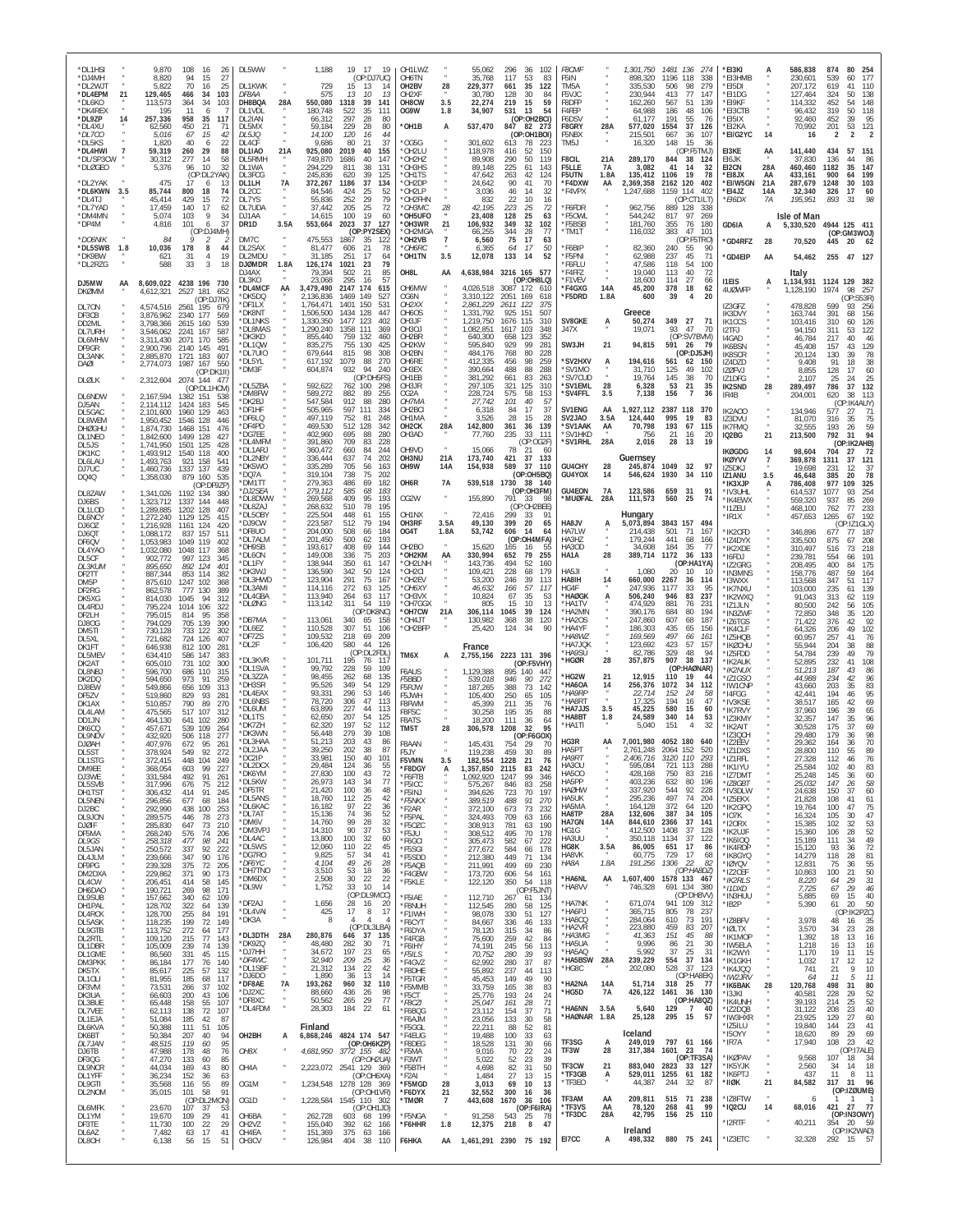| *12JIN<br>*IK1WGZ<br>*IK3IUL                             |                      | 29,040<br>26,956<br>18,907               | 209<br>18<br>62<br>70<br>156<br>22<br>201<br>16<br>57                         | YL2PP<br>'YL5X<br>*YL7X                    | 1.8A<br>AA           | 480<br>1,137,504                         | 16<br>6<br>14<br>1,436,154 1366 153 489<br>1050 130<br>414                          | *PAØATG<br>PC3H<br>*PI8ØØGTB             |                           | 12,610<br>11,297<br>9,928                 | 110<br>96<br>97                 | 23<br>42<br>28<br>51<br>24<br>49                   | SN6A<br>SQ7B                                               |                   | 178,235<br>160,975                             | 346<br>78<br>137<br>(OP:SP6CES)<br>483<br>59<br>176                               | SP8CUW<br>SP5XO<br>SP1GZF                            | 28A                                  | 371,305<br>78,736<br>77,480              | 1098<br>37<br>120<br>259<br>33<br>100<br>248<br>116<br>33                          |
|----------------------------------------------------------|----------------------|------------------------------------------|-------------------------------------------------------------------------------|--------------------------------------------|----------------------|------------------------------------------|-------------------------------------------------------------------------------------|------------------------------------------|---------------------------|-------------------------------------------|---------------------------------|----------------------------------------------------|------------------------------------------------------------|-------------------|------------------------------------------------|-----------------------------------------------------------------------------------|------------------------------------------------------|--------------------------------------|------------------------------------------|------------------------------------------------------------------------------------|
| *IK1ZFO<br>*IK5OJB<br>*IZ1POA                            | $\overline{7}$       | 18,200<br>301<br>157,833                 | 177<br>14<br>56<br>17<br>3<br>947<br>91<br>-26                                | *YL2EC                                     |                      | 194,836                                  | (OP:YL2LY)<br>524 63 205                                                            | *PA3GEO<br>PA3HFX                        |                           | 5,916<br>5,457                            | 62<br>93                        | (OP:PA3CLQ)<br>18<br>40<br>14<br>37                | SP3DIK<br>SP2HYO<br>SP5ICS                                 |                   | 100,359<br>96,760<br>40.192                    | 277<br>60<br>117<br>159<br>342<br>46<br>150<br>43<br>85                           | SQ9IDE<br>SN <sub>2</sub> M<br>SN3R                  | 21A                                  | 2,688<br>801,357<br>695,520              | -23<br>28<br>1979<br>40 143<br>1595<br>40<br>149                                   |
| *I3PXN<br>*IZ1PKV<br>*IZ4AKO<br>*IZ7SIA                  |                      | 56,610<br>7,740<br>6,028<br>4,264        | 405<br>70<br>20<br>122<br>36<br>81<br>12<br>32<br>32<br>100                   | HBØ/DF4SA A                                |                      | Liechtenstein<br>Lithuania               | 2,432,585 2575 108 397                                                              | PA3DAT<br>*PAØJHS<br>'PAØFAW<br>PA3CVR   |                           | 5,355<br>5,032<br>1,254<br>676            | 59<br>58<br>27<br>23            | 20<br>31<br>16<br>21<br>15<br>23<br>13<br>13       | SP8HXN<br>SP3HLM<br>SP2NA<br>SP3KRE                        |                   | 19,780<br>19,012<br>17.112<br>12,312           | 84<br>39<br>53<br>94<br>30<br>67<br>72<br>40<br>52<br>100<br>24<br>52             | SP8CUR<br>SP3ASN<br>SO <sub>9</sub> C                |                                      | 597,356<br>335,808<br>121,500            | (OP:<br><b>SQ3HMM</b><br>1578<br>133<br>39<br>39<br>881<br>137<br>360<br>37<br>113 |
| *I4JEE<br>*IK5RUN<br>*IWØEYT                             | 3.5<br>1.8           | 16,683<br>11,440<br>40                   | 226<br>55<br>12<br>103<br>17<br>63<br>3<br>5<br>5                             | LY5R<br>LY4T<br>LY2MM                      |                      | 4,988,594<br>3,038,875<br>1,882,700      | 3974 159<br>454<br>3110 131<br>444<br>1821 136<br>426                               | *PC5F<br>*PA3DRL<br>'PA2REH              | 28<br>21                  | 266<br>15,060<br>125,856                  | 96<br>479                       | 19<br>41<br>33<br>105                              | SP9MRO<br>SP9EMV                                           |                   | 2,370<br>135                                   | (OP:SQ3HTX)<br>37<br>11<br>19<br>5<br>$\overline{4}$<br>-5                        | SP1RKT<br>SP3HRN                                     | 14A                                  | 52,323<br>572,741                        | (OP<br>:SQ9CNN<br>232<br>25<br>-82<br>1685<br>38<br>131                            |
| IR <sub>2</sub> C                                        | AA                   |                                          | 7,296,562 3790 188 665<br>(OP:IK2PFL)                                         | LY2BKT<br>I Y2FW<br>LY80                   | 21                   | 1,365,496<br>122.322<br>813,282          | 1900 115<br>357<br>522<br>49<br>173<br>2053<br>40<br>138                            | <b>PAØMBD</b><br>PA5F<br>*PDØNMF         | 14                        | 84,750<br>76,230<br>48                    | 383<br>358<br>4                 | $\frac{32}{27}$<br>93<br>94<br>$\overline{2}$<br>2 | SP9DLY<br>SN <sub>5</sub> X                                | 28<br>21          | 166,106<br>654,530                             | 457<br>36<br>121<br>39<br>1610<br>146<br>(OP:SP5GRM)                              | SP50XJ<br>SP1NQN<br>SP9CUX                           |                                      | 418,323<br>357,238<br>75,325             | 1251<br>141<br>38<br>1245<br>123<br>35<br>390<br>89<br>26                          |
| IK8UND<br>I3VJW<br><b>IK1PMR</b>                         |                      | 1.710.126<br>1,499,852<br>873,243        | 1357 137<br>457<br>1531<br>130<br>384<br>933<br>124<br>377                    | LY <sub>2</sub> AX<br>LY7M<br>*LY6A        | 14<br>1.8<br>A       | 4,368<br>149,256<br>2,634,530            | 95<br>14<br>38<br>1111<br>24<br>84<br>2814 122<br>423                               | *PA5V<br>*PD5T<br>*PA3DTR                | $\overline{7}$<br>3.5     | 18,432<br>2,006<br>961                    | 156<br>33<br>35                 | 17<br>47<br>11<br>23<br>5<br>26                    | S04M<br>SP4D                                               | $\overline{7}$    | 813,540<br>42.021                              | 2709<br>37 119<br>(OP:SP5UAF)<br>19<br>340<br>-68                                 | SN <sub>5</sub> T<br>SP4JTJ                          | <b>7A</b>                            | 278,244<br>37.920                        | 1260<br>97<br>34<br>(OP:SQ5M)<br>181<br>23<br>73                                   |
| IZ3SQW<br>IB <sub>3</sub> C<br>IK2SAI<br>I2WIJ           |                      | 716,128<br>541,205<br>509,864<br>352,674 | 1188<br>82<br>286<br>87<br>242<br>967<br>758<br>89<br>237<br>279<br>498<br>99 | *LY2K<br>*I Y2N<br>'LY2H<br>*LY20M         |                      | 816,624<br>376,090<br>349,875<br>65,664  | 1247 108<br>320<br>729<br>76<br>210<br>695<br>86<br>225<br>245<br>46<br>125         | *PA5MW<br>PE3V<br>PA3GVI                 | 1.8<br>AA                 | 2,688<br>3,409,302<br>2,031,436           | 90<br>2743 145<br>2028          | 5<br>27<br>509<br>133<br>415                       | *SP9A<br>'SP6MLX<br>'SP1AEN<br>'SQ3WW                      | А                 | 1,036,992<br>785,248<br>724,230<br>642,653     | 1270<br>115<br>376<br>317<br>920<br>107<br>1100<br>90<br>300<br>985<br>104<br>303 | SN <sub>1</sub> Z<br>SP5GH<br>SQ8GBG                 | 3.5A<br>$\alpha$                     | 23,460<br>19,200<br>192                  | 166<br>16<br>69<br>(OP:SQ1EIX)<br>97<br>20<br>80<br>15<br>13                       |
| IZ3GNG<br>I2SVA<br>II2S                                  |                      | 333,824<br>125,558<br>118,285            | 79<br>578<br>247<br>41<br>361<br>93<br>295<br>66<br>139                       | *LY4R<br>*LY5K<br>*LY3Z                    |                      | 8,748<br>7,800<br>6,120                  | 66<br>33<br>48<br>115<br>14<br>46<br>100<br>14<br>37                                | PAØGJV<br>PA3GRM<br>PAØLOU               |                           | 628,704<br>570,720<br>292,144             | 962<br>786<br>487               | 249<br>84<br>86<br>262<br>88<br>216                | 'SP2AYC<br>'SP6LV<br>'SP7QHR                               |                   | 508,438<br>437,668<br>383,238                  | 1006<br>83<br>239<br>879<br>79<br>240<br>609<br>89<br>213                         | SP7JQQ<br>SO <sub>8</sub> L                          | 1.8A                                 | 79,200<br>73,950                         | 861<br>-17<br>63<br>735<br>20<br>67<br>(OP:SO8JLU)                                 |
| II1RT                                                    |                      | 80,352                                   | (OP:IZ2FOS)<br>279 50 112<br>(OP:IZ1CLA)                                      | *LY2KA<br>*LY2BOS<br>*LY2OF                | 28<br>21             | 140,270<br>10,800<br>14,707              | 445<br>30<br>100<br>88<br>17<br>37<br>123<br>23<br>54                               | PA3BWK<br>PAØABM<br>PA5VK                |                           | 218,440<br>31,746<br>2,660                | 629<br>96<br>44                 | 68<br>186<br>55<br>88<br>17<br>18                  | *SP3DOF<br>*SN7F                                           |                   | 307,856<br>263,144                             | 649<br>86<br>198<br>568<br>71<br>188<br>(OP:SP7LFT)                               | SP3GTS<br>*SP5CNA<br>'SQ8LSC                         | AA                                   | 59,345<br>1,046,037<br>418,800           | 631<br>18<br>65<br>1210<br>104<br>327<br>555<br>107<br>293                         |
| <b>IK5FKF</b><br>IZ5MOQ<br>IZ2DII                        |                      | 65,232<br>54,604<br>45.756               | 174<br>-72<br>144<br>151<br>48<br>98<br>219<br>30<br>63                       | *LY2ND<br>*LY2LF<br>*LY5I                  | 14<br>$\overline{7}$ | 7,021<br>3,604<br>271,329                | 132<br>43<br>16<br>70<br>9<br>25<br>1093<br>34<br>115                               | PI4TUE<br>PA1AW                          | 28A                       | 554,400<br>477,276                        | 1335<br>1154                    | 36<br>132<br>(OP:PA4AO)<br>-37<br>149              | 'SP3IC<br>'SP20FR<br>'SP4E00                               |                   | 244,732<br>242,352<br>234,725                  | 518<br>67<br>169<br>91<br>424<br>215<br>611<br>51<br>178                          | 'SQ9FMU<br>*SP5GDY<br>'SQ5LTL                        |                                      | 415,681<br>403,995<br>392,562            | 217<br>639<br>84<br>595<br>103<br>242<br>678<br>91<br>248                          |
| IZ1GLO<br>I7CSB<br>IK2CIO                                |                      | 45,451<br>37,100<br>33,770               | 148<br>45<br>106<br>120<br>49<br>91<br>198<br>34<br>76                        | *LY2AT<br>*LY2T<br>*LY2GW                  | 3.5                  | 54,880<br>67,575<br>67,032               | 373<br>24<br>74<br>738<br>17<br>68<br>795<br>15<br>61                               | PA5WT<br><b>PAØBWL</b><br>PA3CWN<br>PA3C | 21A<br>7A                 | 223,378<br>62,274<br>187,413              | 752<br>266<br>447               | 31<br>103<br>30<br>77<br>39<br>140<br>24<br>84     | 'SQ7LQJ<br>'SP5TT<br>'SP9IBJ                               |                   | 225,070<br>172,791<br>166,660                  | 404<br>85<br>232<br>391<br>78<br>185<br>444<br>67<br>193<br>515<br>50             | 'SQ5JUP<br>'SP6CJK<br>*SN5B<br>'SP7LIE               |                                      | 384,450<br>321,056<br>319,662            | 607<br>100<br>230<br>497<br>228<br>88<br>981<br>193<br>65<br>406<br>174<br>77      |
| IK2YXB<br>IK2IKW<br><b>IV3JCC</b><br>IQ3UD               | 28A                  | 27,249<br>17,577<br>1,620<br>298,728     | 137<br>32<br>61<br>78<br>52<br>41<br>18<br>19<br>12<br>828<br>125<br>37       | LY9Y<br>LY2F<br>LY3CY                      | AA                   | 2,938,620<br>1,071,224<br>503,055        | 2393 157<br>513<br>1114 110<br>407<br>1013<br>-73<br>242                            | PA3FYM<br>'PA4PS<br>'PAØO                | 3.5A<br>1.8A<br>AA        | 42,012<br>83,160<br>1,596,430<br>,399,320 | 230<br>822<br>1712<br>1273      | 70<br>18<br>122<br>384<br>151<br>401               | HF3T<br>'SP9CXN<br>'SQ3PMM                                 |                   | 159,310<br>158,816<br>135,610                  | 128<br>:SP3FYX<br>(OF<br>451<br>67<br>-157<br>416<br>55<br>136                    | 'SP60WY<br>'SQ9JKS<br>*SP6A                          |                                      | 165,660<br>160,176<br>146,718<br>128,520 | 263<br>198<br>320<br>144<br>65<br>263<br>76<br>204                                 |
| IO3X<br><b>IV3KVC</b>                                    |                      | 256,968<br>186,300                       | (OP:IV3SKB)<br>630<br>38<br>128<br>466<br>34<br>128                           | LY1R<br>LY31<br>LY <sub>2</sub> C          |                      | 443,880<br>73.005<br>67,706              | 550<br>105<br>300<br>349<br>40<br>117<br>208<br>57<br>137                           | 'PA3EVY<br>*PA9WOR<br><b>PA3EMN</b>      |                           | 590,172<br>427,401<br>353,600             | 681<br>834<br>694               | 102<br>272<br>78<br>203<br>65<br>195               | 'SP7FBQ<br><i><b>*SP2MHD</b></i><br>SP3BES                 |                   | 133,120<br>132,840<br>127,764                  | 438<br>54<br>154<br>51<br>431<br>154<br>352<br>56<br>133                          | 'SQ6LJV<br>*SP1MHZ<br>*SP8K                          |                                      | 104,832<br>93,432<br>84,942              | 240<br>105<br>63<br>395<br>96<br>40<br>235<br>74<br>168                            |
| <b>IK5SRF</b><br><b>IKØFUX</b><br><i><b>IK3UNA/1</b></i> | 21A                  | 246,888<br>246,125<br>76,529             | 791<br>39<br>123<br>569<br>40<br>139<br>406<br>71<br>32                       | LY <sub>2</sub> CX<br>LY3BN<br>*LY77       | 28A<br>AA            | 33.288<br>435,834<br>3,650,742           | 148<br>-27<br>87<br>971<br>38<br>151<br>2699 165<br>597                             | *PA3GCU<br><b>PA3HGF</b><br>PD7BZ        |                           | 174.324<br>169,012<br>168,113             | 473<br>397<br>500               | 55<br>144<br>60<br>128<br>50<br>137                | *SP2IU<br>'SP9DTH<br>SO3A                                  |                   | 102,446<br>94,810<br>92.232                    | 292<br>60<br>-121<br>334<br>58<br>132<br>321<br>56<br>133                         | *SN1T                                                |                                      | 56,356                                   | (OP:SO8JX)<br>248 46 100<br>(OP:SQ1RET)                                            |
| <b>IKØYUT</b><br><b>IQØPG</b>                            | 14A                  | 676,375<br>538,056                       | 1991<br>39<br>136<br>1920<br>36<br>123<br>(OP:IKØEFR)                         | *LY3B<br>*I Y2NY<br>*LY20U                 | 21A                  | 3,563,937<br>1,144,530<br>174,181        | 2782 167<br>580<br>1502 118<br>353<br>557<br>40<br>127                              | PA3AQL<br><b>PA8KW</b><br>PC5Q           |                           | 132,164<br>126,408<br>113,064             | 454<br>357<br>404               | 50<br>138<br>65<br>164<br>49<br>119                | 'SP8CGU<br>'SP5AUC<br>'SP2SV                               |                   | 87,561<br>77,924<br>73,283                     | 272<br>41<br>100<br>37<br>443<br>124<br>235<br>40<br>93                           | *SQ8KFM<br>*SQ1EUG<br>*SO8W                          |                                      | 53,900<br>51,976<br>49,298               | 148<br>92<br>175<br>51<br>95<br>173<br>48<br>109                                   |
| IZ8EDL<br>IZ8EFD<br>IR <sub>2</sub> R                    | $_{\rm \star}$<br>7A | 115.920<br>86,940<br>386,763             | 509<br>34<br>106<br>339<br>32<br>103<br>1667<br>32<br>109                     | *I Y5D<br>*LY1M                            | 7A                   | 126,630<br>21,846                        | 471<br>33<br>102<br>246<br>15<br>51                                                 | *PA9CC<br>*PA2GRU<br>PA1.JIM             |                           | 99,960<br>97,868<br>93,725                | 343<br>396<br>290               | 49<br>161<br>44<br>128<br>56<br>107                | 'SP6BAA<br>'SQ5LNU<br><i><b>SP9IHP</b></i>                 |                   | 66,086<br>64,845<br>63,933                     | 166<br>62<br>111<br>417<br>32<br>99<br>41<br>221<br>60                            | *SP5RE<br>*SP3QDM                                    |                                      | 44,800<br>32,175                         | (OP:SQ8JLN)<br>260<br>44<br>116<br>95<br>126<br>48                                 |
| IZ5NFD<br>*IK3ORD<br>*IZ3NYG                             | 3.5A<br>AA           | 88,506<br>1,853,280<br>833,488           | (OP:IZ2EWR)<br>716<br>18<br>81<br>473<br>1460 151<br>802<br>139<br>313        | LX1NO<br>*LX1NJ                            | 28A<br>AA            | Luxembourg<br>23,800                     | 376,090 1303 34 109<br>137 41<br>-78                                                | 'PAØWLB<br>*PA7RA<br>*PAØQRB<br>PD2JAM   |                           | 88,380<br>63,024<br>63,000<br>38,855      | 321<br>283<br>226<br>191        | 44<br>136<br>44<br>112<br>48<br>-72<br>29<br>66    | 'SP90HL<br><i><b>*SP6BEN</b></i><br>'SP2HMY<br>'SP8GNF     |                   | 55,488<br>54,776<br>50,407<br>44,117           | 246<br>40<br>96<br>139<br>60<br>107<br>285<br>35<br>98<br>222<br>45<br>112        | *SQ7IQM<br>'SQ9IAU<br>*SP2WGB<br><i><b>SQ3RX</b></i> |                                      | 26,500<br>26,160<br>25,872<br>15,865     | 253<br>69<br>72<br>106<br>48<br>75<br>181<br>37<br>67<br>34<br>61                  |
| *IV3BCA<br>*IR4E<br>*IZ3KKE                              |                      | 760,032<br>722,925<br>637,032            | 949<br>- 123<br>38<br>833<br>112<br>293<br>277<br>785<br>104                  | Z35T<br>*Z320G                             | 3.5                  | Macedonia<br>302,376<br>218,994          | 1696 29<br>100<br>667<br>-55<br>171                                                 | PA3DCU<br>*PA3AJI<br>'PA7JWC             |                           | 20,100<br>14,208<br>7.592                 | 168<br>180<br>98                | 32<br>68<br>18<br>46<br>37<br>15                   | 'SQ6VIA<br>'SQ7MHN<br>'SP2HMN                              |                   | 36,057<br>26,857<br>25,760                     | 162<br>40<br>61<br>166<br>31<br>76<br>37<br>104<br>55                             | *SP2MHC<br>*SP9UPH<br>*SP6NIN                        |                                      | 13,260<br>3,264<br>600                   | 57<br>135<br>21<br>38<br>23<br>28<br>22                                            |
| *IW3IFJ<br>*IZ4DLR<br>*IZ2OBS                            |                      | 403,768<br>316,089<br>192,178            | 594<br>89<br>239<br>650<br>72<br>135<br>77<br>182<br>363                      | *Z35M<br>'733A<br>*Z320R                   |                      | 174,251<br>136.335<br>123,000            | 590<br>51<br>166<br>601<br>43<br>140<br>429<br>62<br>138                            | *PD7DB<br>PA1CW<br>*PD7RB                | 28A                       | 5,016<br>2,664<br>16,779                  | 93<br>49<br>126                 | 11<br>33<br>8<br>16<br>17<br>34                    | 'SP5CIB<br>'SP9BGS<br>'SP2CBS                              |                   | 25,668<br>23,490<br>23,072                     | 108<br>31<br>61<br>117<br>38<br>52<br>124<br>34<br>69                             | 'SP6GCU<br>'SN7O                                     | 28A                                  | 316,465<br>227,370                       | 792<br>38<br>129<br>127<br>537<br>38<br>(OP:SP7IVO)                                |
| *IZ200S<br>*IN3QBR<br>*I1NVU                             |                      | 158.465<br>157,050<br>142,800            | 149<br>469<br>56<br>339<br>59<br>166<br>73<br>298<br>167                      | *Z35W<br>*Z31WW                            | 21<br>14             | 38,073<br>23,360                         | (OP:Z35F)<br>195<br>33<br>78<br>280<br>18<br>55                                     | *PAØJED<br>*PA4XA<br>*PA1M               | 21A<br><b>7A</b>          | 251,412<br>92,820<br>29,388               | 727<br>321<br>141               | 38<br>126<br>34<br>96<br>72<br>21                  | 'SP8BWE<br>*SP5LKJ<br><i><b>*SP2HFH</b></i>                |                   | 22,464<br>19,224<br>11,613                     | 30<br>152<br>78<br>119<br>26<br>63<br>99<br>24<br>55                              | *SQ2DMX<br>*SP6IHE<br>'SP2MKT                        |                                      | 207,654<br>67,509<br>23,976              | 37<br>526<br>122<br>260<br>86<br>31<br>127<br>48<br>24                             |
| *IW2FUT<br>*IC8FBU<br>*IV3ARJ<br>*IK1DPA                 |                      | 118.125<br>108,976<br>69,764<br>38,745   | 339<br>49<br>126<br>360<br>59<br>137<br>276<br>45<br>118<br>174<br>40<br>83   | $*$ Z33F<br>Z37M                           | $\overline{7}$<br>AA | 181,010                                  | 1106<br>24<br>91<br>5,195,060 4266 162 514                                          | <b>MIØBPB</b><br>*GI5I                   | А<br>А                    | Northern Ireland<br>335,925<br>1,203,728  | 787<br>2036                     | 65<br>- 160<br>78 290                              | 'SQ8KEZ<br>SP8SN<br>'SP6BSL<br>'SN50                       |                   | 10,676<br>10.140<br>8,840<br>7,735             | 114<br>20<br>48<br>36<br>52<br>42<br>48<br>23<br>45<br>71<br>22<br>43             | *SP5ES<br>'SP3BJK<br>*SP2JLR<br>*SQ9E                | 21A<br>7A                            | 21,389<br>6<br>88,416<br>277,354         | 130<br>25<br>48<br>292<br>107<br>37<br>1194<br>34<br>120                           |
| *IK3SCB<br>*IZ1GIP<br>*IK2WPO                            |                      | 25,032<br>16,485<br>5,841                | 160<br>28<br>56<br>72<br>111<br>33<br>28<br>31<br>41                          | *9H1CG                                     | A                    | Malta<br>175,930                         | 509 66 175                                                                          | <b>MIØRRE</b>                            |                           | 4,929                                     | 51                              | (OP:GI4DOH)<br>22<br>-31                           | 'SQ3JPV<br>'SQ3MZM<br>SQ7RL                                |                   | 6,882<br>4,186<br>3,650                        | 59<br>30<br>44<br>51<br>16<br>30<br>39<br>19<br>31                                | *SP7CHR<br>'SN5J                                     | 3.5A                                 | 3,196<br>78,965                          | 23<br>42<br>11<br>70<br>784<br>15<br>(OP:SP5JXK)                                   |
| *IZ2CSX<br>*IN3EJN<br>*IØUZF                             | 28A                  | 868<br>272<br>406,847                    | 16<br>15<br>16<br>8<br>8<br>1054<br>35<br>126                                 | *9H1EJ<br>*9H1XT                           | AA                   | 123,630<br>17,864                        | 243 81<br>236<br>104<br>40<br>76                                                    | <b>GIØRQK</b><br>*GI4SJQ<br>MIØCLP*      | AA<br>28A                 | 1,832,481<br>399,006<br>72,360            | 2464<br>710<br>388              | 90<br>323<br>67<br>176<br>22<br>68                 | <i><b>SP3OL</b></i><br>'SQ2BNM<br>*SP3LWP                  | 28                | 2,520<br>616<br>191,698                        | 24<br>18<br>24<br>19<br>24<br>-9<br>521<br>36<br>110                              | *SQ7FPD<br>*SP8LBK<br>*SP9JZT                        | 1.8A                                 | 73,040<br>17,864<br>7,579                | 800<br>16<br>-64<br>10<br>48<br>311<br>151<br>8                                    |
| *IKØTUM<br>*IK3VZO<br>*IW5FLI                            |                      | 48,048<br>31.613<br>11.450               | 27<br>215<br>61<br>141<br>29<br>72<br>87<br>20<br>30                          | *ER100<br>ER2RM                            | 14<br>1.8            | Moldova<br>222,942<br>25,664             | 1020<br>34<br>112<br>365<br>53<br>-11                                               | LA5UF                                    | A                         | Norway<br>1,449,850                       | 1553 125 410                    |                                                    | SP5AUY<br>SP90HY<br>'SP9EMI                                |                   | 145,314<br>65,120<br>53.704                    | 34<br>423<br>104<br>288<br>27<br>6<br>29<br>219<br>69                             | CS <sub>2</sub> C                                    | 14                                   | Portugal<br>1,090,073                    | 3191<br>38 135                                                                     |
| *IZ8BRI<br>*IK8YFU<br>*IK2XRW<br>*IK8TEO                 | 21A<br>14A           | 99,905<br>4,794<br>3.162<br>256,770      | 431<br>35<br>110<br>35<br>65<br>16<br>13<br>18<br>44<br>1013<br>38<br>124     | ER3DW<br>ER5AA<br>*ER5DX                   | AA<br>1.8A<br>AA     | 16,617<br>14,193<br>485,184              | 133<br>- 21<br>66<br>223<br>10<br>47<br>597<br>97<br>264                            | LA8HGA<br>I A8OM<br>LA7SI<br>LA2IJ       |                           | 289,075<br>254.904<br>124,592<br>20.295   | 970<br>651<br>326<br>141        | 41<br>114<br>44<br>112<br>61<br>147<br>29<br>70    | 'SP9DUX<br>'SP3GXH<br>'SP7VTQ<br>'SP2IW                    |                   | 33,872<br>17,472<br>14,079<br>13,050           | 21<br>200<br>52<br>21<br>35<br>116<br>97<br>24<br>33<br>104<br>24<br>51           | *CT7AEZ<br>*CT1ELZ<br>*CT2IWW                        |                                      | 65,570<br>33,813<br>10,965               | (OP:OK1RF)<br>242<br>50<br>116<br>179<br>80<br>37<br>33<br>107<br>18               |
| *IK4DCX<br>*IK2CLB<br>*IK1NEG                            | <b>7A</b>            | 72.280<br>82,560<br>23.004               | 78<br>322<br>26<br>92<br>419<br>28<br>60<br>190<br>21                         | *ER3DX<br>*ER3ZZ<br>*ER3AU                 | 3.5A                 | 97,825<br>6,825                          | 166<br>83<br>132<br>43<br>30<br>35<br>114,387 1101 19<br>72                         | LA3LJ<br>LA2IR<br>LA7AFA                 |                           | 14,896<br>8,190<br>3,358                  | 112<br>49<br>61                 | 25<br>51<br>30<br>40<br>10<br>36                   | 'SP9BWA<br>'SP6TRH<br>'SP3AZO                              |                   | 8,580<br>3,248<br>1,836                        | 65<br>23<br>43<br>52<br>12<br>17<br>22<br>14<br>20                                | *CT1GPQ<br>*CT1DJE                                   | 28<br>14                             | 18,312<br>23,864                         | 188<br>14<br>28<br>183<br>20<br>56                                                 |
| *IZØGYP<br>'IKØXBX                                       | 3.5A                 | 24,174<br>35,856                         | 227<br>14<br>65<br>369<br>16                                                  | 403A                                       | А                    | Montenegro                               | 9,184,560 6402 164 546                                                              | LB7Q<br>LB1GB<br>LN3Z                    | 28<br>14                  | 24,800<br>910,741                         | 115<br>1707<br>2707 38 131      | 76<br>24<br>125                                    | 'SP5GTI<br>SP6JOE<br>*SN8T                                 | 21                | 792<br>159,165<br>136,250                      | 24<br>5<br>6<br>571<br>35<br>100<br>519<br>32<br>93                               | CR5A<br>CT1GFK                                       | 28A<br>21A                           | 167,549<br>29,172                        | 736 27 104<br>CT1FFU)<br>101<br>33<br>99                                           |
| GJ2A                                                     | A                    | Jersey                                   | 2,023,584 2468 91 303<br>(OP:K2WR)                                            |                                            |                      | <b>Netherlands</b>                       | (OP:4O4A)                                                                           | LA7NFA<br>LA8XM                          | $\overline{7}$            | 58,032<br>75,190                          | 311<br>218                      | (OP:LA6YEA)<br>27<br>77<br>$34$ 112                | 'SQ3BDQ<br>*SP3FPF                                         |                   | 51,302<br>43,350                               | (OP:SP8BVN)<br>230<br>32<br>81<br>177<br>28<br>74                                 | *CT7AEQ                                              | 28A                                  | 85,772<br>Romania                        | 22<br>60<br>678                                                                    |
| RN2FQ<br>UA2CZ                                           | А                    | Kaliningrad<br>244,327<br>167,776        | 461<br>76 187<br>299<br>138<br>76                                             | PA3AAV<br>PA5KT<br>PAØCT<br>PAØJNH         |                      | 1,137,030<br>1,042,412<br>302,400        | 3,799,338 2894 156 518<br>1766<br>79<br>-223<br>1324 104<br>309<br>468<br>85<br>230 | *LA3S<br>LA2MOA*<br>*LA2HFA              | А                         | 1,564,765<br>880,128<br>668,211           | 2018 99 350<br>1405<br>1047     | (OP:LA3BO)<br>98<br>-286<br>85<br>276              | *SP6DMI<br>'SQ9SHR<br>'SP7CVW<br>*SP6ZC                    |                   | 34,410<br>13,832<br>8,636                      | 245<br>22<br>52<br>40<br>128<br>16<br>57<br>28<br>40<br>837<br>33<br>106          | YO9BPX<br>YO4KCC<br>YO6FGZ<br>YO4RXX                 | А                                    | 403,100<br>382,165<br>375,552<br>61,851  | 713<br>90 200<br>933<br>78 227<br>937<br>72<br>184<br>251<br>46 113                |
| *UA2FL<br>*UA2FP<br>*UA2FBQ                              | А                    | 1,589,160 2582<br>122.061<br>49,980      | 93 315<br>445<br>50<br>133<br>248<br>41<br>106                                | PA3CJP<br>PA2ALF<br>PAØQX                  |                      | 174,836<br>98,080<br>56,430              | 577<br>58<br>160<br>301<br>47<br>113<br>290<br>37<br>77                             | *LA5EKA<br>*LA9WDA<br>*LA6GX             |                           | 500,760<br>184,008<br>118,200             | 701<br>484<br>525               | 98<br>292<br>61<br>143<br>57<br>143                | *SP5UD<br>*SP6IXU<br>*SP2GCE                               | 14                | 194,600<br>137,342<br>49,588<br>43,935         | 989<br>21<br>65<br>25<br>286<br>73<br>346<br>20<br>67                             | YP6Z<br>YO2MFC                                       |                                      | 61,830<br>2,668                          | 213 45<br>- 90<br>(OP:YO6SZ)<br>36 18<br>28                                        |
| *RA2FX                                                   | 21                   | 4,370<br>Kosovo                          | 25<br>13<br>61                                                                | PA1BX<br>PA4A<br>PB8DX                     | 28<br>14             | 47,952<br>324,714 1069<br>6,844          | 215<br>43<br>105<br>35<br>103<br>62<br>17<br>42                                     | *LA4NL<br>*LA7CL<br>*LA9DK               |                           | 92,455<br>66,780<br>53,940                | 376<br>296<br>237               | 47<br>158<br>40<br>100<br>36<br>88                 | *SP2BLC<br>*SP3BGD<br>*SP6OJE                              | $\overline{7}$    | 22,496<br>2,211<br>285,345                     | 243<br>19<br>55<br>20<br>26<br>13<br>1140<br>34<br>119                            | YO4CSL<br>YO8AXP<br>YO3JW                            | $\boldsymbol{\varkappa}$<br>28<br>21 | 425<br>43,068<br>46,872                  | 10<br>10<br>27<br>70<br>203<br>215<br>31<br>93                                     |
| Z6ØWW<br>$*$ Z61DX                                       | 21<br>21             | 5,536                                    | 483,285 1760 34 111<br>(OP:OH2TA)<br>79 13<br>19                              | PA9M<br>*PAØMIR<br>*PA3BFH                 | $\overline{7}$<br>A  | 57,600<br>963,082<br>625,809             | 530<br>16<br>44<br>1136 105<br>338<br>1053<br>82<br>255                             | *LA3RK<br>*LA8OKA<br>*LA1CCA             |                           | 39,208<br>37,914<br>36,424                | 331<br>204<br>175               | 20<br>84<br>39<br>103<br>42<br>115                 | *SP5MXZ<br>*SP9GKM<br>*SP3EQE                              |                   | 115,412<br>36,261<br>13,416                    | 28<br>628<br>94<br>339<br>17<br>62<br>17<br>151<br>61                             | Y05BQQ<br>YO4CAH<br>YR8I                             | 14<br>7                              | 3,220<br>114,400<br>186,192              | 22<br>56<br>13<br>82<br>852<br>28<br>80<br>1261<br>-28                             |
| *Z6/S56A<br>*Z6/LZ1BJ                                    | AA                   | 92,760                                   | 824,364 1127 95 364<br>611 27<br>93                                           | PA2W<br>*PA5FN<br>*PA3DBS<br><b>PA3ACA</b> |                      | 558,144<br>418,304<br>402,738<br>376,347 | 979<br>74<br>249<br>75<br>794<br>229<br>878<br>192<br>66<br>679<br>237<br>94        | *LA2US<br>*LA4OGA<br>*LA2NTA<br>*LA4CQ   | 28                        | 27,120<br>9,072<br>28<br>37,520           | 168<br>69<br>9<br>298           | 37<br>83<br>34<br>50<br>8<br>6<br>51<br>16         | 'SP9CLU<br>*SP4AA7<br>*SP9BNM<br>'SP3JUN                   | 3.5               | 10,797<br>6.336<br>58,838<br>32,475            | 120<br>16<br>43<br>13<br>87<br>35<br>756<br>14<br>59<br>15<br>409<br>60           | Y05AJR<br>YO3FGO<br>Y08BOD<br>YO3FFF                 | $\alpha$<br>3.5<br>1.8               | 181,621<br>6,256<br>19,082<br>22,685     | 94<br>965<br>27<br>114<br>48<br>20<br>315<br>9<br>49<br>52<br>302<br>13            |
| YL2SM<br>YL3FT                                           | А<br>14              | Latvia<br>848,340 2337                   | 4,485,760 3556 155 485<br>40<br>140                                           | *PA3CVI<br>$*PC7T$<br>*PA9CW               |                      | 320,579<br>293,303<br>225,720            | 73<br>681<br>214<br>415<br>109<br>250<br>599<br>58<br>158                           | *LA3ZA<br>*LA2WRA                        | $\overline{7}$            | 37,044<br>7,228                           | 204<br>103                      | 21<br>63<br>14<br>38                               | *SP5TAT<br>*SP4GHL<br>*SP2HPM                              | 1.8<br>$_{\rm s}$ | 11,025<br>7,720<br>2,380                       | 233<br>6<br>43<br>211<br>-5<br>35<br>98<br>5<br>23                                | *YO2LEA<br>*YO2CJX<br>*Y05DAS                        | А                                    | 808,704<br>586,768<br>558,330            | 1284<br>100<br>251<br>277<br>1184<br>-87<br>948<br>90<br>280                       |
| YL2PJ<br>*YL2QN<br>*YL2QV                                | 3.5<br>А             | 139,755 1067<br>229,052                  | - 22<br>-83<br>1,025,144 1397 122<br>386<br>344<br>96<br>250                  | *PAØSKP<br>*PA3AWW<br>*PA3ANN              |                      | 147,340<br>142,065<br>139,284            | 424<br>144<br>68<br>508<br>63<br>142<br>473<br>57<br>155                            | LA1J<br>LA1U                             | AA<br>$\overline{u}$      | 2,057,472 2472 106 350<br>601,140         |                                 | (OP:LA8OM)<br>759 109 357                          | *SP2FWC<br>SN7Q                                            | AA                | 90                                             | 5<br>5<br>-5<br>8,605,840 5126 188 588                                            | *YO2GL<br>*YO7CVL<br>*YO4FZX                         |                                      | 395,592<br>333,207<br>315,892            | 813<br>85<br>226<br>756<br>80<br>207<br>77<br>225<br>681                           |
| *YL3GX<br>*YL2GJR<br>*YL2AG                              | 28                   | 166,515<br>43,215<br>38,634              | 403<br>71<br>184<br>97<br>228<br>32<br>200<br>27<br>67                        | *PA3AIN<br>PE2JMR<br>*PG200NL              |                      | 124,355<br>121,273<br>115,770            | 415<br>-51<br>136<br>363<br>58<br>115<br>501<br>44<br>126                           | LAØFA<br>LA6TPA<br>LA9TJA                | $\boldsymbol{\mu}$<br>28A | 206,160<br>25,530<br>166,924              | 319<br>152<br>762               | 77<br>163<br>31<br>80<br>26<br>90                  | SP4Z<br>SP2LNW                                             |                   | 4,203,585<br>3,234,790                         | (OP:SP7GIO)<br>2442 190<br>- 667<br>1667 180<br>565                               | *Y08RFS<br>*YO4AAC<br>*Y04RST                        |                                      | 196,088<br>128,448<br>116,926            | 187<br>498<br>67<br>365<br>69<br>154<br>287<br>120<br>61                           |
| *YL2TD<br>*YL5W<br>*YL2HK<br>*YL2II                      | 21<br>14             | 117,546<br>178,840<br>40,368             | 459<br>35<br>102<br>868<br>33<br>103<br>305<br>22<br>65<br>$\overline{7}$     | *PA3GDD<br>*PA3HCC<br>*PAØRBA              |                      | 97,812<br>75,036<br>57,524               | (OP:PAØFAW)<br>290<br>58<br>113<br>300<br>48<br>121<br>213<br>100                   | LA7GIA<br>LA7QIA<br>LA1TV                | 7A<br>3.5A                | 105,108<br>2,574<br>79,980                | 663<br>24<br>697<br>1400        | 24<br>90<br>22<br>17<br>22<br>64<br>113<br>393     | SP <sub>2</sub> Q <sub>G</sub><br>SP7UWL<br>SP6T<br>SP9ATE |                   | 2,087,005<br>1,605,028<br>1,070,100<br>999,975 | 2217 129<br>442<br>1341 145<br>451<br>1190 141<br>381<br>444                      | *Y02QY<br>*YO5NY<br>*YO2LDU<br>*YO8BGE               |                                      | 105,672<br>97,440<br>92,820<br>75,570    | 214<br>85<br>137<br>295<br>-56<br>118<br>396<br>44<br>112<br>279<br>119<br>46      |
| YL2KO<br>YL6W                                            | 1.8<br>AA            | 5,934<br>3,956,268                       | 156<br>36<br>6,647,781 3614 189 672<br>2826 178 573                           | *PAØCMU<br>*PA2CHM<br>*PA3HGP              |                      | 50,694<br>46,566<br>44,160               | 46<br>302<br>48<br>94<br>79<br>218<br>38<br>248<br>39<br>99                         | *LA5LJA<br>*LA8AW<br>*LA7DHA<br>*LA3LJA  | AA                        | ,262,976<br>641,925<br>219,915<br>146,012 | 884<br>565<br>473               | 95<br>310<br>178<br>65<br>49<br>162                | SP6JIU<br>SP6AXW<br>SN9N                                   |                   | 946,268<br>612,125<br>427,652                  | 962 153<br>673 165<br>559<br>295<br>585 120<br>832<br>79<br>244                   | *YO4SI<br>*Y03GCL<br>*YO7AWZ                         |                                      | 72,100<br>70,854<br>66,470               | 263<br>52<br>123<br>94<br>294<br>53<br>265<br>50<br>120                            |
| YL9T                                                     | $\scriptstyle{N}$    |                                          | (OP:YL2GD)<br>1,357,654 1690 138 409<br>(OP:YL2TW)                            | *PA3EEG<br>*PA5PR<br>*PA3AFF               |                      | 43,542<br>41,528<br>39,216               | 200<br>38<br>85<br>205<br>37<br>79<br>230<br>30<br>99                               | *LA90I<br>*LA6IHA<br>*LA8CJ              |                           | 32,214<br>21,645<br>4,770                 | 101<br>137<br>36                | 51<br>67<br>34<br>83<br>24<br>29                   | SP7IFM<br>SQ9KEJ                                           |                   | 184,676<br>117,055                             | (OP:SQ9ZM)<br>296<br>92<br>182<br>255<br>71<br>134                                | *YO5AXF<br>*YO9FLD<br>*YO7ARZ                        |                                      | 55,809<br>55,510<br>54,340               | 190<br>108<br>51<br>272<br>35<br>87<br>78<br>32<br>306                             |
| YL3FX<br>YL5T                                            | $\scriptstyle{N}$    | 257,544<br>242,946                       | 698 61 158<br>84 213<br>438<br>(OP:YL3DQ)                                     | *PAØWKI<br>*PA3FOE<br>*PA3N                |                      | 32,500<br>29,488<br>26,093               | 175<br>41<br>89<br>163<br>34<br>63<br>30<br>148<br>67                               | SP8NR                                    | A                         | Poland<br>1,933,228                       | 1725 146 437                    |                                                    | SP9KR<br>SP2MKI<br>SP2HWW                                  |                   | 104,594<br>104,310<br>99,716                   | 195<br>80<br>137<br>291<br>53<br>118<br>441<br>48<br>146                          | *YP5C<br>*YO9HG<br>*YO9GSB                           |                                      | 38,041<br>32,428<br>26,680               | 251<br>32<br>77<br>217<br>90<br>31<br>75<br>149<br>40                              |
| YL2BJ<br>YL2GP<br>YL7A                                   | 28A<br>21A           | 392,304<br>10,496<br>602,154 1554        | 987<br>37 139<br>63<br>-24<br>40<br>40 149                                    | *PA5GU<br>*PAØB<br>*PAØRHA                 |                      | 24,766<br>16,428<br>14,076               | 156<br>24<br>37<br>135<br>28<br>46<br>22<br>116<br>47                               | SP6NIC<br>SP9MZH<br>SP9W                 |                           | 1,416,687<br>1,342,920<br>668,624         | 1455 131<br>1181<br>141<br>1305 | 412<br>429<br>84<br>235                            | SP4INT<br>SP9EML<br>SP1MWK                                 |                   | 96,695<br>15,660<br>7,050                      | 197<br>72<br>161<br>32<br>55<br>86<br>27<br>59<br>23                              | *YO3GFH<br>*Y06DBL<br>*Y04GVC                        |                                      | 16,720<br>14,350<br>9,656                | 104<br>28<br>60<br>63<br>136<br>19<br>74<br>26<br>45                               |
| YL2IP                                                    | 7A                   |                                          | (OP:YL2GM)<br>23,240 211 19 51                                                | *PE1RNU<br>*PDØRKA                         |                      | 13,588<br>12,931                         | 128<br>-26<br>60<br>145<br>20<br>47                                                 | SP9GR<br>SP2FGO                          |                           | 588,968<br>381,920                        | 1055                            | 246<br>86<br>686 89 221   SP9KJU                   | SP1MVW                                                     |                   | 357<br>24                                      | 15<br>10<br>11<br>$\overline{2}$<br>$\overline{2}$<br>$\overline{2}$              | *YO7LYM<br>*Y04ASD                                   |                                      | 9,006<br>3,021                           | 155<br>82<br>-32<br>39<br>60 18                                                    |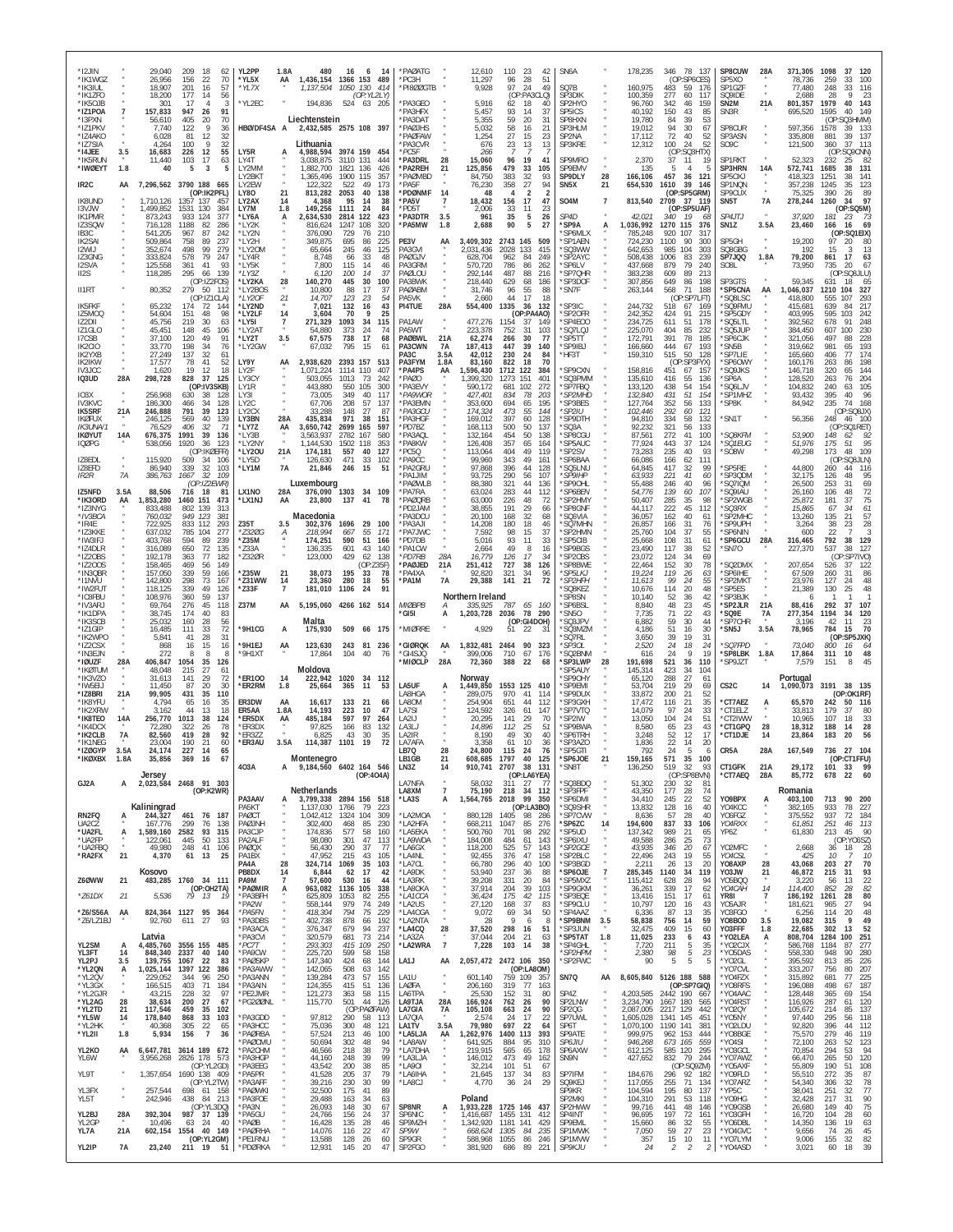| *Y05ALI<br>*Y02IS                 | 28                          | 99,946<br>94,588                        | 29<br>89<br>365<br>399<br>26<br>81                                | 'YU5T<br>'YU7D                       |                      | 130,104<br>60,786               | 810<br>81<br>23<br>378<br>25<br>74                             | *0M40                                   | 14A               | 162,792                             | 28<br>719<br>98<br>(OP:OM3NI)                                  | EA5DFV<br>EA3KN                     |                             | 487,860<br>417,144            | 90<br>608<br>256<br>512<br>98<br>284                             | SM5DJZ<br>8SØW                                    |                           | 41,307<br>29,637              | 103<br>53<br>94<br>128<br>42<br>69                           |
|-----------------------------------|-----------------------------|-----------------------------------------|-------------------------------------------------------------------|--------------------------------------|----------------------|---------------------------------|----------------------------------------------------------------|-----------------------------------------|-------------------|-------------------------------------|----------------------------------------------------------------|-------------------------------------|-----------------------------|-------------------------------|------------------------------------------------------------------|---------------------------------------------------|---------------------------|-------------------------------|--------------------------------------------------------------|
| *YO4ATW<br>*Y05CRQ<br>*Y08DDP     |                             | 83,636<br>77,662<br>53.044              | 322<br>83<br>33<br>73<br>308<br>30<br>27<br>273<br>62             | 'YU1ED<br>'YUØA                      | 3.5                  | 67,229<br>47,355                | 793<br>14<br>65<br>14<br>538<br>63<br>(OP:YU1RA)               | S59AA                                   | A                 | Slovenia                            | 2,626,078 2115 147 467                                         | EA1YG<br>EA5ARC<br>FA5FV            |                             | 197,904<br>192,270<br>132,957 | 115<br>521<br>53<br>382<br>86<br>204<br>293<br>67<br>170         | SM7GIB<br>SM5CEU                                  | 21A                       | 3,105<br>334,928              | (OP:SMØNJO)<br>46<br>10<br>35<br>138<br>885<br>38            |
| *Y08COQ<br>*Y09IF                 |                             | 47,239<br>16,215                        | 30<br>227<br>67<br>123<br>21<br>48                                | YTØZ                                 | AA                   |                                 | 6,584,642 4130 175 619                                         | S53APR                                  |                   | 619,115                             | 1406<br>65<br>- 180<br>(OP:SS1ZJ)                              | EA7ZY<br>FA1HF                      |                             | 63,441<br>36,751              | 264<br>39<br>94<br>49<br>94<br>113                               | SM6BGA<br>SM <sub>5</sub> T                       | <b>7A</b><br>3.5A         | 119,833<br>18,864             | 605<br>30<br>89<br>15<br>57<br>204                           |
| *Y09GVP<br>*Y08RHM<br>*Y05BRE     | 21<br>14                    | 3.026<br>108,432<br>49,231              | 52<br>13<br>21<br>559<br>79<br>29<br>339<br>25<br>66              | YT9M<br>YT3H                         |                      | 735.165<br>507,305              | (OP:YU1ZZ)<br>73<br>1326<br>-206<br>575 110<br>311             | S51DI<br>S51NM<br>S58Q                  |                   | 399,075<br>286,933<br>254,648       | 399<br>141<br>284<br>512<br>78<br>185<br>487<br>79<br>199      | EA3CEC<br>FC1KR<br>EA4TX            | 28A                         | 17,030<br>16,761<br>453,346   | 104<br>29<br>36<br>119<br>39<br>72<br>1278<br>37<br>129          | 8SØDX                                             | 1.8A                      | 104,434                       | (OP:SM5TSP)<br>1039<br>- 20<br>74<br>(OP:SMØDSG)             |
| *Y050DT<br>*YO2MJZ                | $\overline{7}$              | 43,092<br>12,712                        | 339<br>18<br>63<br>106<br>17<br>39                                | YT <sub>2U</sub><br>YT5A             | 28A<br>21A           | 45,900<br>733,414               | 170<br>$30^{\circ}$<br>-78<br>1854<br>40<br>147                | <b>S520P</b><br><b>S50A</b>             | 28<br>21          | 513,436<br>725,088                  | 1449<br>37<br>117<br>2007<br>38<br>128                         | EF5R                                |                             | 130,455                       | 30<br>613<br>87<br>(OP:EA5BWR)                                   | 'SM3C                                             | AA                        | 966,666                       | 1358 100 338<br>(OP:SM5CCT)                                  |
| YP9W                              | AA                          |                                         | 7,129,962 4785 167 630<br>(OP:YO9WF)                              | YT9A<br>YT7W                         | 14A                  | 995,100 2715<br>448,635         | (OP:YT3W)<br>39<br>- 147<br>37<br>1508<br>128                  | S57C<br>S51F<br>S57Z                    | $\overline{7}$    | 706,496<br>897,288<br>823,194       | 1912<br>38<br>128<br>2706<br>38<br>130<br>2517<br>37<br>137    | EA5GIE<br>EF5T                      | 21A                         | 4,278<br>508,348              | 55<br>19<br>$\mathcal{L}$<br>39<br>1579<br>128<br>(OP:EA5HT)     | 'SC6M<br>SM2BJS                                   |                           | 866,754<br>316,274            | 1458<br>87 291<br>(OP:SM6FKF)<br>871<br>58 229               |
| YR8D<br>Y03APJ                    |                             | 4,582,270<br>3,472,930                  | 3050 175 595<br>(OP:YO8TTT)<br>2807 150<br>509                    | YT1T<br>YT4W                         |                      | 294,437                         | (OP:YU2M)<br>1271<br>34 109<br>-31<br>90                       | S51DX<br>S57CC                          | 3.5               | 49,595<br>4,551                     | 647<br>12<br>53<br>99<br>8<br>33                               | EA1FBU<br>EE5D                      | 7A<br>3.5A                  | 73,140<br>34,881              | 422<br>25<br>90<br>285<br>14<br>63<br>(OP:EA5YI)                 | 'SE6N<br>'SM30MO                                  |                           | 222,006<br>110,644            | 699<br>54 173<br>(OP:SA6AXR)<br>244<br>68                    |
| YP7P                              |                             | 671,951                                 | 985<br>107<br>306<br>(OP:YO7BGA)                                  | YT7A                                 | 7A                   | 85,063                          | 412<br>(OP:YU1DW)<br>686,868 2346 37 119                       | <b>S51V</b><br>S57M                     | 1.8               | 278,964<br>76,330                   | (0P:S57C)<br>1492<br>25<br>98<br>769<br>16<br>69               | EA5DM<br>EA1DR                      | 1.8A                        | 5,832<br>14,007               | 72<br>12<br>42<br>182<br>12<br>57                                | 'SF5X                                             |                           | 82,800                        | 131<br>330<br>51<br>129<br>(OP:SM5EFX)                       |
| Y08SS<br>Y06PVK<br>Y03CVG         |                             | 298,704<br>215,388<br>92,718            | 601<br>73<br>$18^{\circ}$<br>351<br>190<br>89<br>295<br>57<br>145 | YT7KM<br>YU7U                        | 3.5A                 | 367,675<br>440,030              | (OP:YU7GM)<br>1280<br>-39<br>136<br>1730<br>35<br>123          | *S58RU<br>'S57AY<br>'S52WD              | А                 | 109,263<br>63,206<br>58,460         | 471<br>62<br>169<br>235<br>52<br>117<br>232<br>45<br>103       | EA3AKA<br>*EA3KU<br>*EA1NK          | AA                          | 4,784<br>455,596<br>,048,344  | 95<br>9<br>43<br>2184 133<br>450<br>1358<br>88<br>330            | 'SM5ACQ<br>'SM5CNQ<br>'SMØBDS                     |                           | 81,252<br>63,632<br>20,406    | 265<br>112<br>36<br>152<br>128<br>66<br>123<br>78<br>36      |
| <b>YRØW</b>                       |                             | 21,294                                  | 38<br>103<br>53<br>(OP:YO9SW)                                     | YT5FA<br>YTØW                        |                      | 127,840<br>93,600               | 1208<br>18<br>76<br>746<br>20<br>84                            | <i><b>S52BO</b></i><br>*S52GO           | 14                | 8,624<br>169,441                    | 93<br>36<br>-62<br>742<br>33<br>106                            | *EA2AZ<br>*EA2NN                    |                             | 942,438<br>715,825            | 1286<br>95<br>304<br>1321<br>72<br>203                           | *SMØWRA<br><i><b>SAØAAZ</b></i>                   |                           | 18,360<br>8,184               | 98<br>34<br>34<br>105<br>17<br>49                            |
| Y09HP<br>YQ6A                     | 28A                         | 386,616<br>297,882                      | 986 38 140<br>785<br>37<br>134<br>(OP:YO6BHN)                     | *YT8A                                | AA                   |                                 | (OP:YU1JW)<br>3,883,740 3027 168<br>567<br>(OP:YU1EA)          | 'S57NAW<br>*S57YK                       |                   | 99,822<br>4,144                     | 442<br>31<br>100<br>65<br>8<br>29                              | *EF7T<br><b>EB5CS</b>               |                             | 463,980<br>365,304            | 904<br>72<br>213<br>(OP:EC7AKV)<br>717<br>69<br>179              | <i><b>*SM3CBR</b></i><br>'SM6LPF<br><b>SAØBAC</b> | 28A<br>14A                | 660<br>7,560<br>12            | 11<br>11<br>12<br>60<br>17<br>28<br>3<br>3<br>$\overline{4}$ |
| Y08WW<br>YP3A                     |                             | 63,240<br>30,527                        | 228<br>30<br>90<br>146<br>22<br>67<br>(OP:YO3GOD)                 | 'YU7KW<br>'YU2U<br>*YU7PG            |                      | 404,781<br>60,830               | 799,104 1076 110<br>274<br>737<br>86<br>235<br>62<br>160<br>92 | S53MM<br>S59ABC                         | AA                | 8,176,894<br>6,466,337              | 4483 188 651<br>3544<br>184<br>625<br>(OP:S51DS)               | *EA3AVV<br><b>EA7AFM</b><br>*EA5DKU |                             | 209,198<br>189,426<br>187,544 | 373<br>74<br>183<br>463<br>61<br>180<br>76<br>338<br>162         | 'SM2ODB<br><i><b>SM6WET</b></i>                   | 7A                        | 77,220<br>54,501              | 99<br>370<br>31<br>85<br>280<br>26                           |
| Y08MI<br>Y05CUQ                   | $\boldsymbol{\kappa}$       | 13,728<br>1,632                         | 159<br>23<br>43<br>28<br><b>Q</b><br>15                           | *YU7AF<br>'YU2A                      | 28A                  | 31,415<br>222,735               | 231<br>29<br>74<br>640<br>36<br>119                            | S57AL<br>S550                           |                   | 6,302,208<br>3,176,728              | 3883 162<br>584<br>1795 185<br>644                             | *EA2GM<br>*EA7MT                    |                             | 187,146<br>150,525            | 580<br>50<br>172<br>354<br>67<br>156                             | HB9AZZ                                            | A                         | Switzerland<br>256,578        | 449<br>170<br>76                                             |
| YR9F<br>Y050HO                    | 21A<br>3.5A                 | 36,927<br>177,057                       | 220<br>29<br>70<br>(OP:YO9FNP)<br>1507<br>17<br>86                | 'YU8NU<br>'YT7M                      |                      | 49,770<br>40,392                | 260<br>26<br>64<br>18<br>224<br>50<br>(OP:YU7RL)               | <b>S58N</b><br>S5500<br>S540            |                   | 1,842,672<br>1,099,050<br>626,052   | 1383<br>140<br>484<br>1508<br>104<br>321<br>889<br>100<br>306  | *EB2RA<br>*EA3GBA<br>*EA4ESP        |                             | 117,364<br>84,234<br>72,044   | 323<br>53<br>95<br>39<br>478<br>100<br>245<br>42<br>82           | HB9TS <sub>1</sub><br>HB9TXE<br>*HB9ARF           | A                         | 98,946<br>10.640<br>907,923   | 300<br>60<br>147<br>114<br>22<br>54<br>1344<br>99<br>282     |
| Y08DOH<br>YP5T                    |                             | 128,826<br>99,352                       | 1009<br>17<br>85<br>926<br>16<br>72                               | 'YU1FG<br>'YT5N                      | 21A                  | 167,670<br>147,060              | 593<br>36 102<br>601<br>34<br>95                               | S57WJ<br>S57A                           |                   | 236,542<br>234,240                  | 752<br>54<br>148<br>529<br>66<br>174                           | *FA1WK<br>*EA3JI                    |                             | 51,960<br>37,548              | 199<br>36<br>84<br>134<br>50<br>99                               | *HB9DDE<br>*HB9HQX                                |                           | 92.521<br>78,540              | 376<br>43<br>100<br>354<br>38<br>132                         |
| *Y04RDW<br>*Y03FRI                | AA                          | 1,408,512<br>1,386,000                  | (OP:YO5CBX)<br>386<br>1624 126<br>1568<br>367<br>128              | 'YT2AAA<br>'YU1KT                    | 7A                   | 466,990<br>160,734              | (OP:YU7AF)<br>1685<br>38<br>132<br>792<br>28<br>101            | S517<br>S52WW<br>S51SK                  |                   | 224,652<br>114,958<br>110,838       | 522<br>138<br>56<br>289<br>70<br>159<br>289<br>59<br>144       | *EA5KV<br>*EA3VN<br>*EA4EQD         |                             | 25,848<br>25,256<br>25,092    | 209<br>23<br>49<br>131<br>29<br>59<br>32<br>50<br>120            | *HB9ELD<br>*НВ9АFН<br>*HB9DCL                     | 28<br>21                  | 33.512<br>15,300<br>10,974    | 140<br>39<br>79<br>82<br>28<br>62<br>17<br>45<br>134         |
| *Y07ARY<br>*Y05TP                 |                             | 370,279<br>305,152                      | 230<br>763<br>83<br>203<br>484<br>95<br>497<br>77<br>193          | 'YT2T<br>*YU7RL                      | 3.5A                 | 65,337<br>31,006                | 615<br>16<br>71<br>399<br>11<br>63                             | S5ØK<br><b>S50R</b><br>S58P             | 28A<br>21A<br>14A | 617,076<br>653,198                  | 1507<br>38<br>145<br>1631<br>40<br>142<br>708<br>106           | *EA5DLP<br>*EA4CWW<br>*EA3NO        | 28A                         | 17,475<br>3,168<br>212,100    | 121<br>29<br>46<br>22<br>26<br>26<br>35<br>744                   | *HB9DOS<br>HB9CIC                                 |                           | 4,935<br>1,106,044            | 51<br>15<br>20<br>1256<br>103<br>349                         |
| *YO6KNY<br>*Y050BA<br>*Y08RAW     |                             | 216,000<br>208,270<br>208,170           | 461<br>82<br>213<br>95<br>175<br>303                              | GZ3F                                 | A                    | Shetland and Fair Isle          | 2,611,766 3033 113 386                                         | S52AW<br>S57DX                          | 7A<br>3.5f        | 169,326<br>862,200<br>462,750       | 32<br>2568<br>37<br>143<br>2003<br>-34<br>116                  | *EA5FQ<br>*ED7C                     |                             | 68,112<br>40,515              | 105<br>316<br>26<br>73<br>327<br>19<br>54                        | HB9HFN<br>HB9CZF                                  | AA<br>21A                 | 72,360<br>538,020             | 268<br>45<br>90<br>40<br>1288<br>143                         |
| *YO7MGG<br>*YO4FTE<br>*YO9CB      |                             | 71,649<br>26,660<br>22,140              | 167<br>65<br>106<br>164<br>34<br>90<br>120<br>42<br>81            | MZ8A                                 | 28                   | 331,328                         | (OP:GM4AFF)<br>1395<br>25<br>(OP:MMØXAU)                       | *S53F<br>*S5ØXX<br>'S54X                | AA                | 4,421,268<br>3,112,263<br>2,721,158 | 2916<br>169<br>595<br>2407<br>158<br>535<br>1891<br>162<br>529 | *ED4T                               | 7A                          | 187,364                       | (OP:EA7KJ)<br>917<br>27<br>97<br>(OP:EA4CWN)                     | HB9EHJ<br>HB9LCW<br>'HB9BXE                       | <b>7A</b><br>3.5A<br>AA   | 192,052<br>248,640<br>440,046 | 727<br>32<br>101<br>108<br>1150<br>32<br>838<br>73<br>208    |
| *Y06HSU<br>*YO2MKL                |                             | 9,280<br>40                             | 79<br>30<br>50<br>13<br>16                                        | MZ5B                                 | 3.5A                 |                                 | 439,050 2010 34 116                                            | <b>S58WW</b><br>'S570                   |                   | 1,358,864<br>1,200,465              | 1201<br>422<br>134<br>1391<br>387<br>128                       | <b>FA4AOC</b><br>*EA5XY             |                             | 88,476<br>59,192              | 615<br>22<br>387<br>19<br>79                                     | <b>HB9JNM</b><br>*HB9/RV3DH7A                     | 28A                       | 3,536<br>28,116               | 14<br>20<br>38<br>321<br>16<br>55                            |
| *YO3ND<br>*Y03FOU<br>*YO4AH       | 28A                         | 47,112<br>10,660<br>4.224               | 201<br>27<br>77<br>83<br>20<br>32<br>30<br>54<br>18               |                                      |                      | Sicily                          | (OP:G3WVG)                                                     | 'S52AU<br>'S54A<br><b>S53K</b>          |                   | 295,550<br>188,997<br>115.736       | 161<br>607<br>69<br>547<br>48<br>171<br>296<br>59<br>125       | *FA1JK<br>*EA1NE<br>*EE5TT          | 3.5A<br>1.8A                | 29,160<br>15,975<br>256       | 224<br>16<br>56<br>148<br>14<br>57<br>14<br>$\overline{4}$<br>12 | UY2RA                                             | A                         | Ukraine<br>1,178,850          | 1352 130<br>412                                              |
| *Y09CWY 21A<br>*Y09AGI<br>*YO2LIW | <b>7A</b><br>3.5A           | 70,035<br>42,822<br>41,420              | 359<br>28<br>77<br>421<br>17<br>61<br>495<br>61<br>15             | <b>IT9DKI</b><br>II9P                | A<br>28              | 566,280<br>622,398              | 1392 82<br>230<br>1699<br>37<br>137                            | 'S51TA<br>'S55VM<br><i><b>S57ZT</b></i> |                   | 113,680<br>32,226<br>16,625         | 298<br>60<br>136<br>140<br>41<br>82<br>107<br>31<br>64         | SMØT                                | А                           | Sweden<br>953,398             | 1977<br>85<br>228                                                | US3IZ<br>UT6EE<br>UR2VA                           |                           | 719,397<br>655,562<br>573,276 | 92<br>307<br>1257<br>854<br>113<br>320<br>565<br>119<br>285  |
| *YO2CMI<br>*YP8A                  | 1.8A                        | 32,000<br>21,243                        | 299<br>15<br>65<br>15<br>58<br>331                                | <b>IQ9UI</b>                         | 3.5                  |                                 | (OP:IT9GSF)<br>242,480 1389 23<br>-89<br>(OP:IT9CHU)           | <i><b>S54G</b></i><br>'S59DGO           | 21A               | 8,576<br>149,276                    | 26<br>41<br>64<br>600<br>100<br>34                             | SM3PZG<br>SE6Y                      |                             | 953,260<br>868,723            | 1484<br>97<br>288<br>1240 108<br>-335                            | UR7QC<br>UX3HA                                    |                           | 538,204<br>471,861            | 289<br>747<br>105<br>1060<br>83<br>244                       |
| *YO2AQB                           |                             | 12,255                                  | (OP:YO8WW)<br>222<br>8<br>49                                      | <b>T9INO</b><br>*IT9AJP<br>'IT9BDR   | А                    | 100,920<br>134,787<br>36,580    | 875<br>19<br>75<br>256<br>176<br>169<br>43<br>81               | 'S51RJ<br>*S52W                         | 14A<br>7A         | 85,184<br>420,979                   | (0P:S520T)<br>413<br>30<br>91<br>1500<br>37<br>132             | SM4DQE<br>SE <sub>2</sub>           |                             | 839,153<br>790,129            | (OP:SM6DED)<br>92<br>1492<br>29'<br>1462<br>79<br>304            | UR5LF<br>UR5WX<br>UT7EZ                           |                           | 460,536<br>430,110<br>417,410 | 281<br>813<br>91<br>89<br>774<br>265<br>629<br>93<br>242     |
| *ISØGSR                           | 28                          | Sardinia<br>70                          | 4<br>4<br>3                                                       | 'IW9GRL<br>'IT9/KB7JMS *             |                      | 13,031<br>2,106                 | 31<br>52<br>90<br>25<br>38<br>14                               | 'S52X<br>*S58D<br>*S53V                 | 3.5A              | 379,008<br>23,433<br>103,586        | 1398<br>36<br>132<br>207<br>16<br>5<br>803<br>18<br>80         | SM5CCE<br>SM5Q                      |                             | 657,874<br>635,720            | (OP:SA2BRN)<br>1105<br>75<br>268<br>763 113<br>347               | UR5A0<br>UR4EI<br>UR5AMJ                          |                           | 407,088<br>164,058<br>153,153 | 284<br>558<br>112<br>400<br>63<br>159<br>172<br>347<br>59    |
| GM3WUX                            | A                           | Scotland<br>2,479,994                   | 3384<br>99 319                                                    | 'IW9FI<br>IT9PPG<br>'IT9NVA          | 28<br>14             | 2,523<br>66,096<br>15,125       | 48<br>11<br>18<br>387<br>$^{25}_{12}$<br>83<br>230<br>43       | *S57KM                                  |                   | 73,164                              | 722<br>14<br>70                                                | SA1A                                |                             | 631,780                       | 1277<br>81<br>229<br>(OP:SM1TDE)                                 | US1IV<br>UT5C                                     |                           | 126,096<br>92,035             | 247<br>72<br>150<br>229<br>73<br>160                         |
| MM3N<br>MM3T                      |                             | 556,200<br>248,682                      | 1022<br>73<br>227<br>1091<br>46<br>145<br>(OP:GMØELP)             | 'IT9IZY<br>IT9ESW                    | $\overline{7}$<br>AA | 18,176<br>256,608               | 206<br>17<br>54<br>450<br>79<br>273                            | EF7R<br>EA7AZA                          | А                 | Spain<br>447,855<br>267.020         | 1161<br>67<br>152<br>563<br>191<br>69                          | SMØS<br>SM6CMU<br>SM5ALJ            |                             | 156,261<br>150,120<br>137,588 | 38<br>638<br>- 109<br>376<br>58<br>-77<br>58<br>154<br>465       | US5LO<br><b>USØQG</b>                             |                           | 89.099<br>71,117              | (OP:UX7CQ)<br>387<br>33<br>106<br>251<br>47<br>150           |
| GM5M<br><b>GMØOQV</b>             |                             | 200,800<br>84,803                       | 487 53 147<br>(OP:GM4ZNC)<br>373<br>45<br>92                      | <b>IT9/K7RC</b>                      |                      | 1,026                           | 10<br>26<br>8<br>(OP:K5RC)                                     | EA5KO<br>EA4FIT<br>EA2IF                |                   | 18,204<br>7,774<br>218,059          | 97<br>33<br>41<br>75<br>18<br>28<br>1139<br>23<br>78           | SM7C<br>SM <sub>5</sub> L           |                             | 98,552<br>48,972              | 57<br>282<br>137<br>(OP:SM7CFZ)<br>216<br>45<br>114              | US5ETV<br>UT4VW<br>UX2VA                          |                           | 69.156<br>60,088<br>40,770    | 96<br>163<br>57<br>227<br>49<br>99<br>111<br>62<br>89        |
| GM3X                              | 28                          | 864,747                                 | 2304<br>36<br>135<br>(OP:GM3POI)                                  | 'IT9SSI<br><b>'IT9KCD</b><br>'IT9RKR | AA<br>21A            | 8,316<br>154,736<br>19,847      | 22<br>66<br>44<br>612<br>37<br>115<br>128<br>23<br>66          | *EA7OT<br><b>EA4KD</b>                  | А                 | 3,442,707<br>2,658,084              | 2924 126<br>411<br>2823<br>103<br>326                          | SM5INC                              | 21                          | 469,812                       | (OP:SM5KNV)<br>1509<br>39<br>108                                 | UT3UV<br>US4IRT                                   |                           | 29,298<br>26,797              | 83<br>185<br>-31<br>91<br>121<br>36                          |
| GM5X<br>*GM4HQF                   | 21<br>А                     | 847,653<br>100,448                      | 2317<br>40 137<br>(OP:GM4YXI)<br>354<br>34 112                    | 'IT9BXR<br>'IT9BOR                   | 14A<br>3.5A          | 24,804<br>10,624                | 17<br>225<br>61<br>129<br>13<br>51                             | *ED4M<br>*EA1FA                         |                   | 1,194,340<br>896,301                | 99<br>281<br>1645<br>(OP:EA4ZK)<br>1599<br>73<br>214           | SM2CEW<br>SM4TU<br>*SF3A            | A                           | 181,483<br>5,211<br>550,995   | 747<br>33<br>94<br>67<br>14<br>-13<br>84 253<br>924              | UR2MO<br>UR4IOR<br>UT1UW                          |                           | 26,606<br>15,200<br>12,382    | 59<br>94<br>47<br>45<br>82<br>31<br>61<br>36<br>46           |
| *GMØBKC<br>*GM1C                  |                             | 38,907<br>680                           | 189<br>41<br>90<br>11<br>13<br>(OP:GM1BSG)                        | OM7RU                                | А                    | Slovak Republic<br>1,111,008    | 1448 105<br>321                                                | 'EA1JO<br><b>EA2BNU</b><br><b>EA5DD</b> |                   | 784,000<br>689,410<br>591,822       | 1009<br>99<br>293<br>1055<br>86<br>269<br>1042<br>221<br>73    | *SI5Y                               |                             | 488,270                       | (OP:SM3CER)<br>952<br>74 23<br>(OP:SM5BKK)                       | UX7VA<br><b>UU4JO</b><br><b>USØVA</b>             | 28                        | 3,792<br>26,676<br>16.080     | 29<br>37<br>19<br>53<br>172<br>25<br>96<br>22<br>38          |
| *MMØR                             | 28                          | 5,882                                   | 81<br>- 10<br>- 24<br>(OP:MMØRKT)                                 | OM5WW<br>OM3IAG                      |                      | 436,390<br>398,068              | 666<br>82<br>207<br>719<br>86<br>-246                          | <b>EA1VT</b><br><b>EA5DCL</b>           |                   | 490.140<br>263,977                  | 241<br>896<br>74<br>491<br>83<br>218                           | 'SM5CSS<br>*SM3EAE                  |                             | 380.400<br>173,169            | 781<br>72 228<br>449<br>147<br>66                                | UY2IZ<br>UR6IJ                                    | 21                        | 4.687<br>238,755              | 43<br>18<br>25<br>778<br>37<br>128                           |
| *GMØOGN<br><b>GMØGAV</b>          | 21<br>AA                    | 18,724<br>39,825                        | 122 16<br>46<br>237<br>24<br>51                                   | OMØWR<br>OM3CWY<br>OMØCS             | 14<br>$\overline{7}$ | 221,751<br>211,060<br>34,500    | 1055<br>31<br>98<br>1105<br>28<br>94<br>375<br>16<br>53        | *EA3GM<br>*EA4ENP<br>*EA2CFR            |                   | 229,658<br>208,941<br>196,119       | 556<br>58<br>184<br>571<br>197<br>60<br>483<br>58<br>173       | *SM6Y<br><b>SM6GBM</b>              |                             | 136,296<br>129,720            | 342<br>158<br>-58<br>(OP:SM6DER)<br>55 129<br>364                | UT4ZG<br>UR4GU<br>UR5WMM                          | 14                        | 241,689<br>68,904<br>8,478    | 89<br>1174<br>30<br>27<br>81<br>482<br>21<br>33<br>61        |
| mmøamw<br>GM4FDM                  | 28A<br>21A                  | 165,880<br>120,540                      | 676<br>24<br>80<br>375<br>39<br>125                               | OM7ZM<br>OM70M<br>OM8ON'             | A                    | 1,063,440<br>632,024<br>596,140 | 1078<br>132<br>372<br>871<br>95<br>303<br>677 118<br>292       | <b>EA2DPA</b><br><b>EA3DWX</b>          |                   | 184,426<br>183,715                  | 520<br>52<br>150<br>483<br>52<br>151                           | 'SM5DXR<br>*SM5ILE                  |                             | 70.890<br>63,504              | 307<br>47<br>123<br>353<br>44<br>124                             | UR6EA<br>UX5D                                     | 7<br>3.5                  | 206,980<br>211,603            | 1096<br>29<br>102<br>1229<br>28<br>105                       |
| *GM2Y<br>*GM4UYZ 28A              | AA                          | 4,290<br>156                            | 60<br>- 14<br>25<br>(OP:MMØDXH)<br>18<br>$\overline{4}$<br>q      | 'OM7AG<br>*OM4DN                     |                      | 538,560<br>356,250              | 1101<br>254<br>76<br>801<br>73<br>212                          | EA3BOW<br>'EA1CS<br>*EA2HW              |                   | 178,632<br>156,312<br>133,713       | 503<br>61<br>155<br>519<br>46<br>110<br>385<br>127<br>52       | *7S7V<br>*SD6M                      |                             | 42,159<br>39,766              | 39<br>202<br>102<br>36<br>219<br>82<br>(OP:SA6BGR)               | <b>UYØZG</b><br>UXØLL                             | 1.8                       | 93,696<br>34,188              | (OP:UT7DK)<br>723<br>19<br>77<br>59<br>441<br>15             |
| *GM4X<br>*GM7WCO                  | 21A                         | 213,306<br>98,898                       | 856 35 111<br>(OP:GM4WZG)<br>518<br>27<br>79                      | 'OM7AX<br>OM8FF<br>OM3BA             |                      | 347,168<br>310,851<br>178,800   | 674<br>81<br>223<br>974<br>60<br>201<br>467<br>184<br>56       | *EA7CWA<br>*EA3FAR<br>*EA4URC           |                   | 98,980<br>95,550<br>91,767          | 258<br>61<br>141<br>328<br>48<br>147<br>295<br>54<br>115       | *SM5BJT<br>*8S6A                    |                             | 37,288<br>35,164              | 236<br>50 108<br>247<br>- 24<br>94<br>(OP:SM6DPF)                | UX4UA<br><b>UR3IQ</b><br>*UR5MM                   | $\alpha$<br>$\alpha$<br>А | 23,232<br>391<br>1,245,129    | 321<br>15<br>51<br>12<br>-13<br>-5<br>1114<br>145 428        |
| *GM40SS 14A                       |                             | 70,602                                  | 29<br>94<br>345                                                   | *OM8LM<br>'OM7SR<br>OM6AC            |                      | 176,151<br>160,020<br>140,070   | 449<br>68<br>145<br>403<br>70<br>184<br>446<br>51<br>152       | *EA2SS                                  |                   | 64,532                              | (OP:EA4OA)<br>295 32 114                                       | *SJ7J                               |                             | 31,360                        | $174$ 35<br>- 77<br>(OP:SM7HVQ)                                  | *UR7UD<br>*UX2MF                                  | $\alpha$                  | 1.130.112<br>919,368          | 438<br>1000<br>138<br>1287<br>338<br>114                     |
| YU1DW<br>YU1CC                    | А                           | Serbia<br>323,485<br>143,100            | 1269<br>41<br>114<br>281<br>85<br>215                             | *OM4DU<br>*OM2DT                     |                      | 76,728<br>73,129                | 318<br>49<br>135<br>199<br>64<br>153                           | *EF5B<br>*FA2VF                         |                   | 57,684<br>57,362                    | 295<br>36<br>102<br>(OP:EA5HRT)<br>325<br>-25<br>61            | <b>SMØFPR</b><br>*SI6T              |                             | 27,608<br>12,201              | 166 35<br>-81<br>83<br>28<br>55<br>(OP:SM6LZQ)                   | *UT5UN<br>*UW1WU<br>*UT3UZ                        |                           | 870,104<br>866,887<br>826,982 | 364<br>902<br>124<br>1283<br>97<br>316<br>1136 108<br>334    |
| YUØT<br>YU1F<br>YU7FN             |                             | 138.586<br>137,375<br>110,600           | 566<br>31<br>102<br>99<br>341<br>-58<br>345<br>48<br>127          | OM5MX<br>*OM2IV<br>*OM7AT            |                      | 63,407<br>55,224<br>51,538      | 247<br>46<br>117<br>251<br>37<br>80<br>251<br>41<br>105        | *EA4XT<br>*FA3F7T<br>*EA5HFW            |                   | 43,498<br>40,664<br>32,760          | 192<br>35<br>56<br>190<br>95<br>41<br>200<br>27<br>64          | *SMØBYD<br><b>SMAFWR</b><br>*SMØNEJ | $\boldsymbol{\theta}$<br>28 | 8,436<br>1,596<br>14,322      | 33<br>50<br>$\overline{4}$<br>19<br>9<br>19<br>109<br>22<br>40   | *UU2J<br>*UT3I                                    | $\alpha$<br>$\alpha$      | 813,408<br>719,661            | 1146 115 329<br>1095 103 308<br>(OP:US2IHS)                  |
| YT3W<br>YU5D                      | 28                          | 63,625<br>119,600                       | 358<br>37<br>88<br>445<br>98<br>32                                | *OM2AAZ<br>'OM4AY                    |                      | 40,144<br>31,680                | 220<br>30<br>74<br>217<br>31<br>89                             | *EA7VJ<br>*EA3DN                        |                   | 29,493<br>29,337                    | 113<br>77<br>36<br>212<br>22<br>55                             | *SMØY                               |                             | 5,768                         | 80<br>12<br>16<br>(OP:SMØOY)                                     | *UW7M                                             |                           | 684,255                       | 1266 85 278<br>(OP:UR3MP)                                    |
| YU5A<br>YU1UN                     | 21                          | 748,824 2026<br>608,418                 | 38<br>126<br>(OP:YU1EW)<br>1645<br>39<br>132                      | *OM5NL<br>*OM4F<br>*OM1II            | 21<br>14             | 150,795<br>107,280<br>95,120    | 34<br>506<br>101<br>602<br>28<br>92<br>470<br>30<br>86         | *EC1BA<br>*EA1CBX<br>*EA1CM             |                   | 29,193<br>25,155<br>22,890          | 83<br>201<br>28<br>213<br>20<br>23<br>114<br>39<br>66          | 'SM6IQD<br>*SM6Z                    | 21                          | 17,556<br>16,500              | 129 24<br>53<br>37<br>116<br>18<br>(OP:SM6BZE)                   | *UR4IZ<br>*UU9JR<br>*UX7FD                        |                           | 642,960<br>620,268<br>581,940 | 1153<br>90 286<br>940<br>101<br>- 306<br>1238<br>80<br>238   |
| YU7EE<br>YT1A<br>YT2ISM           | $\boldsymbol{\kappa}$<br>14 | 397,760 1205<br>485,760 1713<br>112.343 | 39<br>121<br>38<br>127<br>946<br>- 20<br>-57                      | 'OM3TB<br>*OM3TZZ<br>OM3RP           | $\overline{7}$       | 89,936<br>188,232<br>108,375    | 535<br>29<br>83<br>30<br>907<br>102<br>537<br>29<br>96         | *EA7AHA<br>*EA4ERJ<br>*EE7A             |                   | 17,542<br>16,450                    | 59<br>65<br>-39<br>135<br>28<br>66<br>120<br>12<br>46          | *SM6WZH<br><b>SM2CVH</b><br>*SM5KOS | 14<br>$\overline{7}$        | 13,608<br>51,600<br>11,492    | 136<br>17<br>46<br>291<br>22<br>78<br>18<br>50<br>84             | *US7IA<br>*UYØCA<br>*UW7RV                        |                           | 570,024<br>565,110<br>474,136 | 278<br>922<br>100<br>1036<br>85<br>230<br>278<br>98<br>629   |
| YT3A                              | $\overline{7}$              | 964,119 2702                            | 39 138<br>(OP:YU7AV)                                              | *OM3CPF<br>OM6TX*                    |                      | 49,224<br>44,488                | 17<br>453<br>67<br>361<br>19<br>64                             | *EB7KA                                  |                   | 11,600<br>10,200                    | (OP:EA7CIX)<br>76<br>-22<br>-29                                | *SM7MX                              | 1.8                         | 10,353                        | 209<br>9<br>42<br>(OP:SM5MX)                                     | *US7IID<br>*UY5TE                                 |                           | 458,781<br>437,899            | 1083<br>77<br>250<br>79<br>250<br>948                        |
| YT4A<br>*YU1EL                    | 3.5                         | 260,640 1503<br>1,351,920               | 26<br>94<br>(OP:YT1AA)<br>1389 130<br>386                         | OM3CDN<br>'OM8VL<br>OM3ZWA 3.5       |                      | 31,955<br>12,744<br>112,612     | 289<br>16<br>61<br>210<br>10<br>44<br>1071<br>18<br>76         | *EA2GC<br>*EA5ICS<br>*EA5TD             |                   | 8,586<br>5,494<br>4,800             | 159<br>36<br>70<br>21<br>46<br>65<br>42<br>28<br>32            | SEØX                                | AA                          | 3,742,491                     | 2936 166 577<br>(OP:SMØMDG)                                      | *UT2DW<br>*UR5KJK<br>*UR5KED                      |                           | 415,308<br>330,310<br>300,174 | 682<br>94<br>224<br>222<br>68<br>636<br>591<br>78<br>216     |
| *YU1YV<br>*YU1TY                  | $\scriptstyle{N}$           | 544,250<br>169,875                      | 975<br>87<br>263<br>542<br>57<br>168                              | OM8AQ*<br>OM4EX                      |                      | 35,464<br>1,257,060             | 511<br>12<br>50<br>965 154<br>420                              | *FA5ICI<br>EA5ASM                       |                   | 1,728<br>1.064                      | 43<br>32<br>16<br>26<br>10<br>18                               | SM6E                                |                             | 1,641,716                     | 1821 125 389<br>(OP:SM6FUD)                                      | OIPTLI*<br>*UT5UIA                                |                           | 277,985<br>277,242            | 579<br>189<br>76<br>560<br>208<br>86                         |
| *YT2MS<br>*YU1BN<br>*YU9CF        |                             | 144,324<br>65,130<br>36,025             | 56<br>480<br>155<br>98<br>352<br>-32<br>85<br>154<br>46           | OM3DX<br>OM3AG                       | AA                   | 136,305<br>270                  | 308<br>71<br>162<br>$\mathsf{Q}$<br><b>Q</b><br>- q            | *EA5AR<br>*EC5AGM<br><b>EA3BCK</b>      | 28<br>21          | 33,680<br>11,725<br>10,947          | 178<br>21<br>59<br>133<br>16<br>51<br>111<br>13<br>28          | SM6NOC<br>SM5CIL                    |                             | 1,181,898<br>1,138,320        | 1188 119 390<br>1059 127 369<br>(OP:SM7CIL)                      | *UY5AR<br>*UR5ZTH<br>*UT2LU                       |                           | 271,887<br>258,210<br>252,054 | 258<br>413<br>105<br>214<br>669<br>71<br>508<br>80<br>262    |
| *YT7IM<br>*YU5C<br>*YT9W          | 28                          | 13,104<br>1,071<br>164,021              | 77<br>57<br>-34<br>20<br>10<br>11<br>503<br>107<br>36             | OM8LA<br>OM8FR<br><b>OMØM</b>        | 21A<br>14A<br>7A     | 147,288<br>91,378<br>1,149,531  | 490 37 115<br>498<br>31<br>- 91<br>3333<br>38<br>143           | *EA3KT<br>*EA1ND<br>*EA3DU              | 14<br>7           | 5,040<br>50,228<br>239,774          | 29<br>83<br>16<br>17<br>41<br>336<br>1337<br>25<br>76          | SM5COP<br>SM6BZV<br>SJ4F            |                             | 940,485<br>900,045<br>351,052 | 917 112 343<br>822 125 406<br>709 89 225                         | *UR6LAF<br>*UX7FC<br>*UT8UD                       |                           | 243,789<br>240,600<br>235,116 | 57<br>190<br>656<br>77<br>507<br>223<br>184<br>536<br>68     |
| *YU7KM<br>*YU1LA                  |                             | 44,457<br>32,495                        | 242<br>26<br>-61<br>218<br>23<br>44                               | OM2KI<br>*OM7YC                      | 3.5A<br>AA           | 568,550 2174<br>559,256         | (OP:OM8AW)<br>36<br>130<br>- 321                               | *EA4FLY<br>*ED7T                        | 3.5               | 65,379<br>39,805                    | 92<br>320<br>19<br>306<br>17<br>78                             | SM5FUG                              |                             | 253,232                       | (OP:SM4DHF)<br>646 75 197                                        | *UT3IA<br>*UT7VR                                  |                           | 206,625<br>202,150            | 208<br>517<br>77<br>90<br>221<br>404                         |
| *YT2AA<br>*YU1AHW                 | 21                          | 10,324<br>126,350                       | 22<br>36<br>76<br>498<br>35<br>98<br>(OP:YT2TA)                   | OM7LM<br>*OM3R                       |                      | 528,891<br>332,766              | 773 103<br>753<br>95<br>268<br>72 206<br>766                   | *EC7ABV                                 |                   | 19,344                              | (OP:EA7GSU)<br>264 12<br>50                                    | SM5C<br>SF7WT                       |                             | 233,700<br>184,982            | 327 112 268<br>(OP:SM5CBM)<br>386<br>72 109                      | *UT4UP<br>*UY5AA<br>*UR5EU                        |                           | 194,814<br>194,250<br>192,780 | 435<br>70<br>167<br>327<br>164<br>86<br>501<br>67<br>171     |
| *YT1MN<br>*YT7B                   | 14                          | 3,040<br>154,125                        | 49<br>- 13<br>-25<br>746<br>33<br>92<br>(OP:YU7BJ)                | 'OM7RC<br>OM5UM                      |                      | 317,837<br>197,175              | (OP:OM3CFR)<br>567<br>95 204<br>434<br>72<br>167               | EF5F<br>EF1A                            | AA                | 1,577,799                           | 5,245,944 3893 142 540<br>(OP:EA5FV)<br>1769 93 294            | SM6M<br>SM6 ICC                     |                             | 178,020<br>176,621            | (OP:SM7WT)<br>343<br>87 143<br>321<br>158<br>-81                 | *UXØKR<br>*UT5EPP<br>*UU7JJ                       |                           | 161,791<br>134,387<br>132,528 | 140<br>405<br>63<br>483<br>161<br>48<br>351<br>185<br>66.    |
| *YU7RQ<br>*YU100                  |                             | 41,665<br>14,076                        | 508<br>15<br>50<br>53<br>222<br>16                                | OM3KWZ                               |                      | 107,087                         | 47<br>380<br>126<br>(OP:OM7AA)                                 | EA1WX                                   |                   | 1,054,560                           | (OP:EA1XT)<br>1035 114 393                                     | SMØMPV/Ø<br>SM7E                    |                             | 80,840<br>67,462              | 148<br>152<br>67<br>189<br>64 114                                | *UR5FEO<br>*UU1JE                                 |                           | 126,599<br>123,520            | 416<br>138<br>49<br>133<br>349<br>60                         |
| *YU5CW<br>*YU1AO                  | 7                           | 1,925<br>136,760                        | 57<br>- 9<br>26<br>517 30 100                                     | OM3PQ<br>*OM5XX                      | 28A                  | 28,866<br>317,900               | 148<br>32<br>70<br>794<br>36<br>134                            | EA5UF<br>EA7TG                          |                   | 662,235<br>579,904                  | 993 93 278<br>697 103 225                                      | SM5ENX                              |                             | 48,692                        | (OP:SM7BHM)<br>180 39 55                                         | *UT5UQV<br>*UX1IB                                 |                           | 120,012<br>119,535            | 150<br>302<br>69<br>455<br>51 144                            |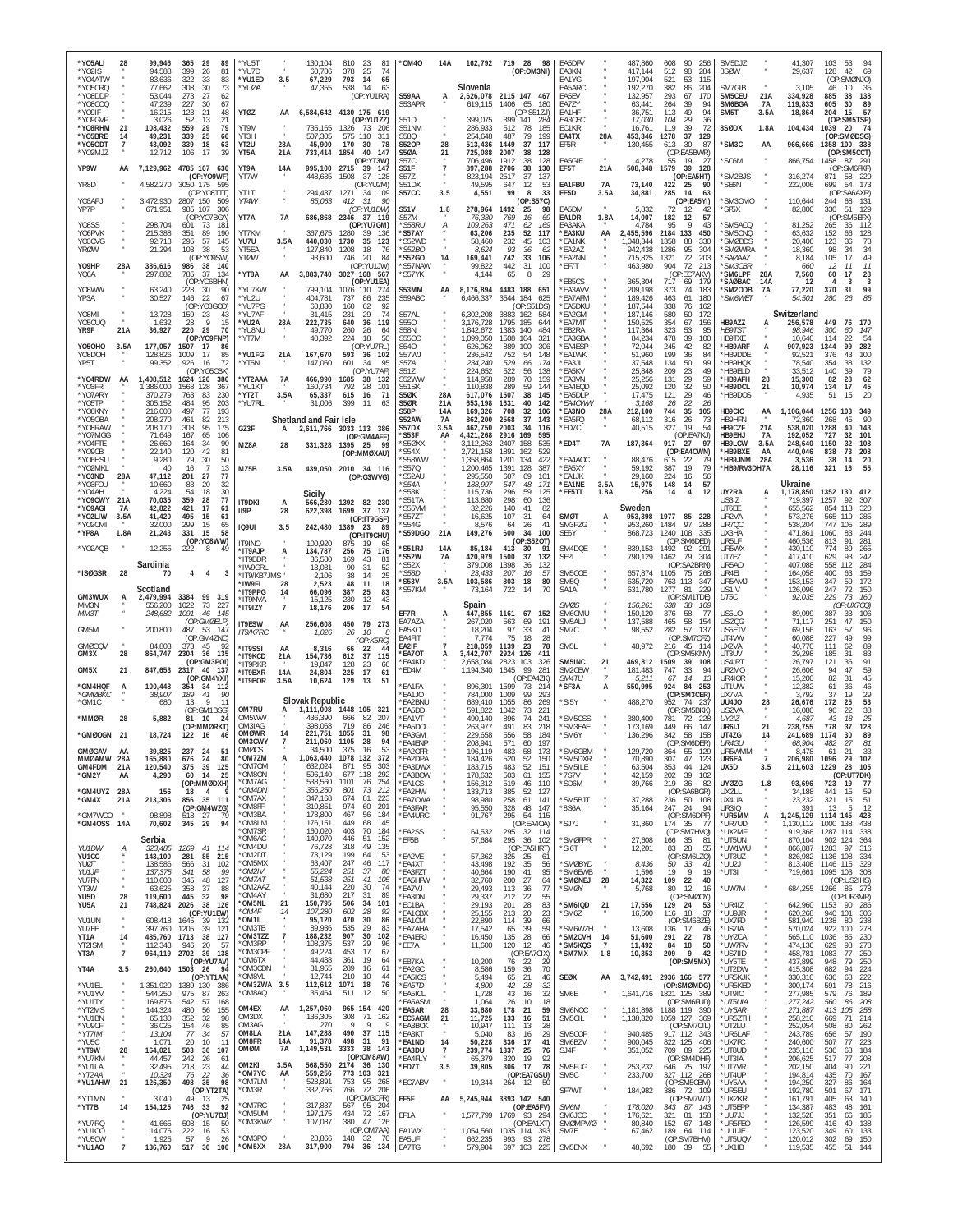| *UR5FS<br>*UR7ZO<br>*UT200<br>*UX2IJ<br>*UT7LW  |                       | 106,470<br>90,818<br>79.790<br>74.798<br>73,647 | 280<br>133<br>-62<br>257<br>61<br>121<br>266<br>60<br>142<br>188<br>62<br>-87<br>302<br>34<br>113 | UT8IO<br><b>UY8IO</b><br>UR5EPG<br>UU2JG<br>UZ8I |                  | 70,819<br>51,264<br>39,396<br>38.410<br>26,814 | 323<br>47<br>155<br>60<br>135<br>46<br>153<br>-35<br>168<br>29 | 104<br>84<br>88<br>80<br>80        | 'VK2CCJ<br>*VK7RF<br>*VK6MAB<br>*VK8AV | 21<br>14             | 6,726<br>1,826<br>3,496<br>35,322                           | 53<br>31<br>39<br>150       | 28<br>31<br>11<br>-11<br>10<br>28<br>25<br>62              | *LU1WI<br>*LU2AYB<br>*LU6U0         |                       | 69,258<br>55,600<br>1,184<br>Aruba                 | 223<br>27<br>403<br>-19<br>32           | 92<br>-31<br>8<br>8               | HD <sub>2</sub> A<br>*HC2TWA        | 28<br>14          | 155,760                             | 258,984 1085 23<br>65<br>(OP:HC2SL)<br>628 24<br>64<br>(OP:R4WAA) |
|-------------------------------------------------|-----------------------|-------------------------------------------------|---------------------------------------------------------------------------------------------------|--------------------------------------------------|------------------|------------------------------------------------|----------------------------------------------------------------|------------------------------------|----------------------------------------|----------------------|-------------------------------------------------------------|-----------------------------|------------------------------------------------------------|-------------------------------------|-----------------------|----------------------------------------------------|-----------------------------------------|-----------------------------------|-------------------------------------|-------------------|-------------------------------------|-------------------------------------------------------------------|
| *UX5TQ<br>*UT1PO<br>*UX2IB<br>*UX4MX<br>*UT7EL  |                       | 67,284<br>65,036<br>64,452<br>61,090<br>60,024  | 142<br>72<br>106<br>274<br>41<br>101<br>201<br>57<br>107<br>166<br>63<br>86<br>142<br>65<br>118   | US7IM<br><b>UY70N</b><br><b>USØLW</b><br>URØIO   |                  | 25,990<br>22,272<br>21,318<br>14,080           | 154<br>38<br>94<br>43<br>73<br>53<br>78<br>31                  | (OP:US7IY)<br>75<br>53<br>61<br>49 | VK6XX<br>VK6WX<br>VK3TZ<br>*VK6DU      | AA<br>1.8A<br>AA     | 67,060<br>7,474<br>238<br>56,800                            | 174 54<br>42<br>9<br>208    | 86<br>(OP:VK6HZ)<br>35<br>39<br>$\overline{7}$<br>39<br>61 | P4ØF<br>*P4ØW                       | А<br>AA               | 13,769,975 7448 150 485<br>10,264,320 4664 168 600 |                                         | (OP:RSGA)<br>(OP:W2GD)            | FY5KE<br>*FY5FY                     | 28<br>21          | French Guiana                       | 2,005,704 3871 38 140<br>(OP:F6FVY)<br>1,455,279 3090 36 125      |
| *UT3WJ<br>*UR3UR<br>*UT7MD<br>*UY7IS<br>*US3IRX |                       | 57,392<br>56,240<br>53,774<br>50,213<br>49.910  | 320<br>30<br>106<br>240<br>42<br>110<br>198<br>43<br>118<br>271<br>40<br>109<br>162<br>44<br>71   | UU2JQ<br>UW57M<br>UY6IM<br>UT1IA<br>UZ4I         | 28A<br>21A       | 13,113<br>-24<br>156,653<br>16.050<br>529,223  | 55<br>40<br>2<br>2<br>506<br>37<br>97<br>18<br>1694<br>38      | 53<br>124<br>57<br>129             | *VK2BNG<br>*VK4FJ<br>9M6NA             | А                    | 55,580<br>12,675<br>East Malaysia<br>7,145,376 4180 162 426 | 158<br>71                   | 48<br>92<br>35<br>30                                       | *CP4/AL4Q A                         |                       | Bolivia<br>64,896                                  | 209 44<br>(OP:DJ8QP @CP4BT)             | 84                                | *ZP9MCE<br>*ZP9EH                   | A<br>21A          | Paraguay<br>185,016<br>57,451       | 478<br>62<br>297 25                                               |
| *UR5IFM<br>*US5EEK<br>*US3LX                    |                       | 49,580<br>48,285<br>46,650                      | 199<br>43<br>105<br>175<br>49<br>96<br>216<br>43<br>107                                           | <b>UZØU</b><br>UR7LY                             | 14A<br><b>7A</b> | 382,096<br>33,390                              | 1268<br>38<br>142<br>30                                        | 129<br>(OP:UY5ZZ)<br>76            | 9M8YY                                  | 28                   | 518,076 1437                                                |                             | (OP:JE1JKL)<br>-32<br>91<br>(OP:JR3WXA)                    | PY2KJ<br>PS2R                       | А                     | <b>Brazil</b><br>2,390,751 1825 118 333<br>310,707 | 640<br>47                               | 124                               | 0A4SS                               | А                 | Peru                                | 2,515,590 2439 115 248                                            |
| *UR5WDQ<br>*UR5WIK<br>*UW2ZL                    |                       | 45,440<br>40,068<br>39.712                      | 364<br>97<br>-31<br>299<br>28<br>98<br>225<br>39<br>97                                            | <b>UX3IO</b><br>UT8IA<br><b>UXØFF</b>            | 3.5A             | 243,312<br>94,506<br>87,400                    | 1207<br>30<br>590<br>26<br>777<br>18                           | 107<br>88<br>82                    | *9M6/NR1J<br>*9M6ZAE                   | A<br>28              | 117,040<br>561                                              | 405<br>19                   | 47<br>65<br>5                                              | PY1KR<br>PX2W                       | 28                    | 9,432<br>1,946,352                                 | 33<br>66<br>3632<br>38                  | (OP:PY2TI)<br>39<br>146           |                                     |                   | Trinidad & Tobago                   |                                                                   |
| *UU4JQE<br>*UV3RT<br>*UR3LPP                    |                       | 39,262<br>35.550<br>33,345                      | 151<br>46<br>88<br>27<br>206<br>63<br>41<br>94<br>202                                             | UX1IL<br>UR5AS<br>UT2PX                          | 1.8A             | 55,280<br>107.272<br>17.464                    | 589<br>16<br>800<br>20<br>10<br>295                            | 64<br>86<br>49                     | *9M8DX                                 | AA                   | 1,593,360                                                   |                             | 1562 117 243<br>(OP:VK6DXI)                                | PX2B                                |                       | 1,093,660                                          | 2665<br>- 37                            | (OP:PY2YU)<br>- 112<br>(OP:PY2EL) | 9Y4/VE3EY<br>9Y4W                   | 14                |                                     | A 11.082.456 6202 153 463<br>1,673,010 3392 39 135<br>(OP:N6TJ)   |
| *UR3LM<br>*UX2HB<br>*UT4UFU                     |                       | 33,320<br>33,288<br>33,274                      | 95<br>228<br>24<br>241<br>28<br>86<br>83<br>130<br>44                                             | US6IKT<br>UX6IR<br><b>UR5AKU</b>                 |                  | 16,300<br>8,580<br>5.994                       | 284<br>11<br>109<br>15<br>12<br>96                             | 39<br>51<br>42                     | *3D2NW                                 | A                    | Fiji<br>1,186,328                                           |                             | 1456 100 186<br>(OP:RW4NW)                                 | PV8ADI<br>PY2MTV<br>PS2T            | 21                    | 56,202<br>45,182<br>1,027,728                      | 497<br>-18<br>291<br>16<br>2441<br>39   | 40<br>-42<br>- 117                | CW5W                                | 28                | Uruguay<br>2,264,770                | 4220 38 147                                                       |
| *UR8EQ<br>*USØUX<br>*US3IY                      |                       | 33,264<br>30,870<br>30,464                      | 198<br>37<br>89<br>138<br>32<br>66<br>41<br>151<br>87                                             | *UX4U<br>*USØH7<br>*UR5IRM                       | AA               | 3,378,575<br>831.396<br>829.980                | 165<br>2166<br>939<br>122<br>976<br>131                        | 580<br>352<br>391                  | *AHØS/KH2 28                           |                      | Guam<br>565,434 1776 30 81                                  |                             |                                                            | PX2C                                |                       | 936,100                                            | 2356<br>-37                             | (OP:PY2TIM)<br>-111<br>(OP:PY2BK  | CX3AL<br>*CX2AM                     | 28                | 579.838<br>202,884                  | (OP:CX6VM)<br>1219<br>36<br>130<br>83<br>656<br>33                |
| *UR4LIN<br>*UR5EIT<br>*UW7CN                    |                       | 26,656<br>25,375<br>24,725                      | 214<br>38<br>98<br>78<br>109<br>47<br>101<br>40<br>75                                             | *UR5XMM<br>*UT5ULX<br>*UY5ZI                     |                  | 650,628<br>480,964<br>451,341                  | 983<br>93<br>88<br>792<br>514<br>119                           | 279<br>286<br>304                  | NH <sub>2</sub> T                      | AA                   | 3,592,800 2096 180                                          |                             | (OP:JH1DVG)<br>420                                         | <b>PY2IQ</b><br>PR7AR<br>PY5XH      | 14<br>3.5             | 764,716<br>25,145<br>88                            | 1859<br>221<br>15<br>13<br>10           | 37 111<br>-32<br>12               | CX5TR<br>CX2BR                      | AA<br>28A         | 183,954<br>744,640                  | 486<br>45<br>93<br>97<br>2036<br>33                               |
| *UR5UBR<br>ANNO.<br>*USØMF                      |                       | 24.480<br>23,183<br>19,740                      | 172<br>29<br>73<br>89<br>44<br>53<br>141<br>-25<br>69                                             | *UY1HY<br>*US2IR<br>*UT4LW                       |                  | 416,545<br>390,951<br>282,586                  | 548<br>111<br>645<br>98<br>845<br>53                           | 256<br>261<br>176                  | NH <sub>2</sub> DX                     | 21A                  | 1,154,602 2321 38 135                                       |                             | (OP:N2NL)<br>(OP:KG6DX)                                    | *PY2NY<br>*PR2W                     | А                     | 2,582,160<br>137,904                               | 2453 115<br>332<br>55                   | 256<br>101<br>(OP:PT2AW)          | CWØA<br>CX7ACH                      |                   | 561,125<br>259,880                  | 92<br>33<br>1867<br>(OP:CX1EK)<br>649<br>32<br>11 <sup>2</sup>    |
| *UT7XT<br>*UX1CI<br>*UR5TEX                     |                       | 17,864<br>17,347<br>16,502                      | 109<br>26<br>62<br>29<br>118<br>54<br>125<br>25<br>49                                             | *UT1UL<br>*UT/R6LC<br>*UY2IG                     |                  | 273,168<br>248.976<br>245,841                  | 463<br>79<br>559<br>76<br>732<br>67                            | 192<br>228<br>160                  | KH6/WB4JTT 3.5                         |                      | Hawaii<br>48,314                                            | 347                         | 17<br>- 32                                                 | *PS7DX<br>*PY2RX<br>*PY4ARS         |                       | 45,990<br>30.160<br>19,950                         | 240<br>32<br>43<br>127<br>77<br>46      | 38<br>-61<br>68                   | CX7CO<br>*CX8AF<br>*CX4SS           | 21A<br>28A<br>21A | 1,235,136<br>4.454<br>9,360         | 2552<br>39<br>129<br>17<br>17<br>60<br>71<br>25<br>35             |
| *UX3IA<br>*UT3QU<br>*UR5EPV                     |                       | 16,016<br>14,352<br>12,036                      | 43<br>87<br>61<br>60<br>38<br>54<br>91<br>22<br>46                                                | *UR5UJ<br>*UY7IQ<br>*UV3QF                       |                  | 230,160<br>218,766<br>209,804                  | 328<br>98<br>384<br>82<br>573<br>62                            | 238<br>221<br>174                  | *KH6CJJ<br>*KH6OA                      | А<br>14              | 525,150<br>850                                              | 831<br>20                   | 96<br>129<br>9                                             | *PY3FF<br>*PY3AJB<br>*PX1X          | 28                    | 3,978<br>2,448<br>384,178                          | 46<br>26<br>33<br>17<br>1012<br>34      | 25<br>19<br>100                   | *CX2DK                              | <b>14A</b>        | 441,641<br>Venezuela                | 987<br>38<br>119                                                  |
| *UU7JM<br>*UT4MW<br>*UR5CC                      |                       | 10,584<br>9,240<br>7,936                        | 50<br>37<br>47<br>74<br>23<br>37<br>29<br>33<br>50                                                | *UY2ZZ<br>*UYØIX<br>*UT5UJ0                      |                  | 201,235<br>188.062<br>183,675                  | 553<br>58<br>453<br>73<br>317<br>71                            | 183<br>193<br>166                  | KH7M<br>KH6U                           | AA                   | 4,891,120<br>130,339                                        | 265                         | 3305 149 371<br>(OP:NA2U)<br>72<br>- 115                   | *PY2RH<br>*PY4YY                    |                       | 331.430<br>168,392                                 | 30<br>886<br>22<br>951                  | (OP:PY1MX)<br>101<br>40           | YV5JBI<br>YV6BXN<br>YW4D            | А<br>28           | 220,255<br>162,840<br>1,002,588     | 369<br>152<br>65<br>129<br>55<br>366<br>2023<br>38<br>136         |
| *UR5FA<br>*UT7UD                                |                       | 6,780<br>5.985                                  | 37<br>41<br>23<br>43<br>27<br>36<br>31                                                            | *UU8JW<br>*UR3LPM                                |                  | 172,080<br>165,620                             | 359<br>80<br>303<br>74                                         | 159<br>171                         | *KH6OO<br>*AH6NF                       | AA<br>28A            | 28,124<br>1,600                                             | 129<br>32                   | 40<br>49<br>14<br>-11                                      | *PY2KC<br>*PU1TMU                   |                       | 30,176<br>4.368                                    | 155<br>24<br>19<br>70                   | 58<br>29                          | YV5KG<br>YV5IAL                     | 3.5               | 83,942                              | (OP:YV1DIG)<br>513<br>-20<br>- 74                                 |
| *UR6AJ<br>*UY5QJ<br>*UR3GO                      |                       | 5,555<br>4,836<br>4,452                         | 41<br>24<br>33<br>23<br>29<br>50<br>20<br>33                                                      | *UX8IW<br>*UY3QW<br>*UR7IKJ                      |                  | 163,076<br>162,750<br>111,000                  | 463<br>61<br>401<br>73<br>343<br>52                            | 175<br>177<br>148                  | YB1FWO                                 | A                    | Indonesia<br>45,840                                         | 149                         | 44<br>76                                                   | *PY4FQ<br>*PY2ELG<br>*PT8CW         | 21                    | 128,800<br>31.878<br>22,720                        | 414<br>31<br>168<br>-24<br>154<br>19    | 81<br>53<br>45                    | *YV5AAX<br>*YV4YC                   | 1.8<br>А<br>28    | 560<br>66,752<br>19,860             | 18<br>$\overline{2}$<br>14<br>180<br>105<br>44<br>261<br>11       |
| *US7LM<br>*UX3IT<br>*UR7CT                      |                       | 3,358<br>2,562<br>2.268                         | 27<br>-20<br>26<br>23<br>23<br>19<br>22<br>22<br>20                                               | *USØTA<br>*UT7WR<br>*UT7NI                       |                  | 91,287<br>83,420<br>73,920                     | 225<br>60<br>288<br>52<br>397<br>47                            | 147<br>120<br>118                  | YB4IR<br>YC1DOL<br>'YB2LSR             | 28<br>14<br>А        | 44,037<br>21,352<br>210,210                                 | 247<br>119<br>520           | 24<br>39<br>21<br>47<br>91<br>56                           | *PY1MT<br>*PY2ZW<br>*PY3XX          | 14<br>7               | 6,279<br>12,264<br>5,405                           | 125<br>84<br>$\substack{23 \ 18}$<br>64 | -7<br>14<br>33<br>29              | *YV8AD<br>*YY4DNN                   | AA<br>7A          | 160,758<br>70,818                   | 259<br>79<br>150<br>371<br>25<br>86                               |
| *US8UA<br>*UT5UHX<br>*US5UCC                    |                       | 2.268<br>1,178<br>1,102                         | 33<br>12<br>16<br>29<br>24<br>14<br>18<br>13<br>16                                                | *US3LR<br>*UR7VA<br>*UT4UB                       |                  | 71,269<br>69,886<br>63,404                     | 172<br>68<br>50<br>188<br>242<br>41                            | 141<br>116<br>90                   | 'YBØECT<br>YBØMZI/4<br>*YC3TKH         | 28                   | 21,868<br>7.440<br>18,904                                   | 101<br>48<br>106            | 32<br>45<br>23<br>37<br>23<br>45                           | PP5BZ<br>PP1CZ                      | AA                    | 4,009,383<br>2,289,429                             | 2954 131<br>2285<br>107                 | -352<br>274                       | K1T0/4                              | A                 | QRP<br>2,758,313                    | 1651 138                                                          |
| *UT2IO<br>*UT3LW<br>*UT8UL                      | 28                    | 198,273<br>156,702<br>123.156                   | 34<br>125<br>656<br>647<br>28<br>95<br>31<br>101<br>414                                           | *UX3IW<br>*UV5QR<br>*UY9IL                       |                  | 57.717<br>52,088<br>44,928                     | 177<br>50<br>283<br>39<br>228<br>42                            | 71<br>97<br>102                    | *YD1CSV<br>*YB8HZ<br>'YC1BJX           | 21                   | 2,074<br>85,827<br>23.177                                   | 27<br>479<br>174            | 13<br>21<br>26<br>41<br>20<br>29                           | ZX2F<br>PY4RGS                      |                       | 1,403,904<br>999.027                               | 1310 112<br>731 135                     | 272<br>(OP:PY2FN)<br>354          | RW9RN<br>N1IX<br>HG3M               |                   | 1.377.075<br>1,118,597<br>1,035,588 | 1228 112<br>-315<br>977<br>97<br>324<br>100<br>1647<br>322        |
| *UT3IJ<br>*UT8IM<br>*UR4MF                      |                       | 120,640<br>76,560<br>43,632                     | 35<br>403<br>110<br>365<br>30<br>80<br>223<br>29<br>72                                            | *UT5UX<br>*US7ISE<br>*UU2JW                      |                  | 29,148<br>10,500<br>9,360                      | 129<br>26<br>78<br>26<br>44<br>31                              | 58<br>49<br>41                     | *YB7XO<br>*YB2FWQ<br>*YB1MBA           | 14<br>$\overline{7}$ | 44,226<br>11,904<br>36                                      | 184<br>76<br>$\overline{4}$ | 26<br>65<br>21<br>41<br>$\overline{2}$<br>2                | PY4HO<br>PY1NX<br>ZV2K              |                       | 984,244<br>428,032<br>341,715                      | 1489<br>-71<br>728<br>67<br>91<br>515   | 170<br>-142<br>194                | LY5G<br>JH10GC<br><b>HSØZIA</b>     |                   | 1,005,800<br>916,150                | 1516 101<br>327<br>952 122<br>243<br>100                          |
| *UT7NY<br>*UR5LAK<br>*UY5YA                     |                       | 40,293<br>38,352<br>36,135                      | 172<br>30<br>69<br>170<br>28<br>66<br>229<br>30<br>69                                             | *UR3QM<br>*UR5LCZ<br>*UX1AA                      | 28A              | 7,770<br>2,944<br>318,872                      | 61<br>27<br>20<br>26<br>778<br>38                              | 47<br>26<br>146                    | YE3AA<br>*YB1LZ                        | 21A<br>AA            | 5,320<br>10,584                                             | 49<br>77                    | 13<br>27<br>26<br>46                                       | PP5EJ<br>PP5JY                      |                       | 322,630<br>55,328                                  | 735<br>-54<br>276<br>28                 | (OP:PY2SHF)<br>100<br>48          | UA7G<br>N1TM                        |                   | 889,232<br>883,623<br>842,080       | 931<br>273<br>1072<br>303<br>826<br>89<br>29'                     |
| *UR5IKN<br>*US7IVW<br>*US3IP                    |                       | 33,120<br>32,300<br>26,964                      | 128<br>81<br>-34<br>246<br>20<br>56<br>58<br>165<br>26                                            | *UT2IV<br>*UR5QU<br>*UW8SM                       |                  | 267,786<br>204,444<br>132,990                  | 780<br>-37<br>591<br>36<br>411<br>36                           | 134<br>126<br>107                  | *YB1TJ<br>'YB2ERL<br>'YCØQR            | 28A<br>21A           | 5,904<br>8,642<br>7.874                                     | 56<br>58<br>49              | 16<br>25<br>20<br>38<br>42<br>20                           | PY10N<br>PV8ABC<br>PY2NFE           |                       | 27.090<br>16,426<br>7.398                          | 96<br>48<br>75<br>28<br>24<br>61        | 81<br>58<br>30                    | SP9NSV<br>JR4DAH<br>N7IR            |                   | 838,090<br>820,415<br>805,763       | 1170 104<br>297<br>965<br>111<br>224<br>706<br>127<br>286         |
| *US8IB<br>*UXØUW<br>*UT5ULQ                     |                       | 26,656<br>18,396<br>14,025                      | 103<br>34<br>64<br>25<br>38<br>112<br>37<br>124<br>18                                             | *UW5U<br>*UXØHO                                  |                  | 130,320<br>49,599                              | 384<br>32<br>237<br>30                                         | 112<br>(OP:UY2UA)<br>69            | *YD1NAA<br>*YB6LD<br>*YD1ARM           | 14A<br>7A            | 7,700<br>168<br>178,800                                     | 125<br>6<br>643             | 21<br>14<br>-6<br>-6<br>28<br>72                           | PT <sub>2</sub> AP<br>PY3DX<br>PR5B | 28A                   | 1,564<br>504<br>1,718,763                          | 53<br>22<br>10<br>3079<br>38            | 46<br>9<br>q<br>161               | YL2CV<br>NA4CW<br>LZØM              |                   | 776,917<br>721,532<br>639,975       | 1195<br>91<br>300<br>723<br>91<br>262<br>273<br>1073<br>98        |
| *U5EX<br>*UT5NA                                 |                       | 12,936<br>5,800                                 | 24<br>96<br>42<br>69<br>15<br>25                                                                  | *UY5LQ<br>*US9PA                                 |                  | 43,316<br>38,477                               | 216<br>27<br>143<br>35                                         | 64<br>74                           | *YB1AR                                 | 3.5A                 | 3,321                                                       | 39                          | 23<br>18                                                   | PY3AU                               | 21A                   | 93,195                                             | 29<br>306                               | (OP:PY2LSM)<br>80                 | RW3AI<br>VE3VN                      |                   | 612,417 1112<br>602,880             | (OP: LZ2SX)<br>292<br>-91<br>715<br>83<br>237                     |
| *UT7LA<br>*UT4NY<br>*UR5AW                      | 21                    | 188,170<br>75,369<br>39,895                     | 608<br>37<br>118<br>334<br>-29<br>82<br>211<br>29<br>72                                           | *UT7TA<br>*UU4JIN<br>*UT7UT                      |                  | 32.340<br>6,372<br>4,888                       | 120<br>28<br>19<br>46<br>47<br>20                              | 70<br>40<br>32                     | V6A                                    | A                    | Micronesia<br>1,352,026 1597 109 189                        |                             | (OP:JA7HMZ)                                                | PP5FG<br>PV8DX<br>PR7AA             | 7A                    | 64.872<br>617,100<br>222,592                       | 159<br>38<br>28<br>1760<br>634<br>29    | 121<br>93<br>99                   | <b>NDØC</b><br>OL3M                 |                   | 583,376<br>550,197                  | 607<br>103<br>258<br>1023<br>83<br>256<br>(OP:OK1TGI)             |
| *UT5PQ<br>*UZ1RM<br>*USØHB                      |                       | 31,920<br>11,592<br>9,680                       | 148<br>25<br>59<br>35<br>79<br>21<br>37<br>96<br>18                                               | *UU4AA<br>*UT3IB<br>*UR8IW                       | 21A              | 644<br>280<br>251,472                          | 14<br>11<br>8<br>6<br>881<br>36                                | 12<br>8<br>120                     | ZL4SS                                  |                      | New Zealand<br>35,640                                       | 168                         | 31<br>50                                                   | PY1CAS<br>PY1ZV                     | 3.5A                  | 39,298<br>29,638                                   | 158<br>29<br>245<br>18                  | (OP:PT7MM)<br>69<br>55            | CO <sub>2</sub> IR<br>KT8K<br>EI8FH |                   | 544,180<br>532,650<br>466,830       | 161<br>1146<br>69<br>82<br>236<br>611<br>1049<br>65<br>220        |
| *UR4RWW<br>*UT3EV                               | 14                    | 1,240<br>115,106                                | 30<br>8<br>12<br>(OP:UR5RU)<br>632<br>32<br>102                                                   | *UX4FC<br>*UT3WS<br>*UR5FCM                      |                  | 247,950<br>54,978<br>48,894                    | 700<br>38<br>267<br>27<br>332<br>22                            | 133<br>-71<br>65                   | ZL2AGY<br>ZL3PAH                       | AA                   | 443,004<br>31,744                                           | 1342<br>121                 | 31<br>83<br>46<br>78                                       | *PY3OZ<br>*PR7AB<br>*PY4LH          | AA                    | 3.112.170<br>1,246,287<br>446,285                  | 2385<br>123<br>1399<br>89<br>609<br>85  | 334<br>268<br>202                 | US2IZ<br>W6JTI<br>G3YMC             |                   | 430,962<br>419,539<br>407,450       | 903<br>255<br>76<br>497<br>207<br>104<br>223<br>955<br>67         |
| *US1PM<br>*UX7U                                 |                       | 112,580<br>96,025                               | 33<br>501<br>97<br>563<br>27<br>88<br>(OP:UX7UA)                                                  | *UX7LL<br>*UX1UX<br>*UR7M7                       | 14A              | 7,007<br>199,220<br>102.656                    | 17<br>55<br>992<br>34<br>574<br>30                             | 32<br>106<br>98                    | 7M <sub>1</sub> A<br>ZM4M              | 28A<br>21A           | 315,221<br>376,674                                          | 1073<br>1034                | 32<br>69<br>98<br>-36                                      | *PY5KC<br>*PY2ABN<br>*PY2NA         |                       | 326.316<br>113.300<br>96.439                       | 579<br>78<br>417<br>40<br>224<br>65     | 135<br>63<br>96                   | SP2DNI<br>LZ7H                      |                   | 389,120<br>384,336                  | 940<br>75<br>229<br>231<br>875<br>83                              |
| *UT3SO<br>*UT5IZ<br>*UR8QR                      |                       | 83,916<br>80,784<br>63,690                      | 519<br>$\mathcal{L}$<br>ŏ<br>558<br>28<br>80<br>370<br>25<br>85                                   | 'UT4AA<br>*UR4CU<br>*UR8IDX                      | <b>7A</b>        | 161.212<br>105,840<br>89,224                   | 574<br>37<br>602<br>26<br>314<br>34                            | 127<br>-86<br>118                  | *P29NO                                 | 7A                   | Papua New Guinea<br>52,998                                  | 309 20                      | 46<br>(OP:JA2VQP)                                          | PR7AYE<br>*PY5TJ<br>*PY2PRB         |                       | 63.840<br>60,852<br>25,048                         | 190<br>47<br>187<br>46<br>39<br>114     | 93<br>86<br>62                    | W6QU                                |                   | 359,611                             | (OP:LZ2ITU)<br>465<br>91 196<br>(OP:W8QZA)                        |
| *UX7QD<br>*US7IB<br>*UR5EFL                     |                       | 49,329<br>32,016<br>14,656                      | 21<br>420<br>66<br>24<br>226<br>63<br>15<br>149<br>49                                             | *UT1AA<br>*UT2II<br>*UX3HX                       |                  | 52,440<br>35,010<br>16,416                     | $\frac{362}{286}$<br>$^{22}_{24}$<br>123<br>14                 | 73<br>66<br>58                     | DX1J                                   | A                    | Philippines<br>4,111,506 3271 129 309                       |                             |                                                            | *PT2ON<br>*PY2FSR<br>*PU4YJS        |                       | 10,706<br>1,450<br>1,184                           | $\frac{35}{13}$<br>73<br>25<br>41<br>15 | 66<br>-12<br>22                   | <b>DL8MBS</b><br>RN4HAB<br>K7HBN    |                   | 340,175<br>335,070<br>333,660       | 889<br>62 213<br>732<br>73<br>233<br>468<br>87<br>162             |
| *UR5PG<br>*UY3WX                                | $\overline{7}$        | 7,473<br>2,730                                  | 99<br>11<br>36<br>38<br>27<br>12<br>34                                                            | *US2WU<br>*UR5VR                                 | 3.5A             | 69,716<br>60,120                               | 478<br>27<br>527<br>20                                         | 89<br>70                           | DU1EV                                  | $\overline{7}$       | 12,857                                                      | 111 16                      | (OP:JE1CKA)<br>- 27                                        | *PX1M                               | 28A                   | 374,262                                            | 27<br>1165                              | 87<br>(OP:PY1MK)                  | OH5YU<br>DL1JDQ<br>HI/K8MR          |                   | 306,720<br>290,628<br>287,280       | 730<br>220<br>64<br>218<br>578<br>81<br>137<br>664<br>52          |
| *UU6J<br>*UT5KO                                 |                       | 313,576<br>75,087                               | 1215<br>118<br>(OP:UU2CW)<br>446<br>-25<br>78                                                     | *UT8EU<br>*UR7EW<br>*UR5IHQ                      |                  | 59,568<br>25,192<br>23,932                     | 380<br>20<br>350<br>10<br>368<br>11                            | 82<br>57<br>51                     | *DU7RH<br>*DU1BP                       | А<br>1.8             | 8,960<br>1,113                                              | 80<br>34                    | 23<br>17<br>9<br>12                                        | *PY4ZO<br>*PY3CAL<br>*PY1NSC        |                       | 135,908<br>49,619<br>23,452                        | 401<br>-31<br>18<br>307<br>259<br>17    | 91<br>41<br>24                    | K3WWP<br>K2JT<br>HA5BA              |                   | 278,901<br>265,176<br>254,000       | 418<br>182<br>51<br>187<br>395<br>67<br>637<br>64<br>186          |
| *UX6IB<br>*UX1CW<br>*US7WW                      |                       | 66,204<br>59,055<br>53,148                      | 356<br>29<br>79<br>23<br>404<br>70<br>215<br>23<br>80                                             | *UT1IM<br>*UT2AB<br>*UT3WM                       | 1.8A             | 6,370<br>468<br>20,800                         | 107<br>10<br>18<br>11<br>292 12                                | 39<br>15<br>53                     | *DU7HF                                 | 28A                  | 602<br>Samoa                                                | 17                          | 6<br>8                                                     | *PY2XC<br>*PY1WW<br>*ZW1ELO         |                       | 19,600<br>19,406<br>15,822                         | 143<br>$^{21}_{23}$<br>156<br>120<br>18 | 35<br>39<br>36                    | UX8IX<br>S53AR<br>IV3DRP            |                   | 247,830<br>238,740<br>224,700       | 89<br>488<br>241<br>625<br>65<br>211<br>513<br>60<br>154          |
| *UT5CY<br>*UT7AW<br>*UY2UQ                      | 3.5                   | 34,710<br>3,977<br>82,419                       | 17<br>355<br>-61<br>87<br>10<br>31<br>19<br>853<br>64                                             | GW3NAS                                           | A                | Wales<br>116,644                               | 271 81 160                                                     |                                    | 5W1SA                                  | А                    | 1,636,082 1861 123 199<br>SOUTH AMERICA                     |                             |                                                            | *PY3MM<br>*PY1CPF                   | 21A                   | 9,882<br>391,500                                   | 194<br>1064<br>34                       | (OP:PY1WX)<br>8<br>10<br>101      | UT5UUV<br>DL8TG<br>VA3SB            |                   | 220,800<br>211,254<br>192,759       | 185<br>666<br>55<br>548<br>63<br>194<br>154<br>332<br>47          |
| *US5E<br>*UX1VT                                 |                       | 70,992<br>54,132                                | 666<br>18<br>69<br>(OP:UR7EO)<br>588<br>15<br>63                                                  | *GW3KDB<br>*GWØBBO<br>*GW4J                      | A<br>28          | 1,205,456<br>110,960<br>233,571                | 1889<br>340<br>42<br>925<br>-28                                | 87 289<br>110<br>-85               | *RI1ANP                                | A                    | Antarctica<br>473,040                                       |                             | 522 93 231<br>(OP:RW6ACM)                                  | *PY4XX<br>*PR7GY<br>*PR7AF          | $\boldsymbol{\theta}$ | 351,226<br>4,664<br>4,160                          | 870<br>36<br>50<br>16<br>17<br>38       | 115<br>28<br>23                   | SP6EIY<br>PY2QI<br>JA1KEB           |                   | 185,702<br>183,680<br>182,085       | 179<br>451<br>74<br>424<br>107<br>53<br>398<br>73<br>110          |
| *UW1U<br>*US5ELM                                |                       | 30,492<br>27,959                                | 362<br>13<br>53<br>(OP:UT7UA)<br>290<br>16<br>57                                                  | *GW4HBK                                          |                  | 16,800                                         | (OP:GWØETF)<br>144<br>18                                       | - 42                               |                                        |                      | Argentina                                                   |                             |                                                            | *PY6TS<br>*PY3FJ                    | <b>7A</b>             | 31,122<br>3,870                                    | 195<br>21<br>58<br>17                   | 57<br>28                          | K2UT<br>UN7EG<br>YU1ML              |                   | 181,792<br>180,999<br>164,836       | 319<br>52 156<br>159<br>335<br>62<br>149<br>684<br>47             |
| *UR7CB<br>*US1VM<br>*UT6UD                      | $\overline{N}$<br>1.8 | 16,815<br>9,159<br>67,551                       | 8<br>49<br>256<br>231<br>37<br>6<br>621<br>19<br>70                                               | <b>MWØIDX</b><br>GW70                            | AA<br>1.8A       | 141,293<br>10,010                              | 289 68 161<br>164<br>(OP:GW3SQX)                               | 9 46                               | LU3XX<br>*LU8XW                        | 28<br>А              | 129,426<br>993,720                                          |                             | 489 28 83<br>1569 62 183<br>(OP:LU1XS)                     | CE3CT                               | А                     | Chile<br>7,715,766 5063 138 396                    |                                         | (OP:LU5DX)                        | EA1GT<br>HB9CBR                     |                   | 161,348<br>160,758                  | 486<br>158<br>51<br>489<br>57 172<br>492<br>60                    |
| *US7VF<br>*UX5NQ<br>*UT2HM                      |                       | 30,590<br>21,289<br>4,148                       | 397<br>13<br>57<br>11<br>50<br>364<br>128<br>6<br>28                                              | *GW4BLE<br>*GWØGEI<br>*GW5R                      | AA<br>28A<br>21A | 327,888<br>15,080<br>1,000,128                 | 498<br>137<br>16<br>2513                                       | 80 244<br>- 42<br>40 152           | *LT7H<br>*LU1ICX<br>*LW5EE             | 28                   | 518,388<br>368,128<br>154,536                               | 1187<br>530<br>591          | 50<br>106<br>86<br>170<br>26<br>68                         | XQ1KZ<br>XR3A                       | 21                    | 992.992<br>327,099                                 | 1452 80 168<br>1082<br>32               | - 75                              | UX8ZA<br>GM4UBJ<br>DL5AYI           |                   | 160,552<br>154,368<br>154,155       | 184<br>423<br>151<br>50<br>393<br>153<br>62                       |
| *UT2IW<br>*UR8GX                                |                       | 3,741<br>2,730                                  | 10<br>33<br>67<br>77<br>$\overline{7}$<br>28                                                      | *MWØEDX 1.8A                                     |                  | 70,231                                         | (OP:GW3YDX)<br>800 16 63                                       |                                    | *LU7YWC<br>*LW1EUD<br>*LW5ER           |                      | 141,703<br>44,640<br>5,379                                  | 510<br>277<br>61            | 75<br>26<br>19<br>41<br>14<br>19                           | CE1/K7CA<br>*CE3KHZ                 | $\overline{7}$<br>28  | 909,150 2149<br>132,552                            | 596<br>26                               | 34<br>111<br>58                   | BA7QT<br>PA7F<br>EA1AER             |                   | 152,484<br>146,200<br>140,400       | 127<br>354<br>67<br>411<br>55<br>145<br>380<br>51 129             |
| UW3U<br>UW1M                                    | AA                    |                                                 | 8,221,603 4685 188 699<br>(OP:UT7UJ)<br>5,582,169 3866 176 625                                    |                                                  |                  | <b>OCEANIA</b>                                 |                                                                |                                    | *LU5FR<br>*LU1AW                       | 14                   | 185,367<br>24,960                                           | 679<br>123                  | 27<br>70<br>24<br>56                                       | *XR3Y<br>CE3AA                      | 28A<br>14A            | 5,265                                              | 20<br>50<br>730,959 1553 38 129         | 25<br>(OP:XQ7UP)                  | R3FQ<br>SBØA                        |                   | 137,196<br>132,136                  | 396<br>61 161<br>501<br>48 151<br>(OP:SMØLPO)                     |
| UV5U<br>UT2UB                                   |                       | 2,368,968<br>1,422,225                          | 1764 169 548<br>(OP:UX1UA)<br>1738 129 396                                                        | VK6LW<br>VK2IM                                   | А                | Australia<br>5,330,822<br>2,568,132            | 3707 139 358<br>2378 112                                       | -266                               | LU9MDH<br>LU601<br>LW5HR               | AA<br>28A            | 27,168<br>2,520<br>,154,300<br>-1                           | 123<br>25<br>2391           | 32<br>64<br>16<br>24<br>35<br>135                          |                                     |                       | Colombia                                           |                                         | (OP:XQ4CW)                        | UT3IT<br>9A4DC<br>G4FPA             |                   | 130,340<br>129,570<br>127,890       | 273<br>70 175<br>58 152<br>382<br>292<br>58<br>203                |
| UT5UDX<br>UR8RF                                 |                       | 1,178,060<br>575,539                            | 1076 150<br>448<br>887 100<br>273                                                                 | VK2BJ<br>VK2PN<br>VK4AFU                         | 28               | 1,147,356<br>868,172<br>32,592                 | 1005 125<br>1248<br>92<br>30<br>146                            | 281<br>162<br>54                   | AY2H<br>LU7DW                          | 7A                   | 455,830<br>19,584                                           | 1018<br>116 25              | 35<br>123<br>(OP:LU7HN)<br>39                              | *HK3ZD<br>*HK1MK                    | A<br>21               | 86,295<br>356,096                                  | 232 49 116<br>1164 27                   | -80<br>(OP:DL6IAK)                | <b>DJØMY</b><br>UN8PT<br>DL1MUC     |                   | 126,960<br>119,680<br>109,296       | 320<br>172<br>58<br>307<br>53<br>107<br>351<br>154<br>62          |
| UT8IT<br><b>UTØRM</b><br>UR5IFB                 |                       | 541,266<br>522,937<br>516,600                   | 710<br>- 98<br>319<br>990 103<br>220<br>759<br>93<br>267                                          | VK3TDX<br><b>VK20X7</b><br>*VK7CW                | 21<br>14<br>А    | 517,860<br>2,139<br>724,130                    | 1411<br>34<br>31<br>11<br>1118<br>78                           | 92<br>20<br>149                    | *LU1FM<br>*LU4FTA<br>*LO4D             | AA<br>28A            | 162,936<br>74,970<br>1,164,670                              | 255<br>301<br>2624          | 90<br>189<br>41<br>64<br>34 121                            | *HK3UA<br>*HK30                     | 14<br>$\overline{7}$  | 15,572<br>471,120                                  | 130<br>-22<br>1394 27                   | 46<br>93                          | KV8S<br>K4FB<br>N7ET/DU7            |                   | 107,535<br>103,761<br>100,529       | 236<br>140<br>61<br>122<br>212<br>61<br>254<br>82<br>61           |
| UY5VA<br>UU4JC<br>UR50A                         |                       | 416,750<br>287,154<br>159,488                   | 1081<br>67<br>183<br>402 102<br>199<br>372<br>65<br>159                                           | *VK30T<br>*VK4SN<br>*VK4XY                       |                  | 156,232<br>106,392<br>71,010                   | 302<br>-82<br>363<br>48<br>204<br>$\frac{55}{55}$              | 154<br>56<br>80                    | *LU7HF<br>*LT4D                        |                      | 420,515<br>199,317                                          | 813                         | (OP:LW9EOC)<br>1026 33 122<br>23<br>64                     | *HK3CW                              | AA                    | 1,258<br>Ecuador                                   | 22 15                                   | 19                                | W8TOM/1<br>DF5WW<br><b>GØOTT</b>    |                   | 99,616<br>95,200<br>91,903          | $\frac{123}{118}$<br>219<br>53<br>250<br>57<br>345<br>38<br>95    |
| UT3WX<br>UY50Z                                  |                       | 123,904<br>81,557                               | 39<br>137<br>496<br>240<br>63<br>128                                                              | *VK3FM<br>*VK4TT                                 |                  | 64,600<br>16,728                               | 183<br>99<br>29                                                | 81<br>39                           | *LU1HLH                                |                      | 105,949                                                     | 391 28                      | (OP:LW6DW)<br>73                                           | HD2T                                | A                     | 12,365,973                                         | 6857 163 458                            | (OP:VE3DZ)                        | EA8IK<br>404SM                      |                   | 91,800<br>84,788                    | 223<br>43 107<br>397<br>36 128                                    |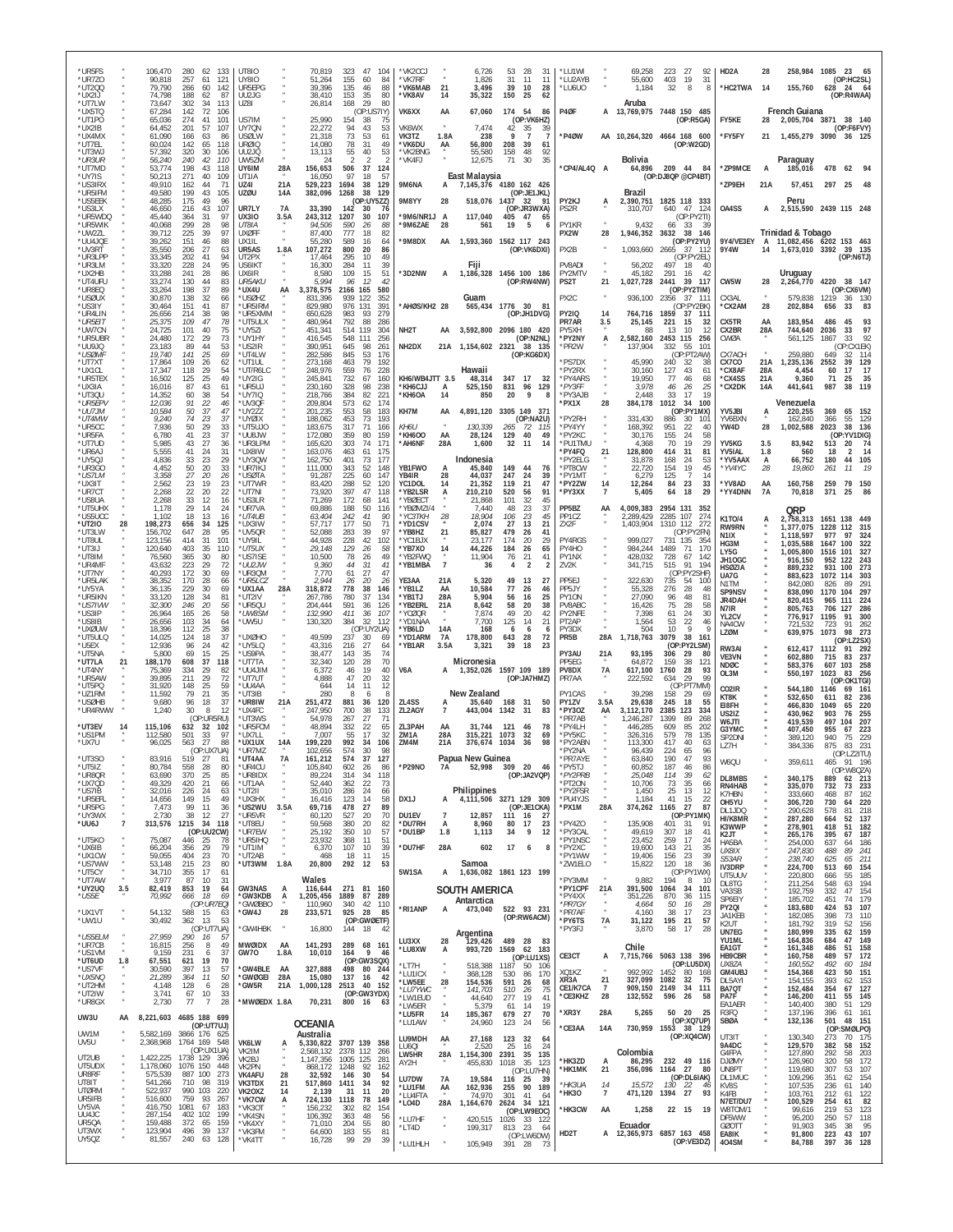| F/M5AEF<br>UT7MT                                   | 79,248<br>78,408                        | 297<br>40 116<br>(OP:M1DUD)<br>298<br>56<br>142                                 | HA3HX<br>JM1RPV/1<br>OE2UKL                                 | 41,600<br>40,764<br>37,820            | 230<br>229<br>265              | -22<br>27<br>21                            | 58<br>52<br>40                   | JA1MZM<br>171MHY<br>JA8CXX                        |     | 80<br>48<br>27                                      | 3<br>4<br>3<br>3<br>$\overline{2}$                                                               |                                 | EE3C<br><b>USØMS</b>                         |      | 48,124<br>36,892                                                   | 273 24<br>-82<br>(OP:EA3KX)<br>272<br>22<br>70                              |    | BY4IIG<br>B <sub>4</sub> T <sub>B</sub> | China<br>3,433,286<br>1,935,840                                                 | 3096 141<br>2030 143            |                          | - 341<br>-337            |
|----------------------------------------------------|-----------------------------------------|---------------------------------------------------------------------------------|-------------------------------------------------------------|---------------------------------------|--------------------------------|--------------------------------------------|----------------------------------|---------------------------------------------------|-----|-----------------------------------------------------|--------------------------------------------------------------------------------------------------|---------------------------------|----------------------------------------------|------|--------------------------------------------------------------------|-----------------------------------------------------------------------------|----|-----------------------------------------|---------------------------------------------------------------------------------|---------------------------------|--------------------------|--------------------------|
| W47GR<br>RD3ARU<br>VE3DTI<br>PC5D                  | 75,587<br>73,656<br>72,790<br>72,704    | 206<br>98<br>-33<br>297<br>41<br>145<br>222<br>47<br>98<br>272<br>44<br>84      | GJ3YHU<br>HA7MW<br>IK2UZQ<br>LZ1IA                          | 26,496<br>25,063<br>23,488<br>20,938  | 170<br>141<br>152<br>184       | 17<br>27<br>-21<br>18                      | 52<br>44<br>43<br>40             | DG3SBM<br><b>T43T</b><br>SP4GL                    | 3.5 | 121,040<br>39,825                                   | 2<br>-1<br>758<br>-16<br>(OP:CO3IT)<br>478<br>13                                                 | 64<br>62                        | IZ1DGG<br><b>MØHDF</b><br>JK1FUP<br>DL7NX    |      | 10.348<br>7,546<br>540<br>450                                      | 135<br>12<br>40<br>130<br>11<br>38<br>18<br>- 9<br>25<br>3<br>15            | g  | B <sub>1</sub> C<br>BY7KTO<br>BY1CQ     | 566,570<br>86,156<br>82,404                                                     | 1051<br>306<br>416              | 81<br>53<br>39           | 184<br>128<br>70         |
| SI2E<br>K2YGM<br>4X1RF                             | 69,472<br>68,774<br>66,693              | 286<br>46<br>121<br>185<br>-37<br>100<br>177<br>40<br>101<br>47<br>108          | N4AU<br><b>S59D</b><br>W5NZ/4                               | 19,680<br>12,558<br>12,220            | 79<br>95<br>78<br>77           | 23<br>24<br>23                             | 73<br>54<br>42<br>40             | UT3EK<br>YO8RIX<br>UT5DJ                          |     | 20,591<br>19,376<br>11,070                          | 296<br>11<br>325<br>10<br>199<br>9<br>66                                                         | 48<br>46<br>45<br>35            | <b>YUØW</b><br>DJ2RG<br>UT4FJ                | 7A   | 127,002<br>71,064<br>68,500                                        | (OP:E71DX)<br>689<br>31<br>91<br>521<br>21<br>87<br>525<br>19<br>81         |    | P33W<br>P3N                             | Cyprus<br>28,158,800 10026 208<br>27,515,496 10193 209                          |                                 |                          | 802<br>-787              |
| <b>DDØVS</b><br>KEØG<br>W9UX<br>RV3DBK             | 62,620<br>61,560<br>55,625<br>54,340    | 257<br>171<br>61<br>91<br>167<br>41<br>84<br>318<br>29<br>114                   | K <sub>1</sub> SX<br>VE3GTC<br>LY2BBF<br>GU4YBW             | 11,770<br>11,526<br>9,870<br>8,901    | 80<br>108<br>105               | 15<br>12<br>14<br>12                       | 39<br>28<br>31                   | <b>KIØG/5</b><br>UA3TW<br>OK8EYJ<br>JH1GNU        |     | 7,250<br>4,134<br>4,032<br>3,780                    | 15<br>93<br>6<br>97<br>5<br>49<br>14                                                             | 33<br>37<br>21                  | IK3JBP<br>JE2UFF<br>GM1J                     |      | 59,212<br>54,870<br>44,712                                         | 384<br>25<br>88<br>235<br>31<br>62<br>210<br>23<br>85                       |    | 4X/UU8J                                 | Israel<br>3,430,729 3007 99 322                                                 |                                 |                          |                          |
| R1AI<br>OZ8A<br>VA3RKM<br><b>DL6UKL</b>            | 52.744<br>51,786<br>50,000<br>49,580    | 199<br>50<br>102<br>230<br>41<br>96<br>181<br>42<br>83<br>255<br>35<br>113      | TA1BM<br>WO2N<br>N8XX<br>JG1GP\                             | 8,208<br>7,384<br>4,356<br>3,584      | 94<br>59<br>44<br>48           | 17<br>17<br>11<br>14                       | 37<br>35<br>25<br>18             | K9.JWV/7<br>BA4WI<br>DF97V<br>HA5NB               | 1.8 | 2.756<br>1,900<br>825<br>17,576                     | 11<br>56<br>9<br>96<br>36<br>5<br>357<br>$\overline{7}$                                          | 15<br>10<br>20<br>45            | YU1WC<br>HA8V                                |      | 39,221<br>20,223                                                   | (OP:MMØBQI)<br>256<br>20<br>71<br>225<br>49<br>14<br>(OP:HA8MV)             |    | JA1BPA<br><b>JAØQNJ</b>                 | Japan<br>6,614,943<br>5,041,494                                                 | 3494 171 520<br>3445 160        |                          | 374                      |
| G7PVZ<br>JH3WKE<br>IZ8JFL/1                        | 47,676<br>47,104<br>46,332              | 39<br>228<br>98<br>216<br>41<br>51<br>38<br>105<br>257                          | CT <sub>2</sub> IOV<br>K90MW<br>JG3GMG                      | 2,870<br>1,922<br>1,410               | 49<br>24<br>22                 | 12<br>12<br>13                             | 23<br>19<br>17                   | RA2FB<br>UT5E0<br>UR4MCK                          |     | 7.439<br>5,445<br>1.176                             | 168<br>$\overline{7}$<br>114<br>6<br>44<br>7                                                     | 36<br>39<br>17                  | UT4UI<br>DK7ZT<br>IZ2QKG                     |      | 20,079<br>7,599<br>4,876                                           | 19<br>121<br>50<br>97<br>14<br>37<br>93<br>9<br>37                          |    | 7.11YAJ<br>JN1YRP                       | 280,140<br>76,255<br>Republic of Korea                                          | 698<br>221                      | -60<br>59                | 101<br>92                |
| <b>DO9ST</b><br>RU3FB<br><b>OM3TLE</b>             | 46.116<br>46,095<br>45,188              | 215<br>35<br>87<br>25<br>316<br>80<br>36<br>107<br>294                          | SP9HVV<br><b>JA4GNK</b><br><b>RZØCQ</b>                     | 1,025<br>912<br>602                   | 17<br>25<br>19                 | 12<br>10<br>7                              | 13<br>14<br>-7                   | <b>S59GS</b><br>VO1NA<br><i>RU3KO</i>             |     | 340<br>130<br>90                                    | 30<br>4<br>10<br>5<br>10<br>3                                                                    | 13<br>h<br>6                    | EA9CD<br>VE9BWK<br>YT3TPS                    |      | 4,719<br>4,686<br>3,610                                            | 51<br>11<br>28<br>22<br>61<br>11<br>63<br>10<br>28                          |    | D7ØLW                                   | 1,993,410 2007 127 287<br>Thailand                                              |                                 |                          |                          |
| K2YG<br>KI4FW<br>AA8R<br>VE3HG                     | 44,950<br>44,375<br>43,218<br>43,044    | 111<br>44<br>111<br>139<br>39<br>86<br>167<br>56<br>91<br>81<br>151<br>21       | DO6SR<br>DU2BOQ<br>V73NS<br>JQ1NG1                          | 532<br>72<br>21<br>134,100<br>125,235 | 14<br>-6<br>534<br>472         | 3<br>30<br>33                              | 3<br>60<br>82                    | W7DRA<br>K2MIJ<br>RA3AN                           | AA  | 36<br>24<br>1,251,720                               | 6<br>3<br>$\overline{2}$<br>8<br>1539 114<br>399                                                 | 3<br>$\overline{2}$             | ZL3AB<br>UT3L<br>UX5UL                       | 3.5A | 64,703<br>44,850                                                   | $\mathbf{1}$<br>л.<br>635<br>18<br>71<br>(OP:UR5LO)<br>467<br>15<br>63      |    | E2E<br>9M2SM                            | 688,503 1421 74 183<br>West Malaysia<br>1,158,456 1949 80 232                   |                                 |                          |                          |
| <b>N6HI/7</b><br>JN3DMJ<br>WA2FBN                  | 42,959<br>42,940<br>41,202              | 146<br>36<br>83<br>50<br>63<br>162<br>122<br>42<br>84<br>39<br>94               | SP4JFR<br>KØFLY<br>F5VBT<br>SP4GFG                          | 96,139<br>90,850<br>90,248            | 361<br>341<br>423<br>365       | 31<br>28<br>31<br>27                       | 96<br>87<br>85<br>79             | RT4W<br>NØUR<br>DM2M                              |     | 1,243,512<br>1,027,040<br>925,903                   | 1186 141<br>465<br>931<br>96<br>296<br>999 110<br>341                                            |                                 | HG6C<br>F1EBN<br>YU1XX                       |      | 39,975<br>39,368                                                   | 485<br>16<br>59<br>(OP:HA6IAM)<br>429<br>14<br>62<br>17<br>347              |    |                                         | <b>EUROPE</b><br><b>Belarus</b>                                                 |                                 |                          |                          |
| SE6C<br><b>UAØSBO</b><br><b>JA9MAT</b>             | 38,836<br>37,389<br>36,480              | 206<br>(OP:SM60<br>CDN)<br>137<br>27<br>76<br>150<br>61<br>-35                  | YT7Z<br>BD8AD1                                              | 77,804<br>76,832<br>73,990            | 397<br>417                     | 30<br>(OP:YU7SK)<br>28                     | 68<br>70                         | OK7CM<br><b>NF1R/6</b><br>RZ3QS                   |     | 693,200<br>624,723<br>585,492                       | (OP:DK3WE)<br>873<br>98<br>302<br>109<br>609<br>254<br>1027<br>93<br>295                         |                                 | BD4WN<br><b>MØVAA</b><br>OM4AA               |      | 36,437<br>21,476<br>17.136<br>5,544                                | 66<br>251<br>20<br>39<br>215<br>12<br>56<br>117<br>7                        | 35 | EU1WW<br>EW2WN                          | 212,454 1007<br>71,613                                                          | 414                             | 37 137<br>27 82          |                          |
| UA4WJ<br>YT2PFR<br>NFØN                            | 36,046<br>36,000<br>34,944              | 170<br>40<br>94<br>254<br>32<br>88<br>123<br>-36<br>68                          | <b>F/E73CQ</b><br>DL2TM<br>14KRF                            | 72,800<br>72,522<br>67,320            | 356<br>331<br>353              | 28<br>30<br>25                             | -72<br>72<br>60                  | <b>SMØTHU</b><br>PG2AA<br>K8ZT                    |     | 535,493<br>526,528<br>513,603                       | 1029<br>76<br>261<br>1001<br>76<br>228<br>453<br>108<br>339                                      |                                 | OF4YLA<br>HA8BE<br>HA7I                      | 1.8A | 1,984<br>22,824<br>22,021                                          | 28<br>64<br>$\overline{4}$<br>284<br>13<br>59<br>9<br>52<br>361             |    | OP4K                                    | Belgium<br>3,881,348 3149 145 489<br>Bosnia-Herzegovina                         |                                 |                          |                          |
| WA2DKJ<br>JG3MGG<br>N3IMU/1<br>VE7BQ0              | 31,602<br>31,290<br>30,780<br>28,342    | 98<br>42<br>96<br>137<br>43<br>62<br>102<br>26<br>82<br>180<br>38<br>36         | JR1NKN<br>AA1CA<br>IZ2JPN<br>YO3DAC                         | 66,216<br>62,222<br>43,430<br>35,441  | 303<br>228<br>238<br>225       | 29<br>25<br>26<br>24                       | 60<br>81<br>60<br>59             | UR5LAM<br>OH5BM<br>JAØVTK/7                       |     | 498,016<br>460,731<br>361,591                       | 1193<br>74<br>242<br>105<br>694<br>306<br>610<br>73<br>156                                       |                                 | UT3N<br>RW3XN                                |      | 13,668<br>1,725                                                    | (OP:HA7JTR)<br>262<br>8<br>43<br>(OP:UT3NK)<br>78<br>6<br>19                |    | E7DX                                    | 14, 147, 450 6934 205 765<br>Croatia                                            |                                 |                          |                          |
| NV9X<br>WA4ZOF<br>JG1MZS<br>JM1DPL                 | 26,529<br>26,332<br>26.112<br>24,415    | 71<br>96<br>40<br>78<br>99<br>38<br>55<br>47<br>106<br>105<br>44<br>51          | OK1LV<br>UT6IS<br><b>GMØLVI</b><br>BH4RRG                   | 34,404<br>32,873<br>32,640<br>29,406  | 185<br>222<br>206<br>186       | 28<br>$^{21}_{23}$<br>25                   | 66<br>50<br>62<br>53             | RL3DZ<br>DL4SDW<br><b>GØTPH</b><br>N4LA<br>JH1HRJ |     | 349,205<br>306,880<br>293,706<br>261,360<br>242,694 | 672<br>88<br>243<br>492<br>78<br>202<br>791<br>60<br>199<br>277<br>98<br>265<br>79<br>499<br>115 |                                 | RX3ALL<br>9A4AA<br>R7NA<br>NW3R              |      | 1,320<br>567<br>414<br>240                                         | 68<br>6<br>-18<br>35<br>4<br>17<br>$\overline{7}$<br>15<br>-11<br>24<br>3   |    | <b>9A1P</b><br>9A7A<br>9A8M<br>9A2L     | 15,472,217 7125 215 816<br>12,902,344 6376 204<br>8,280,701 4927 185<br>383.932 | 972                             | 54                       | 754<br>684<br>158        |
| PAØRBO<br>KD9B/4<br>WØRSP/7<br>SM5DFM              | 23,500<br>23,072<br>22,325<br>22,230    | 30<br>70<br>152<br>90<br>37<br>66<br>59<br>104<br>-36<br>103<br>36<br>78        | KN <sub>1</sub> H<br>OH7FF<br>RZ4LA<br>OK1AIJ               | 23,214<br>20,313<br>20,128<br>16,060  | 121<br>268<br>172<br>183       | 21<br>16<br>19<br>16                       | 52<br>45<br>55<br>39             | IZ3NVR<br>SM6EQO<br>ZL3TE                         |     | 229,353<br>228,158<br>206,736                       | 507<br>65<br>202<br>484<br>76<br>225<br>434<br>72<br>105<br>(OP:W3SE)                            |                                 |                                              |      | <b>MULTI-OPERATOR</b>                                              | (OP:NH7C)                                                                   |    | OK5W<br><b>OK70</b>                     | <b>Czech Republic</b><br>11,089,650 5151 206 769<br>7.101.910 4045 178          |                                 |                          | 637                      |
| IW5DLY<br>DL8LR<br><b>DHØJAE</b><br>AI9K           | 21,111<br>20,418<br>19,266<br>17,574    | 120<br>32<br>61<br>112<br>31<br>51<br>30<br>156<br>48<br>60<br>76<br>41         | OH <sub>2</sub> ID<br><b>GW4EVX</b><br>JH3HYT<br>OK2NMA     | 15,812<br>15,132<br>12,834<br>12,376  | 183<br>171<br>101<br>132       | 15<br>14<br>22<br>18                       | 44<br>38<br>47<br>34             | NU4B<br>0Z60M<br>PE2K                             |     | 176,755<br>149,225<br>145,692                       | 244<br>76<br>189<br>359<br>69<br>166<br>438<br>49                                                | 122                             |                                              |      | SINGLE-TRANSMITTER<br><b>NORTH AMERICA</b><br><b>United States</b> |                                                                             |    | OL2U<br>G6PZ                            | 935,066 1420 100 318<br>England<br>12,433,374                                   | 5811 202 749                    |                          |                          |
| ON2AD<br>F5IQJ<br>ER1LW                            | 17,334<br>17,296<br>16,647              | 113<br>33<br>48<br>92<br>35<br>57<br>71<br>57<br>36                             | JN3VQM<br>DL3BVA<br>SP8LXE                                  | 11,872<br>10,865<br>7,072             | 94<br>103<br>108               | 20<br>16<br>14                             | 36<br>37<br>38                   | OE4VIE<br>NQ2W<br>JK1TCV<br>N3WD                  |     | 144,060<br>127,140<br>117.740<br>110,635            | 446<br>135<br>61<br>241<br>54<br>141<br>222<br>78<br>125<br>193<br>52<br>151                     |                                 | W1WMU<br>K8AZ<br>W1VF                        |      | 12,649,572 5008 185<br>11,352,484<br>10,189,638                    | 721<br>4540 187<br>705<br>4462 176<br>661                                   |    | G5W<br>G4AQG                            | 10,336,239<br>123.540                                                           | 5547<br>398                     | 198<br>47 127            | 711                      |
| WA8HSB/4<br>W2JEK<br>AF9.I<br>EA8/DK7AN            | 16,254<br>15,552<br>15,428<br>15,300    | 74<br>32<br>54<br>88<br>41<br>67<br>75<br>28<br>48<br>82<br>29<br>46            | JI1SAI<br><b>JR4BYH</b><br>12 <sub>BPP</sub><br><b>WBØB</b> | 6,350<br>5,616<br>4.719<br>3,834      | 57<br>48<br>55<br>51           | 19<br>19<br>15<br>20                       | 31<br>33<br>24<br>34             | EB1RL<br>SM6PPS<br><b>L72DB</b>                   |     | 100,419<br>95,877<br>70.938                         | 292<br>131<br>56<br>453<br>37<br>390<br>30                                                       | 122<br>96                       | K5TR<br>K2QMF<br>AA9A<br>AB4B                |      | 9,273,099<br>8,792,616<br>8,541,295<br>5,423,757                   | 3899 190<br>679<br>4002 166<br>630<br>3506<br>187<br>694<br>2647 169<br>600 |    | RT <sub>6</sub> A<br>UA4M<br>RL3A       | European Russia<br>12,237,225 6413 210 791<br>11.050.404<br>8,932,421           | 6740 200<br>5242                | 197                      | 756<br>740               |
| K8R JW<br>N7RCS/1<br><b>OZØRS</b>                  | 13,937<br>13,680<br>13,464              | 49<br>67<br>28<br>88<br>18<br>54<br>99<br>59<br>29                              | RA3XFV<br>JH2KGL<br>JH1CFV                                  | 3,399<br>2,812<br>1,925               | 50<br>41<br>31                 | 10<br>16<br>11                             | 23<br>21<br>-14                  | VE5VA<br>IK40MU<br>VU2LBW<br>VE3CV                |     | 70,882<br>68,569<br>59,724<br>52,800                | 158<br>56<br>205<br>53<br>148<br>52<br>106<br>139<br>58                                          | 110<br>138<br>102               | W7VJ<br>K3PH<br>K5RX                         |      | 5,416,661<br>5,086,301<br>3,884,480                                | 2804 177<br>536<br>2622 151<br>532<br>1808<br>185<br>611                    |    | RT7T<br>RT5G<br>RT3F                    | 7.122.180<br>6,990,450<br>6,212,448                                             | 4347<br>4826<br>3673            | 186<br>191<br>191        | 711<br>679<br>697        |
| PA7PYR<br>W4AG1<br>IK1BPL<br><b>NNØQ</b>           | 12,740<br>12,525<br>12,320<br>11,832    | 120<br>25<br>66<br>50<br>80<br>25<br>98<br>22<br>33<br>46<br>56<br>66           | UU9JAN<br>AB8FJ<br>WB3JFS/7<br>AC2HJ                        | 1,242<br>817<br>476<br>25             | 46<br>18<br>19<br>3            | 6<br>6<br>6<br>$\overline{2}$              | 21<br>13<br>-3                   | OK2NA<br>BD4WM<br>DK2AB                           |     | 50,697<br>45,133<br>39,000                          | 204<br>41<br>47<br>194<br>233<br>31                                                              | 90<br>74<br>94                  | KN <sub>2</sub> M<br>W6XB<br>N2NS/6<br>N3BNA |      | 3,415,963<br>2,632,382<br>2,458,128<br>2,370,560                   | 1694 164<br>567<br>1711 157<br>400<br>1510 169<br>448<br>1380 142<br>498    |    | RM41<br>RM4F<br>UA3R<br><b>RM10</b>     | 5,396,376<br>5,282,482<br>4,495,104<br>3,059,976                                | 3967<br>4152<br>3615<br>2706    | 179<br>179<br>169<br>154 | 645<br>615<br>599<br>554 |
| <b>DHØDK</b><br>NO2D/Ø<br>DK4CU                    | 11,523<br>11,470<br>11,040              | 29<br>40<br>99<br>40<br>61<br>34<br>122<br>15<br>65                             | II7M<br>K2BCM<br>US5VX                                      | 15<br>12<br>122,332<br>14             | 3<br>568                       | 2<br>3<br>29                               | 3<br>3<br>90                     | N2QT/4<br>CO2IZ<br>KC5WA                          |     | 37,944<br>34,848<br>33,275                          | 105<br>46<br>35<br>216<br>113<br>43<br>115<br>43                                                 | 90<br>86<br>78<br>75            | K6KR/7<br>AD4FS<br>N7BV                      |      | 2,236,110<br>2,084,530<br>1,994,480                                | 1471 147<br>423<br>1356 145<br>469<br>1442<br>150<br>385                    |    | RT4D<br>RK3R<br>RT7M                    | 2,767,360<br>1,444,352<br>1,034,720                                             | 2035<br>2112<br>1571            | 168<br>117<br>112        | 568<br>379<br>334        |
| G4FDC<br>AE3J<br>DL2BIS<br>DI 21 FH                | 10,896<br>10,878<br>9,798<br>9.768      | 85<br>21<br>27<br>55<br>27<br>47<br>76<br>23<br>46<br>74<br>23<br>43            | G3LHJ<br>VU2UR<br>HA6VV<br>F1411                            | 66,066<br>60,170<br>59,976<br>58.410  | 430<br>213<br>397<br>334       | 19<br>29<br>22<br>22                       | 72<br>81<br>76<br>77             | IK2GWH<br>ES1CW<br>K5KJ<br>RV3DBX                 |     | 22,892<br>17,748<br>16,281<br>14,256                | 92<br>39<br>75<br>30<br>32<br>84                                                                 | 77<br>51<br>67                  | W6DR<br>N4FX<br>KCAD<br>W3LJ                 |      | 1,820,740<br>1,754,246<br>1,634,262<br>1,619,786                   | 1139 158<br>432<br>1104 144<br>475<br>1314 105<br>361<br>1224<br>124<br>394 |    | RC4HAA<br>RK4HYT<br>RO4A<br>RZ3AWM      | 785,750<br>700.200<br>176,111<br>80.726                                         | 1138<br>1115<br>490<br>302      | 116<br>119<br>64<br>52   | 333<br>331<br>183<br>129 |
| <b>PDØHF</b><br>AA3CS<br>DM1LM                     | 9.387<br>9.179<br>8,549                 | 77<br>22<br>41<br>77<br>24<br>43<br>79<br>26<br>57                              | EA7AAW<br>US5EFU<br><b>UTØEO</b>                            | 38,257<br>36,000<br>35,358            | 308<br>337<br>318              | 14<br>18<br>19                             | 53<br>62<br>64                   | LA1DSA<br>DH5MM<br>AA4GA                          |     | 14,214<br>13,440<br>12,561                          | 29<br>118<br>68<br>42<br>57<br>30                                                                | 74<br>54<br>49                  | WØU0/5<br>K3MJW<br>KEØL                      |      | 1,265,914<br>888,440<br>523,875                                    | 853 149<br>389<br>900 105<br>275<br>507<br>103<br>272                       |    | RZ1AWT<br>RK3PWJ                        | 69,372<br>17.388                                                                | 261<br>129                      | 47<br>29                 | 141<br>-63               |
| AD4IF<br><b>RD80</b><br>$DI$ $3YD$<br><b>MØGBZ</b> | 8,305<br>8,000<br>7,392<br>6.784        | 40<br>59<br>15<br>67<br>34<br>16<br>103<br>42<br>-14<br>21<br>43<br>74          | EA2BD<br>LZ2TU<br><b>MJØASF</b><br>SP6QKP                   | 33,088<br>29,406<br>24,300<br>24,016  | 233<br>276<br>348<br>209       | 21<br>21<br>-11<br>20                      | 67<br>-57<br>49                  | NA1DX/3<br>OZ7DK<br>WA2NYY<br>OK1DMP              |     | 11,592<br>9.450<br>8,636<br>7,571                   | 74<br>34<br>27<br>88<br>54<br>26<br>41<br>30                                                     | 58<br>48<br>42<br>37            | <b>NØMA</b><br>W1FM<br>W9FZ                  |      | 216,648<br>126,276<br>23,608                                       | 344<br>61<br>155<br>253<br>62<br>142<br>100<br>-47<br>-57                   |    | DR4A<br>DP9A<br><b>DFØGEB</b>           | Fed. Rep. of Germany<br>8,871,240<br>7.759.696<br>2,198,196                     | 4632<br>4414<br>1876            | 197<br>188<br>150        | 698<br>689<br>543        |
| 14MNY<br>VE3WZ<br>DF9DD                            | 6,528<br>5,428<br>4,617                 | 72<br>135<br>24<br>40<br>48<br>19<br>51<br>24<br>33                             | F5MPN<br>LZ50Z<br><b>JRØGFM</b>                             | 23,249<br>16,281<br>14,760            | 279<br>186<br>105              | 14<br>-17<br>22                            | 56<br>53<br>50<br>38             | DK3IP<br>R3DAU<br>IZ2QCU                          |     | 5,917<br>3,634<br>3,120                             | 80<br>17<br>15<br>67<br>48<br>14                                                                 | 44<br>31<br>25                  | WA4PIG<br>KL7RA                              |      | 1,652<br>Alaska                                                    | 25<br>10<br>18<br>12,466,740 6514 195 585                                   |    | <b>DM57</b><br>DI 5M<br><b>DBØRC</b>    | 874.230<br>621.214<br>223,333                                                   | 1160<br>999<br>551              | 109<br>94<br>73          | 374<br>280<br>184        |
| W4TZM<br>SG6A<br>IW1BCO                            | 4.459<br>4,368<br>4,320                 | 37<br>18<br>19<br>63<br>33<br>(OP:SA6AQP)<br>49<br>20<br>40                     | UA1CEC<br>SP6BXM<br>W8NNC                                   | 10,920<br>9,360<br>8,036              | 95<br>158<br>141<br>68         | 15<br>11<br>13                             | 41<br>37<br>36                   | SP9RQH<br>BG6IYQ<br>BH4TMM<br>BA6QH               |     | 1,400<br>950<br>130<br>104                          | 18<br>14<br>28<br>13<br>5<br>5<br>5<br>4                                                         | 14<br>12<br>5<br>$\overline{4}$ | VP9I                                         |      | Bermuda                                                            | 11,931,255 6327 164 609                                                     |    | DKØIU<br>OF4ØR                          | 182,850<br>Finland<br>5,697,985 4245 169 586                                    | 390                             | 73                       | 192                      |
| <b>BD7PTS</b><br>EA3BES<br>WFØT                    | 4,002<br>3,995<br>3,960                 | 55<br>32<br>26<br>133<br>22<br>63<br>20<br>$\frac{25}{31}$<br>36                | <b>NUØT</b><br>DG2HN<br>OH3KRH                              | 7,150<br>6,468<br>4,794               | 57<br>103<br>77                | 19<br>9<br>12                              | 31<br>35<br>39                   | JR3RWB<br>F4BKV<br>SO <sub>6</sub> C              | 28A | 121,914<br>119,988<br>98,412                        | 419<br>34<br>32<br>388<br>331<br>33<br>(OP:SP6CIK)                                               | 83<br>100<br>85                 | VE7GL<br>VY1EI                               |      | Canada<br>1,510,264 2327 98                                        | 6,721,396 4052 167 525<br>200                                               |    | OH2BAH<br>OG3I                          | 3,775,468 2977 160 556<br>460,816                                               | 736                             | 91                       | 241                      |
| XE1H<br>7K1CPT<br>PAØZAV<br>NZ8Y                   | 3,800<br>3,735<br>3,640<br>3,634        | 34<br>19<br>$25\,$<br>39<br>20<br>41<br>17<br>23<br>$\frac{29}{29}$<br>33<br>17 | <b>USØKF</b><br>EA8/OH2BEM<br><b>9A2KO</b><br>PY2ZQ         | 4,650<br>4,356<br>4,048<br>1,947      | 101<br>48<br>125<br>32         | 11<br>10<br>9<br>15                        | 39<br>23<br>37<br>18             | EC4TA<br>W4Q0<br>KU7Y                             |     | 88,842<br>77,862<br>74,865                          | 426 27<br>25<br>237<br>258<br>27                                                                 | 75<br>89<br>78                  | VB7A<br>VA7ZT<br>VA7XB                       |      | 673,823<br>449,905<br>78,970                                       | 1075<br>93<br>190<br>553 100<br>235<br>199 45<br>104                        |    | TM6M<br>TM4Q<br>F5JVP                   | France<br>16,420,000<br>7,975,584<br>1,787,040                                  | 7141 207 793<br>4652<br>2603    | 185<br>97 311            | 679                      |
| YO2MBU<br>PA1B<br>KC9EE/4                          | 3,294<br>2,646<br>2,494                 | 38<br>60<br>23<br>55<br>16<br>33<br>$25\,$<br>27<br>18                          | 5P1B<br>JK7DWD<br>IZ8EWD                                    | 1,862<br>1,568<br>1,218               | 39<br>22<br>32                 | 12<br>11<br>$\overline{7}$                 | 26<br>17<br>22                   | <b>MØOSH</b><br>OH7KD<br>ON <sub>9</sub> CC       |     | 71,577<br>70,739<br>63,710                          | 321<br>26<br>274<br>31<br>261<br>27                                                              | 73<br>96<br>88                  | ZF1A                                         |      | Cayman Islands                                                     | 14.689.880 7478 179 650                                                     |    | TM5CD<br>F6KRD                          | 718,771<br>13,020<br>Greece                                                     | 1344<br>127                     | 97 276<br>37             | 68                       |
| YO4HHP<br>K4MTX<br>JE1ILP<br>V85AN                 | 2,451<br>2,010<br>1,961<br>1,792        | 37<br>43<br>20<br>19<br>50<br>11<br>23<br>21<br>16<br>28<br>13<br>15            | II7U<br>VE3IGJ<br>LX1ER<br><b>JK3AHS</b>                    | 1,092<br>715<br>475<br>6              | 30<br>31<br>15<br>$\mathbf{1}$ | $\boldsymbol{6}$<br>7<br>8<br>$\mathbf{1}$ | 20<br>6<br>11<br>-1              | G4KRJ<br>NA5NN<br>DK1IZ                           |     | 54,808<br>33,234<br>29,406                          | 393<br>18<br>136<br>24<br>(OP:K2FF)<br>229<br>21                                                 | 50<br>63<br>37                  | HI3A                                         |      | Dominican Republic<br>Jamaica                                      | 8,402,866 5395 148 519                                                      |    | SZ1A                                    | 5,925,172 4234 184 682<br>Hungary                                               |                                 |                          |                          |
| VA7AD<br><b>KØOU</b><br>JG1MWW                     | 1,764<br>1,740<br>1,696                 | 34<br>14<br>14<br>$28\,$<br>19<br>10<br>29<br>17<br>15                          | DL3PB<br>CO8DM<br>YV5EN                                     | 77,924<br>64,894                      | 358<br>347                     | 21<br>15                                   | 71<br>56                         | DJ3HW<br>LU3JVO<br>W1TEF/4                        |     | 28,908<br>23,680<br>21,658                          | 165<br>25<br>229<br>16<br>105<br>$\frac{23}{23}$                                                 | 48<br>21<br>$\frac{75}{44}$     | 6Y7W                                         |      | <b>Sint Maarten</b>                                                | 15, 161, 416 7591 186 665                                                   |    | HG6N<br>HA5X<br>HA4KYV                  | 8,908,044 5095 185 691<br>5,340,704 3709 159 593<br>18,616                      | 391                             | 9                        | - 43                     |
| W1WQG<br>JG1BGT<br>VE3DON<br>IK30II                | 1,435<br>1,274<br>1,190<br>1,160        | $35\,$<br>$27\,$<br>14<br>17<br>14<br>12<br>20<br>25<br>15<br>16<br>14<br>15    | G4DBW<br>YO4BEW<br>SP7BCA<br>KØOD                           | 48,190<br>48,110<br>45,346<br>45,308  | 419<br>414<br>437<br>179       | 16<br>20<br>20<br>23                       | 63<br>65<br>62<br>71             | WY6DX<br>CE3OP<br>JH1RVN<br>PY1CMT                |     | 16,884<br>2,480<br>936<br>646                       | 114<br>49<br>13<br>11<br>16<br>22<br>9                                                           | 18<br>15<br>8                   | PJ7W<br>KP2M                                 |      | <b>US Virgin Islands</b>                                           | 10,273,536 6022 144 528<br>7,604,844 4156 162 592                           |    | EI7M<br>EI1Y                            | Ireland<br>12,705,945 6565 194 691<br>12,034,737 6252 184 707                   |                                 |                          |                          |
| <b>IK1DOW</b><br><b>IK7LVE</b><br>UW3WU            | 840<br>720<br>720                       | $\frac{12}{13}$<br>15<br>12<br>18<br>11<br>28<br>14<br>- 6                      | HB9CEY<br>F5UL<br>RT5R                                      | 40,685<br>34,983<br>30,456            | 363<br>330<br>261              | 15<br>14<br>18                             | 64<br>55<br>63                   | DL1EFW<br>HA3JB<br>VE6BMX<br>K5ND                 | 21A | 179,077<br>132,924<br>128,721<br>89,376             | 626<br>33<br>492<br>34<br>28<br>543<br>298<br>26                                                 | 98<br>98<br>79<br>86            |                                              |      | AFRICA                                                             |                                                                             |    | GT8IOM<br><b>MDØHHH</b>                 | Isle of Man<br>28,140<br>25,830                                                 | 176<br>140                      | 36<br>39                 | 69<br>66                 |
| JA1BVA<br>SP9DEM<br>DM9AYZ<br>OK1K                 | 700<br>600<br>580<br>550                | 12<br>14<br>13<br>13<br>12<br>$\frac{12}{12}$<br>8<br>16<br>10<br>12<br>13      | <b>IW3ILM</b><br>N2JNZ<br><b>BV3FG</b><br>HA4FY             | 27,892<br>27,740<br>24,924<br>18,880  | 224<br>141<br>229<br>252       | 15<br>15<br>19<br>13                       | 61<br>58<br>43<br>51             | VE3XD<br>EA5ON<br><b>K3TW/4</b>                   |     | 83,930<br>79,506<br>79,492                          | 287<br>26<br>336<br>28<br>32<br>235                                                              | 83<br>98<br>87                  | CN <sub>2</sub> AA<br>5C5T                   |      | Morocco                                                            | 33,276,270 11080 213 829<br>4,263,888 3478 103 318                          |    | IR4M                                    | Italy<br>14,730,210 6621 205 785                                                |                                 |                          |                          |
| YB6EI<br>WB2ART                                    | 408<br>144                              | (OP:OK1XOE)<br>$\overline{7}$<br>10<br>12<br>12<br>5<br>-7                      | DJ3GE<br>WA8REI<br>VA1MM                                    | 11,623<br>11,440<br>11,040            | 154<br>81<br>103               | 13<br>$\frac{15}{11}$                      | 46<br>40<br>37                   | YT1CI<br>NN7SS<br>YT5M                            |     | 73,260<br>68,295                                    | 284<br>36<br>169<br>32<br>113<br>(OP:K6UFO)                                                      | 96                              |                                              |      | ASIA<br>Asiatic Russia - District 9                                |                                                                             |    | IR4X<br>1050<br>IR2L<br>II4I            | 11,074,966<br>8,106,450<br>6,529,131 4129 175<br>492,072                        | 5264 196<br>4326 184 641<br>741 | 98                       | 742<br>602<br>250        |
| KK6GMH<br>JR1USU<br>JE6CHY<br>WB6HVH               | 132<br>110<br>80<br>80                  | 7<br>6<br>6<br>8<br>6<br>4<br>4<br>4<br>4<br>5<br>-5<br>5                       | UR3PGW<br>W1TW<br>VK2CCC<br>JM2RUV                          | 9,646<br>6,837<br>5,576<br>5,450      | 148<br>95<br>70<br>50          | 11<br>11<br>16<br>17                       | 42<br>42<br>18<br>33             | LU4HK<br>UA9UHN<br>JG1SPS                         |     | 62,905<br>60,342<br>41,664<br>28,842                | 282<br>33<br>281<br>26<br>25<br>192<br>176<br>23                                                 | 82<br>63<br>71<br>43            | RN9T<br>RC9YA                                |      | 667,359<br>344,000                                                 | 905 78 219<br>619 66<br>184                                                 |    | IQ2DN                                   | 7,866<br>Latvia                                                                 | 98                              | 17                       | 40                       |
| KB5JO<br>N3SY/2<br>K300<br>28                      | 38<br>18<br>260,022                     | 9<br>36<br>10<br>$\overline{Q}$<br>9<br>$\overline{Q}$<br>604<br>29<br>122      | DL2DWP<br>SM6MIS<br>DL2BQD                                  | 5,248<br>2,166<br>1,870               | 82<br>62<br>31                 | 8<br>8<br>12                               | 33<br>30<br>22                   | KO3T<br>NX2PX<br><b>MØDDT</b>                     |     | 14,973<br>10,092<br>9,216                           | 21<br>81<br>61<br>13<br>90<br>19                                                                 | 48<br>45<br>45                  | <b>RWØA</b><br><b>RZØCWA</b><br>RXØL         |      | Asiatic Russia - District Ø<br>197,784<br>18,360                   | 11,951,500 5707 182 638<br>594 68<br>96<br>137<br>43<br>42                  |    | YL1S<br>LY4A                            | 1,523,962 1483 130 453<br>Lithuania<br>3,806,109 3133 156 573                   |                                 |                          |                          |
| KR <sub>20</sub><br>GM3YEH<br>LZ2RS<br>G4CWH       | 232,440<br>116,085<br>113,870<br>65,604 | 551<br>31<br>118<br>448<br>25<br>84<br>418<br>32<br>86<br>24<br>60<br>413       | UX4CR<br>RN3KK<br>JO1EEQ<br>SP5ETS                          | 1,488<br>782<br>351<br>320            | 50<br>36<br>19<br>19           | $\overline{4}$<br>5<br>5                   | 24<br>19<br>$\overline{4}$<br>11 | YB1NWP<br>JH3DMQ<br>JH10ES<br>W6NF/7              |     | 9,196<br>6,825<br>5,610<br>648                      | 75<br>14<br>17<br>64<br>44<br>19<br>17<br>$\overline{7}$                                         | 30<br>22<br>32<br>11            | YM2KK                                        |      | <b>Asiatic Turkey</b>                                              | 2,121,147 2177 99 288                                                       |    | Z37Y                                    | Macedonia<br>1,301,820 2333 90 300                                              |                                 |                          |                          |
| SP5DDJ<br>9A2EY<br>DF5RF                           | 64,893<br>56,781<br>45,954              | 32<br>65<br>263<br>302<br>26<br>55<br>259<br>24<br>50                           | UA1CEG<br>JH4WUI<br>RD3AJB                                  | 224<br>192<br>100                     | 14<br>13<br>8                  | $\overline{4}$<br>5<br>$\sqrt{4}$          | 10<br>3<br>6                     | UU4JDD<br>YU1LM<br><b>IK6FWJ</b>                  | 14A | 225<br>130,950<br>66,918                            | 11<br>5<br>547<br>33<br>378<br>28                                                                | $\overline{4}$<br>102<br>86     | <b>4K7Z</b>                                  |      | Azerbaijan                                                         | 4,156,494 3029 123 386                                                      |    | PI4DX                                   | Netherlands<br>10,140,624 5029 197 739                                          |                                 |                          |                          |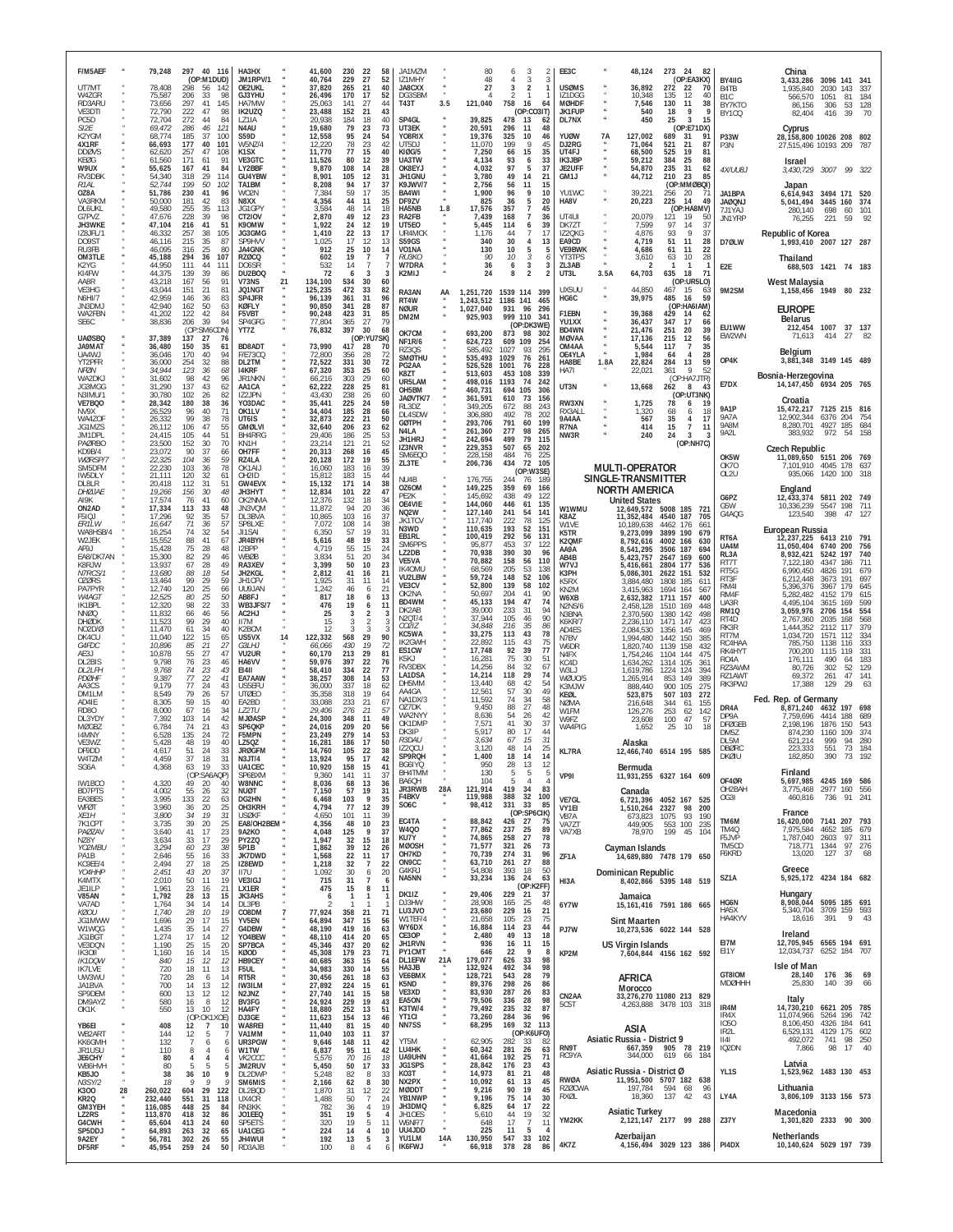| PA6V<br>PI4ZOD                          | 3,042,774 2847 141 448<br>31,827<br>191<br>38<br>65                                                                                                    | VE3EJ                                             | <b>NORTH AMERICA</b><br>21,652,131 9049 197 736<br>14.564.200<br>8396 161                                                    | G3V<br>UW5Y<br>PI4A                      | 4,843,630<br>3,840,767<br>2,486,991                            | 2507 166<br>2656 131        | 4485 136 469<br>595<br>428                        | 'N2JNZ<br>*WA3YRI/2<br>*N2DD              |                            | 27,740<br>14,606<br>992                                                           | 141<br>82<br>19                   | 15<br>58<br>47<br>20<br>17<br>15                  | N1KW/9<br>W9AV<br>W9VA                          | 657,754<br>439,040<br>157,760                             | 684<br>90<br>483 102<br>254<br>80                                  | 272<br>241<br>152           |
|-----------------------------------------|--------------------------------------------------------------------------------------------------------------------------------------------------------|---------------------------------------------------|------------------------------------------------------------------------------------------------------------------------------|------------------------------------------|----------------------------------------------------------------|-----------------------------|---------------------------------------------------|-------------------------------------------|----------------------------|-----------------------------------------------------------------------------------|-----------------------------------|---------------------------------------------------|-------------------------------------------------|-----------------------------------------------------------|--------------------------------------------------------------------|-----------------------------|
| LA2AB                                   | Norway<br>2,867,540 3272 128 410                                                                                                                       | J73A<br>VE3RZ<br>VE9ML<br>VF3YAA                  | 560<br>3488 161<br>6.383.040<br>571<br>4, 169, 304 2491 132<br>500<br>3,427,842<br>2149 143<br>479                           | GM6NX<br>UU5J<br>PA6NB                   | 2,326,879<br>994,462<br>928,295                                | 2387 127<br>892 148<br>1898 | 436<br>418<br>78<br>187                           | *N2FJ                                     |                            | 250                                                                               | 11                                | 5<br>- 5                                          | *KØPJ/9<br>AB9YC<br>K90MW                       | 153,410<br>149,449<br>1,922                               | 277<br>72<br>61 138<br>290<br>12<br>24                             | 158<br>19                   |
| SN <sub>2</sub> B<br>SP8R<br>SP2KPD     | Poland<br>11,227,832 5373 204 764<br>8,398,221<br>4372 200<br>701<br>1,838,080<br>2190 112<br>400                                                      | <b>VE7IO</b>                                      | 1,732,720<br>1758 126<br>314<br><b>AFRICA</b>                                                                                | <b>UZ20</b><br>YU1HFG                    | 570,778<br>35,574                                              | 1015 100                    | 277<br>187 42 105                                 | AA1K/3<br>W3LL                            | United States - District 3 | 2,868,750 2010 120 390<br>1,559,112                                               | 1624                              | 250<br>-84                                        | K9DU/Ø<br>NEØU                                  | United States - District Ø<br>1,573,965<br>1,529,792      | 1287 120<br>117<br>1223                                            | 325<br>334                  |
| SP9KAO<br>3Z1K<br>SP2PUT                | 1,277,096<br>1559 111 377<br>517,256<br>1073 83 245<br>460,278<br>876<br>77<br>204                                                                     | CR3L<br>3DAØET<br>XT2FCJ                          | 36,230,790 12894 199 756<br>9,798,139 6815 135 398<br>6,844,928 5298 110 354                                                 | AHØBT<br>YE2W<br>DX1DBT                  | <b>OCEANIA</b><br>9.265.014<br>1,416,984 1780<br>30,084        | 205                         | 4904 172 485<br>97<br>205<br>31<br>38             | K8GU/3<br>N3UM<br>W3KL                    |                            | 1.451.277<br>1,335,152<br>887.110                                                 | 1196 111<br>1211<br>992           | (OP:ND3D)<br>-326<br>100<br>292<br>238<br>84      | K6XT/Ø<br>N7DR/Ø<br><b>NØBUI</b>                | 1,344,168<br>1,089,678<br>623,126                         | 1090<br>127<br>999<br>119<br>688<br>91                             | 314<br>267<br>238           |
| CR6K                                    | Portugal<br>3,132,720 2889 138 432                                                                                                                     | 4LØA                                              | ASIA<br>26,504,016 10607 202<br>-722                                                                                         | HK1NA                                    | <b>SOUTH AMERICA</b><br>40,698,588 14880 200 748               |                             |                                                   | *KB3LIX<br>*K3STL<br>'W3BC                |                            | 513,760<br>191.499<br>178,054                                                     | 541<br>310<br>317                 | 84<br>254<br>63<br>168<br>74<br>180               | KØALT<br>KØJJR<br>KØHB                          | 487,746<br>360,824<br>37,204                              | 521<br>103<br>85<br>462<br>112<br>48                               | 240<br>211<br>83            |
| YR1A<br>YO4KAK                          | Romania<br>8,632,232 5336 188 666<br>90,630<br>298 61 129                                                                                              | TCØA<br>UP2L<br>P3F<br>JT5DX                      | 26,039,811 10494 195<br>708<br>25,735,413 10205 198<br>745<br>21,916,806 8609 200<br>714<br>17,303,845<br>9285 174<br>581    | <b>P.I2T</b><br>PT <sub>2</sub> CM       | 39,795,573 14839 196<br>7,391,832 4866 132                     |                             | 733<br>420                                        | *WS3C<br>*AF3Z<br>*KS3K                   |                            | 43,332<br>39,520<br>2,392                                                         | 169<br>119<br>31                  | 42<br>96<br>89<br>41<br>20<br>6                   | <b>NAØBR</b><br>KBØL<br>ADØAB<br>N3PDT/Ø        | 24,990<br>6,732<br>2,706<br>2,400                         | 101<br>40<br>52<br>23<br>40<br>16<br>34<br>20                      | 58<br>45<br>25<br>28        |
| <b>ISØAFM</b>                           | Sardinia<br>2876 102 339<br>2,139,291                                                                                                                  | BY5CD<br>RA9A<br><b>HSØZAR</b>                    | 11,540,926 6776 184<br>513<br>7,893,018<br>3662 171<br>627<br>7,108,736<br>4854 163<br>469                                   | <b>KK4EIR</b>                            | <b>ROOKIE</b><br><b>UNITED STATES</b><br>139,442               | 230                         | 68 158                                            | K3ZM/4<br>N4UA                            |                            | United States - District 4<br>3,587,808<br>2,531,336                              | 2384 126<br>1877 122              | 406<br>350                                        | 'WØPI<br>*KØTC<br>KEØG <sup>*</sup>             | 646,908<br>66,742<br>61,560                               | 648<br>107<br>178<br>54<br>171<br>61                               | 265<br>97<br>91             |
| <b>GMØEGI</b>                           | Scotland<br>1,882,926 1807 120 411                                                                                                                     | S21ZBB<br>JE1ZWT<br>JA1ZGP                        | 6,561,648<br>5338 140<br>409<br>6,438,444<br>3860 177<br>452<br>23,652<br>238<br>-19<br>17                                   | AB1OC<br>*N1EN<br>*W4TTM                 | 17,372<br>2,957,306<br>396,633                                 | 80<br>1790 131<br>494       | 32<br>54<br>456<br>78<br>213                      | K1GU/4<br>NA4K<br>N4DJ                    |                            | 1.971,456<br>1,390,259<br>1,052,280                                               | 1530 116<br>1055 119<br>963       | 337<br>348<br>99<br>296                           | 'WAØLJM<br>'WØAO<br>'WØGAF<br>'WGØM             | 33,136<br>28,270<br>22,148<br>8,322                       | 127<br>43<br>43<br>110<br>96<br>41<br>48<br>33                     | 66<br>67<br>57<br>40        |
| YT6T                                    | Serbia<br>3,741,280 3175 152 518                                                                                                                       | LX7I<br><b>S50G</b>                               | <b>EUROPE</b><br>19,956,790 10645 204<br>14,500,056 7674 199<br>733                                                          | *WB4IT<br>*KK4HEG<br>*AC2FA<br>*AB3TM    | 211.968<br>91,872<br>86,686<br>55,776                          | 333<br>215<br>203<br>143    | 82<br>174<br>54<br>120<br>53<br>125<br>46<br>122  | K4DJ<br>KG4CUY<br>WA4JUK<br>N4PD          |                            | 571,032<br>566,046<br>495,000<br>491,550                                          | 651<br>586<br>595<br>532          | 75<br>233<br>103<br>251<br>94<br>236<br>94<br>245 | VY2ZM                                           | Canada - District 1<br>4,478,376                          | 3008 130 422                                                       |                             |
| <b>IW9FRA</b>                           | Sicily<br>97 29<br>17,430<br>41                                                                                                                        | SK3W<br>LY2W<br>YU5R                              | 7493 204<br>775<br>14,464,725<br>14,238,840<br>7531 206<br>760<br>13,861,358<br>7414 206<br>767                              | *KV4QS<br>*N5SA<br>*K6RQT/8              | 32.544<br>5,355<br>4,848                                       | 168<br>42<br>38             | 16<br>56<br>27<br>36<br>16<br>32                  | W1MO/4<br>WW4B<br>*W4OC                   |                            | 142.527<br>90,746<br>1,104,928                                                    | 222<br>253<br>860                 | 79<br>152<br>48<br>109<br>127<br>346              | VY2SS<br>VE1ZAC                                 | 1,677,336<br>199,106                                      | (OP:K1ZM)<br>1858<br>94 282<br>61<br>375                           | 165                         |
| OM7M<br>OM5M<br>OM3RRC                  | <b>Slovak Republic</b><br>14,776,537 6549 208 789<br>4804 188<br>8,290,464<br>688<br>3,659,491<br>3346 153<br>430                                      | HG7T<br>RU1A<br>DL1A<br>II1A                      | 13,516,019<br>7262 200<br>743<br>13,019,265<br>6810 200<br>745<br>12,587,531<br>6498 195<br>718<br>7067 185                  | *W4TZM<br>*KK6GMH<br>*N7TMS              | 4,459<br>143<br>18                                             | 37<br>$\overline{7}$<br>11  | 18<br>31<br>6<br>$\overline{7}$<br>5<br>4         | *NA4CW<br>*K4NC<br>*K4WY                  |                            | 721,532<br>501.008<br>459,345                                                     | 723<br>535<br>530<br>492          | 91<br>262<br>97<br>249<br>91<br>248<br>87         | *VE9OA<br>VC2R                                  | 109,620<br>Canada - District 2<br>3,376,031 3114 111 338  | 232<br>51 129                                                      |                             |
| S56CW                                   | Slovenia<br>3023 175 593<br>4,071,168                                                                                                                  | DR5N<br>OH <sub>1</sub> F<br>TM2Y                 | 12,437,009<br>686<br>12,278,450<br>6490 203<br>722<br>12,220,188<br>6883 194<br>728<br>11,767,128<br>6505 201<br>705         | JA1ZLO                                   | ASIA<br>235,572                                                |                             | 536 70 131<br>(OP:JE6MDL)                         | *KC4TEO<br>*KS4YX<br>*K4FB<br>*K2PF/4     |                            | 421,155<br>113,661<br>103,761<br>100,418                                          | 264<br>212<br>312                 | 228<br>50<br>123<br>61<br>122<br>24<br>94         | VE2FK<br>'VE2QY                                 | 16,348<br>102,256                                         | (OP:N5ZO)<br>97<br>25<br>49 117<br>277                             | - 42                        |
| S59DKR<br>S59T                          | 1,380,438<br>1558 116<br>361<br>2.516<br>40<br>14<br>23<br>Spain                                                                                       | LZ5R<br>HB9CA<br>DI ØGI                           | 11,460,708<br>7287 189<br>687<br>10,915,716<br>6805 179<br>633<br>10,087,754<br>5915 188<br>663                              | JH1ERJ<br>*BG8SRQ                        | 84,606<br>268,494                                              | 587                         | 210 65 112<br>66<br>153                           | *WB9LUR/4<br>'KJ4AOM<br>*NV4B             |                            | 95,950<br>95,228<br>93,653                                                        | 191<br>254<br>285                 | 59<br>131<br>51<br>128<br>30<br>89                | VE3KI<br>'VE3KZ                                 | Canada - District 3<br>1,759,362<br>1,432,890             | 1593<br>105<br>1226<br>109                                         | 332<br>326                  |
| EA7PP<br>EF2A<br>EA5RS                  | 12,730,491 6246 199 728<br>12,502,126<br>6071 201<br>740<br>5979 196<br>750<br>12,077,582                                                              | OH <sub>5</sub> Z<br>HF9Q<br><b>DLØAO</b><br>UT7E | 9,575,600<br>6202 196<br>729<br>9,306,606<br>5662 182<br>652<br>8,881,320<br>5276 185<br>655<br>8,421,810<br>6008 186<br>649 | *BG3UPA<br>rooørr*<br>*BG9HKP<br>*BI7OEZ | 84,896<br>70,840<br>59,214<br>54,805                           | 390<br>210<br>213<br>283    | 32<br>80<br>55<br>85<br>54<br>88<br>39<br>74      | *K2EKM/4<br>N4ARO*<br>*WA8HSB/4<br>*K4UWH |                            | 81.162<br>52,414<br>16,254<br>9,853                                               | 185<br>143<br>74<br>59            | 46<br>116<br>49<br>97<br>32<br>54<br>19<br>40     | *VE3GFN<br>*VE3RX<br>*VE3OTL                    | 881,361<br>166,116<br>104,468                             | 976<br>94<br>76<br>298<br>309<br>63                                | 257<br>142<br>119           |
| EA5KM<br>ED50<br>EA2EA                  | 7.278.318<br>4673 175<br>659<br>503<br>6,174,586<br>4900 146<br>3,619,622 2270 162 577                                                                 | S52ZW<br>OL1C<br>RN3F                             | 8,404,340<br>4821 186<br>679<br>8,277,844<br>5312 184<br>633<br>8,181,932<br>5851 176<br>660                                 | *HS3ANP<br>*BG5TNA<br>*JH1AHU            | 38,786<br>18,306<br>11,664                                     | 280<br>143<br>114           | 25<br>61<br>34<br>47<br>34<br>47                  | *AA1RB/4<br>*K4EOR                        |                            | 858<br>363                                                                        | 35<br>39                          | 17<br>22<br>14<br>19                              | *VE3DTI<br>*VA3RKM<br>*VE3EXW<br>VE3DON         | 72,790<br>50,000<br>1,500                                 | 222<br>47<br>42<br>181<br>11<br>$^{21}_{25}$                       | 98<br>83<br>14              |
| SJ2W<br>SK5LW                           | Sweden<br>10,815,098<br>5912 203 714<br>1.560.114<br>1957 120<br>381                                                                                   | G50<br>DD <sub>1</sub> A<br>4U1ITU                | 7,731,888<br>6206 141<br>491<br>7,647,780<br>5713 161<br>534<br>6,426,840<br>6624 133<br>455<br>513                          | *BD3MV<br>*JH1CFV<br>*JH1JNJ<br>*BG6IYQ  | 6,240<br>1,925<br>1.204<br>950                                 | 217<br>31<br>26<br>28       | 25<br>55<br>14<br>11<br>19<br>24<br>13<br>12      | KZ5D<br>K5NZ<br>N <sub>5FO</sub>          |                            | <b>United States - District 5</b><br>1,766,814 1475 129<br>1,588,248<br>1,200,394 | 1246<br>1364                      | 354<br>123<br>333<br>233<br>104                   | 'VE3IGJ                                         | 1,190<br>715<br>Canada - District 4                       | 15<br>31<br>7                                                      | 20                          |
| SKØQ0                                   | 1,439,064<br>1684 128<br>424<br>Switzerland                                                                                                            | OK5T<br>HG1R<br>9H3TX<br>RL9X                     | 5,156,928<br>4510 159<br>5,100,480<br>5120 141<br>435<br>4,824,480<br>5071 140<br>468<br>3,166,329<br>3093 158<br>519        | *JH1RVN<br>*BD7RVE                       | 936<br>420                                                     | 16<br>15                    | 11<br>15<br>8<br>12                               | W8FN/5<br>W5RZ<br>K5KLA                   |                            | 508,196<br>440,889<br>201,840                                                     | 563<br>539<br>297                 | 97<br>240<br>77<br>204<br>70<br>170               | <b>VE4AKF</b>                                   | 24,024<br>Canada - District 6                             | 23<br>164                                                          |                             |
| HB9CXZ<br>HB9LL                         | 5,081,328 4068 155 484<br>77<br>815,850<br>1693<br>256<br>Ukraine                                                                                      | SX8M<br>S04R<br>PA6Y                              | 2,691,635<br>3243 124<br>427<br>2,216,160<br>2356 128<br>442<br>1,144,066<br>1882 105<br>332                                 | R4WDX<br>SQ9KEJ                          | <b>EUROPE</b><br>1,472,450<br>117,055                          |                             | 1408 145 456<br>255 71 134                        | N5PU<br>K5XA<br>W5CO                      |                            | 76,459<br>17,015<br>420                                                           | 210<br>167<br>12                  | 42<br>115<br>17<br>-24                            | *VE6SQ<br>*VA7ND                                | 7,581<br>Canada - District 7<br>135,198                   | 75<br>27<br>58 116<br>320                                          | 30                          |
| UZ2M<br>UT2G<br>UTØAZA                  | 14,548,992 7569 215 809<br>7,082,480<br>4768 188<br>704<br>1,714,911<br>2550 110<br>- 361                                                              | RF4S<br>PA3FMC                                    | 433,755<br>734<br>94<br>263<br>225,148<br>588<br>57<br>181                                                                   | YP6Z<br>PB8DX                            | 61,830<br>6,844                                                | 213<br>62 17                | 45<br>90<br>(OP:YO6SZ)<br>42                      | *W5RYA<br>*W5ZO<br>'N5RB<br>*NF5Y         |                            | 767,854<br>674,076<br>128,700<br>64,124                                           | 763 109<br>702 110<br>269<br>155  | 270<br>267<br>58<br>140<br>58<br>106              | VE7BQO                                          | 28,342                                                    | (OP:VE7ALN)<br>180<br>38                                           | 36                          |
| US1U<br>UX4F<br>UT4MWA<br><b>US2F</b>   | 1,711,290<br>1969<br>135<br>427<br>1,502,900<br>1641 136<br>429<br>230,463<br>695<br>196<br>65<br>80.883<br>348<br>48<br>123                           | KH6LC<br>ZM4T<br>AHØK                             | <b>OCEANIA</b><br>13,995,800 6982 184 516<br>13,178,900<br>6869 163<br>507<br>13,030,626<br>6848 176<br>497                  | *DM3ZM<br>*DL3RHN<br>*SQ3PMM             | 428,420<br>204,470<br>135,610                                  | 805<br>556<br>416           | 75 235<br>60<br>170<br>55<br>136                  | 'WA5RML<br>*AA5TB                         |                            | 36,153<br>11,011                                                                  | 125<br>54                         | 45<br>72<br>28<br>49                              | 'XP2I                                           | Greenland<br>1,271,164 1455 79 258                        | (OP:OZ1BII)                                                        |                             |
| UR6GWZ<br>UR4IXM                        | 79,100<br>357<br>43<br>132<br>37,128<br>199<br>43<br>93                                                                                                | KH7XX<br>N8A                                      | 13,020,264<br>7130 176<br>472<br>6,574,680 4647 160<br>344                                                                   | *EI9KF<br>*DL2VV<br>*E7RS                | 114,332<br>101,135<br>68,186                                   | 452<br>361<br>349           | 148<br>54<br>48<br>131<br>24<br>79<br>(OP:E77CW)  | NN6DX<br>N6MI                             |                            | United States - District 6<br>480,142<br>391,428                                  | 605                               | 574 98 215<br>(OP:W1PR)<br>76<br>173              | <b>*KP4JRS</b>                                  | <b>Puerto Rico</b><br>2,349                               | 34<br>8                                                            | <b>19</b>                   |
| AH <sub>2</sub> R                       | <b>OCEANIA</b><br>Guam<br>9,595,830 4870 176 514                                                                                                       | P4ØL<br>PJ4A                                      | SOUTH AMERICA<br>32,307,440 12585 187 693<br>28,675,548 10985 189<br>719                                                     | *F4GVZ<br>*TF3EO<br>*OM2AAZ              | 62.992<br>44,387<br>40,916                                     | <b>280</b><br>244<br>220    | 37<br>-87<br>32<br>87<br>31<br>75                 | W6AQ<br>W6CWM<br>N1HEL/6                  |                            | 278,850<br>155,820<br>108,744                                                     | 390<br>308<br>315                 | 91<br>184<br>88<br>157<br>77<br>61                | *PJ7/W4VAB                                      | <b>Sint Maarten</b><br>9,882                              | 84<br>19                                                           |                             |
| YE2C                                    | Indonesia<br>687 66 124<br>340,670                                                                                                                     | P.I40<br>LP5D                                     | 21,594,300 10200 163<br>572<br>7,084,878 5341 128<br>346                                                                     | *SQ6VIA<br>*SQ9SHR<br>*EU1OID            | 36,057<br>21.242<br>20,475                                     | 162<br>128<br>197<br>194    | 40<br>61<br>26<br>60<br>19<br>46<br>47            | N6NF<br>KQ6ES<br>KB6A<br>W6DAA            |                            | 97,128<br>80,484<br>13,467<br>10.450                                              | 209<br>261<br>75<br>75            | 60<br>111<br>$30^{\circ}$<br>84<br>25<br>42<br>34 | 'SU9AF                                          | Egypt<br>$3.313.875$ 3051                                 | 93 282<br>(OP:RW3AH)                                               |                             |
| TX8B                                    | New Caledonia<br>3,423,866 3245 121 261                                                                                                                |                                                   | <b>MULTI-OPERATOR</b><br><b>MULTI-TRANSMITTER</b>                                                                            | *HA8RT<br>*LZ7M<br>*R4DX<br>*YO2MBU      | 17,325<br>16,100<br>9,250<br>3,294                             | 138<br>71<br>60             | 16<br>27<br>73<br>24<br>50<br>23<br>38            | *N6PN<br>KØDTJ/6<br>*AF6N                 |                            | 103,950<br>10,443<br>1,032                                                        | 206<br>70<br>25                   | 21<br>68<br>121<br>30<br>29<br>22<br>21           | CT3KN                                           | Madeira Islands<br>3,529,625 2848 101 324                 |                                                                    |                             |
| DX1PUP                                  | Philippines<br>2,310<br>42 17 18                                                                                                                       | K3LR<br>W3LPL<br>W2FU                             | UNITED STATES<br>33,910,848 11742 209<br>833<br>32,270,976 11434 203<br>825<br>26,873,277 10290 197<br>772                   | *SV1RHL<br>*2EØXAR<br>*OE6SMF            | 2,016<br>1,692<br>1,332                                        | 28<br>21<br>48              | 19<br>13<br>15<br>21<br>8<br>29                   | *WB6HVH                                   |                            | 80<br><b>United States - District 7</b>                                           | 5                                 | 5<br>5                                            | *3B8/UU5WW                                      | <b>Mauritius</b><br>1,051,272 1186 84 230<br>South Africa |                                                                    |                             |
| 3D <sub>2</sub> R                       | Rotuma Island<br>4,158,180 3818 117 273                                                                                                                | WE3C<br>NR4M<br><b>NO41</b>                       | 26,304,360 9467 201<br>795<br>21,738,600 8760 189<br>711<br>20,450,116 7991 198<br>769                                       | *IN3EJN<br>*LA2NTA                       | 272<br>28<br>SOUTH AMERICA                                     | 8                           | 8<br>8                                            | W7PU<br>K7GQ<br>W7RG                      |                            | 592,768 609 123 229<br>565,023<br>410,982                                         | 527 100                           | (OP:N7EPD)<br>553 115 266<br>186                  | ZS1EL<br>*ZS1BHJ                                | 507,000 1128 44 112<br>1,428                              | 24 15                                                              | 19                          |
| LT1F                                    | <b>SOUTH AMERICA</b><br>Argentina<br>11,160,968 5398 168 560                                                                                           | <b>KØRF</b><br>NY4A<br>WK1Q<br>N4WW               | 17,401,692 7124 201<br>723<br>17,242,632 6873 185<br>706<br>16, 148, 808 6238 189<br>734<br>14,998,152 6250 195<br>712       | PY1KR                                    | <b>CLASSIC</b>                                                 |                             | 9,432 66 33 39                                    | NE7D<br>W8TK/7<br>W7VXS                   |                            | 374,832<br>361,896<br>154,845                                                     | 455 112<br>984<br>353             | 192<br>35<br>101<br>68<br>117                     | RF9C                                            | Asiatic Russia - District 9<br>2,055,552 1723 110 314     | (OP:RA9CKQ)                                                        |                             |
| LU1DZ<br>ZW8T                           | 3,243,843 2787 123 294<br>Brazil<br>1,285,700 2167 68 192                                                                                              | WØAIH/9<br>W8AV<br>NK7U                           | 13,361,760 5881 191<br>673<br>11,682,528 4966 184<br>11,451,372 5440 188<br>674<br>616                                       | WC1M<br>W1ZT                             | United States - District 1<br>1,611,375 1496 91 284<br>997,920 | 828                         | 117<br>323                                        | KI6WJ/7<br>W7PV<br>N5LZ/7<br>W7AV         |                            | 96,021<br>87,962<br>71,700                                                        | 214<br>191<br>180<br>117          | 78<br>149<br>72<br>134<br>57<br>93<br>21<br>40    | R8TR<br>RA9AAA<br>*R9AX<br>UA9WOB               | 1,868,935<br>203,544<br>1,111,304<br>716,775              | 1404 130 385<br>78<br>330<br>984 108 316<br>977<br>73              | 179<br>212                  |
| CE1CA                                   | Chile<br>891,533 1257 84 173                                                                                                                           | K1KI<br>KØTV/1<br>K1KP                            | 7,652,254<br>3351 176<br>647<br>7,062,810 3355 164<br>593<br>5,939,885<br>3591 133<br>462<br>4,320,745 2178 153              | K1DG<br>AB1QP<br>NE1RD<br>W10HM          | 862,296<br>496,672<br>466,824<br>65,280                        | 849<br>527<br>558<br>204    | 95<br>271<br>75<br>277<br>80<br>238<br>32<br>88   | W70N<br>*WW7D<br>*W7AAR                   |                            | 18,605<br>13,840<br>344,080<br>99,940                                             | 78<br>503<br>216                  | 33<br>47<br>96<br>176<br>71<br>119                | UA9W<br>UA9JNT<br>*UA9SMU                       | 213,318<br>119,504<br>18,225                              | 614<br>31<br>270<br>52 124<br>20<br>106                            | 95<br>55                    |
| XR6T<br>HC1WDT                          | 20,962<br>218 24<br>23<br>Ecuador<br>9,400,447 5337 152 471                                                                                            | W1CSM<br>K4VV<br>K5NA<br>WG3J                     | 562<br>3,875,124 2162 154<br>528<br>3,348,862 1535 190<br>651<br>3,046,332<br>1916 139<br>515                                | *K1BX<br>*K1HT<br>*W1GD                  | 1,767,558<br>1.519.388<br>1,224,689                            | 1518<br>1109<br>1024        | 98<br>305<br>122<br>357<br>94<br>327              | *K7YUR<br>*N7GOA                          |                            | 82,025<br>33,098                                                                  | 178<br>104                        | 74<br>119<br>(OP:W7ZI)<br>57<br>77                | VU2JOS                                          | India<br>45,045                                           | 221<br>27                                                          | - 64                        |
| OC4CW                                   | Peru<br>10,713,360 5215 171 564                                                                                                                        | W3CF<br>NE3F                                      | 1,629,534 992 128<br>478<br>1,365,120 1114 121 419                                                                           | *W1JQ<br>*W1AO<br>*W3SM/1<br>*K1GGI      | 1.074.404<br>872,802<br>437,388<br>405,760                     | 855<br>826<br>542<br>479    | 113<br>339<br>92<br>286<br>71<br>216<br>92<br>228 | *K7NEW<br>*WA7PRC<br>*K7ACZ<br>*W7GSV     |                            | 18,260<br>17,394<br>11,277<br>6,762                                               | 81<br>80<br>64<br>51              | 32<br>51<br>32<br>46<br>23<br>40<br>19<br>30      | *4X1RF                                          | Israel<br>67,166                                          | 177 40 102                                                         |                             |
| CV <sub>5</sub> D                       | Uruguay                                                                                                                                                | <b>VE7UF</b>                                      | <b>NORTH AMERICA</b>                                                                                                         | *W1UK<br>*W4ZYT/1                        | 356,864<br>336,296                                             | 401<br>499<br>643           | 79<br>249<br>193<br>61<br>30<br>110               | *K9JWV/7                                  |                            | 3,816                                                                             | 56                                | 20<br>16                                          | JH1QDB<br>*JJ1KZZ                               | Japan - District 1<br>649,350<br>143,880                  | 700 125<br>267<br>82<br>195<br>61                                  | 226<br>136<br>93            |
|                                         | 994,740 1249 86 209                                                                                                                                    |                                                   | 11,718,900 6830 177 548                                                                                                      | *N1NK                                    | 256,340                                                        |                             |                                                   |                                           | United States - District 8 |                                                                                   |                                   |                                                   |                                                 |                                                           |                                                                    |                             |
|                                         | <b>MULTI-OPERATOR</b>                                                                                                                                  | D <sub>4</sub> C                                  | <b>AFRICA</b><br>68, 145, 325 22059 219 856                                                                                  | *K1I OG<br>*W8TOM/1<br>*N1JD             | 205,625<br>99,616<br>52,537                                    | 324<br>219<br>208           | 171<br>64<br>53<br>123<br>26<br>81                | K8MP<br>N8AA<br>W8TWA                     |                            | 1,516,256<br>594,064<br>517,319                                                   | 1358 104 288<br>609 91<br>534 106 | 256<br>253                                        | *JA1IE<br>*JG1TVK<br>*JA1VVH                    | 58,674<br>10,746<br>3,596                                 | 78<br>23<br>59<br>14                                               | $\frac{31}{17}$             |
| K1LZ<br>KC1XX                           | <b>TWO-TRANSMITTER</b><br><b>UNITED STATES</b><br>24,945,250 9229 196 769<br>777                                                                       | JA5FDJ<br>JA3YBK                                  | ASIA<br>19,264,128 7967 212 696<br>17,535,908 7559 210 674                                                                   | *NM1G                                    | 4,264<br>United States - District 2                            | 51                          | 29<br>12                                          | K8SSS<br>K8CMO<br>*WB8JUI                 |                            | 14,140<br>11,077<br>616,973                                                       | 88<br>89<br>597                   | 21<br>49<br>15<br>38<br>91<br>280                 | *JF1GZZ<br>*JK1SDQ<br>*JA1JCN<br>*JH1RDU        | 1,932<br>1,225<br>180<br>52                               | 29<br>14<br>27<br>17<br>$\overline{7}$<br>6<br>$\overline{7}$<br>2 | 14<br>18<br>6<br>$\sqrt{2}$ |
| N1LN/4<br>K9CT<br>NØNI                  | 24,855,792 9057 199<br>15, 187, 644 6250 186<br>692<br>14,915,716 5958 194<br>714<br>11,882,290 5203 189<br>664                                        | RTØC<br>BY1CW<br><b>JA1YPA</b>                    | 12,430,752 7030 188<br>556<br>5,532,384 4551 153<br>419<br>864,432 1008 111<br>213                                           | W2BC<br>N <sub>2</sub> MF<br>K2NV        | 3,466,466 2523 116 371<br>3,365,280 2140 135<br>2,860,556      | 1884 130                    | (OP:W2RU @W2RU)<br>435<br>397                     | *W8TM<br>*K8BTU<br>*AA8OY<br>*WB8AKW      |                            | 517,725<br>439,872<br>164,808<br>162,792                                          | 558<br>522<br>322<br>248          | 80<br>245<br>84<br>232<br>61<br>155<br>66<br>172  | JE2BOM                                          | Japan - District 2<br>71,600                              | 32<br>285                                                          | 68                          |
| KB1H<br>WW4LL<br>K4TCG                  | 11,296,902<br>5200 171 618<br>9,754,209<br>4483 174<br>633<br>9,609,956<br>4718 169<br>570<br>573                                                      | JA7YAA                                            | 223 70<br>79,580<br>103<br><b>EUROPE</b>                                                                                     | KE2WY<br>KM <sub>21</sub><br>K2ZJ        | 881,496<br>869,442<br>808,680                                  | 857<br>795<br>947           | 89<br>289<br>91<br>290<br>84<br>209               | *WØHI/8<br>*NE8J<br>*N8SBE                |                            | 157,464<br>150,544<br>75,776                                                      | 289<br>301<br>186                 | 170<br>73<br>54<br>140<br>48<br>100               | 'JR2VRN<br>* JA2KKA<br>*JK2VQR<br>*JR2FJC       | 209,790<br>99,298<br>7,525<br>5,656                       | 375<br>84<br>51<br>309<br>69<br>20<br>45<br>26                     | 138<br>80<br>23<br>30       |
| K7RL<br>W5RU<br>W7RN<br>N7AT            | 8,662,115 4230 182<br>7,560,987<br>3561 174<br>603<br>3706 184<br>7,463,930<br>571<br>7,423,142 3621 178<br>579                                        | ES9C<br>9A1A<br>DR1A<br>ED6A                      | 30,790,130 15246 219 866<br>28,737,234 14201 210 816<br>25,407,020 12583 210<br>818<br>22,839,840 14279 200<br>733           | AG2J<br>W2EG<br>*N2GA<br>*K2TTM          | 354,250<br>8,280<br>1,184,826 1169<br>855,790                  | 487<br>67<br>833            | 91<br>234<br>13<br>32<br>90<br>272<br>91<br>286   | *AA8R<br>*W9RNK/8<br>*K7DR/8<br>*KB8U     |                            | 43,218<br>27,468<br>15,410<br>4,788                                               | 167<br>109<br>96<br>40            | 56<br>91<br>35<br>74<br>18<br>49<br>10<br>32      | *JL20GZ/2                                       | 228<br>Japan - District 3                                 | 8<br>6                                                             | 6                           |
| W1DX<br>W2YC<br>W2EN                    | 6,966,394<br>3432 162<br>572<br>6,823,117 3130 167<br>630<br>6,323,978<br>2987 163<br>594                                                              | LZ9W<br><b>DEGHO</b><br>IR9Y                      | 21,496,904 11894 208<br>20,509,662 11013 205<br>780<br>756<br>17,765,928 10789 193<br>715                                    | *K2ZR<br>*N2UU<br>*KE2D                  | 806,981<br>532,432<br>363,584                                  | 795<br>605<br>460           | 104<br>279<br>71<br>240<br>227<br>72              | *N8XX<br>*K8FZY<br>*AB8FJ                 |                            | 4,356<br>2,460<br>817                                                             | 44<br>48<br>18                    | 11<br>25<br>11<br>30<br>13<br>6                   | <b>JA300S</b><br>JR3RIY<br>*JG3SVP<br>*JA5UBW/3 | 357,300<br>9,685<br>347,802                               | 490<br>108 192<br>65<br>24<br>804<br>62                            | 41<br>107                   |
| K2AX<br>NØIJ/9<br>NX6T<br>K5GDX<br>W8BI | 5,889,852<br>3197 154<br>554<br>2484 177<br>579<br>5,148,360<br>5,125,397<br>2947 168<br>485<br>2,333,072 1697 135<br>383<br>974,000<br>829 125<br>362 | <b>HA30S</b><br>PI4CC<br>LY7A<br>TM1A             | 17,094,840 9822 197<br>743<br>16,644,636 10199 199<br>717<br>13,784,126 8874 192<br>689<br>11,398,328 8642 177<br>602        | *N2RI<br>*W2KAI<br>*K2YGM<br>*NG2D       | 361,032<br>78,554<br>69,276<br>53,793                          | 492<br>196<br>185<br>197    | 84<br>223<br>63<br>118<br>37<br>101<br>35<br>94   | K9MA<br>KJ9C                              |                            | United States - District 9<br>1,879,384 1478 112 330<br>1,138,130                 | 841 119                           | 378<br>774 104 295                                | *JO3FUO<br>*JN3VOM<br>*JG3GMG                   | 289,304<br>23,712<br>13,568<br>1,410                      | 513<br>85 147<br>118 28<br>(OP:JJ1BDX)<br>94 24 40<br>22 13        | 50<br>17                    |